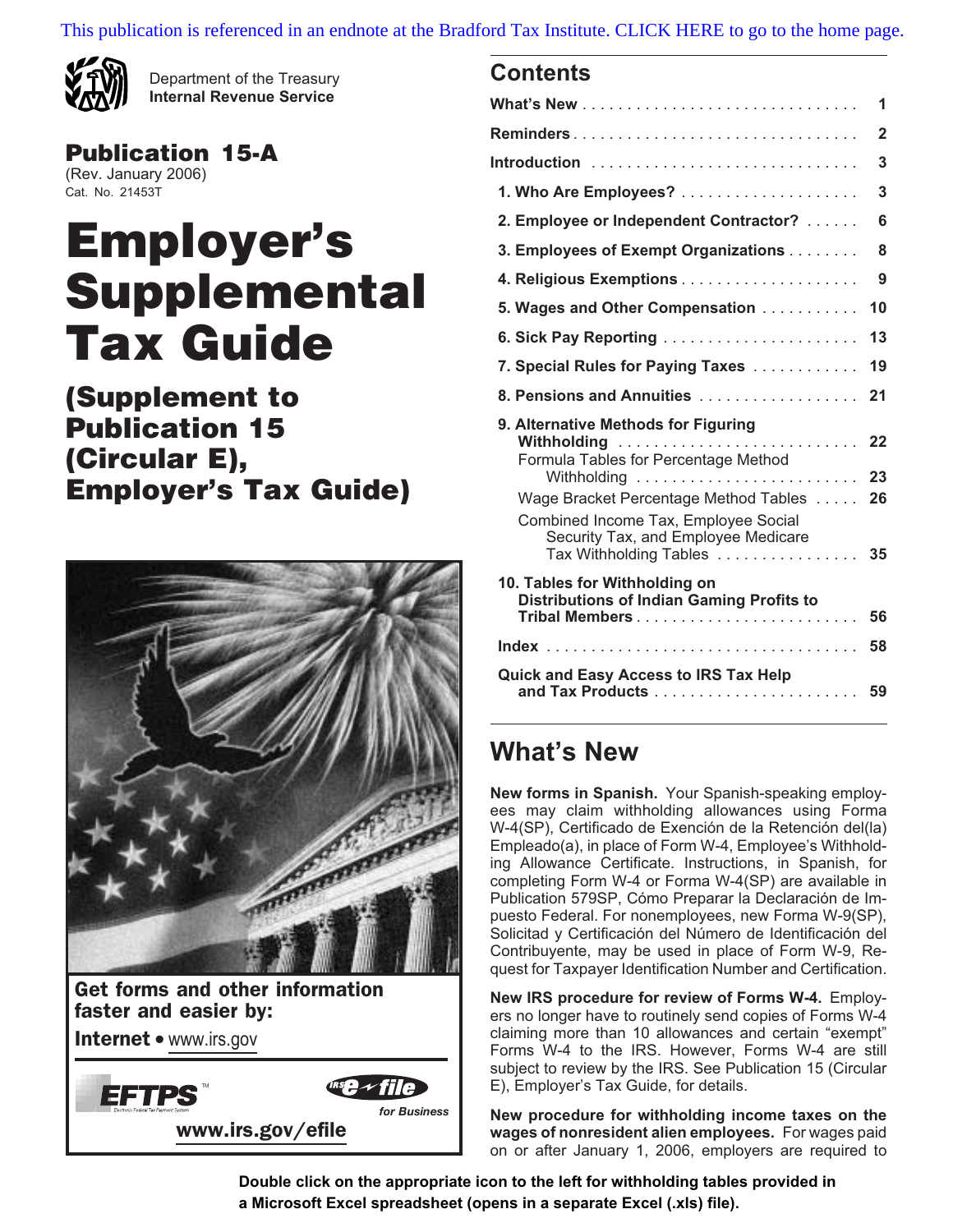apply a new procedure in calculating the amount of federal longer be furnished (for example, termination of emincome tax withholding on the wages of nonresident alien ployment).

**Nonqualified deferred compensation plans.** The em-<br>plover and payer reporting and wage withholding require, ables the employer to provide electronic Forms W-2. ployer and payer reporting and wage withholding requirements provided for amounts deferred under nonqualified • The employer must notify the employee of any deferred compensation plans, described in Notice 2005-1, deferred compensation plans, described in Notice 2005-1, have been suspended for calendar year 2005 by Notice 2005-94. You can find Notice 2005-94 by accessing the<br>IRS website at *www.irs.gov* and typing "Notice 2005-94" Tou must furnish electronic Forms W-2 by the due date of<br>in the search box.

**Payments in the nature of workers' compensation—**<br> **Subsetive December 15, 2005, pay-**<br>
ments to state and local government employees, under a<br>
statute in the nature of a workers' compensation law, are<br>
not sick pay and a

Additional employment tax information. Visit the IRS tomer Service at 1-800-555-4477. website at *www.irs.gov* and type "Employment Tax" in the

Furnishing Form W-2 to employees electronically.<br>You may set up a system to furnish Forms W-2 electroni-<br>cally to employees who choose to receive them in that cally to employee the choose to receive them in that **•** Form W-4, Employee's Withholding Allowance Cer-<br>format. Each employee participating must consent (or re-<br>ceive confirmation of any consent made using a paper<br>ificate document) electronically, and you must notify the employ- • Form W-4P, Withholding Certificate for Pension or ees of all hardware and software requirements to receive Annuity Payments.<br>the forms. You may not send a Form W-2 electronically to the forms. You may not send a Form W-2 electronically to example Form W-4S, Request for Federal Income Tax With-<br>any employee who does not consent or who has revoked<br>onsent previously provided.<br>To furnish Forms W-2 electro

To furnish Forms W-2 electronically, you must meet the following **disclosure requirements** and provide a clear • Form W-5, Earned Income Credit Advance Payment and conspicuous statement of each of them to your em-<br>Certificate. ployees.

- 
- duration of the consent. The consenter conservative conservative media requirements.
- The employee must be informed of any procedure<br>for obtaining a paper copy of any Form W-2 (and<br>whether or not the request for a paper statement is<br>treated as a withdrawal of his or her consent) after<br>giving consent.<br>tion
- by which the employer will confirm the withdrawn system and subh<br>consent. The employee must also be notified that fied on the form.
- 

- employees. For more information, see Publication 15.<br>
Nonqualified deferred compensation plans. The em-<br>
for updating his or her contact information that en-
	-

Tax Payment System (EFTPS) to your benefit.

- **Propertival For** *e-file*, visit *www.irs.gov* for additional information.<br>
 For EFTPS, visit *www.eftps.gov* or call EFTPS Cus-
	-

search box for a list of employment tax topics. **Electronic submission of Forms W-4, W-4P, W-4S,**

- 
- 
- 
- 
- 

• The employee must be informed that he or she may lif you establish an electronic system to receive any of these forms, you do not need to process that form in a paper version.<br>
For each form that you establish an electro

• The employee must be informed of the scope and sion system for, you must meet each of the following five

- tion, the design and operation of the electronic sys-<br>tem, including access procedures, must make it • The employee must be notified about how to with-<br>draw a consent and the effective date and manner<br>hy which the employer will confirm the withdrawn<br>system and submitting the form is the person identi
	- the withdrawn consent does not apply to the previ-<br>
	2. The electronic system must provide exactly the same<br>
	information as the paper form. information as the paper form.
- The employee must be informed about any condi-<br>tions under which electronic Forms W-2 will no<br>clectronic signature by the payee whose name is c electronic signature by the payee whose name is on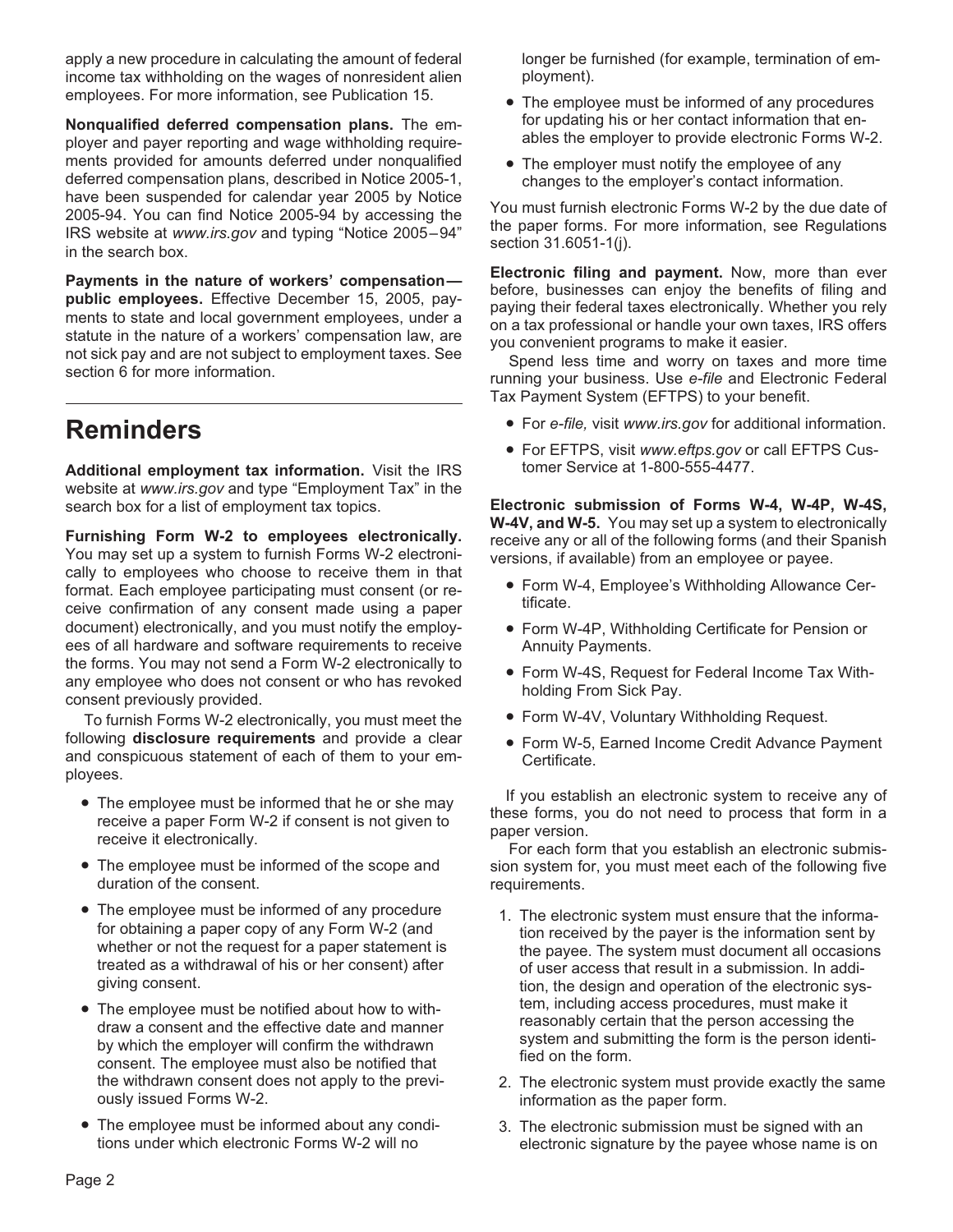- ment of various types of noncash compensation. 4. Upon request, you must furnish a hard copy of any completed electronic form to the IRS and a state-<br>ment that, to the best of the payer's knowledge, the<br>electronic form was submitted by the named payee.<br>electronic form was submitted by the named payee. exactly the same information as, but need not be a W-5, the signature must be under penalty of perjury, and publications. You may and must contain the same language that appears and must contain the same language that appears make a declaration contained in the perjury statement and that the declaration is made by signing the **Useful Items**<br>Form W-4 or W-5.
- 5. You must also meet all recordkeeping requirements that apply to the paper forms. **Publication**

- ❏ **15-B** Employer's Tax Guide to Fringe Benefits Form W-4—Regulations sections 31.3402(f)(5)-1 Decision 9196 on page 1000 of Internal Revenue **◯ 509** Tax Calendars for 2006<br>Bulletin 2005-19 at<br>www.irs.gov/pub/irs-irbs/irb05-19 pdf Q 225 Farmer's Tax Guide www.irs.gov/pub/irs-irbs/irb05-19.pdf,
- nouncement 99-3 on page 15 of Internal Revenue Bulletin 1999-3 at ❏ **<sup>535</sup>** Business Expenses *www.irs.gov/pub/irs-irbs/irb99-03.pdf*, and
- ❏ **<sup>553</sup>** Highlights of 2005 Tax Changes Forms W-4P, W-4S, and W-4V—Announcement 99-6. You can find Announcement 99-6 on page 24 of Internal Revenue Bulletin 1999-4 at ❏ **1635** Understanding Your EIN *www.irs.gov/pub/irs-irbs/irb99-04.pdf*.

**Photographs of missing children.** The Internal Reve- ments about this publication and your suggestions for nue Service is a proud partner with the National Center for future editions. You can email us at *\*taxforms@irs.gov*. Missing and Exploited Children. Photographs of missing Please put "Publications Comment" on the subject line.<br>
children selected by the Center may appear in this booklet You can write to us at the following address: children selected by the Center may appear in this booklet You can write to us at the for pages that would otherwise be blank. You can help Internal Revenue Service on pages that would otherwise be blank. You can help Internal Revenue Service<br>Internal Revenue Service on the protocome intervalsed and the service of the photocome intervals Tax Products Coordinating Committee bring these children home by looking at the photographs Tax Products Coordina<br>and calling 1-800-THE-LOST (1-800-843-5678) if you rec- SE:W:CAR:MP:T:T:SP and calling 1-800-THE-LOST (1-800-843-5678) if you recognize a child. **1111** Constitution Ave. NW, IR-6406

This publication supplements Publication 15 (Circular E), number, including the area code, in your correspondence. Employer's Tax Guide. It contains specialized and detailed employment tax information supplementing the basic information provided in Publication 15 (Circular E). This publi- **1. Who Are Employees?** cation also contains:

- 
- Combined income tax, employee social security tax, security tax, and employee Medicare tax withholding tables, and
- Tables for withholding on distributions of Indian gam-<br>• An independent contractor, ing profits to tribal members.  $\bullet$  A common-law employee,

the form. The electronic signature must be the final Publication 15-B, Employer's Tax Guide to Fringe Beneentry in the submission. The submission of the submission. The submission of the employment tax treat-

The hard copy of the electronic form must provide **Help for people with disabilities.** Telephone help is revertly the same information as but need not be a revertlable using TTY/TDD equipment. You can call facsimile of, the paper form. For Forms W-4 and 1-800-829-4059 with your tax question or to order forms forms<br>W-5 the signature must be under penalty of periury and publications. You may also use this number for prob-

on the paper version of the form. The electronic sys- **Ordering publications and forms.** See page 59 for information on how to obtain forms and publications.

You may want to see:

- For more information, see: ❏ **<sup>15</sup>** Employer's Tax Guide (Circular E)
	-
	- and Treasury Decision 9196. You can find Treasury ❏ **51** Agricultural Employer's Tax Guide (Circular A)
		-
		-
- Form W-5—Announcement 99-3. You can find An- ❏ **<sup>515</sup>** Withholding of Tax on Nonresident Aliens and
	-
	-
	-
	-

**Comments and Suggestions.** We welcome your com-

Washington, DC 20224

**Introduction**<br>**Introduction** We respond to many letters by telephone. Therefore, it would be helpful if you would include your daytime phone

Before you can know how to treat payments that you make • Alternative methods and tables for figuring income to workers for services, you must first know the business tax withholding, relationship that exists between you and the person per-<br>forming the services. The person performing the services

- 
-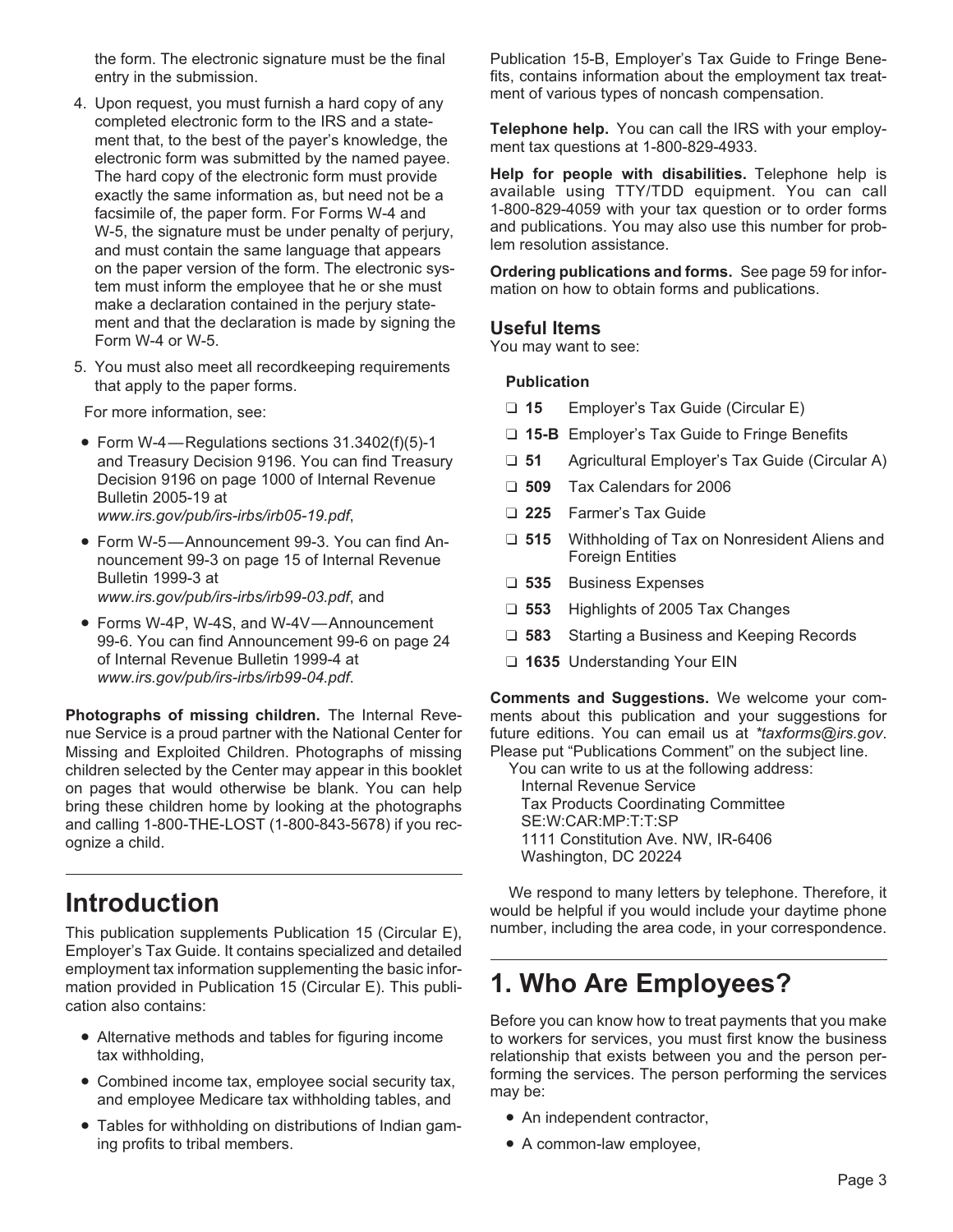- 
- 

This discussion explains these four categories. A later<br>discussion, *Employee or Independent Contractor?* (sec-<br>discussion, *Employee or Independent Contractor?* (sec-<br>traion 2), points out the differences between an inde

People such as lawyers, contractors, subcontractors, pub- Qualified Plans). lic stenographers, and auctioneers who follow an independent trade, business, or profession in which they offer their **Additional information**. For more information about the services to the public are generally not employees How-<br>services to the public are generally not employ services to the public, are generally not employees. How-<br>ever, whether such people are employees or independent<br>contractors depends on the facts in each case. The gen-<br>eral rule is that an individual is an independent con you, the person for whom the services are performed, have the right to control or direct only the result of the work and **Statutory Employees** not the means and methods of accomplishing the result. If workers are independent contractors under the common

Under common-law rules, anyone who performs services<br>for you is your employee if you have the right to control<br>what will be done and how it will be done. This is so even<br>when you give the employee freedom of action. What<br>w matters is that you have the right to control the details of 1. A driver who distributes beverages (other than milk)<br>how the services are performed. For a discussion of facts or meat, vegetable, fruit, or bakery products; that indicate whether an individual providing services is an picks up and delivers laundry or dry cleaning, if the independent contractor or employee, see *Employee or* driver is your agent or is paid on commission.

Independent Contractor? (section 2).<br>
If you have an employer-employee relationship, it<br>
makes no difference how it is labeled. The substance of<br>
the relationship, not the label, governs the worker's status.<br>
Nor does it m

officer of a corporation is generally an employee; however, 4. A full-time traveling or city salesperson who works on an officer who performs no services or only minor services, your behalf and turns in orders to you from wholesaland neither receives nor is entitled to receive any pay, is ers, retailers, contractors, or operators of hotels, resnot considered an employee. A director of a corporation is taurants, or other similar establishments. The goods not an employee with respect to services performed as a sold must be merchandise for resale or supplies for director. use in the buyer's business operation. The work per-

security, and Medicare taxes on wages that you pay to common-law employees. However, the wages of certain employees may be exempt from one or more of these **Social security and Medicare taxes.** Withhold social setaxes. See *Employees of Exempt Organizations* (section curity and Medicare taxes from the wages of statutory 3) and *Religious Exemptions* (section 4). employees if **all three** of the following conditions apply.

• A statutory employee, or **Leased employees.** Under certain circumstances, a corporation furnishing workers to various professional people • A statutory nonemployee. and firms is the employer of those workers for employment

employee leasing as it relates to pension plan qualification **Independent Contractors** requirements, see *Leased employee* in Publication 560, Retirement Plans for Small Business (SEP, SIMPLE, and

**Common-Law Employees** and a semployer the statute ("statutory employees") for certain common-Law Employees external employees by statute ("statutory employees") for certain

- 
- 
- time or part time.<br>
For employment tax purposes, no distinction is made<br>
between classes of employees. Superintendents, manag-<br>
ers, and other supervisory personnel are all employees. An<br>
ers, and other supervisory personn
	- You generally have to withhold and pay income, social formed for you must be the salesperson's principal<br>curity and Medicare taxes on wages that you pay to business activity. See Salesperson in section 2.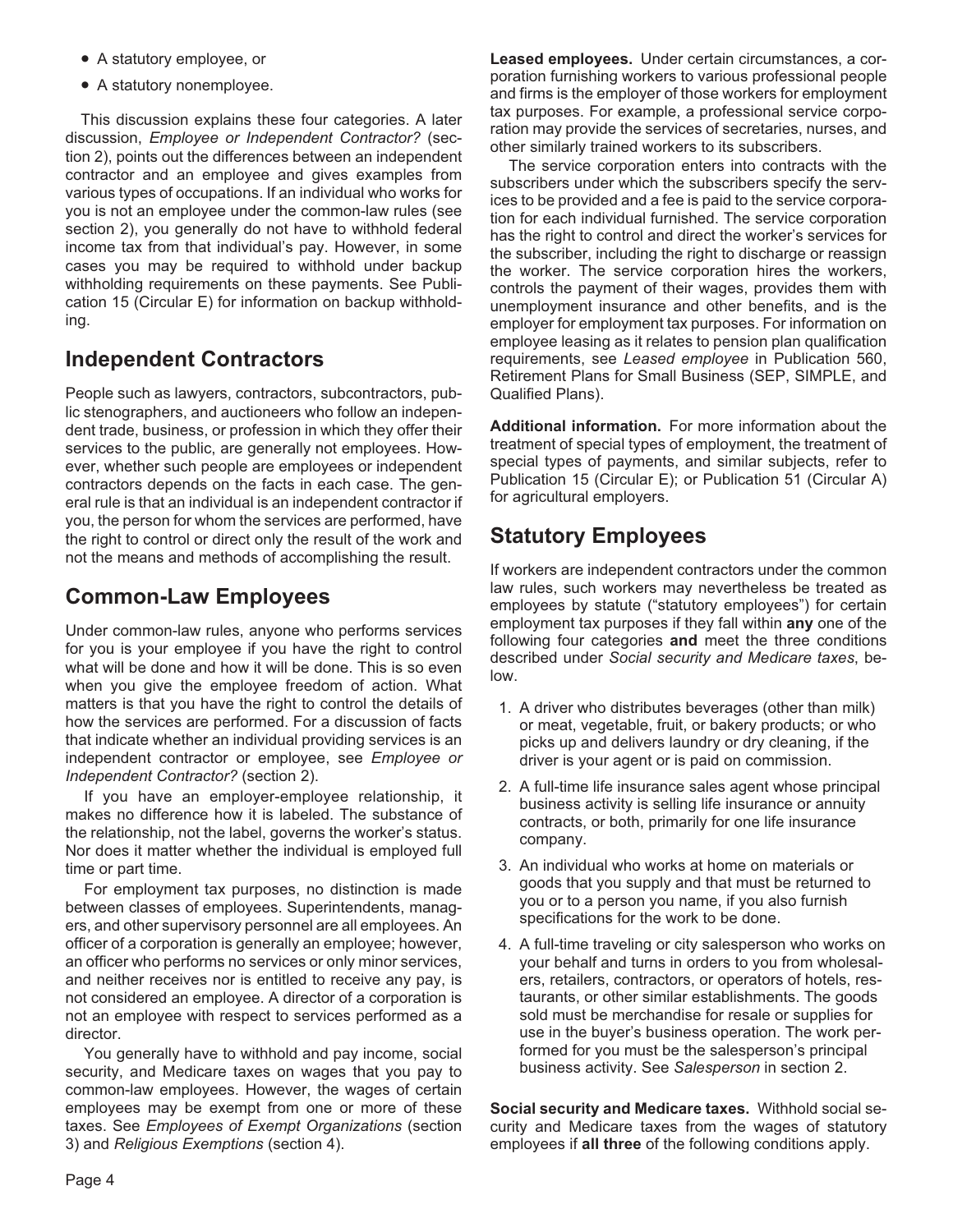- 
- They do not have a substantial investment in the equipment and property used to perform the serv-<br>ices (other than an investment in transportation facil-<br>ities).<br>Ities,
- 

**Federal unemployment (FUTA) tax.** For FUTA tax, the direct sellers. Such activities include providing motivation term "employee" means the same as it does for social and encouragement; imparting skills, knowledge, or expesecurity and Medicare taxes, except that it does not in- rience; and recruiting. For more information on direct sellclude statutory employees in categories 2 and 3 above. ers, see Publication 911, Direct Sellers. Thus, any individual who is an employee under category 1<br>or 4 is also an employee for FUTA tax purposes and<br>subject to FUTA tax.<br>if they earn income based on sales or other output.

**Income tax.** Do not withhold federal income tax from the **Companion sitters.** Companion sitters are individuals wages of statutory employees. who furnish personal attendance, companionship, or

**Reporting payments to statutory employees.** Furnish are elderly or disabled. A person engaged in the trade or<br>Form W-2 to a statutory employee, and check "Statutory<br>employee" in box 1. Show your payments to the em-<br>ploye ule C or C-EZ (Form 1040) and are not subject to the reduction by 2% of his or her adjusted gross income that **Misclassification of Employees** applies to common-law employees.)

direct sellers, licensed real estate agents, and certain that worker (the relief provisions, discussed below, will not companion sitters. Direct sellers and licensed real estate apply). See<br>Internal Revenue and Revenue Code section 310 for all federal tax information. agents are treated as self-employed for all federal tax purposes, including income and employment taxes, if: **Relief provisions.** If you have a reasonable basis for not

- 
- Their services are performed under a written con-<br>tract providing that they will not be treated as em-<br>ployees for federal tax purposes.<br>**Technical service specialists.** This relief provision

- 
- consumer products to any buyer on a buy-sell basis,

• The service contract states or implies that substantial substantially all the services are to be performed personally<br>by them.<br>• They do not have a substantial investment in the<br>
• They do not have a substantial investme

• The services are performed on a continuing basis for<br>the same payer. Direct selling includes activities of individuals who at-<br>tempt to increase direct sales activities of their direct sellers and who earn income based on the productivity of their

household care services to children or to individuals who

**Consequences of treating an employee as an indepen-Statutory Nonemployees dent contractor.** If you classify an employee as an independent contractor and you have **no reasonable basis** for There are three categories of statutory nonemployees: doing so, you may be held liable for employment taxes for<br>direct sellers, licensed real estate agents, and certain that worker (the relief provisions, discussed below,

• Substantially all payments for their services as direct treating a worker as an employee, you may be relieved sellers or real estate agents are directly related to from having to pay employment taxes for that worker. To sales or other output, rather than to the number of get this relief, you must file all required federal information hours worked and returns on a basis consistent with your treatment of the<br>morker. You (or your predecessor) must not have treated

-does not apply for a technical services specialist you pro-<br>Direct sellers. Direct sellers include persons falling within<br>
vide to another business under an arrangement between<br>
you and the other business. A technical ser 1. Persons engaged in selling (or soliciting the sale of) is an engineer, designer, drafter, computer programmer, consumer products in the home or place of business other similarly skilled worker engaged in a similar line

2. Persons engaged in selling (or soliciting the sale of) the determination of whether such workers are employees consumer products to any buver on a buv-sell basis. under the common-law rules. The common-law rules con-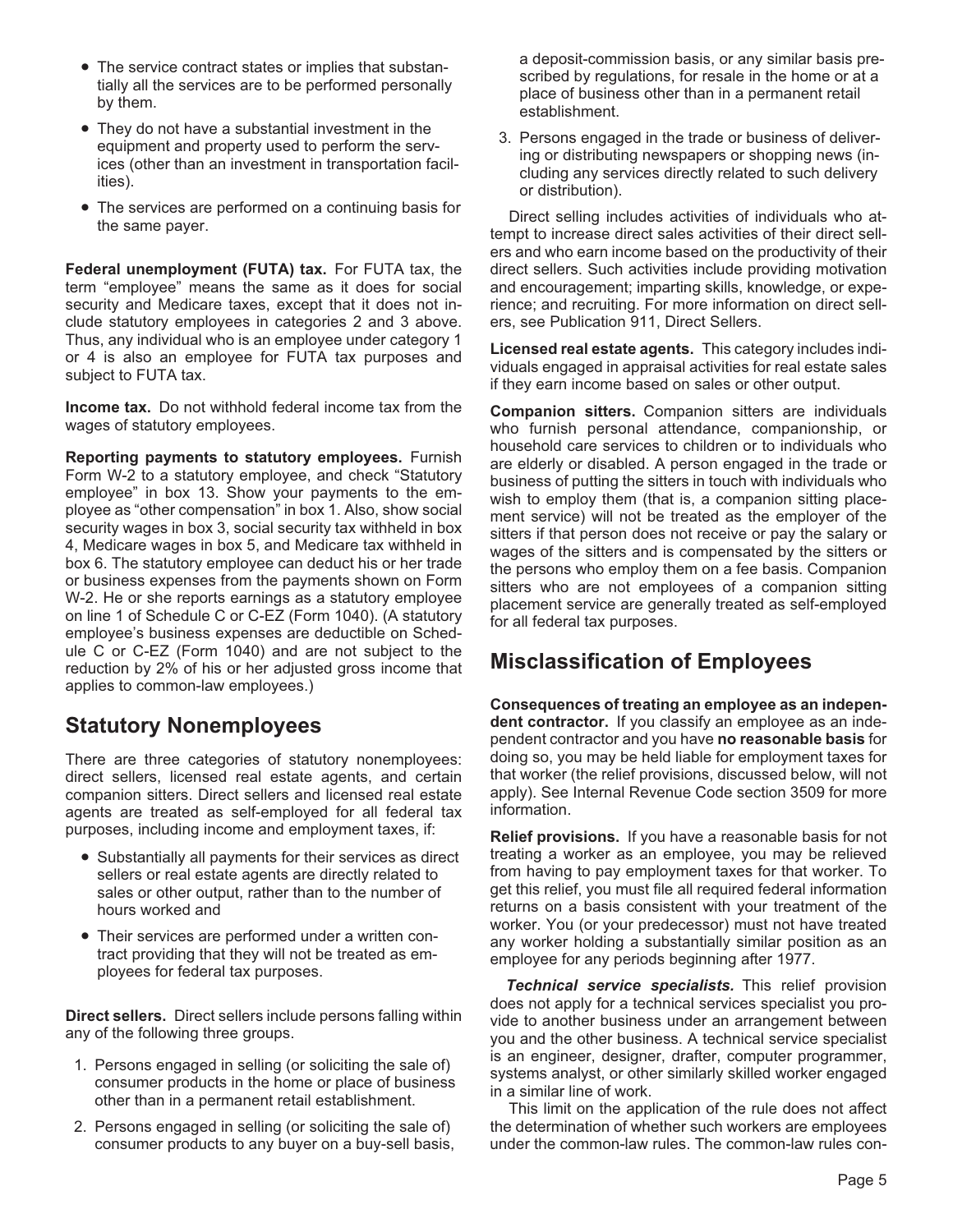trol whether the specialist is treated as an employee or an *Training that the business gives to the worker.* An independent contractor. However, if you directly contract employee may be trained to perform services in a particuwith a technical service specialist to provide services for lar manner. Independent contractors ordinarily use their<br>vour business and not for another business you may still own methods. your business and not for another business, you may still be entitled to the relief provision. **Financial control.** Facts that show whether the business

# job include: **2. Employee or Independent** *The extent to which the worker has unreimbursed*

An employer must generally withhold federal income<br>taxes, withhold and pay social security and Medicare<br>taxes, and pay unemployment tax on wages paid to an<br>employee. An employer does not generally have to with-<br>hold or pay tractors. *The extent of the worker's investment.* An indepen-

To determine whether an individual is an employee or an sary for independent contractor status. independent contractor under the common law, the rela-<br>tionship of the worker and the business must be examined.<br>**Services available to the relevant market**. An indepentionship of the worker and the business must be examined.<br>In any employee-independent contractor determination, all<br>information that provides evidence of the degree of control opportunities. Independent contractors often a

Facts that provide evidence of the degree of control and independence fall into three categories: behavioral control,<br>
financial control, and the type of relationship of the parties.<br>
These facts are discussed below.<br>
These facts are discussed below.<br>
These facts are discussed b

ness has a right to direct and control how the worker does the task for which the worker is hired include the type and common in some professions, such as law, to pay indedegree of: **pendent contractors hourly. pendent contractors hourly.** 

An employee is generally subject to the business' instructions about when, where, and how to work. All of the<br>following are examples of types of instructions about how relationship include:<br>to do work.

- 
- 
- 
- 
- 
- 

The amount of instruction needed varies among differ-<br>
Fig. bomployer-employee relationship. ent jobs. Even if no instructions are given, sufficient behav- • *The extent to which services performed by the* ioral control may exist if the employer has the right to *worker are a key aspect of the regular business*<br>control how the work results are achieved. A business may **of the company**. If a worker provides services that lack the knowledge to instruct some highly specialized are a key aspect of your regular business activity, it professionals; in other cases, the task may require little or is more likely that you will have the right to direct and no instruction. The key consideration is whether the busi- control his or her activities. For example, if a law firm ness has retained the right to control the details of a hires an attorney, it is likely that it will present the worker's performance or instead has given up that right. attorney's work as its own and would have the right

has a right to control the business aspects of the worker's

**Contractor?** *business expenses.* Independent contractors are more likely to have unreimbursed expenses than are employ-

dent contractor often has a significant investment in the **Common-Law Rules** *Common-Law* **Rules** *Common-Law* **Rules** *Common-Law* **Rules** one else. However, a significant investment is not neces-

maintain a visible business location, and are available to work in the relevant market.

worker is an employee, even when the wage or salary is **Behavioral control.** Facts that show whether the busi-<br>ness has a right to direct and control how the worker does tor is usually paid by a flat fee for the job. However, it is

*Instructions that the business gives to the worker. The extent to which the worker can realize a profit or*

- *Written contracts describing the relationship the* When and where to do the work. *parties intended to create.*
- What tools or equipment to use. *Whether or not the business provides the worker with employee-type benefits, such as insurance,* • What workers to hire or to assist with the work.
- Where to purchase supplies and services.<br>• What work must be performed by a specified individ-<br>ual.<br>enin will continue indefinitely rather than for a ship will continue indefinitely, rather than for a specific project or period, this is generally consid- • What order or sequence to follow. ered evidence that your intent was to create an
	- of the company. If a worker provides services that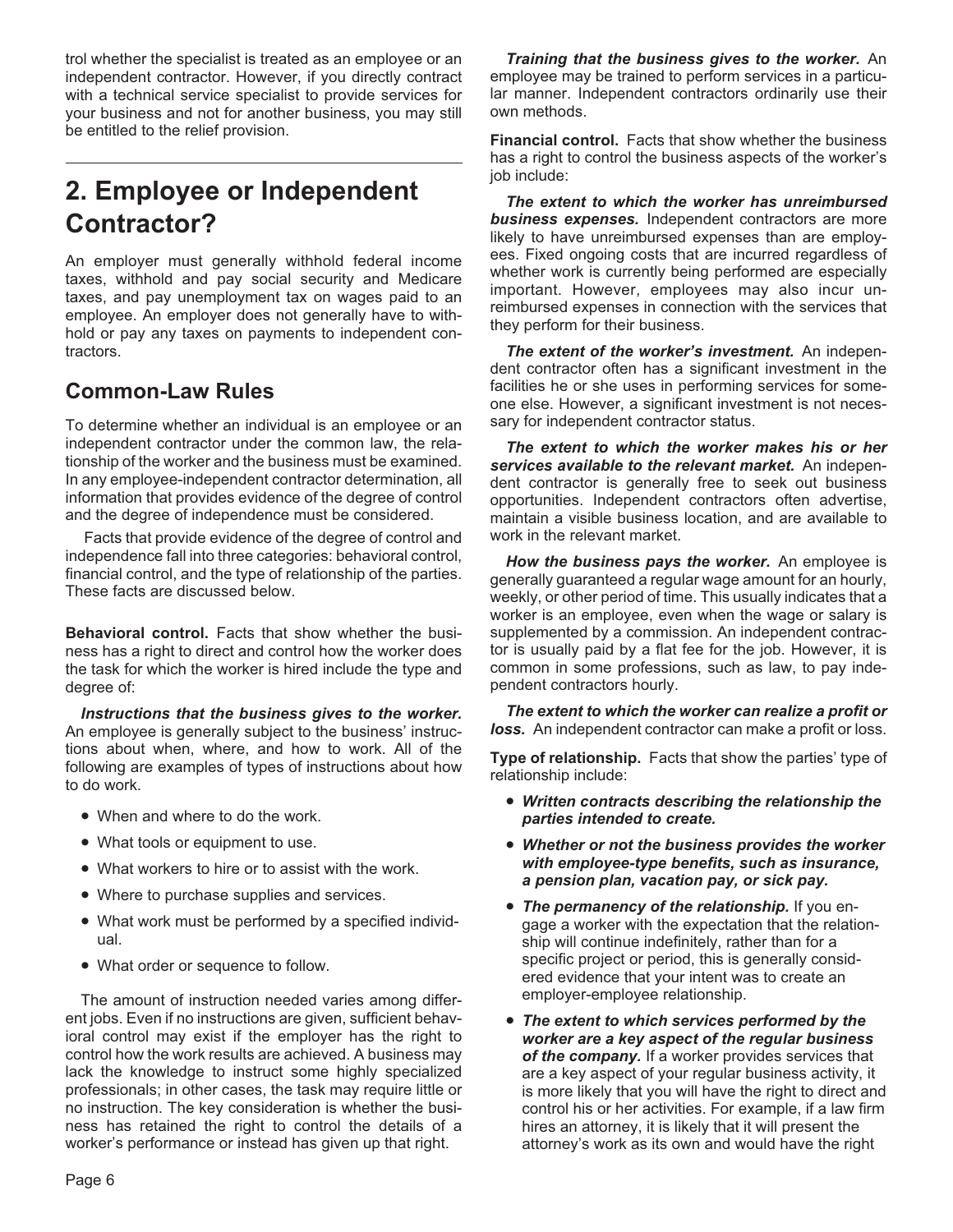a worker is an employee, file Form SS-8, Determination of burkers' compensation and Trability insurance under the<br>Worker Status for Purposes of Federal Employment Taxes business name, Plum Roofing. He hires his own roofers Worker Status for Purposes of Federal Employment Taxes and Income Tax Withholding, with the IRS. who are treated as employees for federal employment tax

The following examples may help you properly classify tractor. your workers:

materials. She carries liability and workers' compensation<br>insurance covering Jerry and others that he engaged to advertisements. Vera is an independent contractor. insurance covering Jerry and others that he engaged to assist him. She pays them an hourly rate and exercises For more information about employment taxes in the almost constant supervision over the work. Jerry is not free building and construction industry, visit the IRS website at to transfer his assistants to other jobs. He may not work on www irs gov and type "Construction" in to transfer his assistants to other jobs. He may not work on www.irs.gov and type "Construction" in the search box.<br>other jobs while working for Wilma. He assumes no responsibility to complete the work and will incur no contractual liability if he fails to do so. He and his assistants **Trucking Industry** perform personal services for hourly wages. Jerry Jones and his assistants are employees of Wilma White. *Example.* Rose Trucking contracts to deliver material

supplies all materials, makes frequent inspections of his paid by Jan Rose. All equipment is owned or rented by Jan<br>work, pays him on a piecework basis, and carries workers' and she is responsible for all maintenance. None compensation insurance on him. He does not have a place drivers are provided by Forest, Inc., Jan Rose, operating<br>of business or hold himself out to perform similar services as Rose Trucking, is an independent contractor. of business or hold himself out to perform similar services for others. Either party can end the services at any time. Milton Manning is an employee of the corporation. **Computer Industry**

*Example 3.* Wallace Black agreed with the Sawdust Co. to supply the construction labor for a group of houses. *Example.* Steve Smith, a computer programmer, is laid The company agreed to pay all construction costs. How- off when Megabyte, Inc., downsizes. Megabyte agrees to ever, he supplies all the tools and equipment. He performs pay Steve a flat amount to complete a one-time project to personal services as a carpenter and mechanic for an create a certain product. It is not clear how long that it will<br>hourly wage. He also acts as superintendent and foreman take to complete the project, and Steve is not qu hourly wage. He also acts as superintendent and foreman<br>and engages other individuals to assist him. The company<br>has the right to select, approve, or discharge any helper. A<br>company representative makes frequent inspection for faults, defects of construction, or wasteful operation. At sidered to be an independent contractor, is required to pay<br>the end of each week, he presents the company with a federal and state taxes, and receives no benef statement of the amount that he has spent, including the Megabyte. Megabyte will file a Form 1099-MISC. Steve payroll The company gives him a check for that amount does the work on a new high-end computer that cost him payroll. The company gives him a check for that amount does the work on a new high-end computer that cost him<br>from which he pays the assistants, although he is not \$7,000. Steve works at home and is not expected or from which he pays the assistants, although he is not personally liable for their wages. Wallace Black and his allowed to attend meetings of the software development assistants are employees of the Sawdust Co. group. Steve is an independent contractor.

to control or direct that work. This would indicate an *Example 4.* Bill Plum contracted with Elm Corporation employer-employee relationship. to complete the roofing on a housing complex. A signed contract established a flat amount for the services ren-IRS help. If you want the IRS to determine whether or not dered by Bill Plum. Bill is a licensed roofer and carries a worker is an employee file Form SS-8. Determination of workers' compensation and liability insurance und purposes. If there is a problem with the roofing work, Plum **Industry Examples**<br>**Industry Examples Industry Examples** doing business as Plum Roofing, is an independent con-

*Example 5.* Vera Elm, an electrician, submitted a job **Building and Construction Industry** estimate to a housing complex for electrical work at \$16<br>per hour for 400 hours. She is to receive \$1,280 every 2 **Example 1.** Jerry Jones has an agreement with Wilma<br>White to supervise the remodeling of her house. She did<br>not advance funds to help him carry on the work. She<br>makes direct payments to the suppliers for all necessary<br>mak

**Example 2.** Milton Manning, an experienced tilesetter,<br>
orally agreed with a corporation to perform full-time serv-<br>
ices at construction sites. He uses his own tools and<br>
performs services in the order designated by the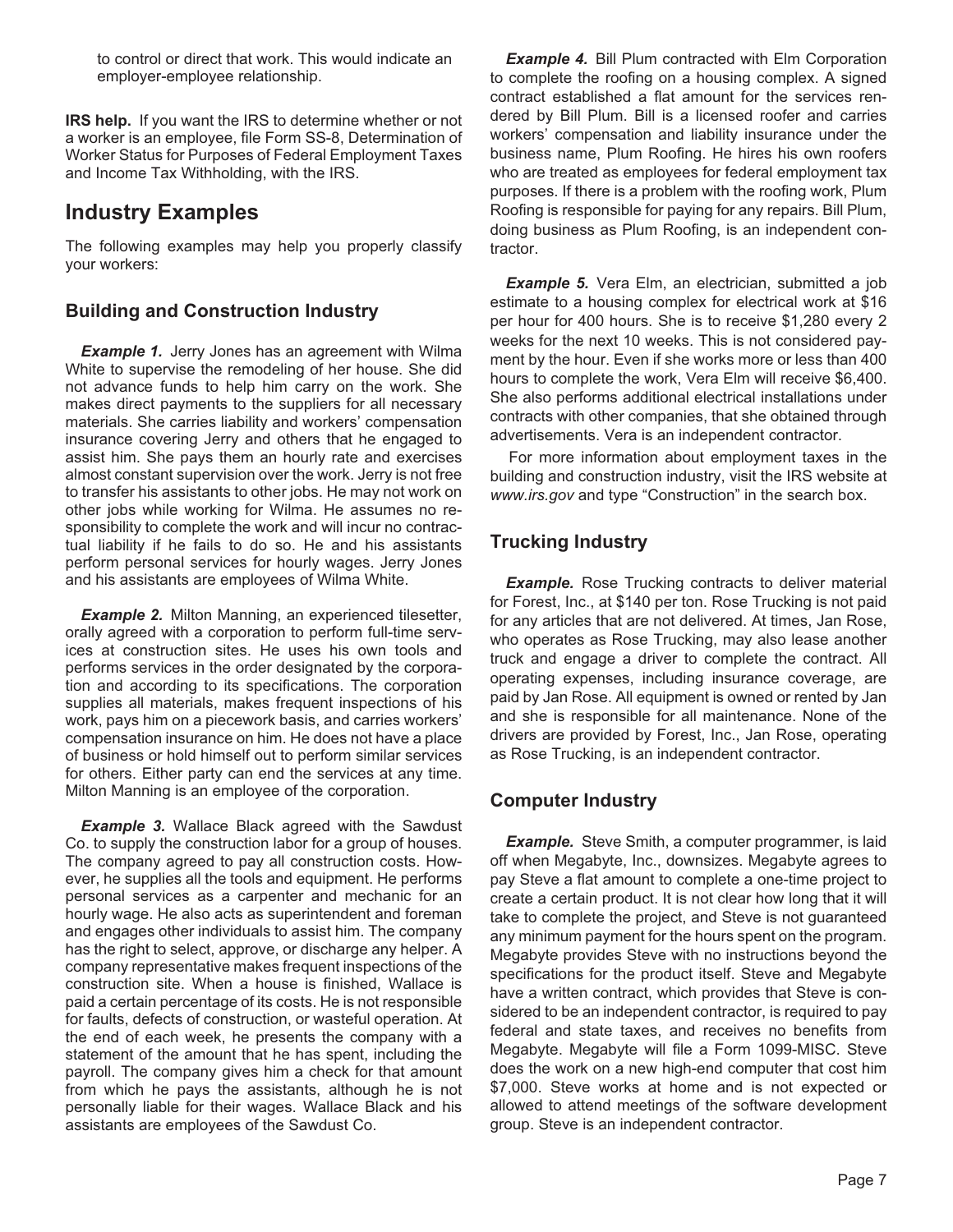## Automobile Industry **Taxicab Driver**

full-time basis by Bob Blue, an auto dealer. She works six for \$150 per day. He pays the costs of maintaining and<br>days a week and is on duty in Bob's showroom on certain operating the cab. Tom Spruce keeps all fares that h days a week and is on duty in Bob's showroom on certain operating the cab. Tom Spruce keeps all fares that he<br>assigned days and times. She appraises trade-ins, but her receives from customers. Although he receives the bene assigned days and times. She appraises trade-ins, but her appraisals are subject to the sales manager's approval. of Taft's two-way radio communication equipment, dis-<br>Lists of prospective customers belong to the dealer. She is patcher, and advertising, these items benefit both T Lists of prospective customers belong to the dealer. She is patcher, and advertising, these items benefit both Taft and report results to the sales Tom Spruce. Tom Spruce is an independent contractor. required to develop leads and report results to the sales manager. Because of her experience, she requires only minimal assistance in closing and financing sales and in<br>other phases of her work. She is paid a commission and is<br>**Salesperson** eligible for prizes and bonuses offered by Bob. Bob also<br>pays the cost of health insurance and group-term life<br>insurance for Donna. Donna is an employee of Bob Blue.<br>individual case. If a salesperson who works for you does

**Example 2.** Sam Sparks performs auto repair services<br>in the repair department of an auto sales company. He<br>works regular hours and is paid on a percentage basis. He<br>works regular hours and is paid on a percentage basis. H

Helen Bach to perform auto repair services. She provides her own tools, equipment, and supplies. She seeks out 1. Works full time for one person or company except, business from insurance adjusters and other individuals possibly, for sideline sales activities on behalf of and does all of the body and paint work that comes to the some other person, agency. She hires and discharges her own helpers, deterequally and the same discriming the own helpers, deter-<br>mines her own and her helpers' working hours, quotes<br>prices for repair work, makes all necessary adjustments,<br>the person or company for which he or she works, assumes all losses from uncollectible accounts, and re- 3. Sells to wholesalers, retailers, contractors, or operaceives, as compensation for her services, a large percent-<br>age of the gross collections from the auto repair shop.<br>An Oalla manufator for months frame in age of the gross collections from the auto repair shop.<br>
Helen is an independent contractor and the helpers are her the customer's business,<br>
the customer's business,

office space and pays for the following items: telephone, company for which he or she works, and computer, on-line legal research linkup, fax machine, and 8. Is **not** an employee under common-law rules. photocopier. Donna buys office supplies and pays bar dues and membership dues for three other professional organizations. Donna has a part-time receptionist who also does the bookkeeping. She pays the receptionist, with-<br>holds and pays federal and state employment taxes, and<br>files a Form W-2 each year. For the past 2 years, Donna **Organizations** files a Form W-2 each year. For the past 2 years, Donna has had only three clients, corporations with which there have been long-standing relationships. Donna charges the Many nonprofit organizations are exempt from federal incorporations an hourly rate for her services, sending come tax. Although they do not have to pay federal income monthly bills detailing the work performed for the prior tax themselves, they must still withhold federal income tax month. The bills include charges for long distance calls, from the pay of their employees. However, there are speon-line research time, fax charges, photocopies, postage, cial social security, Medicare, and federal unemployment and travel, costs for which the corporations have agreed to (FUTA) tax rules that apply to the wages that they pay their reimburse her. Donna is an independent contractor. employees.

**Example 1.** Donna Lee is a salesperson employed on a **Example.** Tom Spruce rents a cab from Taft Cab Co. **Example** 1. Julie 1. Tom Spruce rents a cab from Taft Cab Co.

social security, Medicare, and FUTA tax purposes if he or<br>*Example 3.* An auto sales agency furnishes space for she:

- 
- 
- 
- 
- 5. Agrees to do substantially all of this work personally,
- **Attorney** 6. Has no substantial investment in the facilities used to do the work, other than in facilities for transportation,
	- **Example.** Donna Yuma is a sole practitioner who rents 7. Maintains a continuing relationship with the person or
		-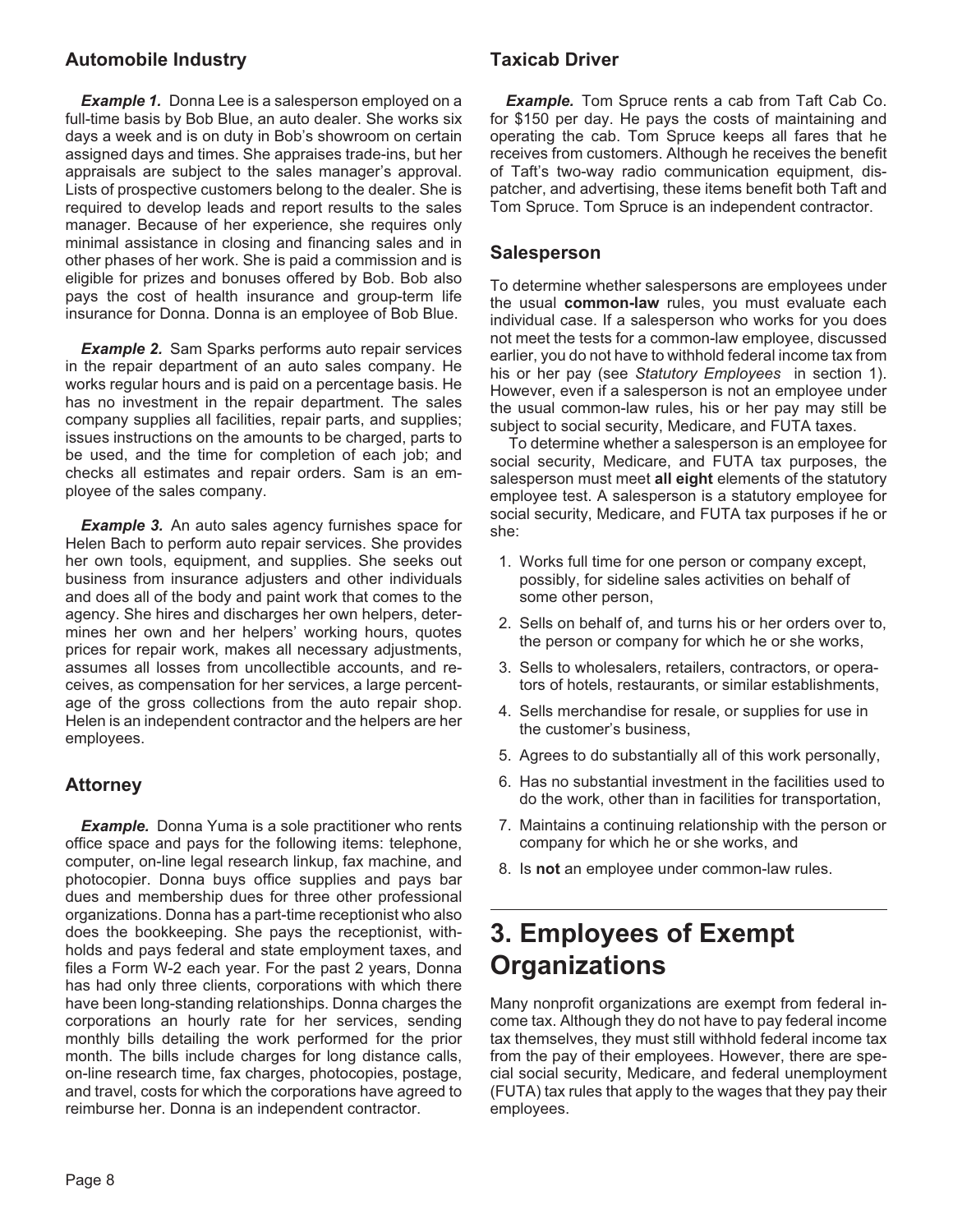**Section 501(c)(3) organizations.** Nonprofit organiza- 2. If an employee is paid less than \$50 in a calendar tions that are exempt from federal income tax under sec- quarter, his or her wages are not subject to FUTA tax tion  $501(c)(3)$  of the Internal Revenue Code include any for the quarter. community chest, fund, or foundation organized and oper-<br>ated exclusively for religious, charitable, scientific, testing<br>for public safety, literary or educational purposes, fostering<br>national or international amateur spor the prevention of cruelty to children or animals. These organizations are usually corporations and are exempt from federal income tax under section 501(a). **4. Religious Exemptions**

**Social security and Medicare taxes.** Wages paid to Special rules apply to the treatment of ministers for social employees of section 501(c)(3) organizations are subject to social security and Medicare taxes unless one of

- 
- Medicare Taxes, to elect exemption from social se-<br>curity and Medicare taxes. The organization must of that religious organization. curity and Medicare taxes. The organization must

tion that is exempt from social security and Medicare taxes federal income, social security, and Medicare tax withholdmust pay self-employment tax if the employee is paid ing. However, the earnings as reported on the minister's \$108.28 or more in a year. However, an employee who is a Form 1040 are subject to self-employment tax and federal member of a qualified religious sect can apply for an income tax. You do not withhold these taxes from wages exemption from the self-employment tax by filing Form earned by a minister, but you may agree with the minister<br>4029, Application for Exemption From Social Security and to voluntarily withhold tax to cover the minister's l 4029, Application for Exemption From Social Security and Medicare Taxes and Waiver of Benefits. See *Members of* self-employment tax and federal income tax.

exempt from federal income tax under section  $501(c)(3)$  of bursements paid under a nonaccountable plan, discussed the Internal Revenue Code is also exempt from the federal in section 5 of Publication 15 (Circular E). Do not include a unemployment (FUTA) tax. This exemption cannot be parsonage allowance (excludable housing allowance) in waived. this amount. You may report a parsonage or rental allow-

political subdivision should contact the appropriate state in box 14 on Form W-2. Do not show on Form W-2 or Form official for information about reporting and getting social 941 any amount as social security or Medicare wages, or security and Medicare coverage for its employees. The any withholding for social security or Medicare taxes. If you

**Other than section 501(c)(3) organizations.** Nonprofit ment, this amount should be shown in box 2 on Form W-2 organizations that are not section 501(c)(3) organizations as federal income tax withheld. For more information on may also be exempt from federal income tax under section ministers, see Publication 517. 501(a) or section 521. However, these organizations are not exempt from withholding federal income, social secur- **Exemptions for ministers and others.** Certain ordained ity, or Medicare tax from their employees' pay, or from ministers, Christian Science practitioners, and members of<br>paying FUTA tax. Two special rules for social security, religious orders who have not taken a vow of povert paying FUTA tax. Two special rules for social security, Medicare, and FUTA taxes apply. **At arror controlled are subject to self-employment tax**, may apply to exempt

• The organization pays an employee less than \$100 more information on getting an exemption, see Publication in a calendar year.<br>
• The organization is a church or church-controlled **and State Clergy and Religious Workers** 

organization opposed for religious reasons to the **Ministers.** Ministers are individuals who are duly orpayment of social security and Medicare taxes and dained, commissioned, or licensed by a religious body has filed Form 8274, Certification by Churches and constituting a church or church denomination. They are Qualified Church-Controlled Organizations Electing given the authority to conduct religious worship, perform Exemption From Employer Social Security and sacerdotal functions, and administer ordinances and sac-<br>Medicare Taxes, to elect exemption from social se-<br>mements according to the prescribed tenets and practices

have filed for exemption before the first date on A minister who performs services for you subject to your which a quarterly employment tax return (Form 941) will and control is your employee. The common-law rules would otherwise be due.  $\Box$  discussed in sections 1 and 2 should be applied to determine whether a minister is your employee or is self-em-An employee of a church or church-controlled organiza- ployed. The earnings of a minister are not subject to

*recognized religious sects opposed to insurance* in section *Form W-2.* If your employee is an ordained minister,<br>eport all taxable compensation as wages in box 1 on Form **Federal unemployment tax.** An organization that is W-2. Include in this amount expense allowances or reimance (housing allowance), utilities allowance, and the Note. An organization wholly owned by a state or its rental value of housing provided in a separate statement or withheld tax from the minister under a voluntary agree-

their earnings from the tax on religious grounds. The appli-1. If an employee is paid less than \$100 during a calen- cation must be based on conscientious opposition to public dar year, his or her wages are not subject to social insurance because of personal religious considerations. security and Medicare taxes. The exemption applies only to qualified services per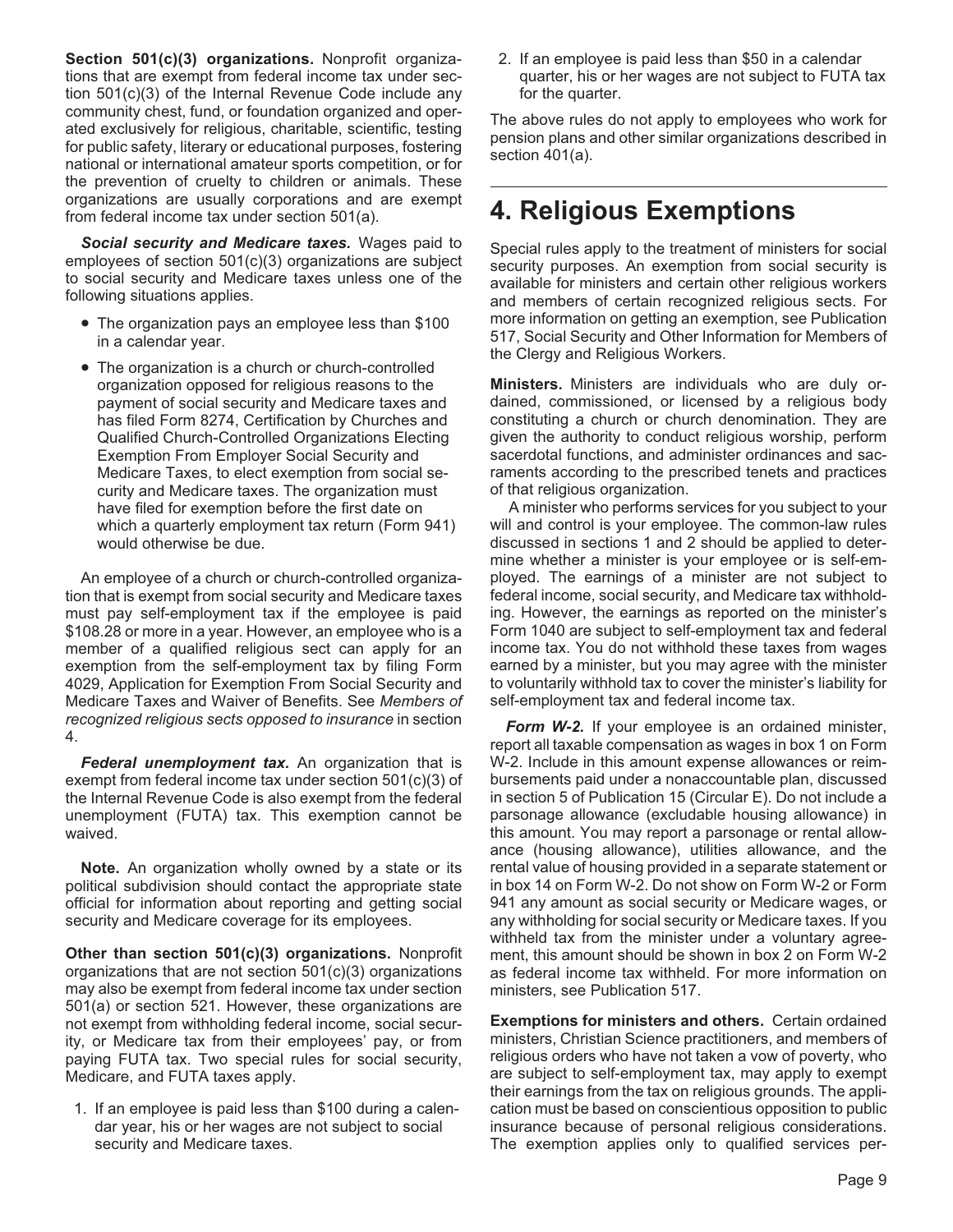formed for the religious organization. See Rev. Proc. accordance with an accountable plan (see section 5 in 91-20, 1991-1 C.B. 524, for guidelines to determine Publication 15 (Circular E)) may be excludable from the whether an organization is a religious order or whether an employee's wages. Generally, a temporary work assign-<br>ment in a single location is one that is realistically expected

Form 4361, Application for Exemption From Self-Employ- employee's new work assignment is indefinite, any living ment Tax for Use by Ministers, Members of Religious expenses reimbursed or paid by the employer (other than Orders and Christian Science Practitioners. See Publica-<br>
tion 517 for more information about claiming an exemption employee's wages as compensation. For the travel exfrom self-employment tax using Form 4361. penses to be excludable:

**Members of recognized religious sects opposed to**<br> **EXECUTE:** The new work location must be outside of the city or<br> **Insurance.** If you belong to a recognized religious sect or<br>
to a division of such sect that is opposed may qualify for an exemption from the self-employment tax. To qualify, you must be conscientiously opposed to ductible by the employee, and accepting the benefits of any public or private insurance<br>that makes payments because of death, disability, old age,<br>or retirement, or makes payments toward the cost of, or the employee is at the temporary work location. provides services for, medical care (including social secur-<br>ity and Medicare benefits). If you buy a retirement annuity<br>from an insurance company, you will not be eligible for this<br>exemption. Religious opposition based on

**Self-employed.** If you are self-employed and a mem-<br>ber of a recognized religious sect opposed to insurance,<br>you can apply for exemption by filing Form 4029, Application for Exemption From Social Security and Medicare Taxes and Waiver of Benefits, and waive all social security **Employee Achievement Awards**

emption available to the self-employed who are members achievement award if it is excludable from your employee's of a recognized religious sect opposed to insurance is also gross income. To be excludable from your employee's available to their employee's available to their employee's available to their employees who are members of such a<br>sect. This applies to partnerships only if each partner is a<br>member of the sect. This exemption for employees applies<br>only if both the employee and the employer are me

tion that is exempt from social security and Medicare taxes  $\epsilon_{\text{tax}}$ . can also apply for an exemption on Form 4029.

Publication 15 (Circular E), provides a general discussion An award cannot be treated as a qualified plan award if the<br>of taxable wages. Publication 15-B discusses fringe bene-<br>average cost per recipient of all awards unde fits. The following topics supplement those discussions. qualified plans is more than \$400.

If an employee is given a temporary work assignment \$400 and \$1,600 limits cannot be added together to ex-<br>away from his or her regular place of work, certain travel clude more than \$1,600 for the cost of awards to any one away from his or her regular place of work, certain travel expenses reimbursed or paid directly by the employer in employee during the year.

ment in a single location is one that is realistically expected. To apply for the exemption, the employee should file to last (and does in fact last) for 1 year or less. If the employee's wages as compensation. For the travel ex-

- 
- 
- 

benefits.<br>
Do not withhold federal income, social security, or Medi-*Employees.* The social security and Medicare tax ex- care taxes on the fair market value of an employee or such a sect, and the employer has an exemption. To get awarded under circumstances that do not indicate that the<br>the exemption, the employee must file Form 4029.<br>An employee of a church or church-controlled organiza-<br>pl ployee achievement awards also are not subject to FUTA

**Limits.** The most that you can exclude for the cost of all employee achievement awards to the same employee for **5. Wages and Other** the year is \$400. A higher limit of \$1,600 applies to qualified plan awards. Qualified plan awards are employee **Compensation** achievement awards under a written plan that does not discriminate in favor of highly compensated employees. average cost per recipient of all awards under all of your

If during the year an employee receives awards not **Relocating for Temporary Work** made under a qualified plan and also receives awards **Assignments** under a qualified plan, the exclusion for the total cost of all cost of all awards to that employee cannot be more than \$1,600. The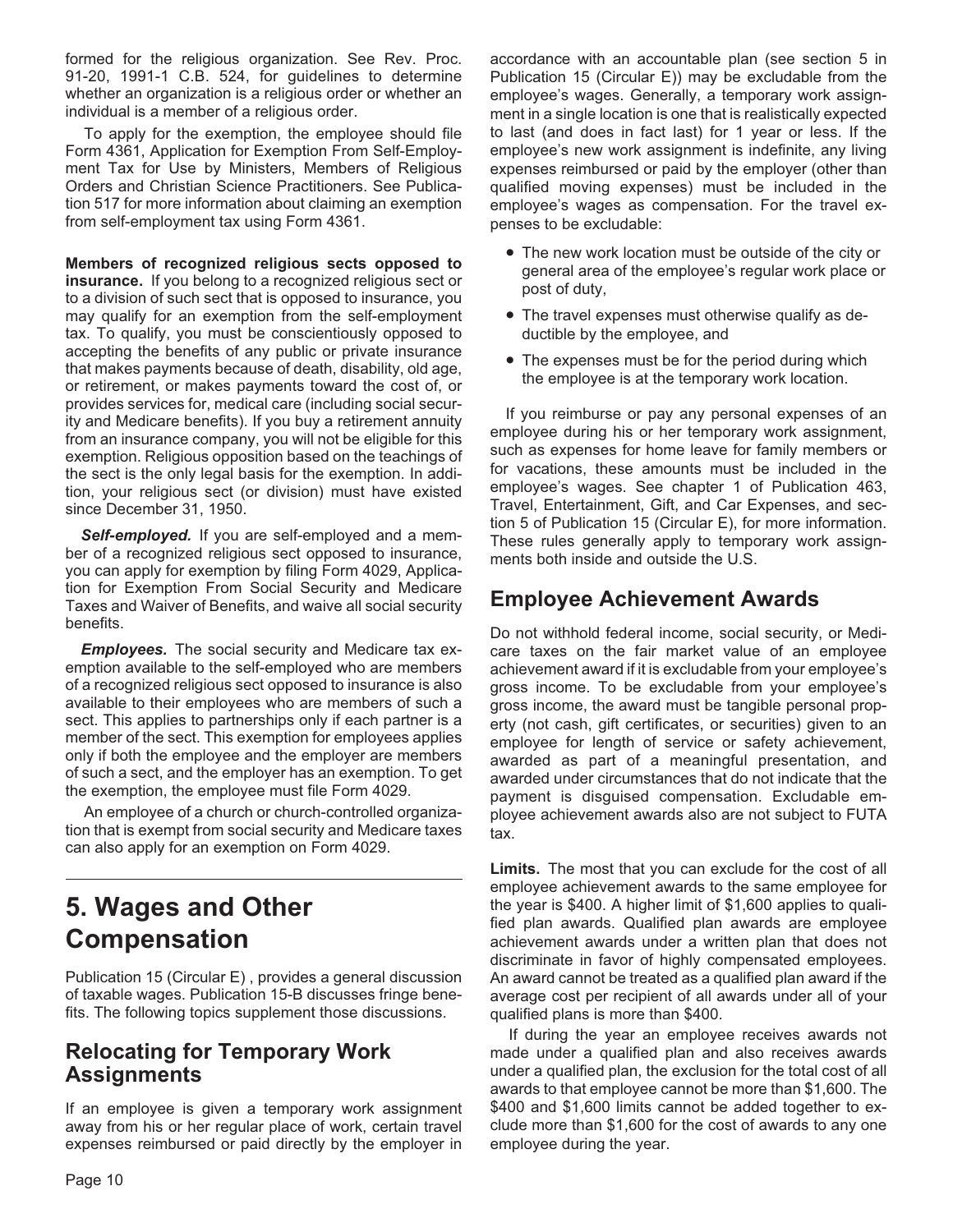## **Scholarship and Fellowship Withholding for Idle Time Payments Payments Payments Payments** made under a voluntary guarantee to employ-

Only amounts that you pay as a qualified scholarship to a<br>candidate for a degree may be excluded from the<br>recipient's gross income. A qualified scholarship is any<br>amount granted as a scholarship or fellowship that is used<br>

- for:<br>**Back Pay** Tuition and fees required to enroll in, or to attend, an
	-

sion will still apply for any amount received under two<br>specific programs—the National Health Service Corps Act and Age Discrimination in Employment Act See Publispecific programs—the National Health Service Corps Act, and Age Discrimination in Employment Act. See Publi-<br>Scholarship Program and the Armed Forces Health Pro- cation 957. Reporting Back Pay and Special Scholarship Program and the Armed Forces Health Pro-<br>
fessions Scholarship and Financial Assistance Program — ments to the Social Security Administration, and Form fessions Scholarship and Financial Assistance Program— ments to the Social Security Administration, and Form

Any amounts that you pay for room and board are not for details. excludable from the recipient's gross income. A qualified scholarship is not subject to social security, Medicare, and **Supplemental Unemployment** FUTA taxes, or federal income tax withholding. For more **Benefits** FUTA taxes, or federal income tax withholding. For more information, see Publication 970, Tax Benefits for Education. If you pay, under a plan, supplemental unemployment

If you provide outplacement services to your employees to represent a return to the employee of amounts previously<br>help them find new employment (such as career counsel-<br>subject to tax are not taxable and are not subject t help them find new employment (such as career counsel-<br>help them find new employment (such as career counsel-<br>withhold in axabile withhold federal income tax on the<br>the varient of the value of withholding. You should feder ing, resume assistance, or skills assessment), the value of withholding. You should withhold federal income tax on the<br>these benefits may be income to them and subject to all taxable part of the payments made, under a plan these benefits may be income to them and subject to all taxable part of the payments made, under a plan, to an<br>withholding taxes. However, the value of these services employee who is involuntarily separated because of a withholding taxes. However, the value of these services will not be subject to any employment taxes if: reduction in force, discontinuance of a plant or operation,

- You derive a substantial business benefit from pro- separation is temporary or permanent.
- The employee would be able to deduct the cost of<br>the services as employee business expenses if he or<br>she had paid for them.<br>She had paid for them.<br>She had paid for them.<br>She had paid for them.<br>She had paid for them.<br>She

However, if you receive no additional benefit from pro-<br>viding the services, or if the services are not provided on<br>the basis of employee need, then the value of the services is treated as wages and is subject to federal income tax<br>withholding and social security and Medicare taxes. Similarly, if an employee receives the outplacement services in<br>exchange for reduced severance pay (or other taxa compensation), then the amount the severance pay is • The right to benefits does not accrue until a prereduced is treated as wages for employment tax purposes. scribed period after termination.

educational institution or Treat back pay as wages in the year paid and withhold and<br>pay employment taxes as required. If back pay was • Fees, books, supplies, and equipment that are re-<br>quired for courses at the educational institution.<br>federal or state statute protecting an employee's right to The exclusion from income does not apply to the portion<br>of any amount received that represents payment for teach-<br>ing, research, or other services required as a condition of<br>receiving the scholarship or tuition reduction. SSA-131, Employer Report of Special Wage Payments,

benefits to a former employee, all or part of the payments **Outplacement Services** may be taxable and subject to federal income tax withholding, depending on how the plan is funded. Amounts that or other similar condition. It does not matter whether the

viding the services (such as improved employee mo- There are special rules that apply in determining rale or business image) separate from the benefit whether benefits qualify as supplemental unemployment that you would receive from the mere payment of benefits that are excluded from wages for social security, additional compensation and Medicare, and FUTA purposes. To qualify as supplemen-<br>all unemployment benefits for these purposes, the benefits

- 
- 
- 
-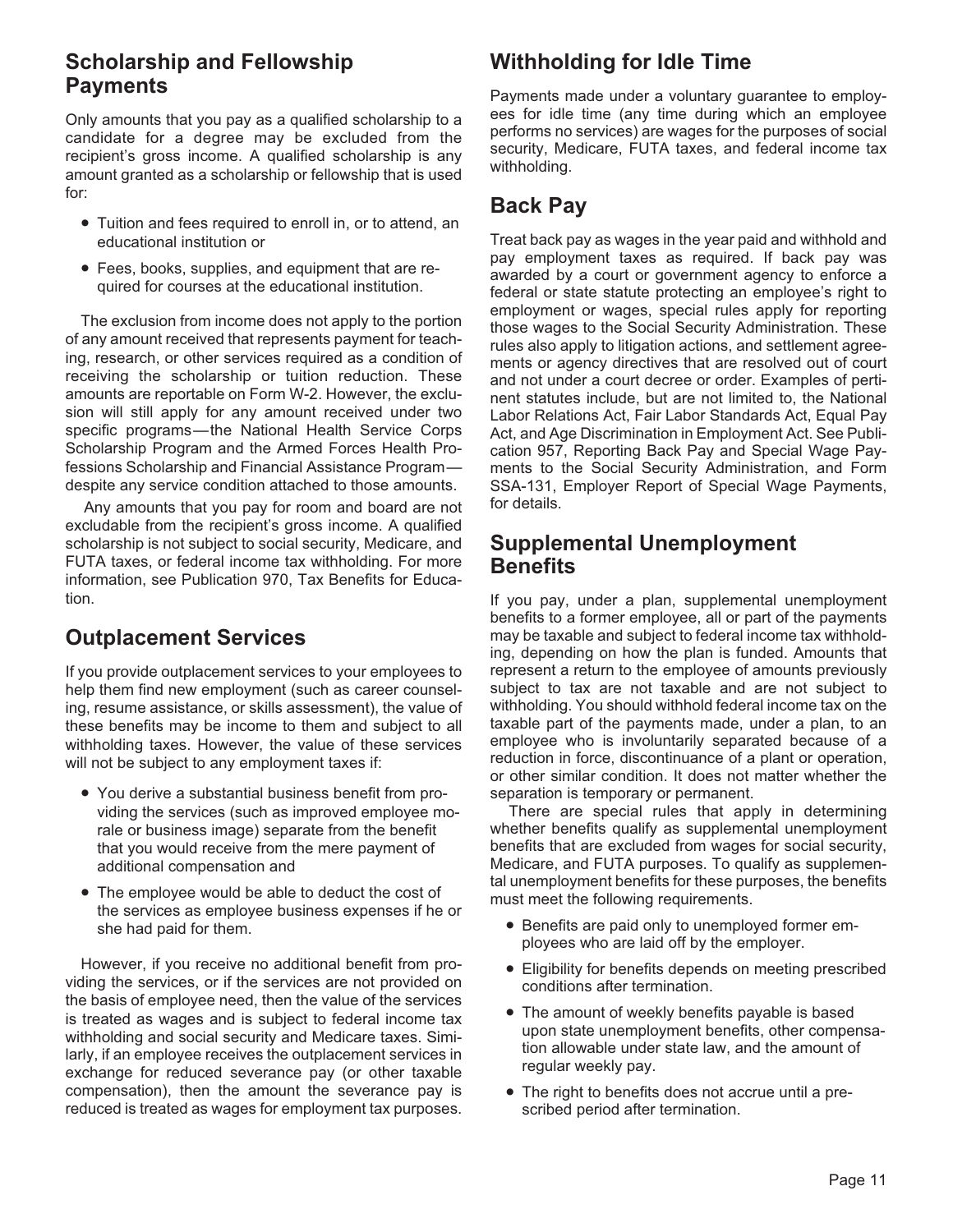- 
- 
- 

Withholding on taxable supplemental unemployment benefits must be based on the withholding certificate **Leave Sharing Plans** (Form W-4) that the employee gave to you.

A golden parachute payment is a contract entered into by a the leave are considered wages. These amounts are in-<br>corporation and key personnel under which the corpora-<br>cludible in the gross income of the recipients and are corporation and key personnel under which the corpora-<br>
tion agrees to pay certain amounts to its key personnel in<br>
subject to social security. Medicare, and FUTA taxes, and tion agrees to pay certain amounts to its key personnel in subject to social security, Medicare, and FUTA taxes, and<br>the event of a change in ownership or control of the federal income tax withholding. Do not include these the event of a change in ownership or control of the federal income tax withholding. Do not include these<br>corporation. Payments to employees under golden para-<br>amounts in the income of the transferors. These rules corporation. Payments to employees under golden para-<br>chute contracts are subject to social security, Medicare, apply only to leave sharing plans that permit employees to

significantly amended, or renewed after June 14, 1984, no deduction is allowed to the corporation for any excess **Nonqualified Deferred Compensation** parachute payment. A payment is generally considered to be an excess parachute payment if it equals or exceeds **Plans** three times the average annual compensation of the recipient over the previous 5-year period. The amount over the **Income Tax and Reporting** average is the excess parachute payment. The recipient of an excess parachute payment is subject to a 20% nonde-<br>ductible excise tax. If the recipient is an employee, the 20% added section 409A to the Internal Revenue Code, Section ductible excise tax. If the recipient is an employee, the 20% added section 409A to the Internal Revenue Code. Section<br>excise tax is to be withheld by the corporation. 409A provides that all amounts deferred under a nongua

chute payments to employees must be reported on Form brovision of benefits in connection with a decline in the<br>W-2. See the *Instructions for Forms W-2 and W-3* for financial health of the plan sponsor. Employers must with W-2. See the *Instructions for Forms W-2 and W-3* for innancial health of the plan sponsor. Employers must with-<br>details. For nonemployee reporting of these nayments bold federal income tax (but not the additional taxes) o

## **Below-Market-Interest-Rate Loans**

\$10,000 at an interest rate less than the current applicable amounts deferred in tax years beginning before January 1, federal rate (AFR), the difference between the interest paid 2005, for example, if the plan under which the deferral is and the interest that would be paid under the AFR is made is materially modified after October 3, 2004. The considered additional compensation to the employee. This reporting requirements apply to amounts deferred after rule applies to a loan of \$10,000 or less if one of its December 31, 2004. Public guidance on section 409A, principal purposes is the avoidance of federal tax. including transition rules, was published on December 20,

ject to social security, Medicare, and FUTA taxes, but not ing and wage withholding requirements provided by Notice

• Benefits are not attributable to the performance of to federal income tax withholding. Include it in compensaparticular services. tion on Form W-2 (or Form 1099-MISC for an independent • No employee has any right to the benefits until quali-<br>fied and eligible to receive benefits.<br>• Benefits may not be paid in a lump sum.<br>• Benefits may not be paid in a lump sum.<br>• All accessing the IRS website at www.irs accessing the IRS website at *www.irs.gov*. For more information, see section 7872 and its related Regulations.

If you establish a leave sharing plan for your employees **Golden Parachute Payments** that allows them to transfer leave to other employees for medical emergencies, the amounts paid to the recipients of chute contracts are subject to social security, Medicare, apply only to leave sharing plans that permit employees to<br>FUTA taxes, and federal income tax withholding.<br>Beginning with payments under contracts entered into, cie

409A provides that all amounts deferred under a nonquali-**Example.** An officer of a corporation receives a golden<br>parachute payment of \$400,000. This is more than three<br>times greater than his or her average compensation of<br>\$100,000 over the previous 5-year period. The excess<br>pa **Reporting golden parachute payments.** Golden para-<br>
chute payments to employees must be reported on Form provision of benefits in connection with a decline in the details. For nonemployee reporting of these payments, and rederal income tax (but not the additional taxes) on<br>see Box 7 in the Instructions for Form 1099-MISC. any amount includible in gross income under section 409A.<br>Oth **Exempt payments.** Most small business corporations are<br>exempt from the golden parachute rules. See Regulations<br>section 1.280G-1 for more information.<br>section 1.280G-1 for more information.<br>plies. Specific rules for report instructions to the forms. The new provisions do not affect **Interest-Free and** the application or reporting of social security, Medicare, or<br> **Relow-Market-Interest-Pate Loans**<br>
FUTA taxes.

Section 409A applies to amounts deferred in tax years In general, if an employer lends an employee more than beginning after December 31, 2004, and may also apply to This additional compensation to the employee is sub- 2004, as Notice 2005-1. (The employer and payer report-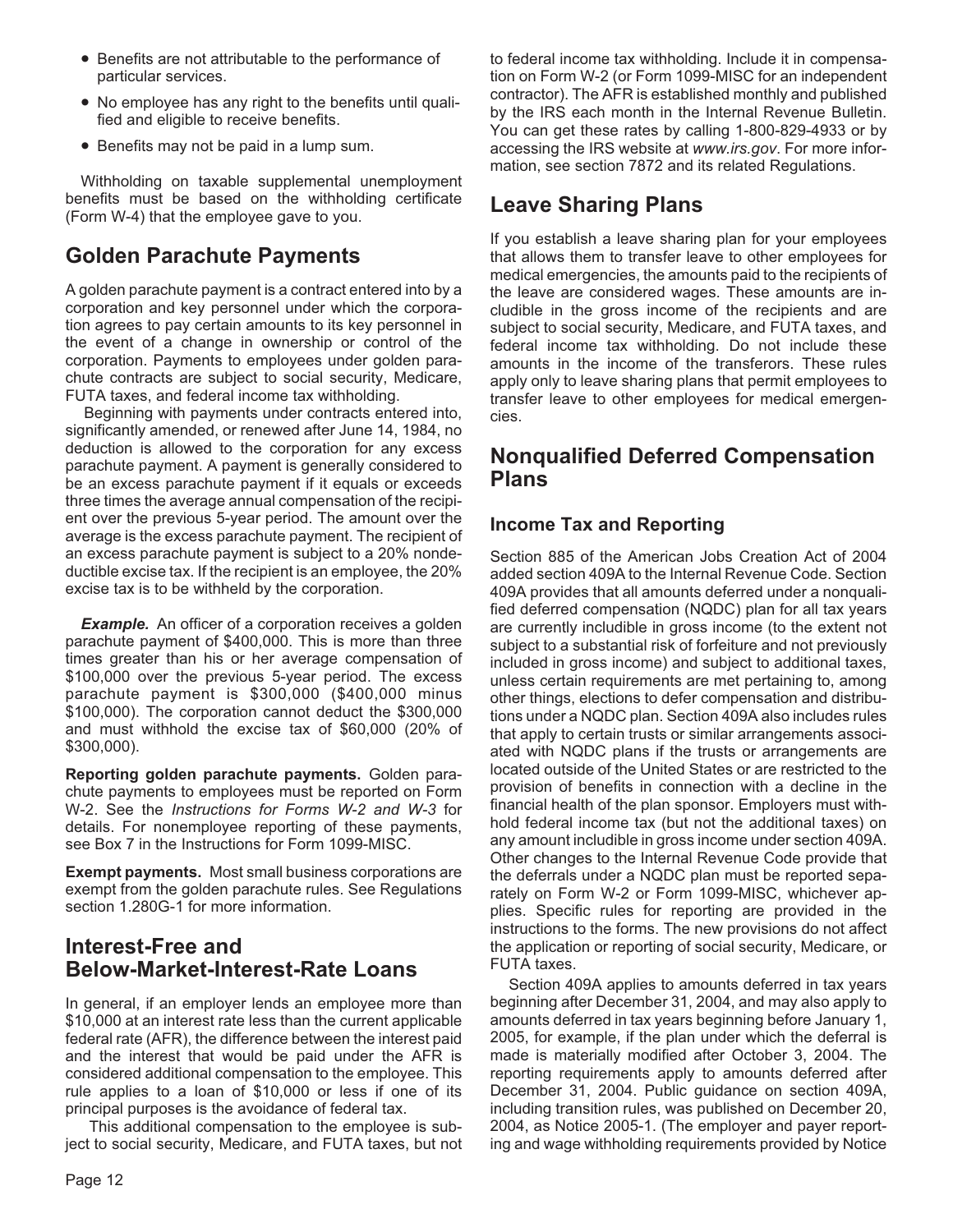2005-1 have been suspended for calendar year 2005 by after 1996. However, SARSEPs established before Janu-<br>Notice 2005-94.) The new provisions do not prevent the ary 1, 1997, may continue to receive contributions. Notice 2005-94.) The new provisions do not prevent the inclusion of amounts in income or wages under other provisions of the Internal Revenue Code or common law **SIMPLE Retirement Plans** tax principles, such as when amounts are actually or constructively received or irrevocably contributed to a sepa-<br>rate fund.<br>tive match plan for employees (SIMPLE) retirement ac-

care, and FUTA taxes at that time unless the amount that is deferred cannot be reasonably ascertained; for example, if benefits are based on final pay. If the value of the future **6. Sick Pay Reporting** benefit is based on any factors that are not yet reasonably ascertainable, you may choose to estimate the value of the Special rules apply to the reporting of sick pay payments to<br>future benefit and withhold and pay social security, Medi- employees. How these payments are reported future benefit and withhold and pay social security, Medicare, and FUTA taxes on that amount. You will have to whether the payments are made by the employer or a third determine later, when the amount is reasonably ascertain- party, such as an insurance company. able, whether any additional taxes are required. If taxes Sick pay is usually subject to social security, Medicare, are not paid before the amounts become reasonably as- and FUTA taxes. For exceptions, see *Social Security,* certainable, when the amounts become reasonably ascer- *Medicare, and FUTA Taxes on Sick Pay* later. Sick pay tainable they are subject to social security, Medicare, and may also be subject to either mandatory or voluntary fed-FUTA taxes on the amounts deferred plus the income eral income tax withholding, depending on who pays it. attributable to those amounts deferred. For more information, see Regulations sections 31.3121(v)(2)-1 and **Sick Pay** 31.3306(r)(2)-1.

Employer payments made by an educational institution or the employer or a third party, such as an insurance coma tax-exempt organization to purchase a tax-sheltered pany. Sick pay includes both short- and long-term benefits. annuity for an employee (annual deferrals) are included in It is often expressed as a percentage of the employee's the employee's social security and Medicare wages if the regular wages. payments are made because of a salary reduction agreement. However, they are not included in box 1 on Form **Payments That Are Not Sick Pay** W-2 in the year the deferrals are made and are not subject to federal income tax withholding. See Regulations section Sick pay does not include the following payments.  $31.3121(a)(5)$ -2T for the definition of a salary reduction agreement. 1. **Disability retirement payments.** Disability retire-

## **Contributions to a Simplified**

An employer's SEP contributions to an employee's individ- 2. **Workers' compensation.** Payments because of a ual retirement arrangement (IRA) are excluded from the work-related injury or sickness that are made under a employee's gross income. These excluded amounts are workers' compensation law are not sick pay and are not subject to social security, Medicare, FUTA taxes, or not subject to employment taxes. But see *Payments* federal income tax withholding. However, any SEP contri- *in the nature of workers' compensation—public em*butions paid under a salary reduction agreement *ployees* below. (SARSEP) are included in wages for purposes of social<br>security and Medicare taxes and for FUTA. See Publica-<br>tion 560, Retirement Plans for Small Business (SEP,<br>SIMPLE, and Qualified Plans), for more information about<br>SEPs

**Salary reduction simplified employee pensions** ers' compensation law of a state. If the statute limits *(SARSEP) repealed.* You may not establish a SARSEP benefits to work-related injuries or sickness and does

Social security, Medicare, and FUTA taxes.<br>
Employer contributions to nonqualified deferred com-<br>
pensation (NQDC) plans, as defined in the applicable<br>
regulations, are treated as social security, Medicare, and<br>
FUTA wages

Sick pay generally means any amount paid under a plan **Tax-Sheltered Annuities** because of an employee's temporary absence from work due to injury, sickness, or disability. It may be paid by either

- ment payments are not sick pay and are not dis-<br>cussed in this section. Those payments are subject to the rules for federal income tax withholding from **Employee Pension (SEP)** pensions and annuities. See section 8.
	-
	-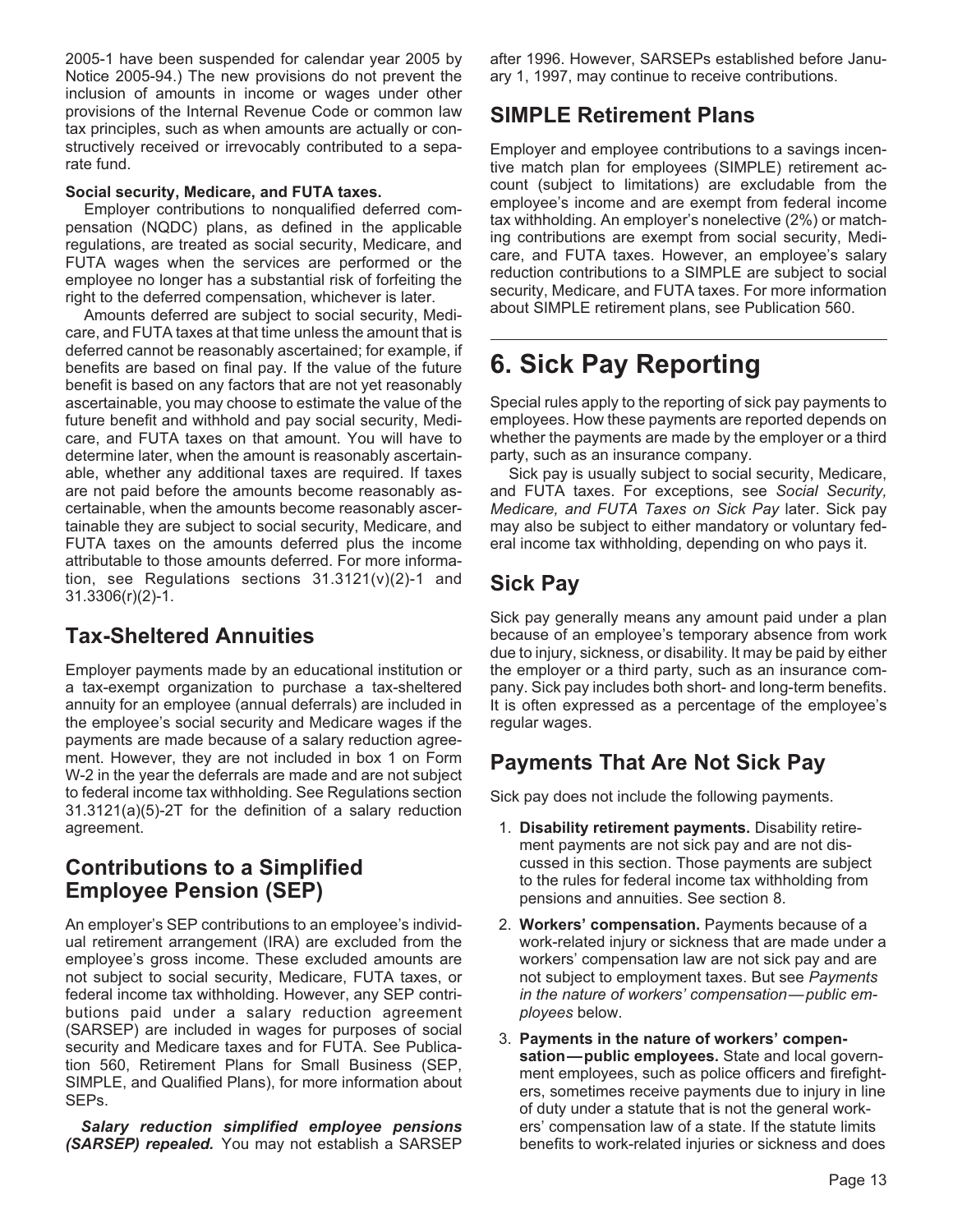service, or prior contributions, the statute is "in the wages). nature of" a workers' compensation law. Payments under a statute in the nature of a workers' compen-<br>sation law are not sick pay and are not subject to<br>

- 
- -
	-
	-

A sick pay plan is a plan or system established by an for whom the employee normally works. This liability is employer under which sick pay is available to employees transferred if the third party takes the following steps generally or to a class or classes of employees. This does<br>not include a situation in which benefits are provided on a<br>discretionary or occasional basis with merely an intention<br>to aid particular employees in time of need.

You have a sick pay plan or system if the plan is in writing or is otherwise made known to employees, such as<br>by a bulletin board notice or your long and established<br>practice. Some indications that you have a sick pay plan or<br>system include references to the plan or system i contract of employment, employer contributions to a plan, the third party's deposit of the employee part of the or segregated accounts for the payment of benefits.<br>
social security and Medicare taxes. For instance, if

**Definition of employer.** The employer for whom the em- must notify the employer by the 15th day of the ployee normally works, a term used in the following discus- month following the month in which the sick pay sion, is either the employer for whom the employee was payment is made because that is the day by which working at the time that the employee became sick or the deposit is required to be made. The third party disabled or the last employer for whom the employee should notify the employer as soon as information on worked before becoming sick or disabled, if that employer payments is available so that an employer required<br>made contributions to the sick pay plan on behalf of the to make electronic deposits can make them timely. sick or disabled employee. For multi-employer plans, see the special rule dis-

**Note.** Contributions to a sick pay plan through a cafeteria plan (by direct employer contributions or salary reduc- *Multi-employer plan timing rule.* A special rule aption) are employer contributions unless they are after-tax plies to sick pay payments made to employees by a

not base payments on the employee's age, length of employee contributions (that is, included in taxable

employment taxes. For more information, get Trea-<br>sury Decision 9233 by accessing www.irs.gov and<br>typing "TD 9233" in the search box that bears no insurance risk and is reimbursed on a<br>cost-plus-fee basis for payment of si 4. **Medical expense payments.** Payments under a def- amounts. A third party may be your agent even if the third inite plan or system for medical and hospitalization party is responsible for determining which employees are expenses, or for insurance covering these expenses, eligible to receive payments. For example, if a third party are not sick pay and are not subject to employment provides administrative services only, the third party is taxes. your agent. If the third party is paid an insurance premium 5. Payments unrelated to absence from work. Acci-<br>dent or health insurance payments unrelated to ab-<br>sence from work are not sick pay and are not subject<br>to employment taxes. These include payments for:<br>A third party that

a. Permanent loss of a member or function of the agent is not considered the employer and generally has no<br>responsibility for employment taxes. This responsibility body,<br>b. Permanent loss of the use of a member or func-<br>b. Permanent loss of the use of a member or func-<br>tion of the body, or<br>the third-party agent responsible for employment taxes. In c. Permanent disfigurement of the body.<br> **Example.** Donald was injured in a car accident and<br>
lost an eye. Under a policy paid for by Donald's em-<br>
lost an eye. Under a policy paid for by Donald's em-

ployer, Delta Insurance Co. paid Donald \$5,000 as<br>compensation for the loss of his eye. Because the<br>payment was determined by the type of injury and was<br>unrelated to Donald's absence from work, it is not sick<br>pay and is no

The third party is also liable for the employer part of the **Sick Pay Plan Sick Pay Plan Sick Pay Plan** unless the third party transfers this liability to the employer

- 
- 2. Makes timely deposits of the **employee** social secur-<br>ity and Medicare taxes, and
- must notify the employer within the time required for social security and Medicare taxes. For instance, if the third party is a monthly schedule depositor, it to make electronic deposits can make them timely. cussed next.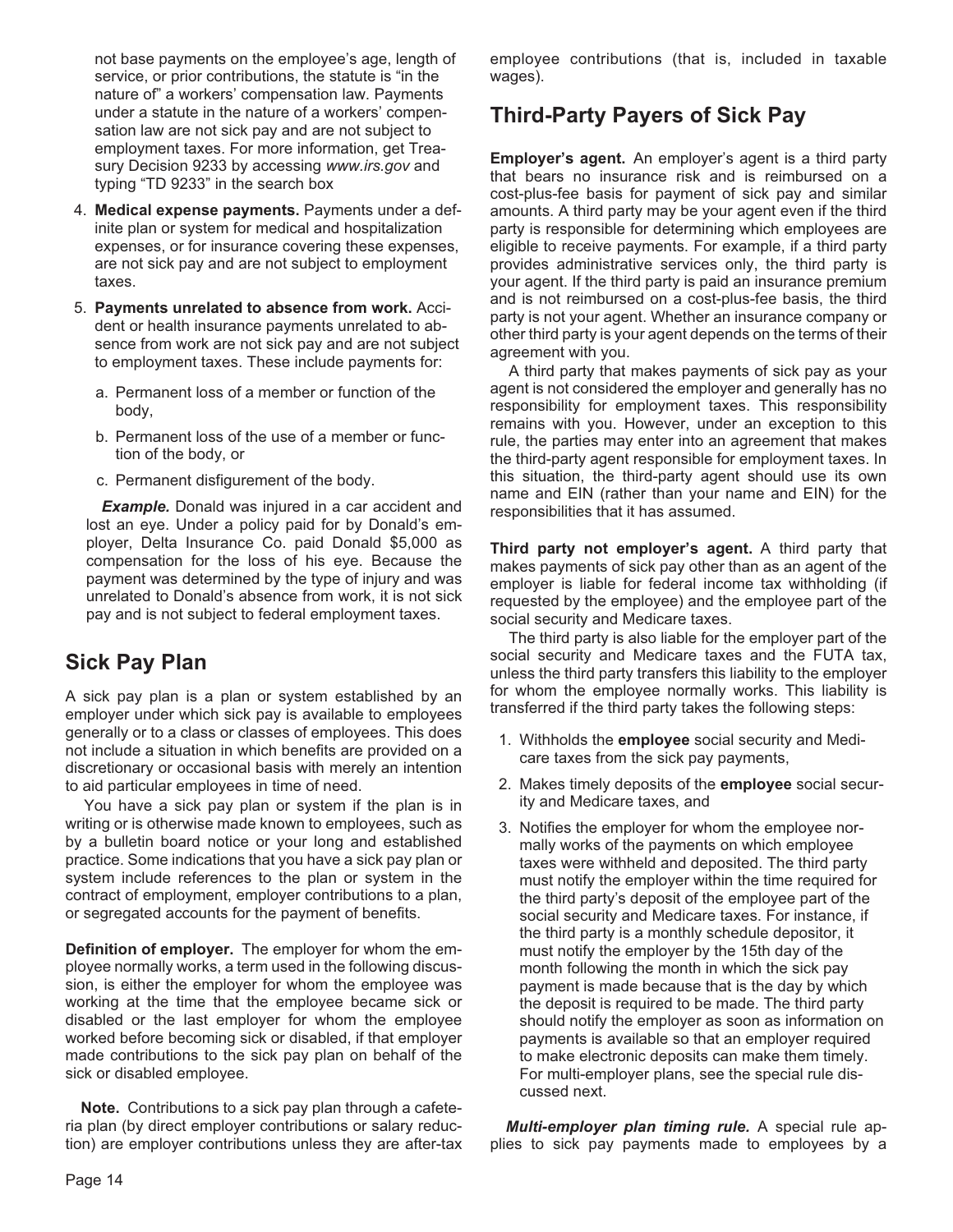third-party insurer under an insurance contract with a retired on disability. Therefore, the payment is multi-employer plan established under a collectively bar- wages and is subject to social security, Medicare, gained agreement. If the third-party insurer making the and FUTA taxes. plan (rather than the employer) the required timely notice<br>described in step 3 above, then the plan (not the third-party<br>insurer) must pay the employer part of the social security<br>insurer) must pay the employer part of the employer part of the social security and Medicare taxes *Example.* Sandra became entitled to sick pay on and the FUTA tax. November 25, 2005, and died on December 31, 2005.

**Reliance on information supplied by the employer.** A from December 24 through December 31, 2005, was third party that pays sick pay should request information paid to her survivor. The payment is not subject to from the employer to determine amounts that are not social security, Medicare, or FUTA taxes.<br>subject to employment taxes. Unless the third party has

- 
- 
- 

The third party should not rely on statements regarding<br>these payments are subject to FUTA tax.<br>**Payments that exceed the applicable wage base.**<br>**Payments that exceed the applicable wage base.** 

**Employer.** If you pay sick pay to your employee, you must base, this exception does not apply to Medicare tax. generally withhold employee social security and Medicare The social security tax wage base for 2006 is \$94,200. taxes from the sick pay. You must timely deposit employee The FUTA tax wage base is \$7,000.<br>and employer social security and Medicare taxes and **Example**. If an employee receives \$ and employer social security and Medicare taxes and<br>
FUTA tax. There are no special deposit rules for sick pay.<br>
See section 11 of Publication 15 (Circular E) for more<br>
information on the deposit rules.<br>
See section 11 of

**Amounts not subject to social security, Medicare, or** subject to Medicare tax. None of the sick pay is<br> **FUTA taxes.** The following payments, whether made by the employer or a third party, are not subject to social Report security, Medicare, or FUTA taxes (different rules apply to • **Payments after 6 months absence from work.** So-

• Payments after an employee's death or disability<br>
retirement. Social security, Medicare, and FUTA<br>
taxes do not apply to amounts paid under a definite<br>
plan or system, as defined under *Sick Pay Plan*<br>
earlier, on or aft relationship because of death or disability retirement.<br>However, even if there is a definite plan or system,<br>amounts paid to a former employee are subject to<br>security, Medicare, or FUTA taxes. amounts paid to a former employee are subject to security, Medicare, or FUTA taxes.<br>social security, Medicare, and FUTA taxes if they **Example 2.** The facts are the same as in Example 1, social security, Medicare, and FUTA taxes if they would have been paid even if the employment rela-<br>
except that Ralph worked 1 day during the 9-month tionship had not terminated because of death or dis- period, on February 13, 2006. Because the 6-month ability retirement. For example, a payment to a period begins again in March, only the sick pay paid to disabled former employee for unused vacation time Ralph after August 31, 2005, is exempt from social would have been made whether or not the employee security, Medicare, and FUTA taxes.

On January 13, 2006, Sandra's sick pay for the period

- subject to employment taxes. Unless the third party has<br>reason not to believe the information, it may rely on that<br>information for the following items.<br>The total wages paid to the employee during the<br>employee is entitled t calendar year. Act are not subject to social security and Medicare • The last month in which the employee worked for the taxes. This rule applies only if the employee became<br>
employer.<br>
• The employee contributions to the sick pay plan<br>
• The employee contributions to the sick pay plan<br>
•
- Social security and FUTA taxes do not apply to pay-**Social Security, Medicare, and FUTA** ments of sick pay that, when combined with the regu-<br>**Taxes on Sick Pay and FUTA** lar wages and sick pay previously paid to the *employee during the year, exceed the applicable* wage base. Because there is no Medicare tax wage

federal income tax withholding). cial security, Medicare, and FUTA taxes do not apply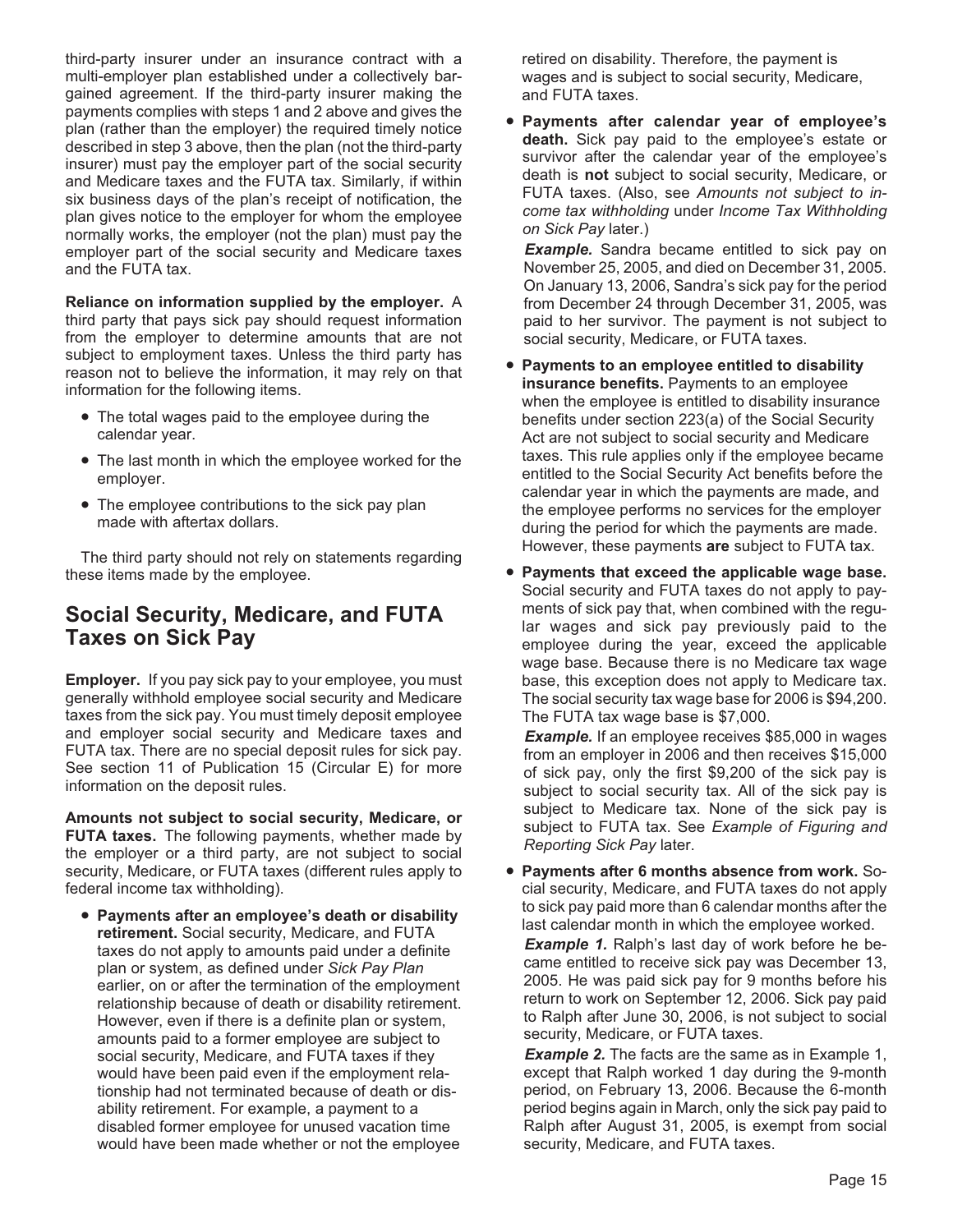with aftertax dollars. (Contributions to a sick pay plan W-4S to the third party.

contributed to the sick pay plan under a group insur- 8 days have passed.

absence under a policy paid for by contributions from the 3 policy years before 2006, Edgewood paid 70% not wages subject to federal income tax withholding. of the policy's cost and its employees paid 30%. Because 70% of the sick pay paid under the policy is • **Payments after the employee's death.** Sick pay 70%) of each payment made to Alan is taxable sick after the employee's death is not subject to federal pay. The remaining \$600 of each payment that is due income tax withholding, regardless of who pays it.

## **Income Tax Withholding on Sick Pay** corresponding discussion in *Amounts not subject to*

The requirements for federal income tax withholding on sick pay and the methods for figuring it differ depending on whether the sick pay is paid by: **Depositing and Reporting** 

- 
- 
- 

**Employer or employer's agent.** Sick pay paid by you or mation on the deposit rules.<br>your agent is subject to **mandatory** federal income tax This section also explain your agent is subject to **mandatory** rederal income tax<br>withholding. An employer or agent paying sick pay gener-<br>ally determines the federal income tax to be withheld<br>based on the employee's Form W-4. The employee cannot choose how much will be withheld by giving you or your agent a Form W-4S, Request for Federal Tax Withholding **Sick Pay Paid by Employer or Agent** From Sick Pay. Sick pay paid by an agent is treated as supplemental wages. If the agent does not pay regular If you or your agent (defined earlier) make sick pay pay-<br>wages to the employee, the agent may choose to withhold ments, you deposit taxes and file Forms W-2, W-3, 940 wages to the employee, the agent may choose to withhold federal income tax at a flat 25% rate, rather than at the Form 940-EZ for 2005), and 941 under the same rules that wage withholding rate. See section 7 in Publication 15 apply to regular wage payments. wage withholding rate. See section 7 in Publication 15 (Circular E) for the flat rate (35%) when supplemental However, the agreement between the parties may rewage payments to an individual exceed \$1,000,000 during quire your agent to carry out responsibilities that would the year. otherwise have been borne by you. In this situation, your

• **Payments attributable to employee contributions. Third party not an agent.** Sick pay paid by a third party Social security, Medicare, and FUTA taxes do not that is not your agent is **not** subject to mandatory federal apply to payments, or parts of payments, attributable income tax withholding. However, an employee may elect to employee contributions to a sick pay plan made to have federal income tax withheld by submitting Form

made on behalf of employees with employees' pre-tax If Form W-4S has been submitted, the third party should<br>dollars under a cafeteria plan are **employer** contribu-<br>tions.)<br>made 8 or more days after receiving the form. The *Group policy.* If both the employer and the employee party may, at its option, withhold federal income tax before

ance policy, figure the taxable sick pay by multiplying<br>it by the percentage of the policy's cost that was<br>contributed by the employer for the 3 policy years<br>before the calendar year in which the sick pay is paid.<br>If the p

**Example.** Alan is employed by Edgewood Corpora-<br>tion. Because of an illness, he was absent from work<br>for 3 months during 2006. Key Insurance Company<br>paid Alan \$2,000 sick pay for each month of his<br>of \$80.

both Edgewood and its employees. All of the employ- **Amounts not subject to income tax withholding.** The following amounts, whether paid by you or a third party, are

- due to Edgewood's contributions, \$1,400 (\$2,000  $\times$  paid to the employee's estate or survivor at any time
- to employee contributions is not taxable sick pay and<br>is not subject to employment taxes. Also, see Exam-<br>ple of Figuring and Reporting Sick Pay later.<br>to employee contributions made to a sick pay plan with after-tax dollars are not subject to federal income tax withholding. For more information, see the *social security, Medicare, or FUTA taxes* earlier.

• The employer, This section discusses who is liable for depositing social • An agent of the employer (defined earlier), or security, Medicare, FUTA, and withheld federal income • A third party that is not the employer's agent. the same rules that apply to deposits of taxes on regular the same rules that apply to deposits of taxes on regular wage payments. See Publication 15 (Circular E) for infor-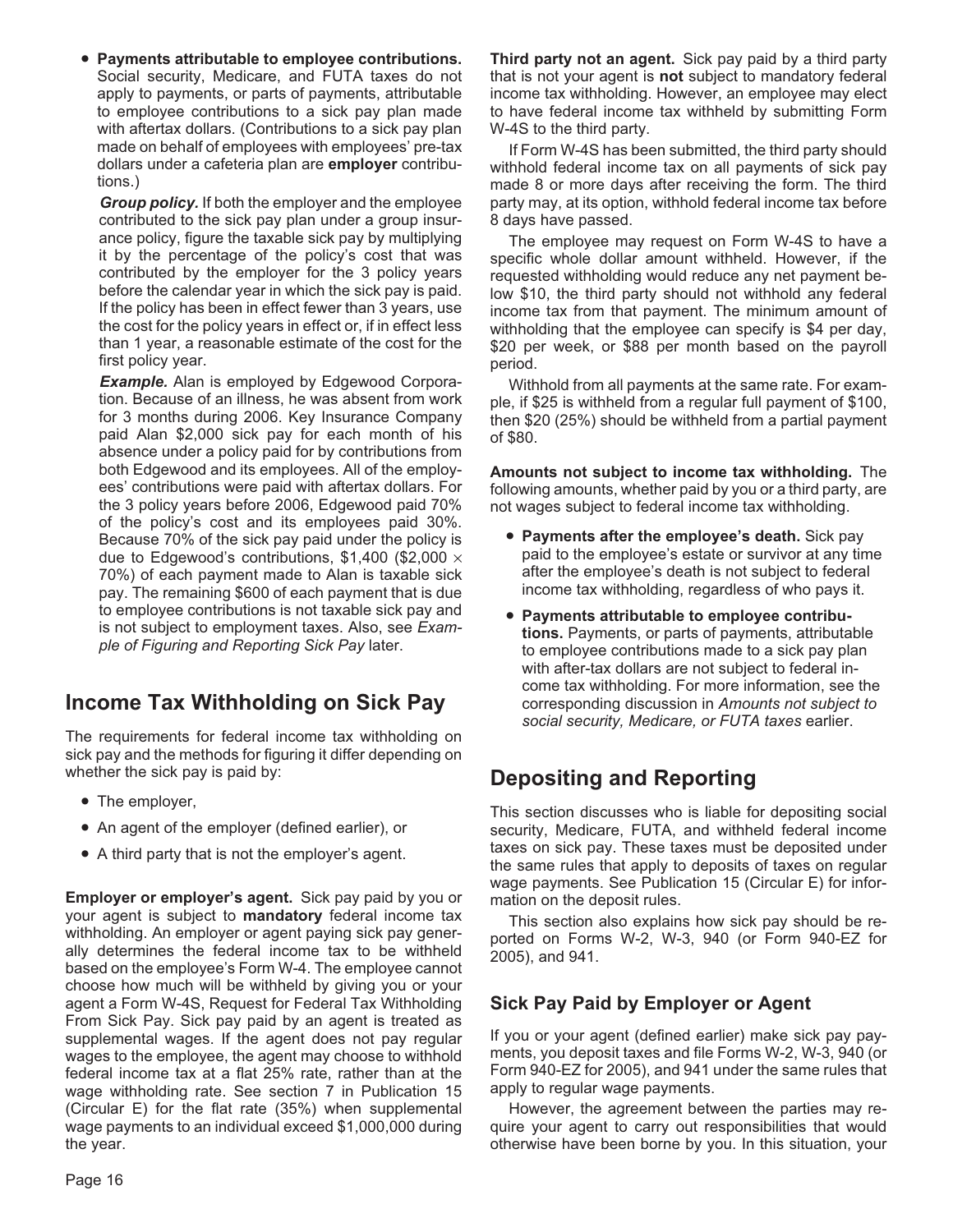agent should use its own name and EIN (rather than yours) tion. Otherwise, the third party must complete Form W-2 as<br>for the responsibilities that it has assumed.<br>Shown in Reporting sick pay on Form W-2 earlier.

**Reporting sick pay on Form W-2.** You may either com-<br>bine the sick pay with other wages and prepare a single third party satisfies the requirements for transferring liabilbine the sick pay with other wages and prepare a single Form W-2 for each employee, or you may prepare sepa- ity for the **employer part** of the social security and Medirate Forms W-2 for each employee, one reporting sick pay care taxes and for the FUTA tax, the following rules apply.

Box 4 – Employee social security tax withheld from the sick pay.<br>
• **Employer.** You must include third-party sick pay on

Box 6 – Employee Medicare tax withheld from the sick eral income tax, if any.) After completing line 6, sub-<br>pay.<br>tract on line 7b the employee social security and

was not subject to federal income tax because the employee contributed to the sick pay plan (enter code J). • *Third party.* The third party must include on Form

Box 13 – Check the "Third-party sick pay" box **only** if the 941 the employee part of the social security and amounts were paid by a third party.

- The liability for the wages paid to its own employees pay. and
- The liability for payments it made to all employees of **Form 940 (or Form 940-EZ).** You, not the third party,<br>all its clients. This does not include liability trans-<br>ferred to the employer.<br>**Third-party sick pay recap Fo**

following year. The Form W-2 must include the third party's name, address, and EIN instead of the employer informa- Box b – Third party's EIN.

shown in *Reporting sick pay on Form W-2* earlier.

and the other reporting regular wages. A Form W-2 must<br>be prepared even if all of the sick pay is nontaxable (see<br>Box 12 below in the list of information that must be included<br>on Form W-2). All Forms W-2 must be given to t

Box 1 – Sick pay the employee must include in income. *Form 941.* The third party and you must each file Form Box 2 – Any federal income tax withheld from the sick 941. Line 7b of each Form 941 must contain a special<br>adjusting entry for social security and Medicare taxes. adjusting entry for social security and medicale taxes.<br>
These entries are required because the total tax liability for<br>
Box 3 – Sick pay subject to employee social security tax.<br>
Box 4 – Employee social security tax withh

- Box 5 Sick pay subject to employee Medicare tax. lines 2, 5a, and 5c of Form 941. (There should be no<br>entry on line 3 because the third party withheld fedtract on line 7b the employee social security and Box 12 – Any sick pay that was paid by a third party and Medicare taxes withheld and deposited by the third was not subject to federal income tax because the em-<br>was **not** subject to federal income tax because the em-
- Medicare taxes (and federal income tax, if any) it withheld. The third party does not include on line 2 any sick pay paid as a third party but does include on line 3 any federal income tax withheld. On line **Sick Pay Paid by Third Party** 6 and 5a, column 1, the third party enters the total amount The rules for a third party that is not your agent depend on<br>whether liability has been transferred as discussed under<br>Third-Party Payers of Sick Pay earlier.<br>To figure the due dates and amounts of its deposits of<br>employme

Liability not transferred to the employer. If the third party must prepare a "Third-Party Sick Pay Recap"<br>party does not satisfy the requirements for transferring<br>liability for FUTA tax and the employer's part of the socia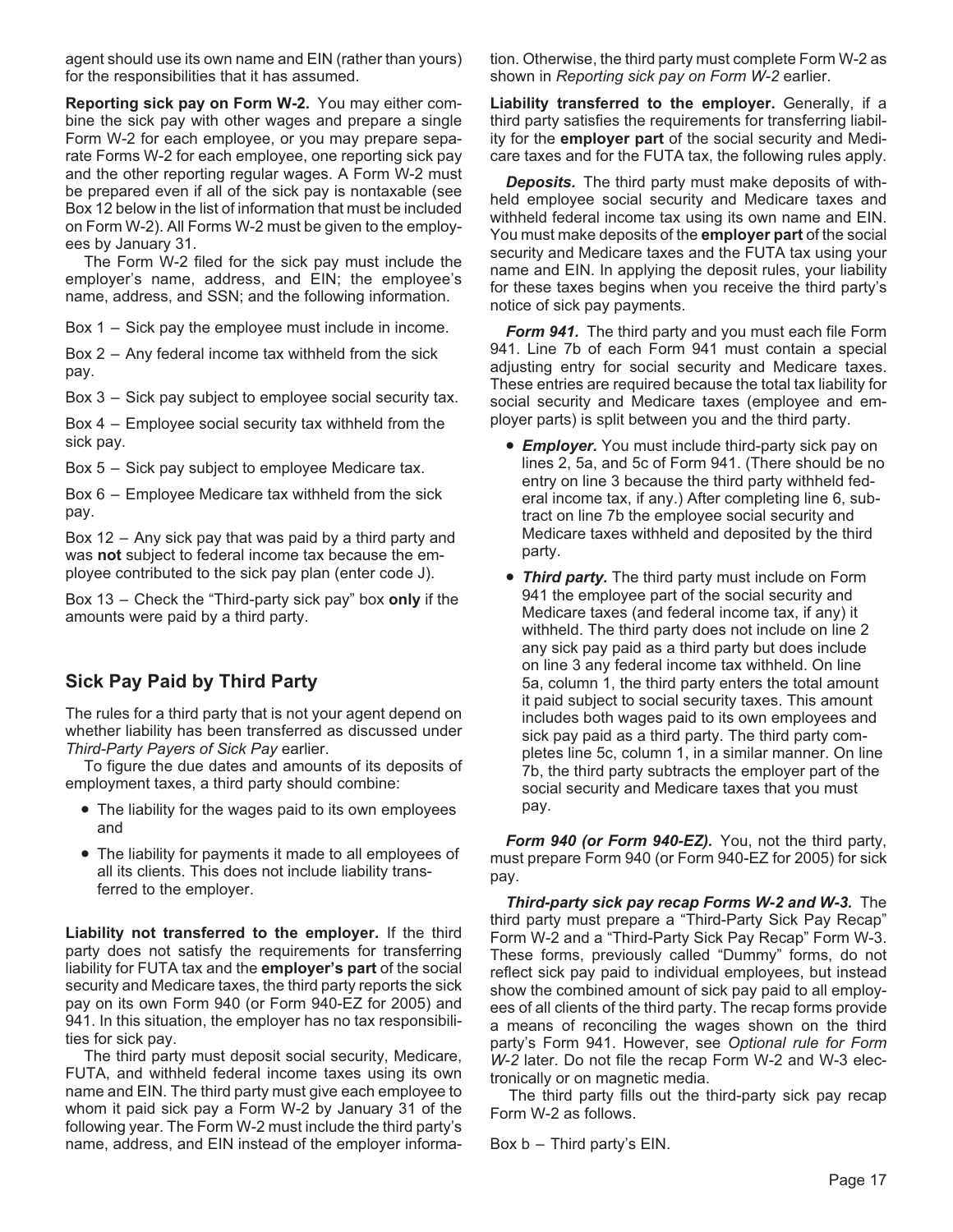Box e – "Third-Party Sick Pay Recap" in place of the **Sick Pay**<br>
employee's name.<br>
Dave, an employee of Edgewood Corporation, was seri-

pay. **pay. pay. pay. pay. pay. pay. pay. pay. pay. pay. pay. pay. pay. pay. pay. pay. pay. pay. pay. pay. pay. pay. pay. pay. pay. pay. pay. pay. pay. pay. pay.**

Box 6 – Employee Medicare tax withheld from the sick tober 2005. Dave returned to work in November 2005.<br>pay.

*Optional rule for Form W-2.* You and the third party may choose to enter into a legally binding agreement **Social security and Medicare taxes.** For social secur-<br>designating the third party to be your agent for purposes of ity and Medicare tax purposes, taxable sick pay was designating the third party to be your agent for purposes of the third medicare tax purposes, taxable sick pay was<br>preparing Forms W-2 reporting sick pay. The agreement  $$8,400$  (\$2,000 per month  $\times$  70% = \$1,400 taxable must specify what part, if any, of the payments under the sick pay plan is excludable from the employees' gross pay). Only the six \$2,000 checks received by Dave from incomes because it is attributable to their contributions to<br>the plan. If you enter into an agreement, the third party<br>prepares the actual Forms W-2, not the "Third-Party Sick<br>Pay Recap" Form W-2 as discussed earlier, for ployee who receives sick pay from the third party. If the Of each \$2,000 payment Dave received, 30% (\$600) is optional rule is used: not subject to social security and Medicare taxes because

- 
- 

with a sick pay statement by January 15 of the year ment,  $$1,400 ($2,000 \times 70\%)$  is subject to voluntary federal following the year in which the sick pay was paid. The income tax withholding. In accordance with Dave's Form statement must show the following information about each W-4S, \$210 was withheld from each payment (\$2,100 for employee who was paid sick pay. the 10 payments made during 2005).

- 
- 
- 
- 
- 
- 

## Box c – Third party's name and address. **Example of Figuring and Reporting**

Dave, an employee of Edgewood Corporation, was seri- Box 1 – Total sick pay paid to all employees. ously injured in a car accident on January 1, 2005. Dave's Box 2 – Any federal income tax withheld from the sick last day of work was December 31, 2004. The accident

Box 3 – Sick pay subject to employee social security tax. Key, an insurance company that was not an agent of the<br>
employer, paid Dave \$2,000 each month for 10 months. Box 4 – Employee social security tax withheld from sick<br>pay. beginning in January 2005. Dave submitted a Form W-4S<br>to Key requesting \$210 be withheld from each nayment for to Key, requesting \$210 be withheld from each payment for Box 5 – Sick pay subject to employee Medicare tax. federal income tax. Dave received no payments from<br>Edgewood, his employer, from January 2005 through Oc-

For the policy year in which the car accident occurred, The third party attaches the third-party sick pay recap<br>
Form W-2 to a separate recap Form W-3, on which only<br>
boxes b, e, f, g, 1, 2, 3, 4, 5, 6, and 13 are completed. Enter<br>
"Third-Party Sick Pay Recap" in box 13. (Only

• The third party does not provide you with the sick<br>pay statement described below and<br>years before the calendar year of the accident.

• You (not the third party) prepare "Third-Party Sick<br>Pay Recap" Forms W-2 and W-3. These recap forms<br>are as for social security and Medicare taxes), only<br>form 941.<br>Form 941.<br>Form 941.

*Sick pay statement.* The third party must furnish you *Federal income tax withholding.* Of each \$2,000 pay-

• The employee's name.<br>**Liability transferred.** For the first 6 months following<br>a The employee's CON (if assigle assembly Madiana assembly the last month in which Dave worked, Key was liable for • The employee's SSN (if social security, Medicare, or<br>income tax was withheld).<br>ments that constituted taxable wages. However, Key could • The sick pay paid to the employee. have shifted the liability for the employer part of the social ● Any federal income tax withheld. security and Medicare taxes (and for the FUTA tax) during<br>the first 6 months by withholding Dave's part of the social • Any employee social security tax withheld. Security and Medicare taxes, timely depositing the taxes,

and notifying Edgewood of the payments. • Any employee Medicare tax withheld. If Key shifted liability for the employer part of the social security and Medicare taxes to Edgewood and provided Edgewood with a sick pay statement, Key would not prepare a Form W-2 for Dave. However, Key would prepare "Third-Party Sick Pay Recap" Forms W-2 and W-3. Key and Edgewood must each prepare Form 941. Edgewood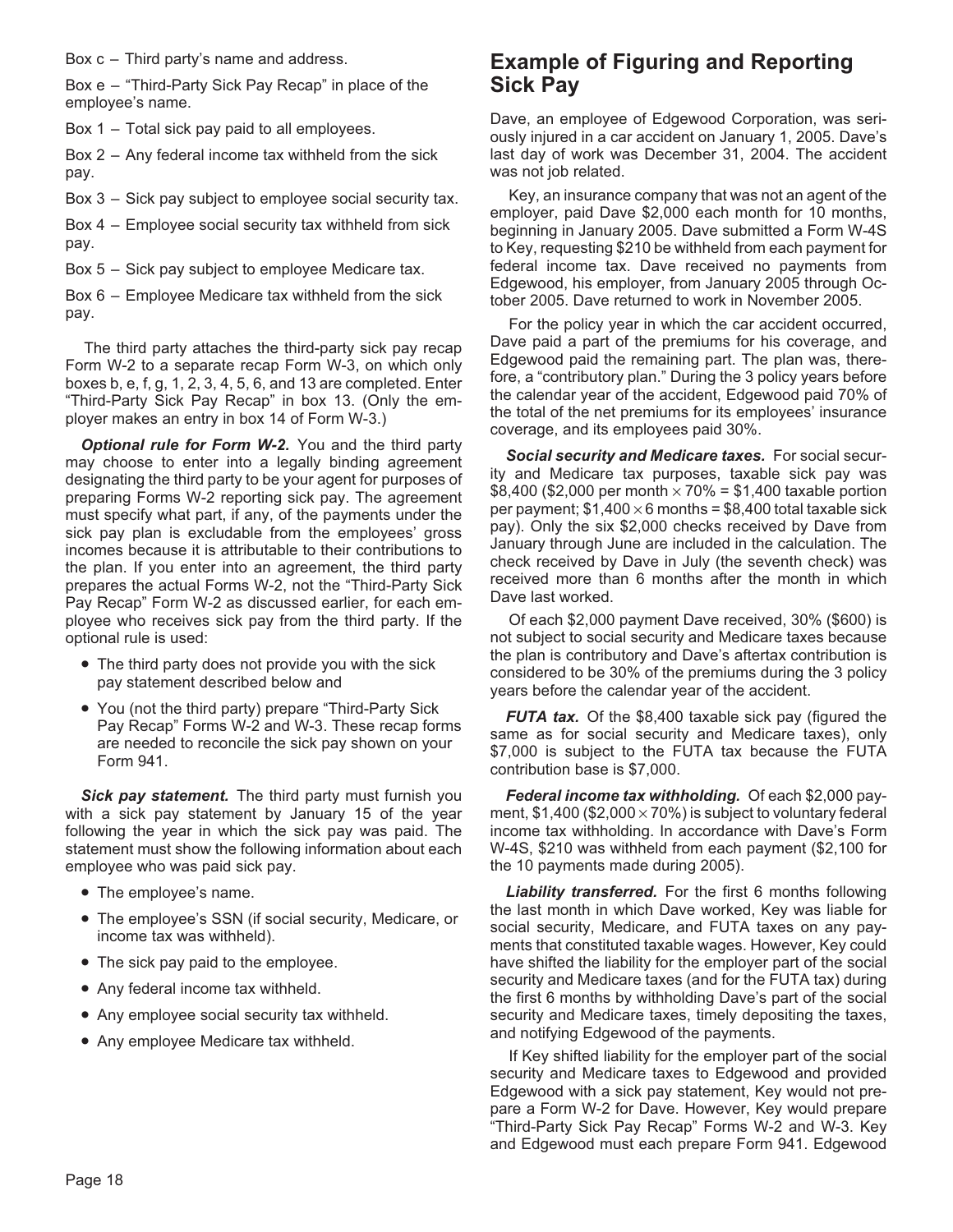must also report the sick pay and withholding for Dave on **Reporting Agents** Forms W-2, W-3, and 940.

As an alternative, the parties could have followed the<br>optional rule described under *Optional rule for Form W-2*<br>earlier. Under this rule, Key would prepare Form W-2 even<br>though liability for the employer part of the soci Key would not prepare a sick pay statement, and<br>Electronic filing of Forms 940 and 941. Reporting<br>Edgewood, not Key, would prepare the recap Forms W-2<br>and W-3 reflecting the sick pay shown on Edgewood's<br>Form 941.<br>Form 941.

**Payments received after 6 months.** The payments and submitting Form 8655. You can find Rev. Proc. received by Dave in July through October are not subject 2003-69 on page 403 of Internal Revenue Bulletin 2003-34 received by Dave in July through October are not subject 2003-69 on page 403 of Internal Revenue Bulletin 2003-34<br>to social security, Medicare, or FUTA taxes, because they at www.irs.gov/pub/irs-irbs/irb03-34.pdf. Visit th to social security, Medicare, or FUTA taxes, because they at *www.irs.gov/pub/irs-irbs/irb03-34.pdf*. Visit the IRS webwhich Dave worked (December 2004). However, Key must information. continue to withhold federal income tax from each payment because Dave furnished Key with a Form W-4S. Also, Key **Payment of Employment Taxes by** must prepare Forms W-2 and W-3, unless it has furnished Edgewood with a sick pay statement. If the sick pay statement was furnished, then Edgewood must prepare Forms<br>W-2 and W-3. S subsidiary or other entity disregarded as an entity sepa-

# **7. Special Rules for Paying**<br> **19. Taxes 19. In the following methods**<br> **19. Special Rules for Paying Carroll Community are employed directly by the owner) using the**

If two or more related corporations employ the same individual at the same time and pay this individual through a<br>common paymaster, which is one of the corporations, the sponsibility for the federal employment tax obligations of common paymaster, which is one of the corporations, the sponsibility for the federal employment tax obligations of corporations are considered to be a single employer. They the disregarded entity. For more information, see have to pay, in total, no more in social security and Medi-<br>
99-6, 1999-3 C.B. 321. You can find Notice 99-6 on page care taxes than a single employer would. 12 of Internal Revenue Bulletin 1999-3 at

Each corporation must pay its own part of the employ- *www.irs.gov/pub/irs-irbs/irb99-03.pdf*. ment taxes and may deduct only its own part of the wages. The deductions will not be allowed unless the corporation<br>reimburses the common paymaster for the wage and  $\tanctan$ <br>payments. See Regulations section 31.3121(s)-1 for more<br>Figure 10.14120.000 Employer

You must submit an application for authorization to act as social security, Medicare, and FUTA taxes. This increase an agent to the IRS Service Center where you will be filing in the employee's wage payment for your payment of the<br>returns. A Form 2678, Employer Appointment of Agent, employee's social security and Medicare taxes is also returns. A Form 2678, Employer Appointment of Agent, employee's social security and Medicare taxes is also properly completed by each employer, must be submitted subject to employee social security and Medicare taxes.<br>with this application. See Rev. Proc. 70-6, 1970-1 C.B. This again increases the amount of the additional taxes 420, Rev. Proc. 84-33, 1984-1 C.B. 502, and the separate you must pay. Instructions for Forms W-2 and W-3 for procedures and reporting requirements. Form 2678 does not apply to **Note.** This discussion (see both above and below) does FUTA taxes reportable on Form 940. The state of apply to household and agricultural employers. If you

**Liability not transferred.** If Key did not shift liability for<br>the employer part of the social security and Medicare taxes<br>to Edgewood, Key would prepare Forms W-2 and W-3 as<br>well as Forms 941 and 940. In this situation, site at *www.irs.gov/efile* or call 1-866-255-0654 for more

rate from its owner may be reported and paid under one of

- entity are employed directly by the owner) using the owner's name and taxpayer identification number.
- By each entity recognized as a separate entity under **Common Paymaster** State law using the entity's own name and taxpayer identification number.

the disregarded entity. For more information, see Notice.

information. taxes without deducting them from the employee's pay, **Agents Agents Agents Example 1** and **Agents Agents Example 1** and **Agents Example 1** and **Agents Example 1** and **EXA** and **EXA** and **EXA** and **EXA** and **EXA** and **EXA** and **EXA** and **EXA** and **EXA** and **EXA** employee's wages for federal income tax withholding and This again increases the amount of the additional taxes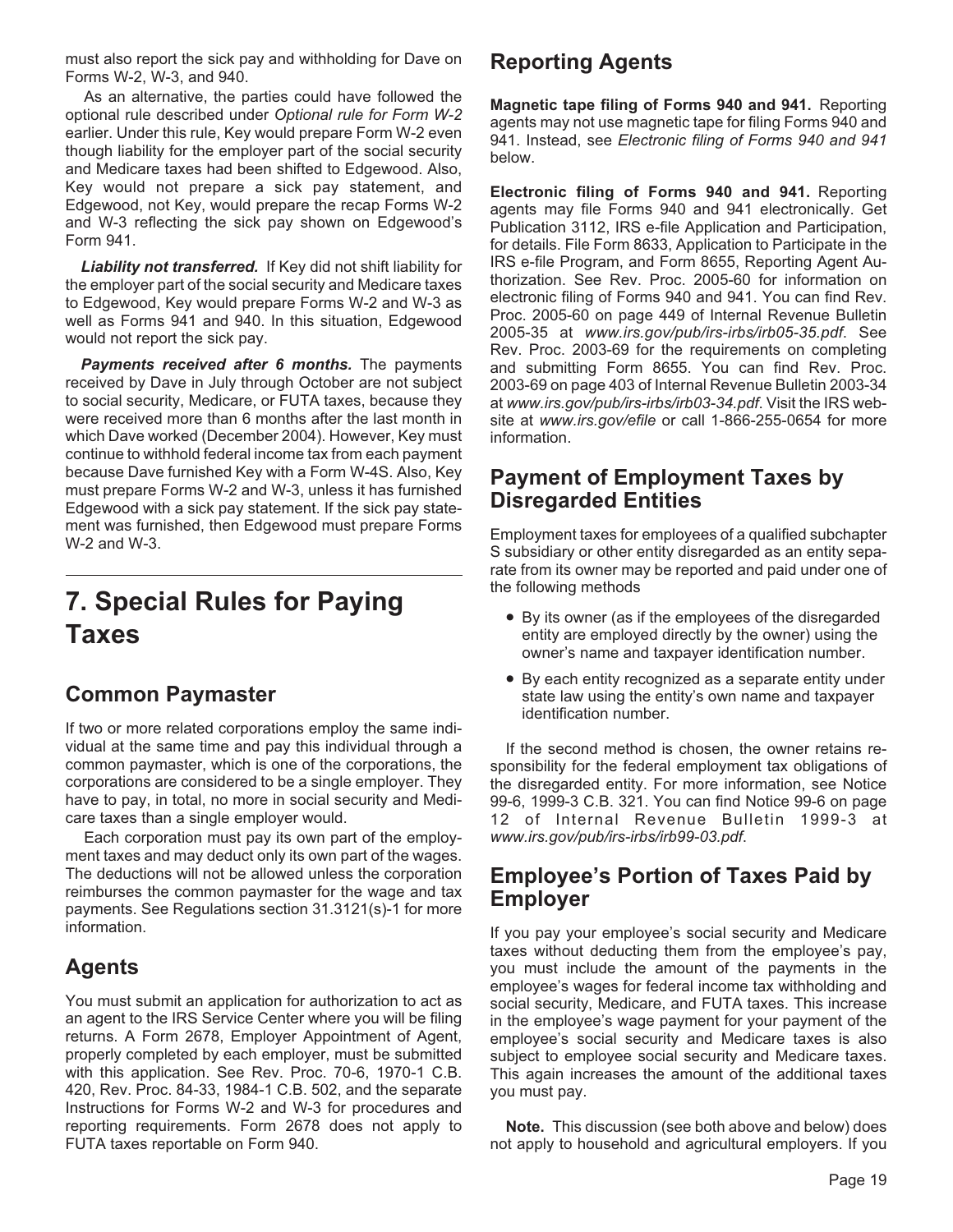pay a household or agricultural employee's social security the result by .9855 (1 − .0145) and add \$94,200. For and Medicare taxes, these payments must be included in example, if stated pay is \$100,000, the correct Medicare the employee's wages. However, this wage increase due wages are figured as follows. to the tax payments made for the employee is not subject to social security or Medicare taxes as discussed in this  $$100,000 - $86,993.70 = $13,006.30$ <br>section.

stion.<br>To figure the employee's increased wages in this situa- \$13,006.30 ÷ .9855 = \$13,197.67<br>n. divide the stated pay (the amount that you pay without \$13,197.67 + \$94,200 = \$107,397.67 tion, divide the stated pay (the amount that you pay without taking into account your payment of employee social security and Medicare taxes) by a factor for that year. This The Medicare wages are \$107,397.67. Enter this care form we have the medicare tax to enter in factor is determined by subtracting from 1 the combined amount in box 5 of Form W-2. The Medicare employee social security and Medicare tax rate for the year box 6 is \$1,557.27 (\$107,397.67  $\times$  .0145). employee social security and Medicare tax rate for the year

Stated pay of \$86,993.70 or less in 2006. For an em-<br>ployee with stated pay of \$86,993.70 or less in 2006, figure<br>the correct wages (wages plus employer-paid employee<br>taxes) and withholding to report by dividing the stated by .9235. This will give you the wages to report in box 1 and **Tax deposits and Form 941.** If you pay your employee's the social security and Medicare wages to report in boxes

*Example.* Donald Devon hires Lydia Lone for only one week during 2005. He pays her \$300 for that week. Donald **International Social Security**<br>agrees to pay Lydia's part of the social security and Medi-<br>care taxes. To figure her reportable wages, he divides **Agreements** \$300 by .9235. The result, \$324.85, is the amount that he<br>
figure the amount to report as social security tax, Donald<br>
figure the amount to report as social security tax, Donald<br>
many countries to eliminate dual taxation a (.0145). The result, \$4.71, is entered in box 6 of Form W-2. Who are subject only to foreign social security taxes under<br>Although he did not actually withhold the amounts from these agreements are exempt from U.S. social Lydia, he will report these amounts as taxes withheld on Form 941 and is responsible for matching the amounts The United States has social security agreements with

Lydia's weekly wages are \$324.85. Italy, Japan, South Korea, Luxembourg, the Netherlands,

employee with stated pay of more than \$86,993.70 in the future. For more information, see Publication 519.<br>2006, the correct social security wage amount is Tax Guide for Aliens, or contact: 2006, the correct social security wage amount is \$86,993.70 (the first \$94,200 of wages  $\times$  .9235). The stated pay in excess of \$86,993.70 is not subject to social Social Security Administration<br>security tax because the tax only applies to the first Cffice of International Program security tax because the tax only applies to the first Office of International Programs \$94,200 of wages (stated pay plus employer-paid em- P.O. Box 17741 ployee taxes). Enter \$94,200 in box 3 of Form W-2. The Raltimore MD ployee taxes). Enter \$94,200 in box 3 of Form W-2. The Baltimore, MD 21235-7741 social security tax to enter in box 4 is \$5,840.40 (94,200 x .062).

Form W-2, subtract \$86,993.70 from the stated pay. Divide *www.socialsecurity.gov/international*.

that the wages are paid. For 2006, the factor is .9235 (1 -<br>0765). If the stated pay is more than \$86,993.70 (2006<br>wage base \$94,200  $\times$  .9235), follow the procedure de-<br>scribed under **Stated pay of more than \$86,993.70** 

3 and 5 of Form W-2.<br>To figure the correct equiple accurity to the onter in hov 4 rather than deducting them from his or her pay, you are To figure the correct social security tax to enter in box 4<br>and Medicare tax to enter in box 6, multiply the amounts in<br>boxes 3 and 5 by the withholding rates (6.2% and 1.45%) with the wage increase. Also, report the incre which the wages were paid.

with the employer share of these taxes. The following countries: Australia, Austria, Belgium, Can-For FUTA tax and federal income tax withholding, ada, Chile, Finland, France, Germany, Greece, Ireland, Norway, Portugal, Spain, Sweden, Switzerland, and the Stated pay of more than \$86,993.70 in 2006. For an United Kingdom. Additional agreements are expected in employee with stated pay of more than \$86,993.70 in the future. For more information, see Publication 519, U.S.

To figure the correct Medicare wages to enter in box 5 of You can get more information from the SSA at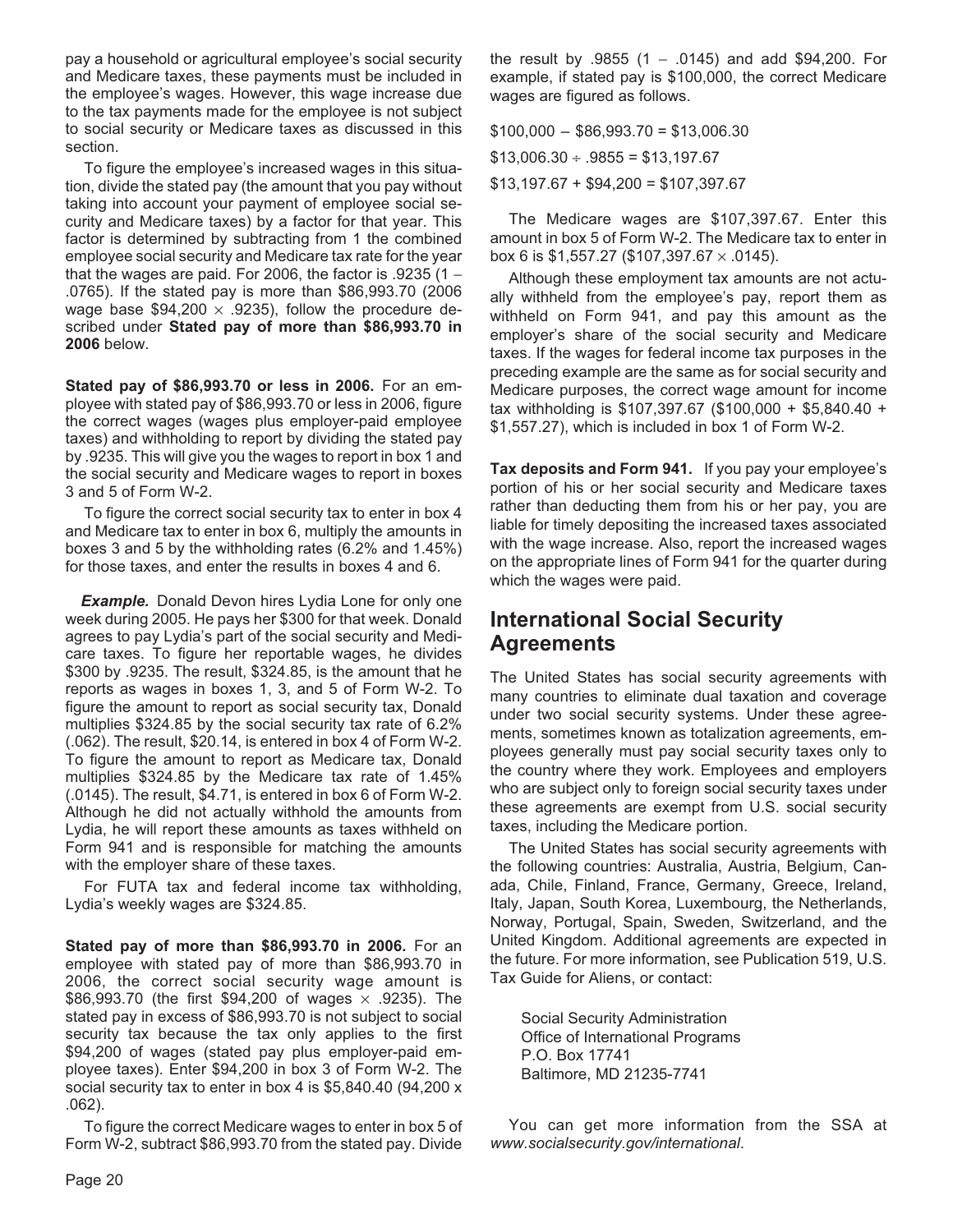Generally, federal income tax withholding applies to the withheld or to change their previous choice. taxable part of payments made from pension, profit-sharing, stock bonus, annuity, and certain deferred compensa-<br>tion plans; from individual retirement arrangements (IRAs);<br>**Nonperiodic Payments —10% Withholding** 

A recipient cannot choose not to have federal income tax withheld for eligible rollover distributions. See *Eligible* **Eligible Rollover Distribution—20%** *Rollover Distribution—20% Withholding* later. **Withholding**

want any federal income tax withheld from his or her<br>periodic payments, he or she can check the box on line 1 of<br>Form W-4P and submit the form to you. If the recipient<br>does not submit Form W-4P, you must withhold on period

If you receive a Form W-4P that does not contain the recipient's correct taxpayer identification number (TIN), **Payments to Foreign Persons and Payments** you must withhold as if the recipient were single claiming zero withholding allowances even if the recipient chooses not to have income tax withheld. The unit of the Unless the recipient is a nonresident alien, withholding (in

the recipient cannot use Form W-4P because they are nonperiodic payments that are delivered outside the already defined as wages subject to federal income tax United States or its possessions. A recipient cannot withholding. These include retirement pay for service in the choose not to have federal income tax withheld. U.S. Armed Forces and payments from certain nonquali- In the absence of a treaty exemption, nonresident fied deferred compensation plans and compensation plans aliens, nonresident alien beneficiaries, and foreign estates of exempt organizations described in section 457. generally are subject to a 30% withholding tax under sec-

The recipient's Form W-4P stays in effect until he or she **8. Pensions and Annuities** changes or revokes it. You must notify recipients each year of their right to choose not to have federal income tax

and from commercial annuities. The method and rate of<br>whelholding depends on (a) the kind of payments are delivered outside the United withholding later) unless the religible Rollover Distribution—20%<br>States or its posses

**Federal Income Tax Withholding** Distributions from qualified pension or annuity plans (for example, 401(k) pension plans, IRAs, and section 457(b) plans maintained by a governmental employer) or **Periodic Payments** tax-sheltered annuities that are eligible to be rolled over tax Withholding from periodic payments of a pension or annu-<br>
ity is figured in the same manner as withholding from<br>
wages. Periodic payments are made in installments at<br>
regular intervals over a period of more than 1 year. Th

There are some kinds of periodic payments for which the manner described above) is required on any periodic or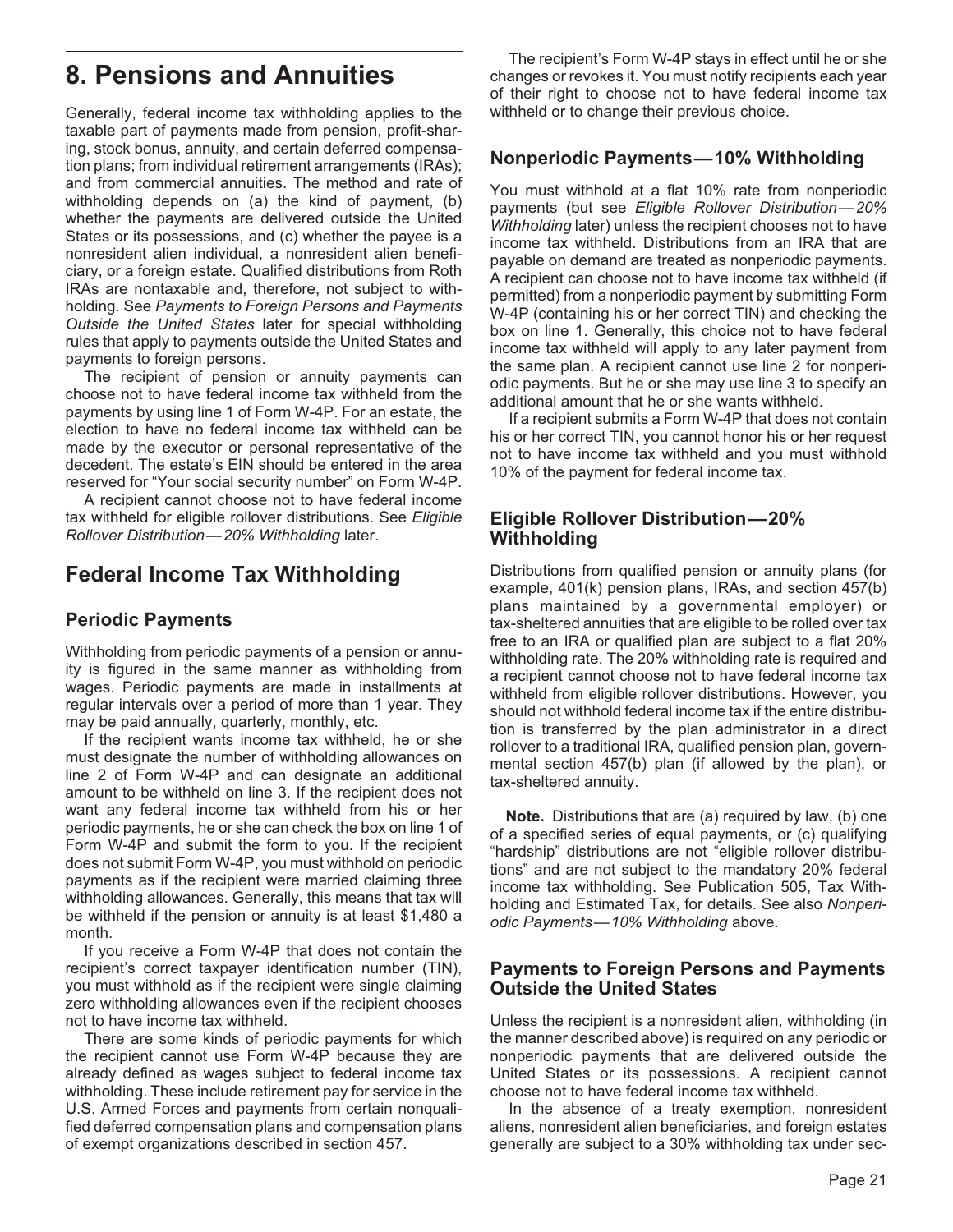tion 1441 on the taxable portion of a periodic or nonperi- **Average estimated wages.** You may withhold the tax for odic pension or annuity payment that is from U.S. sources. a payroll period based on estimated average wages, with However, most tax treaties provide that private pensions necessary adjustments, for any quarter. For details, see and annuities are exempt from withholding and tax. Also, Regulations section 31.3402(h)(1)-1. and annuities are exempt from withholding and tax. Also, mayments from certain pension plans are exempt from<br>withholding even if no tax treaty applies. See Publication<br>515, Withholding of Tax on Nonresident Aliens and For-<br>eign Entities, and Publication 519, U.S. Tax Guide for<br>A

ment on Form 1099-R, Distributions From Pensions, An- during the calendar year. The excess is the amount to nuities, Retirement or Profit-Sharing Plans, IRAs, withhold for the current payroll period. (See Rev. Proc. nuities, Retirement or Profit-Sharing Plans, IRAs, withhold for the current payroll period. (See Rev. Proc.<br>Insurance Contracts, etc., showing the total amount of the 78-8, 1978-1 C.B. 562, for an example of the cumulative Insurance Contracts, etc., showing the total amount of the 78-8, 197<br>recipient's pension or annuity payments and the total fed- method.) recipient's pension or annuity payments and the total fed-

to the recipient on Form 1042-S, Foreign Person's U.S. Source Income Subject to Withholding, by March 15 for the • The last day of any employment during the calendar<br>
right vear Report federal income tax withheld on Form vear with any prior employer. prior year. Report federal income tax withheld on Form 1042, Annual Withholding Tax Return for U.S. Source • A statement that the employee uses the calendar Income of Foreign Persons.

# **Figuring Withholding Figuring Withholding Figuring Mithholding Figurian Example 1 Example 1 Figuring 1 EXECUTE:**

You may use various methods of figuring federal income<br>tax withholding. The methods described below may be<br>used instead of the common payroll methods provided in<br>the part-year method. Publication 15 (Circular E). Use the method that best suits 1. Add the wages to be paid to the employee for the your payroll system and employees. The surrent payroll period to any wages that you have



*wages of nonresident alien employees. This procedure is* discussed in Publication 15 (Circular E). Before you use employee's last employment and current employ*tax withholding on the wages of nonresident alien employ-* employment and current employment, divide the *ees, see Publication 15 (Circular E).* **Do not** *use the Com-* number of calendar days between the employee's *bined Income Tax, Employee Social Security Tax, and* last day of earlier employment (or the previous De-*Employee Medicare Tax Withholding Table on pages* cember 31, if later) and the first day of current em-*36–55 for figuring withholding on nonresident alien em-* ployment by the number of calendar days in the *ployees.* current payroll period.

**Annualized wages.** Using your employee's annual and Divide the step 1 amount by the total number of wages, figure the withholding using the Percentage wages, figure the withholding using the Percentage Method, Table 7–Annual Payroll Period, in Publication 15 4. Find the tax in the withholding tax tables on the step (Circular E). Divide the amount from the table by the 3 amount. Be sure to use the correct payroll period number of payroll periods, and the result will be the amount table and to take into account the employee's withof withholding for each payroll period. holding allowances.

ing on this amount, and multiply the withholding by the **Statement of Income Tax Withheld** number of payroll periods used above. Use the percentage method shown in Publication 15 (Circular E). Subtract the By January 31 of the next year, you must furnish a state-<br>ment on Form 1099-R, Distributions From Pensions, An-<br>during the calendar year. The excess is the amount to

eral income tax you withheld during the prior year. Report<br>income tax withheld on Form 945, Annual Return of With-<br>held Federal Income Tax, not on Form 941.<br>If the recipient is a foreign person who has provided you<br>with he

- 
- 
- A statement that the employee reasonably antici-**9. Alternative Methods for** pates that he or she will be employed by all employ-<br>ers for a total of no more than 245 days in all terms<br>of continuous employment (defined below) during

- already paid to the employee in the current term of *For wages paid after December 31, 2005, em-* continuous employment. *ployers must use a new procedure to figure the*
- *amount of federal income tax withholding on the* 2. Add the number of payroll periods used in step 1 to *nonresident alien employees. This procedure is* the number of payroll periods between the *any of the alternative methods to figure the federal income* ment. To find the number of periods between the last
	-
	-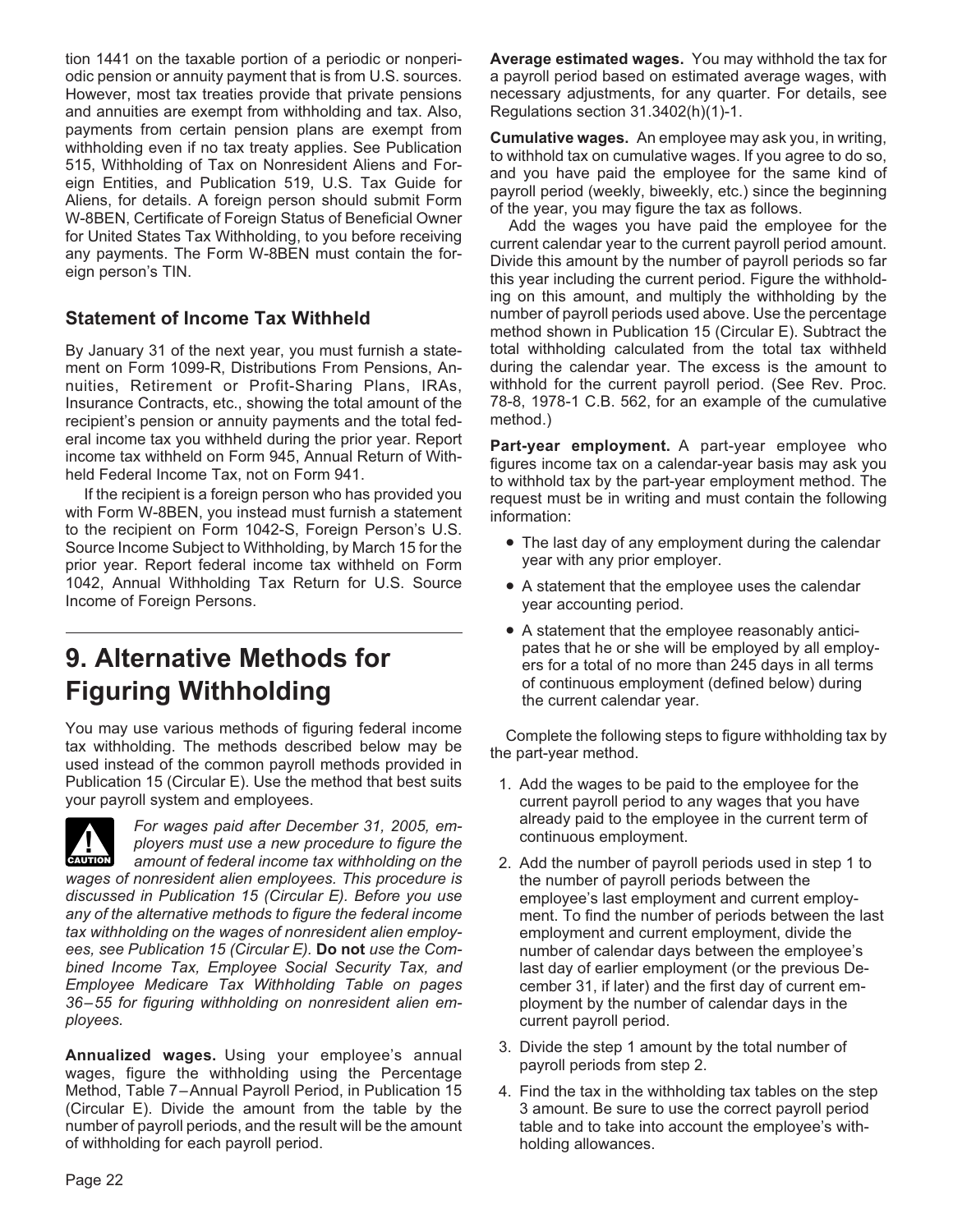- 5. Multiply the total number of payroll periods from step
- 6. Subtract from the step 5 amount the total tax already **Method Withholding (for** withheld during the current term of continuous employment. Any excess is the amount to withhold for **Automated Payroll Systems)** the current payroll period.

continuous term includes holidays, regular days off, and days off for illness or vacation. A continuous term begins **MARRIED PERSON** on the first day that an employee works for you and earns pay. It ends on the earlier of the employee's last day of<br>work for you or, if the employee performs no services for<br>you for more than 30 calendar days, the last workday<br>not over \$440: before the 30-day period. If an employment relationship is ended, the term of continuous employment is ended even<br>if a new employment relationship is established with the<br>same employer within 30 days.

**Other methods.** You may use other methods and tables<br>for withholding taxes, as long as the amount of tax withheld<br>is consistently about the same as it would be under the *reployers must use a new procedure to figure the* is consistently about the same as it would be under the *ployers must use a new procedure to figure the* percentage method shown in Publication 15 (Circular F) If **cauge a** mount of federal income tax withholding on the percentage method shown in Publication 15 (Circular E). If you develop an alternative method or table, you should test *wages of nonresident alien employees. This procedure is* the full range of wage and allowance situations to be sure *discussed in Publication 15 (Circular E). Before you use* that they meet the tolerances contained in Regulations *these tables to figure the federal income tax withholding on* section 31.3402(h)(4)-1 as shown in the chart below. *the wages of nonresident alien employees, see Publication*

| If the tax required to be | The annual tax                              |
|---------------------------|---------------------------------------------|
| withheld under the        | withheld under your                         |
| annual percentage rate    | method may not differ                       |
| <b>is—</b>                | by more than-                               |
| Less than \$10            | \$9.99                                      |
| \$10 or more but under    | \$10 plus 10% of the                        |
| \$100                     | excess over \$10                            |
| \$100 or more but under   | $$19$ plus 3% of the                        |
| \$1,000                   | excess over \$100                           |
| \$1,000 or more           | $$46$ plus 1% of the<br>excess over \$1,000 |

# 2 by the step 4 amount. **Formula Tables for Percentage**

(See Regulations section 31.3402(h)(4)-1(c)(4) for exam-<br>ples of the part-year method.)<br>**Term of continuous employment**. A term of continu-<br>ous employment may be a single term or two or more<br>following terms of employment

| Method:                                       | <b>Income Tax Withheld:</b>                               |
|-----------------------------------------------|-----------------------------------------------------------|
| Percentage (Pub. 15) 10% of excess over \$154 |                                                           |
|                                               | Alternative 1 (Page 24) 10% of such wages minus \$15.40   |
|                                               | Alternative 2 (Page 25) Such wages minus \$154, times 10% |
|                                               | of remainder                                              |



*15 (Circular E).*

When employers use the percentage method in Publication 15 (Circular E) or the formula tables for percentage method withholding in this publication, the tax for the pay period may be rounded to the nearest dollar. If rounding is used, it must be used consistently. Withheld tax amounts should be rounded to the nearest whole dollar by (a) dropping amounts under 50 cents and (b) increasing amounts from 50 to 99 cents to the next higher dollar. This rounding will be considered to meet the tolerances under section 3402(h)(4).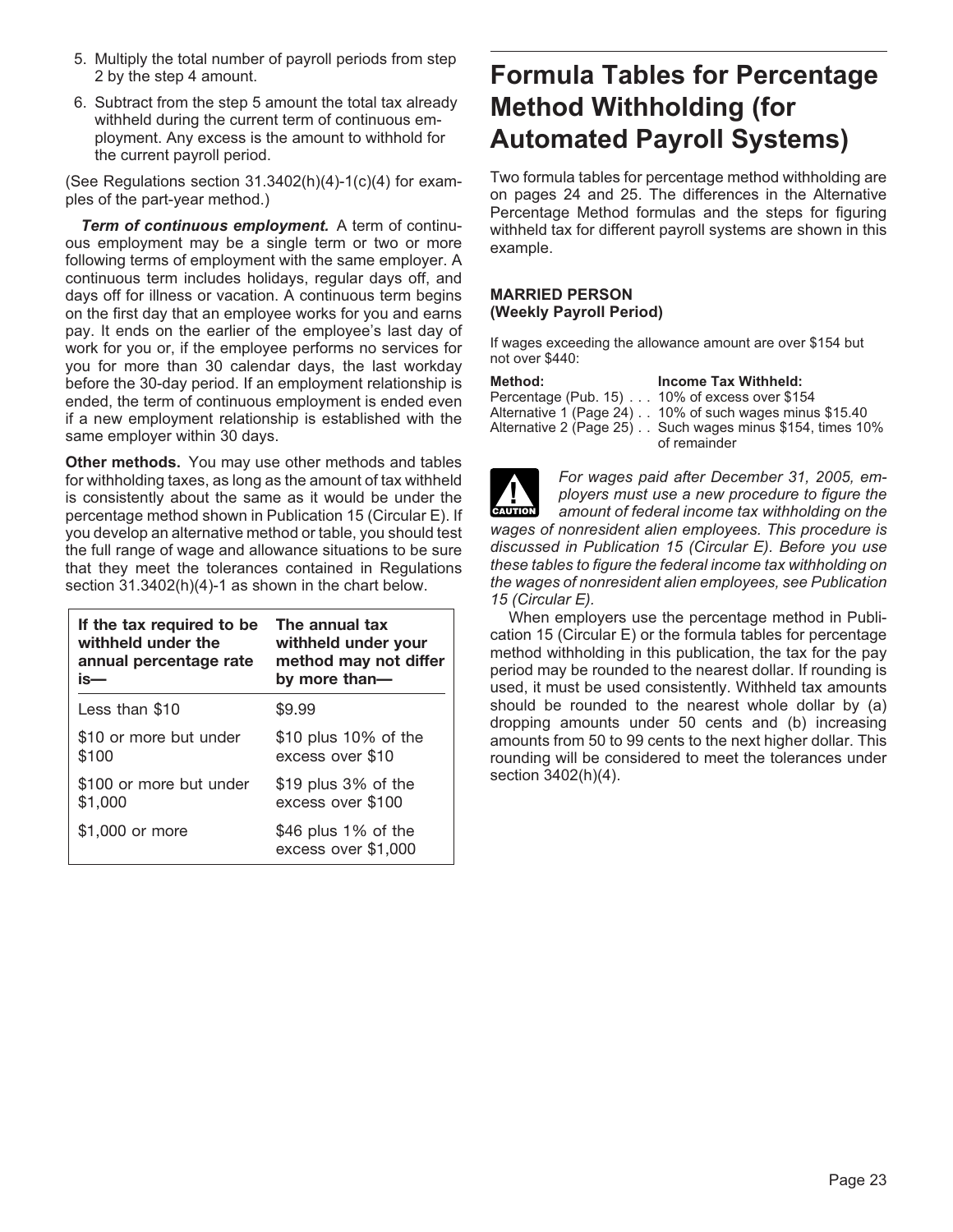## **(For Wages Paid in 2006) Alternative 1.—Tables for Percentage Method Withholding Computations**

## **Table A(1)—WEEKLY PAYROLL PERIOD (Amount for each allowance claimed is \$63.46)**

|                                                  |               |  |  |  |  | <b>Single Person</b>               |                                      |          |                      | <b>Married Person</b>                             |  |  |                                      |          |
|--------------------------------------------------|---------------|--|--|--|--|------------------------------------|--------------------------------------|----------|----------------------|---------------------------------------------------|--|--|--------------------------------------|----------|
| If the wage in excess of<br>allowance amount is: |               |  |  |  |  |                                    | The income tax to be<br>withheld is: |          | allowance amount is: | If the wage in excess of                          |  |  | The income tax to be<br>withheld is: |          |
|                                                  |               |  |  |  |  |                                    | Of such                              | From     |                      |                                                   |  |  | Of such                              | From     |
| $Over-$                                          | But not over- |  |  |  |  |                                    | wage-                                | product  | $Over-$              | But not over-                                     |  |  | wage-                                | product  |
| \$0                                              | $-$ \$51.     |  |  |  |  | the contract of the contract of    |                                      |          | \$0                  | $-$ \$154<br>the company of the company of the    |  |  |                                      |          |
| \$51                                             | $-$ \$192     |  |  |  |  | and the company of the company of  | $10\%$ less                          | \$5.10   | \$154                | $-$ \$440<br>the company of the company of        |  |  | $10\%$ less                          | \$15.40  |
| \$192                                            | $-$ \$620     |  |  |  |  |                                    | $15%$ less                           | \$14.70  | \$440                | $-$ \$1.308.<br>and the company of the company of |  |  | 15% less                             | \$37.40  |
| \$620                                            | $-$ \$1.409   |  |  |  |  | and a straight and a straight and  | 25% less                             | \$76.70  | \$1.308              | $-$ \$2,440<br>and the company of the company of  |  |  | 25% less                             | \$168.20 |
| \$1,409                                          | $-$ \$3.013   |  |  |  |  | design and a state of the state of | 28% less                             | \$118.97 | \$2.440              | $-$ \$3,759 $\ldots$                              |  |  | 28% less                             | \$241.40 |
| \$3,013                                          | $-$ \$6.508   |  |  |  |  |                                    | 33% less                             | \$269.62 | \$3.759              | $-$ \$6.607.<br>and the company of the state of   |  |  | 33% less                             | \$429.35 |
| \$6.508                                          |               |  |  |  |  |                                    | 35% less                             | \$399.78 | \$6.607              |                                                   |  |  | 35% less                             | \$561.49 |

## **Table B(1)—BIWEEKLY PAYROLL PERIOD (Amount for each allowance claimed is \$126.92)**

|                                                  |                                                  | <b>Single Person</b>           |  |  |  |                                      |                 |                      |                          |                                          |  | <b>Married Person</b> |                                      |                 |
|--------------------------------------------------|--------------------------------------------------|--------------------------------|--|--|--|--------------------------------------|-----------------|----------------------|--------------------------|------------------------------------------|--|-----------------------|--------------------------------------|-----------------|
| If the wage in excess of<br>allowance amount is: |                                                  |                                |  |  |  | The income tax to be<br>withheld is: |                 | allowance amount is: | If the wage in excess of |                                          |  |                       | The income tax to be<br>withheld is: |                 |
| Over-                                            | But not over-                                    |                                |  |  |  | Of such<br>wage-                     | From<br>product | Over—                | But not over-            |                                          |  |                       | Of such<br>wage-                     | From<br>product |
|                                                  |                                                  |                                |  |  |  |                                      |                 |                      |                          |                                          |  |                       |                                      |                 |
| \$0                                              | $-$ \$102<br>and the company of the company of   |                                |  |  |  | 0%                                   |                 | \$0                  | $-$ \$308                | and a strategic control of the strategic |  |                       | 0%                                   |                 |
| \$102                                            | $-$ \$385<br>the contract of the contract of the |                                |  |  |  | $10\%$ less                          | \$10.20         | \$308                | $-$ \$881, , , , , , ,   |                                          |  |                       | <b>10% less</b>                      | \$30.80         |
| \$385                                            | $-$ \$1.240                                      |                                |  |  |  | $15%$ less                           | \$29.45         | \$881                | $-$ \$2,617, , , , , ,   |                                          |  |                       | 15% less                             | \$74.85         |
| \$1,240                                          | $-$ \$2.817<br>and a strain and a strain and     |                                |  |  |  | 25% less                             | \$153.45        | \$2.617              | $-$ \$4,881              |                                          |  |                       | 25% less                             | \$336.55        |
| \$2,817                                          | $-$ \$6.025<br>and a strategic and a strategic   |                                |  |  |  | 28% less                             | \$237.96        | \$4.881              | $-$ \$7.517.             | and the company of the company           |  |                       | 28% less                             | \$482.98        |
| \$6,025                                          | $-$ \$13.015.                                    | and the company of the company |  |  |  | 33% less                             | \$539.21        | \$7.517              | $-$ \$13.213             |                                          |  |                       | 33% less                             | \$858.83        |
| \$13,015                                         | -                                                |                                |  |  |  | 35% less                             | \$799.51        | \$13,213             |                          |                                          |  |                       | 35% less                             | \$1,123.09      |

## **Table C(1)—SEMIMONTHLY PAYROLL PERIOD (Amount for each allowance claimed is \$137.50)**

|                                                  |                                                  |  | <b>Single Person</b>           |  |  |                                      |          |                      |                                                             |                                 |  |  | <b>Married Person</b> |                                      |            |
|--------------------------------------------------|--------------------------------------------------|--|--------------------------------|--|--|--------------------------------------|----------|----------------------|-------------------------------------------------------------|---------------------------------|--|--|-----------------------|--------------------------------------|------------|
| If the wage in excess of<br>allowance amount is: |                                                  |  |                                |  |  | The income tax to be<br>withheld is: |          | allowance amount is: | If the wage in excess of                                    |                                 |  |  |                       | The income tax to be<br>withheld is: |            |
|                                                  |                                                  |  |                                |  |  | Of such                              | From     |                      |                                                             |                                 |  |  |                       | Of such                              | From       |
| Over-                                            | But not over-                                    |  |                                |  |  | wage-                                | product  | $Over-$              | But not over-                                               |                                 |  |  |                       | wage-                                | product    |
| \$0                                              | $-$ \$110<br>and the company of the company      |  |                                |  |  | 0%                                   |          | \$0                  | $-$ \$333                                                   | and a strategic and a strategic |  |  |                       | 0%                                   |            |
| \$110                                            | $-$ \$417<br>and the company of the company of   |  |                                |  |  | $10\%$ less                          | \$11.00  | \$333                | $-$ \$954<br>the company of the company of                  |                                 |  |  |                       | $10%$ less                           | \$33.30    |
| \$417                                            | $-$ \$1.343<br>and a strain and a strain and     |  |                                |  |  | $15%$ less                           | \$31.85  | \$954                | $-$ \$2,835 $\cdot$ $\cdot$ $\cdot$ $\cdot$ $\cdot$ $\cdot$ |                                 |  |  |                       | $15%$ less                           | \$81.00    |
| \$1,343                                          | $-$ \$3.052<br>and a state of the state of the   |  |                                |  |  | 25% less                             | \$166.15 | \$2.835              | $-$ \$5,288 $\cdots$ $\cdots$                               |                                 |  |  |                       | 25% less                             | \$364.50   |
| \$3.052                                          | $-$ \$6.527<br>and the company of the company of |  |                                |  |  | 28% less                             | \$257.71 | \$5.288              | $-$ \$8,144, , , , , ,                                      |                                 |  |  |                       | 28% less                             | \$523.14   |
| \$6.527                                          | $-$ \$14.100                                     |  | and the company of the company |  |  | 33% less                             | \$584.06 | \$8.144              | $-$ \$14.315                                                | and a strategic and a           |  |  |                       | 33% less                             | \$930.34   |
| \$14,100                                         |                                                  |  |                                |  |  | 35% less                             | \$866.06 | \$14,315             | $\overline{\phantom{0}}$                                    |                                 |  |  |                       | 35% less                             | \$1.216.64 |

## **Table D(1)—MONTHLY PAYROLL PERIOD (Amount for each allowance claimed is \$275.00)**

|                      | <b>Single Person</b>                                                                                                                                                                                                                       |                                      |                 |                      | <b>Married Person</b>                             |                                      |
|----------------------|--------------------------------------------------------------------------------------------------------------------------------------------------------------------------------------------------------------------------------------------|--------------------------------------|-----------------|----------------------|---------------------------------------------------|--------------------------------------|
| allowance amount is: | If the wage in excess of                                                                                                                                                                                                                   | The income tax to be<br>withheld is: |                 | allowance amount is: | If the wage in excess of                          | The income tax to be<br>withheld is: |
| $Over-$              | But not over-                                                                                                                                                                                                                              | Of such<br>wage-                     | From<br>product | $Over-$              | But not over-                                     | Of such<br>From<br>product<br>wage-  |
| \$0                  | $-$ \$221<br>and the company of the company of                                                                                                                                                                                             | 0%                                   |                 | \$0                  | $-$ \$667                                         | 0%                                   |
| \$221                | $-$ \$833<br>and a strategic control of the state of the state of the state of the state of the state of the state of the state of the state of the state of the state of the state of the state of the state of the state of the state of | $10\%$ less                          | \$22.10         | \$667                | $-$ \$1.908.<br>the company of the company of     | \$66.70<br>$10\%$ less               |
| \$833                | $-$ \$2.687<br>and a straight and a straight                                                                                                                                                                                               | $15%$ less                           | \$63.75         | \$1.908              | $-$ \$5.670.<br>and the company of the company of | \$162.10<br>$15%$ less               |
| \$2.687              | $-$ \$6.104<br>and a straight and a straight and                                                                                                                                                                                           | 25% less                             | \$332.45        | \$5.670              | $-$ \$10.575<br>the company of the company of     | 25% less<br>\$729.10                 |
| \$6.104              | $-$ \$13.054.<br>and a strategic and a strategic                                                                                                                                                                                           | 28% less                             | \$515.57        | \$10.575             | $-$ \$16.288<br>and the company of the company of | \$1.046.35<br>28% less               |
| \$13.054             | $-$ \$28.200<br>and the state of the state of the                                                                                                                                                                                          | 33% less                             | \$1.168.27      | \$16,288             | $-$ \$28.629                                      | \$1,860.75<br>33% less               |
| \$28,200             | The contract of the contract of the contract of the contract of the contract of the contract of the contract of the contract of the contract of the contract of the contract of the contract of the contract of the contract o             | 35% less                             | \$1.732.27      | \$28.629             | The contract of the contract of the con-          | \$2,433,33<br>35% less               |

## **Table E(1)—DAILY OR MISCELLANEOUS PAYROLL PERIOD**

**(Amount for each allowance claimed per day for such period is \$12.69)**

|            | <b>Single Person</b>                                                                                                                                                                                                           |  |                                                                                            |         |            | <b>Married Person</b>                                                                               |                                                                                            |          |
|------------|--------------------------------------------------------------------------------------------------------------------------------------------------------------------------------------------------------------------------------|--|--------------------------------------------------------------------------------------------|---------|------------|-----------------------------------------------------------------------------------------------------|--------------------------------------------------------------------------------------------|----------|
|            | If the wage in excess of allowance<br>amount divided by the number of<br>days in the pay period is:                                                                                                                            |  | The income tax to be<br>withheld multiplied by<br>the number of days<br>in such period is: |         |            | If the wage in excess of allowance<br>amount divided by the number of<br>days in the pay period is: | The income tax to be<br>withheld multiplied by<br>the number of days<br>in such period is: |          |
|            |                                                                                                                                                                                                                                |  | Of such                                                                                    | From    |            |                                                                                                     | Of such                                                                                    | From     |
| $Over-$    | But not over-                                                                                                                                                                                                                  |  | wage-                                                                                      | product | $Over-$    | But not over-                                                                                       | wage-                                                                                      | product  |
| \$0.00     | $-$ \$10.20 $\cdot$ $\cdot$ $\cdot$ $\cdot$ $\cdot$ $\cdot$                                                                                                                                                                    |  | $0\%$                                                                                      |         | \$0.00     | $-$ \$30.80 $\cdots$ $\cdots$ $\cdots$                                                              | 0%                                                                                         |          |
| \$10.20    | $-$ \$38.50 $\cdots$ $\cdots$                                                                                                                                                                                                  |  | $10\%$ less                                                                                | \$1.02  | \$30.80    | $-$ \$88.10 $\ldots$ $\ldots$ $\ldots$                                                              | $10\%$ less                                                                                | \$3.08   |
| \$38.50    | $-$ \$124.00<br>the contract of the contract of                                                                                                                                                                                |  | $15%$ less                                                                                 | \$2.95  | \$88.10    | $-$ \$261.70<br>and a strategic control of the state of                                             | $15%$ less                                                                                 | \$7.48   |
| \$124.00   | $-$ \$281.70.<br>the company of the company of                                                                                                                                                                                 |  | 25% less                                                                                   | \$15.34 | \$261.70   | $-$ \$488.10<br>the company of the company of                                                       | 25% less                                                                                   | \$33.65  |
| \$281.70   | $-$ \$602.50.<br>the contract of the contract of                                                                                                                                                                               |  | 28% less                                                                                   | \$23.79 | \$488.10   | $-$ \$751.70<br>the company of the company of                                                       | 28% less                                                                                   | \$48.30  |
| \$602.50   | $-$ \$1.301.50<br>and a strain and a strain                                                                                                                                                                                    |  | 33% less                                                                                   | \$53.92 | \$751.70   | $-$ \$1,321.30 $\cdot$ $\cdot$ $\cdot$ $\cdot$ $\cdot$                                              | 33% less                                                                                   | \$85.88  |
| \$1,301.50 | the contract of the contract of the contract of the contract of the contract of the contract of the contract of the contract of the contract of the contract of the contract of the contract of the contract of the contract o |  | 35% less                                                                                   | \$79.95 | \$1,321.30 | the contract of the contract of the                                                                 | 35% less                                                                                   | \$112.30 |

**Note.—**The adjustment factors may be reduced by one–half cent (e.g., 7.50 to 7.495; 69.38 to 69.375) to eliminate separate half rounding operations.

The first two brackets of these tables may be combined, provided zero withholding is used to credit withholding amounts computed by the

combined bracket rates, e.g., \$0 to \$51 and \$51 to \$192 combined to read, Over \$0, But not over \$192.

The employee's excess wage (gross wage less amount for allowances claimed) is used with the applicable percentage rates and subtraction factors to calculate the amount of income tax withheld.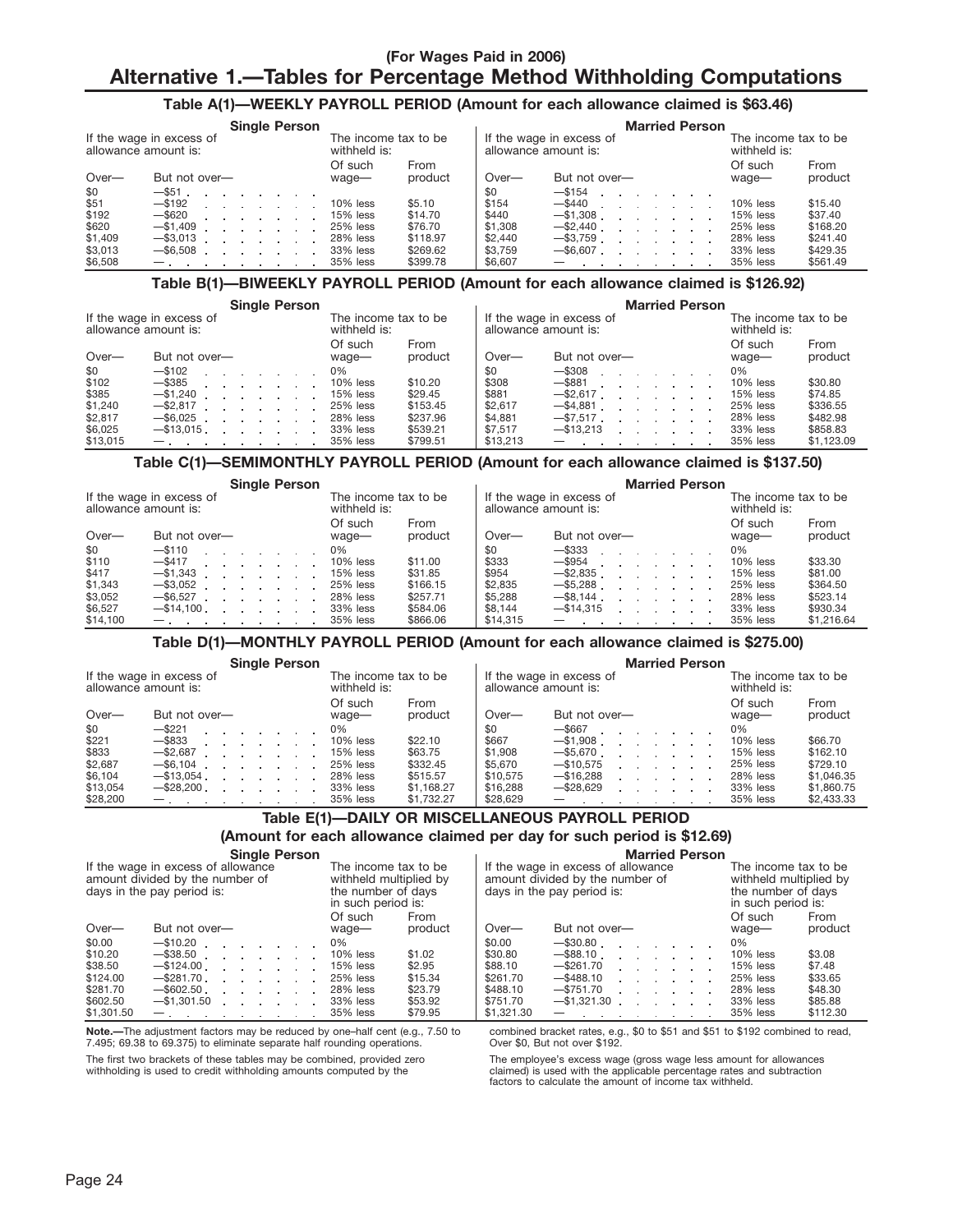## **(For Wages Paid in 2006) Alternative 2.—Tables for Percentage Method Withholding Computations**

## **Table A(2)—WEEKLY PAYROLL PERIOD (Amount for each allowance claimed is \$63.46)**

|         |                                                                                                                 |  |                                 | <b>Single Person</b>                 |  |       |         |                                                  |  |  | <b>Married Person</b>                |  |       |
|---------|-----------------------------------------------------------------------------------------------------------------|--|---------------------------------|--------------------------------------|--|-------|---------|--------------------------------------------------|--|--|--------------------------------------|--|-------|
|         | If the wage in excess of<br>allowance amount is:                                                                |  |                                 | The income tax to be<br>withheld is: |  |       |         | If the wage in excess of<br>allowance amount is: |  |  | The income tax to be<br>withheld is: |  |       |
| $Over-$ | But not over-                                                                                                   |  |                                 | Such wage-                           |  | Times | Over—   | But not over-                                    |  |  | Such wage-                           |  | Times |
| \$0     | $-$ \$51                                                                                                        |  |                                 | minus \$0.00                         |  | 0%    | \$0     | $-$ \$154.                                       |  |  | minus \$0.00                         |  | $0\%$ |
| \$51    | $-$ \$192                                                                                                       |  |                                 | minus \$51.00                        |  | 10%   | \$154   | $-$ \$440.                                       |  |  | minus \$154.00                       |  | 10%   |
| \$192   | $-$ \$620.                                                                                                      |  |                                 | minus \$98.00                        |  | 15%   | \$440   | $-$ \$1.308                                      |  |  | minus \$249.33                       |  | 15%   |
| \$620   | $-$ \$1.409                                                                                                     |  |                                 | minus \$306.80                       |  | 25%   | \$1,308 | $-$ \$2.440                                      |  |  | minus \$672.80                       |  | 25%   |
| \$1,409 | $-$ \$3.013                                                                                                     |  | and a state of the state of the | minus \$424.89                       |  | 28%   | \$2,440 | $-$ \$3.759                                      |  |  | minus \$862.14                       |  | 28%   |
| \$3,013 | $-$ \$6.508                                                                                                     |  |                                 | minus \$817.03                       |  | 33%   | \$3.759 | $-$ \$6.607                                      |  |  | minus \$1,301.06                     |  | 33%   |
| \$6.508 | the contract of the contract of the contract of the contract of the contract of the contract of the contract of |  |                                 | minus \$1.142.23                     |  | 35%   | \$6.607 | $-$                                              |  |  | minus \$1,604.26                     |  | 35%   |

## **Table B(2)—BIWEEKLY PAYROLL PERIOD (Amount for each allowance claimed is \$126.92)**

| <b>Single Person</b><br>If the wage in excess of<br>allowance amount is:                                                                                                           | The income tax to be<br>withheld is:                                                                                                                                                                | <b>Married Person</b><br>If the wage in excess of<br>allowance amount is:                                                                                                                             | The income tax to be<br>withheld is:                                                                                                                                                                     |
|------------------------------------------------------------------------------------------------------------------------------------------------------------------------------------|-----------------------------------------------------------------------------------------------------------------------------------------------------------------------------------------------------|-------------------------------------------------------------------------------------------------------------------------------------------------------------------------------------------------------|----------------------------------------------------------------------------------------------------------------------------------------------------------------------------------------------------------|
| But not over-<br>Over-<br>\$0<br>$-\$102$<br>\$102<br>$-$ \$385<br>\$385<br>$-$ \$1.240<br>\$1,240<br>$-$ \$2.817<br>\$2.817<br>$-$ \$6.025<br>\$6,025<br>$-$ \$13.015<br>\$13,015 | Times<br>Such wage-<br>minus \$0.00<br>0%<br>10%<br>minus \$102.00<br>minus \$196.33<br>15%<br>minus \$613.80<br>25%<br>28%<br>minus \$849.86<br>minus \$1,633.97<br>33%<br>minus \$2,284.31<br>35% | But not over-<br>Over—<br>$-$ \$308<br>\$0<br>and a state of<br>\$308<br>$-$ \$881<br>\$881<br>$-$ \$2.617<br>\$2.617<br>$-$ \$4.881<br>\$4,881<br>$-$ \$7.517<br>\$7.517<br>$-$ \$13.213<br>\$13,213 | Such wage-<br>Times<br>minus \$0.00<br>0%<br>10%<br>minus \$308.00.<br>minus \$499.00<br>15%<br>minus \$1,346.20<br>25%<br>28%<br>minus \$1.724.93<br>minus \$2,602.52<br>33%<br>minus \$3,208.83<br>35% |

## **Table C(2)—SEMIMONTHLY PAYROLL PERIOD (Amount for each allowance claimed is \$137.50)**

|          |                                                                                                                 |  |                               | <b>Single Person</b>                 |  |       |          |                                                                                                                 |  |  | <b>Married Person</b>                |                          |       |
|----------|-----------------------------------------------------------------------------------------------------------------|--|-------------------------------|--------------------------------------|--|-------|----------|-----------------------------------------------------------------------------------------------------------------|--|--|--------------------------------------|--------------------------|-------|
|          | If the wage in excess of<br>allowance amount is:                                                                |  |                               | The income tax to be<br>withheld is: |  |       |          | If the wage in excess of<br>allowance amount is:                                                                |  |  | The income tax to be<br>withheld is: |                          |       |
| Over-    | But not over-                                                                                                   |  |                               | Such wage-                           |  | Times | Over—    | But not over-                                                                                                   |  |  | Such wage-                           |                          | Times |
| \$0      | $-$ \$110 $\cdot$ $\cdot$ $\cdot$ $\cdot$ $\cdot$                                                               |  |                               | minus \$0.00                         |  | $0\%$ | \$0      | $-$ \$333.                                                                                                      |  |  | minus \$0.00                         |                          | 0%    |
| \$110    | $-$ \$417.                                                                                                      |  |                               | minus \$110.00 .                     |  | 10%   | \$333    | $-$ \$954                                                                                                       |  |  | minus \$333.00.                      | <b>College</b>           | 10%   |
| \$417    | $-$ \$1.343                                                                                                     |  |                               | minus \$212.33                       |  | 15%   | \$954    | $-$ \$2.835                                                                                                     |  |  | minus \$540.00                       | <b>Contract Contract</b> | 15%   |
| \$1,343  | $-$ \$3.052                                                                                                     |  |                               | minus \$664.60                       |  | 25%   | \$2.835  | $-$ \$5.288                                                                                                     |  |  | minus \$1.458.00                     |                          | 25%   |
| \$3.052  | $-$ \$6.527                                                                                                     |  | the company of the company of | minus \$920.39                       |  | 28%   | \$5.288  | $-$ \$8.144                                                                                                     |  |  | minus \$1,868.36                     |                          | 28%   |
| \$6.527  | $-$ \$14.100                                                                                                    |  |                               | minus \$1,769.88                     |  | 33%   | \$8.144  | $-$ \$14.315                                                                                                    |  |  | minus \$2.819.21                     |                          | 33%   |
| \$14,100 | the contract of the contract of the contract of the contract of the contract of the contract of the contract of |  |                               | minus \$2.474.46                     |  | 35%   | \$14,315 | the contract of the contract of the contract of the contract of the contract of the contract of the contract of |  |  | minus \$3,476.11                     |                          | 35%   |

## **Table D(2)—MONTHLY PAYROLL PERIOD (Amount for each allowance claimed is \$275.00)**

|                                                                                                                                                          |               |  |  | <b>Single Person</b>                                                                                                       |  |                                                |                                                                     |                                                                                                          |  |  | <b>Married Person</b>                                                                                                        |  |                                                |
|----------------------------------------------------------------------------------------------------------------------------------------------------------|---------------|--|--|----------------------------------------------------------------------------------------------------------------------------|--|------------------------------------------------|---------------------------------------------------------------------|----------------------------------------------------------------------------------------------------------|--|--|------------------------------------------------------------------------------------------------------------------------------|--|------------------------------------------------|
| If the wage in excess of<br>allowance amount is:                                                                                                         |               |  |  | The income tax to be<br>withheld is:                                                                                       |  |                                                |                                                                     | If the wage in excess of<br>allowance amount is:                                                         |  |  | The income tax to be<br>withheld is:                                                                                         |  |                                                |
| Over-<br>\$0<br>$-$ \$221<br>\$221<br>$-$ \$833<br>\$833<br>$-$ \$2.687<br>\$2.687<br>$-$ \$6.104<br>\$6.104<br>$-$ \$13.054<br>\$13,054<br>$-$ \$28.200 | But not over- |  |  | Such wage-<br>minus \$0.00<br>minus \$221.00<br>minus \$425.00<br>minus \$1,329.80<br>minus \$1,841,32<br>minus \$3,540.21 |  | Times<br>0%<br>10%<br>15%<br>25%<br>28%<br>33% | Over—<br>\$0<br>\$667<br>\$1,908<br>\$5.670<br>\$10.575<br>\$16,288 | But not over-<br>$-$ \$667<br>$-$ \$1.908<br>$-$ \$5.670<br>$-$ \$10.575<br>$-$ \$16.288<br>$-$ \$28.629 |  |  | Such wage-<br>minus \$0.00<br>minus \$667.00<br>minus \$1,080.67<br>minus \$2,916.40<br>minus \$3,736.96<br>minus \$5,638.64 |  | Times<br>0%<br>10%<br>15%<br>25%<br>28%<br>33% |
| \$28,200                                                                                                                                                 |               |  |  | minus \$4,949.34                                                                                                           |  | 35%                                            | \$28.629                                                            |                                                                                                          |  |  | minus \$6.952.37                                                                                                             |  | 35%                                            |

## **Table E(2)—DAILY OR MISCELLANEOUS PAYROLL PERIOD (Amount for each allowance claimed per day for such period is \$12.69)**

### **Single Person Married Person National Report Constructs I** and Married Person If the wage in excess of allowance amount divided by the number of days in the pay period is: If the wage in excess of allowance amount divided by the number of days in the pay period is: The income tax to be withheld multiplied by the number of days in such period is: The income tax to be withheld multiplied by the number of days in such period is: Over— But not over— Such wage— Times | Over— But not over— Such wage— Times 0% 15% 25% 28% 33% 35% 10% 0% 15% 25% 28% 33% 35% 10% \$0.00 —\$10.20 minus \$0.00 \$0.00 —\$30.80 minus \$0.00 \$10.20 —\$38.50 minus \$10.20 10% | \$30.80 —\$88.10 . minus \$30.80 \$38.50 —\$124.00 minus \$19.63 15% | \$88.10 —\$261.70 minus \$49.90 \$124.00 —\$281.70 minus \$61.36 \$261.70 —\$488.10 minus \$134.62 \$281.70 —\$602.50 minus \$84.95 \$488.10 —\$751.70 minus \$172.49 \$602.50 —\$1,301.50 minus \$163.38 \$751.70 —\$1,321.30 minus \$260.25 minus \$320.87

**Note.—**The first two brackets of these tables may be combined, provided zero withholding is used to credit withholding amounts computed by the combined bracket rates, e.g., \$0 to \$51 and \$51 to \$192 combined to read, Over \$0, But not over \$192.

The employee's excess wage (gross wage less amount for allowances claimed) is used with the applicable percentage rates and subtraction factors to calculate the amount of income tax withheld.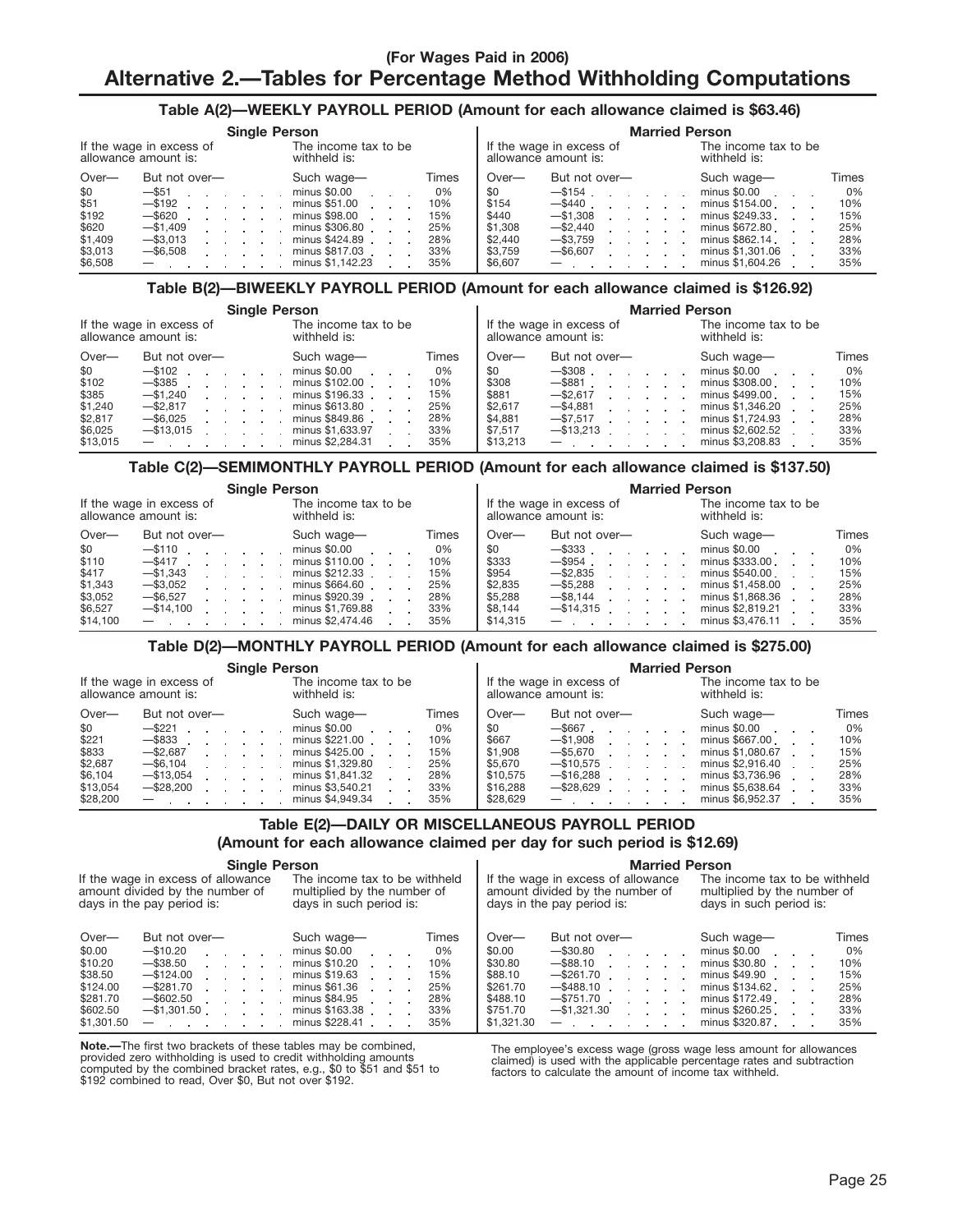The Wage Bracket Percentage Method Tables show the<br>gross wage brackets that apply to each withholding per-<br>centage rate for employees with up to nine withholding<br>lise the kind of wage bracket table that hest suits your



*discussed in Publication 15 (Circular E). Before you use* allowance amount, use the tables for *Computing Income Tax Withholding From Gross Wages. these tables to figure the federal income tax withholding on the wages of nonresident alien employees, see Publication* 

are shown. Each has tables for married and single persons consistently. Withheld tax amounts should be rounded to<br>for weekly, biweekly, semimonthly, and monthly payroll the nearest whole dollar by (a) dropping amounts unde for weekly, biweekly, semimonthly, and monthly payroll periods. Cents and (b) increasing amounts from 50 to 99 cents to

reduction factor to be subtracted from wages before multiplying by the applicable percentage withholding rate. In the

tables for *Computing Income Tax Withholding From Gross* **Wage Bracket Percentage** *Wages* on pages 27–30, the reduction factor includes both **Method Tables (for Automated** adjustment factor as shown in the *Alternative 2—Tables*<br>*for Percentage Method Withholding Computations* on **Payroll Systems)** *on Percentage Method Withholding Computations* on *page 25.* In the tables for *Computing Income Tax Withhold-*

centage rate for employees with up to nine withholding<br>allowances. These tables also show the computation fac-<br>tors for each number of withholding allowances and the<br>applicable wage bracket. The computation factors are<br>use *For wages paid after December 31, 2005, em-* these systems. The reduction factors in these tables do not *ployers must use a new procedure to figure the* include the allowance amount that was automatically subamount of federal income tax withholding on the tracted before applying the table factors in the calculation. *wages of nonresident alien employees. This procedure is* For other systems that do not separately subtract the

*15 (Circular E). Method Tables,* the tax for the period may be rounded to Two kinds of *Wage Bracket Percentage Method Tables* the nearest dollar. If rounding is used, it must be used The difference between the two kinds of tables is the the next higher dollar. Such rounding will be deemed to<br>Juction factor to be subtracted from wages before multi- meet the tolerances under section 3402(h)(4).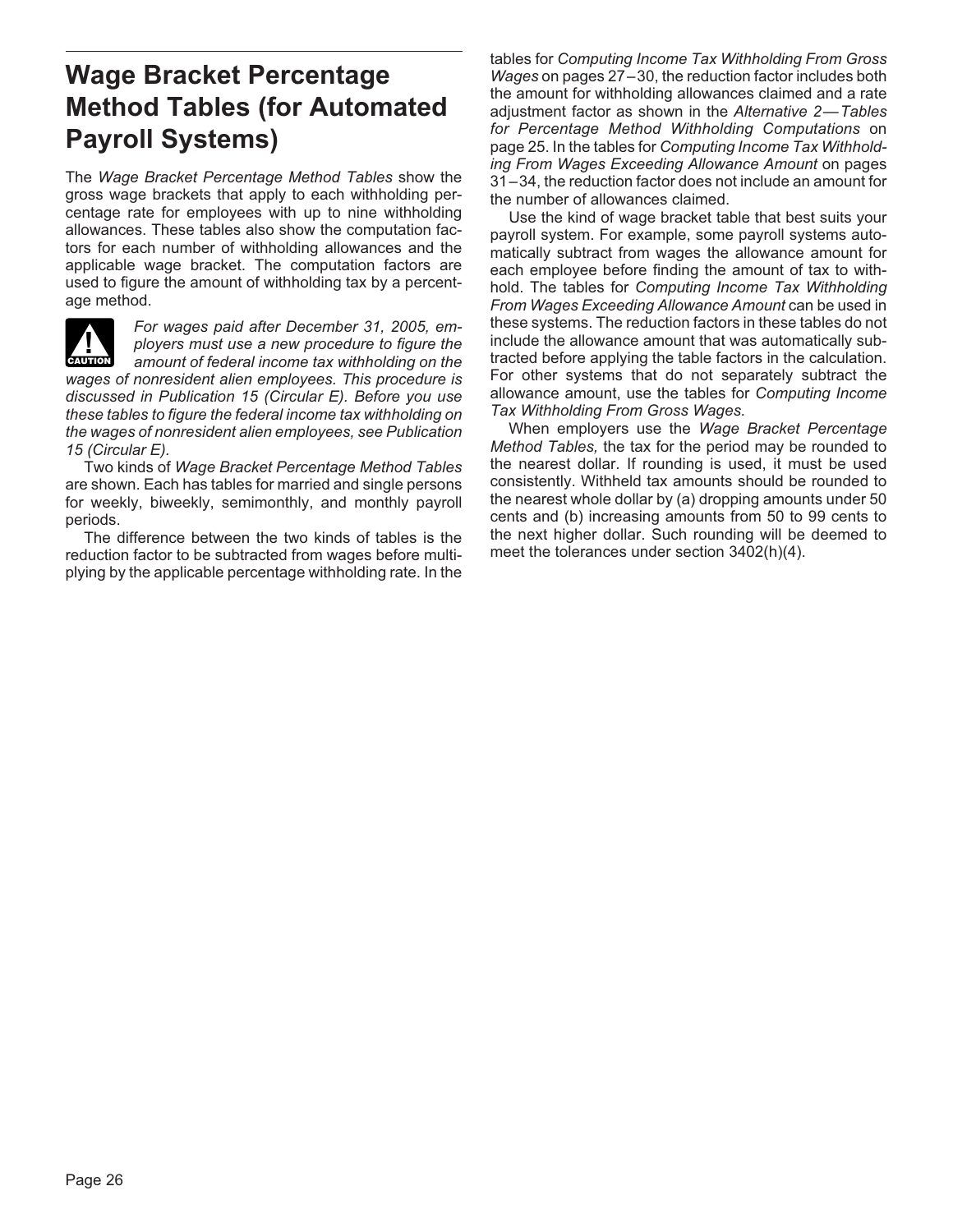|                     |                                                                            |                                                                                                                               |                                                                      |                                                                          | <b>Weekly Payroll Period</b>           |                                                                              |                                                                                                                            |                                                                      |                                                                              |                                        |
|---------------------|----------------------------------------------------------------------------|-------------------------------------------------------------------------------------------------------------------------------|----------------------------------------------------------------------|--------------------------------------------------------------------------|----------------------------------------|------------------------------------------------------------------------------|----------------------------------------------------------------------------------------------------------------------------|----------------------------------------------------------------------|------------------------------------------------------------------------------|----------------------------------------|
|                     |                                                                            |                                                                                                                               | <b>Single Persons</b>                                                |                                                                          |                                        |                                                                              |                                                                                                                            | <b>Married Persons</b>                                               |                                                                              |                                        |
| If the<br>number of | And gross wages are-                                                       |                                                                                                                               |                                                                      |                                                                          | Multiply                               | And gross wages are-                                                         |                                                                                                                            |                                                                      |                                                                              | Multiply                               |
| allowances<br>is—   | Over                                                                       | But<br>not over                                                                                                               |                                                                      | from<br>gross wages <sup>1</sup>                                         | result<br>$by-$                        | Over                                                                         | But<br>not over                                                                                                            |                                                                      | from<br>gross wages <sup>1</sup>                                             | result<br>by—                          |
|                     | A                                                                          | B                                                                                                                             |                                                                      | $\mathbf C$                                                              | D                                      | A                                                                            | B                                                                                                                          |                                                                      | $\mathbf C$                                                                  | D                                      |
| $\boldsymbol{0}$    | \$0.00<br>\$192.00<br>\$620.00<br>\$1,409.00<br>\$3,013.00<br>\$6,508.00   | \$192.00<br>\$620.00<br>\$1,409.00<br>\$3,013.00<br>\$6,508.00<br>.                                                           | subtract<br>subtract<br>subtract<br>subtract<br>subtract<br>subtract | \$51.00<br>\$98.00<br>\$306.80<br>\$424.89<br>\$817.03<br>\$1,142.23     | 10%<br>15%<br>25%<br>28%<br>33%<br>35% | \$0.00<br>\$440.00<br>\$1,308.00<br>\$2,440.00<br>\$3,759.00<br>\$6,607.00   | \$440.00<br>\$1,308.00<br>\$2,440.00<br>\$3,759.00<br>\$6,607.00<br>.                                                      | subtract<br>subtract<br>subtract<br>subtract<br>subtract<br>subtract | \$154.00<br>\$249.33<br>\$672.80<br>\$862.14<br>\$1,301.06<br>\$1,604.26     | 10%<br>15%<br>25%<br>28%<br>33%<br>35% |
| 1                   | \$0.00<br>\$255.46<br>\$683.46<br>\$1,472.46<br>\$3,076.46<br>\$6,571.46   | \$255.46<br>\$683.46<br>\$1,472.46<br>\$3,076.46<br>\$6,571.46<br>$\mathbb{R}^n$ . In the $\mathbb{R}^n$                      | subtract<br>subtract<br>subtract<br>subtract<br>subtract<br>subtract | \$114.46<br>\$161.46<br>\$370.26<br>\$488.35<br>\$880.49<br>\$1,205.69   | 10%<br>15%<br>25%<br>28%<br>33%<br>35% | \$0.00<br>\$503.46<br>\$1,371.46<br>\$2,503.46<br>\$3,822.46<br>\$6,670.46   | \$503.46<br>\$1,371.46<br>\$2,503.46<br>\$3,822.46<br>\$6,670.46<br>1.1.1.1.1                                              | subtract<br>subtract<br>subtract<br>subtract<br>subtract<br>subtract | \$217.46<br>\$312.79<br>\$736.26<br>\$925.60<br>\$1,364.52<br>\$1,667.72     | 10%<br>15%<br>25%<br>28%<br>33%<br>35% |
| $\overline{2}$      | \$0.00<br>\$318.92<br>\$746.92<br>\$1,535.92<br>\$3,139.92<br>\$6,634.92   | \$318.92<br>\$746.92<br>$$1,535.92$<br>$$3,139.92$<br>\$6,634.92<br>.                                                         | subtract<br>subtract<br>subtract<br>subtract<br>subtract<br>subtract | \$177.92<br>$$224.92 $433.72$<br>\$551.81<br>\$943.95<br>\$1,269.15      | 10%<br>15%<br>25%<br>28%<br>33%<br>35% | \$0.00<br>\$566.92<br>\$1,434.92<br>\$2,566.92<br>\$3,885.92<br>\$6,733.92   | \$566.92<br>\$1,434.92<br>\$2,566.92<br>\$3,885.92<br>\$6,733.92<br>.                                                      | subtract<br>subtract<br>subtract<br>subtract<br>subtract<br>subtract | \$280.92<br>\$376.25<br>\$799.72<br>\$989.06<br>\$1,427.98<br>\$1,731.18     | 10%<br>15%<br>25%<br>28%<br>33%<br>35% |
| 3                   | \$0.00<br>\$382.38<br>\$810.38<br>\$1,599.38<br>\$3,203.38<br>\$6,698.38   | \$382.38<br>\$810.38<br>\$1,599.38<br>\$3,203.38<br>\$6,698.38<br>.                                                           | subtract<br>subtract<br>subtract<br>subtract<br>subtract<br>subtract | \$241.38<br>\$288.38<br>\$497.18<br>\$615.27<br>\$1,007.41<br>\$1,332.61 | 10%<br>15%<br>25%<br>28%<br>33%<br>35% | \$0.00<br>\$630.38<br>\$1,498.38<br>\$2,630.38<br>\$3,949.38<br>\$6,797.38   | \$630.38<br>\$1,498.38<br>\$2,630.38<br>\$3,949.38<br>\$6.797.38<br>.                                                      | subtract<br>subtract<br>subtract<br>subtract<br>subtract<br>subtract | \$344.38<br>\$439.71<br>\$863.18<br>\$1,052.52<br>\$1,491.44<br>\$1,794.64   | 10%<br>15%<br>25%<br>28%<br>33%<br>35% |
| 4                   | \$0.00<br>\$445.84<br>\$873.84<br>\$1,662.84<br>\$3,266.84<br>\$6,761.84   | \$445.84<br>\$873.84<br>\$1,662.84<br>\$3,266.84<br>\$6,761.84<br>$\alpha$ , $\alpha$ , $\alpha$ , $\alpha$                   | subtract<br>subtract<br>subtract<br>subtract<br>subtract<br>subtract | \$304.84<br>\$351.84<br>\$560.64<br>\$678.73<br>\$1,070.87<br>\$1,396.07 | 10%<br>15%<br>25%<br>28%<br>33%<br>35% | \$0.00<br>\$693.84<br>\$1,561.84<br>\$2,693.84<br>\$4,012.84<br>\$6,860.84   | \$693.84<br>\$1,561.84<br>\$2,693.84<br>\$4,012.84<br>\$6,860.84<br>$\alpha$ , $\alpha$ , $\alpha$ , $\alpha$              | subtract<br>subtract<br>subtract<br>subtract<br>subtract<br>subtract | \$407.84<br>\$503.17<br>\$926.64<br>\$1,115.98<br>\$1,554.90<br>\$1,858.10   | 10%<br>15%<br>25%<br>28%<br>33%<br>35% |
| 5                   | \$0.00<br>\$509.30<br>\$937.30<br>\$1,726.30<br>\$3,330.30<br>\$6,825.30   | \$509.30<br>\$937.30<br>\$1,726.30<br>\$3,330.30<br>\$6,825.30<br>$\alpha$ , $\alpha$ , $\alpha$ , $\alpha$                   | subtract<br>subtract<br>subtract<br>subtract<br>subtract<br>subtract | \$368.30<br>\$415.30<br>\$624.10<br>\$742.19<br>\$1,134.33<br>\$1,459.53 | 10%<br>15%<br>25%<br>28%<br>33%<br>35% | \$0.00<br>\$757.30<br>\$1,625.30<br>\$2,757.30<br>\$4,076.30<br>\$6,924.30   | \$757.30<br>\$1,625.30<br>\$2,757.30<br>\$4,076.30<br>\$6,924.30<br>.                                                      | subtract<br>subtract<br>subtract<br>subtract<br>subtract<br>subtract | \$471.30<br>\$566.63<br>\$990.10<br>\$1,179.44<br>\$1,618.36<br>\$1,921.56   | 10%<br>15%<br>25%<br>28%<br>33%<br>35% |
| 6                   | \$0.00<br>\$572.76<br>\$1,000.76<br>\$1,789.76<br>\$3,393.76<br>\$6,888.76 | \$572.76<br>\$1,000.76<br>\$1,789.76<br>\$3,393.76<br>\$6,888.76<br>$\sim$ $\sim$ $\sim$<br>$\ldots$                          | subtract<br>subtract<br>subtract<br>subtract<br>subtract<br>subtract | \$431.76<br>\$478.76<br>\$687.56<br>\$805.65<br>\$1,197.79<br>\$1,522.99 | 10%<br>15%<br>25%<br>28%<br>33%<br>35% | \$0.00<br>\$820.76<br>\$1,688.76<br>\$2,820.76<br>\$4,139.76<br>\$6,987.76   | \$820.76<br>\$1,688.76<br>\$2,820.76<br>\$4,139.76<br>\$6,987.76<br>$\ldots$ .<br>$\ddotsc$                                | subtract<br>subtract<br>subtract<br>subtract<br>subtract<br>subtract | \$534.76<br>\$630.09<br>\$1,053.56<br>\$1,242.90<br>\$1,681.82<br>\$1,985.02 | 10%<br>15%<br>25%<br>28%<br>33%<br>35% |
| 7                   | \$0.00<br>\$636.22<br>\$1,064.22<br>\$1,853.22<br>\$3,457.22<br>\$6,952.22 | \$636.22<br>\$1,064.22<br>\$1,853.22<br>\$3,457.22<br>\$6,952.22<br>$\cdots$                                                  | subtract<br>subtract<br>subtract<br>subtract<br>subtract<br>subtract | \$495.22<br>\$542.22<br>\$751.02<br>\$869.11<br>\$1,261.25<br>\$1,586.45 | 10%<br>15%<br>25%<br>28%<br>33%<br>35% | \$0.00<br>\$884.22<br>\$1,752.22<br>\$2,884.22<br>\$4,203.22<br>\$7,051.22   | \$884.22<br>\$1,752.22<br>\$2,884.22<br>\$4,203.22<br>\$7,051.22<br>.                                                      | subtract<br>subtract<br>subtract<br>subtract<br>subtract<br>subtract | \$598.22<br>\$693.55<br>\$1,117.02<br>\$1,306.36<br>\$1,745.28<br>\$2,048.48 | 10%<br>15%<br>25%<br>28%<br>33%<br>35% |
| 8                   | \$0.00<br>\$699.68<br>\$1,127.68<br>\$1,916.68<br>\$3,520.68<br>\$7,015.68 | \$699.68<br>\$1,127.68<br>\$1,916.68<br>\$3,520.68<br>\$7,015.68<br>.                                                         | subtract<br>subtract<br>subtract<br>subtract<br>subtract<br>subtract | \$558.68<br>\$605.68<br>\$814.48<br>\$932.57<br>\$1,324.71<br>\$1,649.91 | 10%<br>15%<br>25%<br>28%<br>33%<br>35% | \$0.00<br>\$947.68<br>\$1,815.68<br>\$2,947.68<br>\$4,266.68<br>\$7,114.68   | \$947.68<br>\$1,815.68<br>\$2,947.68<br>\$4,266.68<br>\$7,114.68<br>.                                                      | subtract<br>subtract<br>subtract<br>subtract<br>subtract<br>subtract | \$661.68<br>\$757.01<br>\$1,180.48<br>\$1,369.82<br>\$1,808.74<br>\$2,111.94 | 10%<br>15%<br>25%<br>28%<br>33%<br>35% |
| 9 <sup>2</sup>      | \$0.00<br>\$763.14<br>\$1,191.14<br>\$1,980.14<br>\$3,584.14<br>\$7,079.14 | \$763.14<br>\$1,191.14<br>\$1,980.14<br>\$3,584.14<br>\$7,079.14<br>$\mathbf{r}$ , $\mathbf{r}$ , $\mathbf{r}$ , $\mathbf{r}$ | subtract<br>subtract<br>subtract<br>subtract<br>subtract<br>subtract | \$622.14<br>\$669.14<br>\$877.94<br>\$996.03<br>\$1,388.17<br>\$1,713.37 | 10%<br>15%<br>25%<br>28%<br>33%<br>35% | \$0.00<br>\$1,011.14<br>\$1,879.14<br>\$3,011.14<br>\$4,330.14<br>\$7,178.14 | \$1,011.14<br>\$1,879.14<br>\$3,011.14<br>\$4,330.14<br>\$7,178.14<br>$\alpha$ , $\alpha$ , $\alpha$ , $\alpha$ , $\alpha$ | subtract<br>subtract<br>subtract<br>subtract<br>subtract<br>subtract | \$725.14<br>\$820.47<br>\$1,243.94<br>\$1,433.28<br>\$1,872.20<br>\$2,175.40 | 10%<br>15%<br>25%<br>28%<br>33%<br>35% |

## **Instructions**

**A.** For each employee, use the appropriate payroll period table and marital status section, and select the subsection showing the number of allowances claimed.

**B.** Read across the selected subsection and locate the bracket applicable to the employee's gross wages in columns A and B.

**C.** Subtract the amount shown in column C from the employee's gross wages.

**D.** Multiply the result by the withholding percentage rate shown in column D to obtain the amount of tax to be withheld.

 $\frac{1}{2}$  If the gross wages are less than the amount to be subtracted, the withholding is zero.<br><sup>2</sup> You can expand these tables for additional allowances. To do this, increase the amounts in this subsection by \$63.46 for allowance claimed.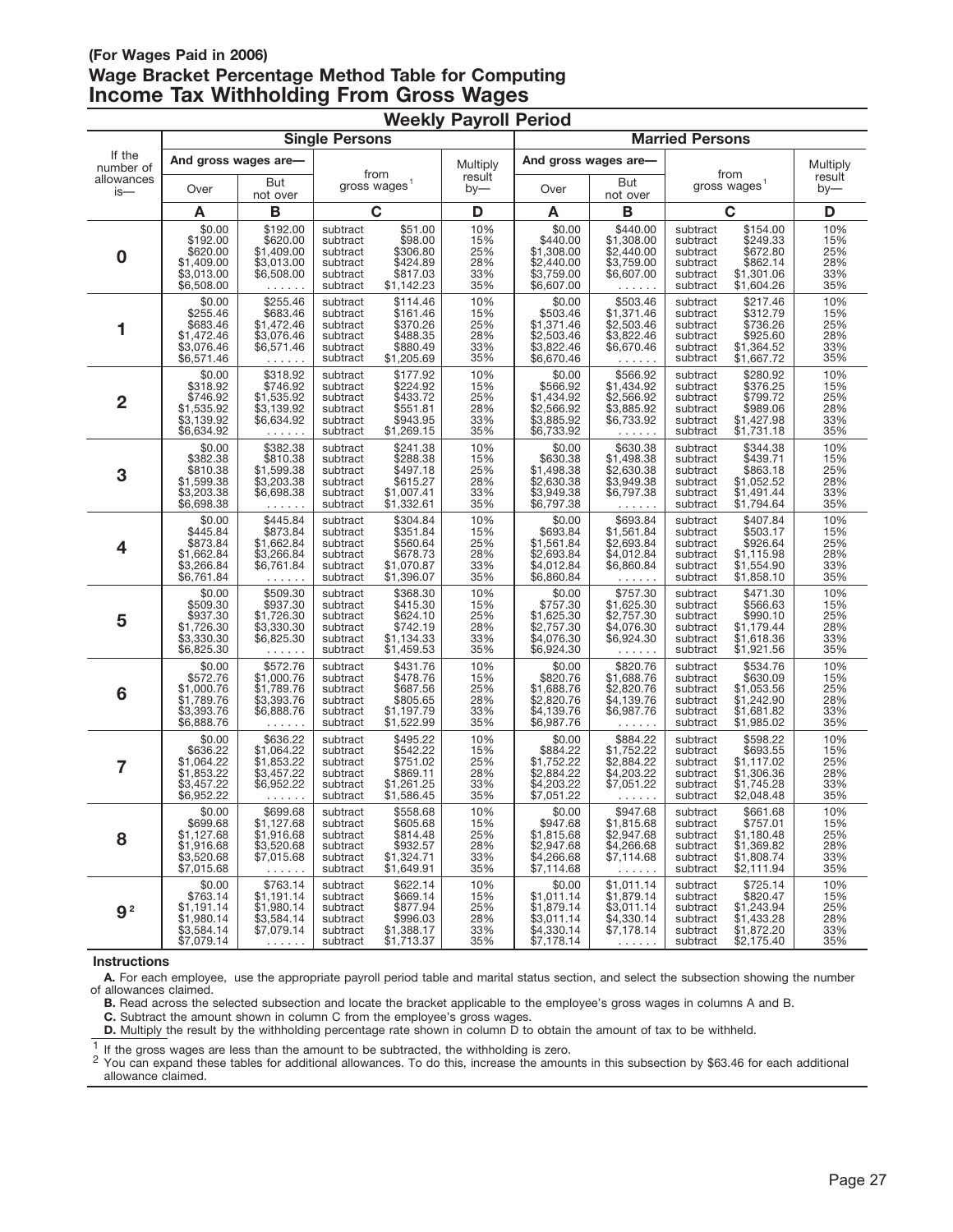|                     |                                                                               |                                                                                                                                  |                                                                      |                                                                                  | <b>Biweekly Payroll Period</b>         |                                                                                 |                                                                                                                  |                                                                      |                                                                                    |                                        |
|---------------------|-------------------------------------------------------------------------------|----------------------------------------------------------------------------------------------------------------------------------|----------------------------------------------------------------------|----------------------------------------------------------------------------------|----------------------------------------|---------------------------------------------------------------------------------|------------------------------------------------------------------------------------------------------------------|----------------------------------------------------------------------|------------------------------------------------------------------------------------|----------------------------------------|
|                     |                                                                               |                                                                                                                                  | <b>Single Persons</b>                                                |                                                                                  |                                        |                                                                                 |                                                                                                                  | <b>Married Persons</b>                                               |                                                                                    |                                        |
| If the<br>number of |                                                                               | And gross wages are-                                                                                                             |                                                                      |                                                                                  | Multiply                               |                                                                                 | And gross wages are-                                                                                             |                                                                      |                                                                                    | Multiply                               |
| allowances<br>is—   | Over                                                                          | But<br>not over                                                                                                                  |                                                                      | from<br>gross wages <sup>1</sup>                                                 | result<br>$by-$                        | Over                                                                            | But<br>not over                                                                                                  |                                                                      | from<br>gross wages $1$                                                            | result<br>$by-$                        |
|                     | A                                                                             | B                                                                                                                                |                                                                      | $\mathbf C$                                                                      | D                                      | A                                                                               | B                                                                                                                |                                                                      | $\mathbf C$                                                                        | D                                      |
| $\bf{0}$            | \$0.00<br>\$385.00<br>\$1,240.00<br>\$2,817.00<br>\$6,025.00<br>\$13,015.00   | \$385.00<br>\$1,240.00<br>\$2,817.00<br>\$6,025.00<br>\$13,015.00<br>.                                                           | subtract<br>subtract<br>subtract<br>subtract<br>subtract<br>subtract | \$102.00<br>\$196.33<br>\$613.80<br>\$849.86<br>\$1,633.97<br>\$2,284.31         | 10%<br>15%<br>25%<br>28%<br>33%<br>35% | \$0.00<br>\$881.00<br>\$2,617.00<br>$$4,881.00$<br>$$7,517.00$<br>\$13,213.00   | \$881.00<br>\$2,617.00<br>\$4,881.00<br>\$7,517.00<br>\$13,213.00<br>.                                           | subtract<br>subtract<br>subtract<br>subtract<br>subtract<br>subtract | \$308.00<br>\$499.00<br>\$1,346.20<br>\$1,724.93<br>\$2,602.52<br>\$3,208.83       | 10%<br>15%<br>25%<br>28%<br>33%<br>35% |
| 1                   | \$0.00<br>\$511.92<br>\$1,366.92<br>\$2,943.92<br>\$6,151.92<br>\$13,141.92   | \$511.92<br>\$1,366.92<br>\$2,943.92<br>\$6,151.92<br>\$13,141.92<br>$\ldots$                                                    | subtract<br>subtract<br>subtract<br>subtract<br>subtract<br>subtract | \$228.92<br>\$323.25<br>\$740.72<br>\$976.78<br>\$1,760.89<br>\$2,411.23         | 10%<br>15%<br>25%<br>28%<br>33%<br>35% | \$0.00<br>\$1,007.92<br>\$2,743.92<br>\$5,007.92<br>\$7,643.92<br>\$13,339.92   | \$1,007.92<br>$$2,743.92$<br>$$5,007.92$<br>$$7,643.92$<br>\$13,339.92<br>.                                      | subtract<br>subtract<br>subtract<br>subtract<br>subtract<br>subtract | \$434.92<br>\$625.92<br>\$1,473.12<br>\$1,851.85<br>\$2,729.44<br>\$3,335.75       | 10%<br>15%<br>25%<br>28%<br>33%<br>35% |
| $\overline{2}$      | \$0.00<br>\$638.84<br>\$1,493.84<br>\$3,070.84<br>\$6,278.84<br>\$13,268.84   | \$638.84<br>\$1,493.84<br>\$3,070.84<br>\$6,278.84<br>\$13,268.84<br>1.1.1.1.1                                                   | subtract<br>subtract<br>subtract<br>subtract<br>subtract<br>subtract | \$355.84<br>\$450.17<br>\$867.64<br>\$1,103.70<br>\$1,887.81<br>\$2,538.15       | 10%<br>15%<br>25%<br>28%<br>33%<br>35% | \$0.00<br>\$1,134.84<br>\$2,870.84<br>\$5,134.84<br>\$7,770.84<br>\$13,466.84   | \$1,134.84<br>\$2,870.84<br>\$5,134.84<br>\$7,770.84<br>\$13,466.84<br>.                                         | subtract<br>subtract<br>subtract<br>subtract<br>subtract<br>subtract | \$561.84<br>\$752.84<br>\$1,600.04<br>\$1,978.77<br>\$2,856.36<br>\$3,462.67       | 10%<br>15%<br>25%<br>28%<br>33%<br>35% |
| 3                   | \$0.00<br>\$765.76<br>\$1,620.76<br>\$3,197.76<br>\$6,405.76<br>\$13,395.76   | \$765.76<br>\$1,620.76<br>\$3,197.76<br>\$6,405.76<br>\$13,395.76<br>1.1.1.1.1                                                   | subtract<br>subtract<br>subtract<br>subtract<br>subtract<br>subtract | \$482.76<br>\$577.09<br>\$994.56<br>\$1,230.62<br>\$2,014.73<br>\$2,665.07       | 10%<br>15%<br>25%<br>28%<br>33%<br>35% | \$0.00<br>$$1,261.76$<br>$$2,997.76$<br>\$5,261.76<br>\$7,897.76<br>\$13,593.76 | \$1,261.76<br>\$2,997.76<br>\$5,261.76<br>\$7,897.76<br>\$13,593.76<br>.                                         | subtract<br>subtract<br>subtract<br>subtract<br>subtract<br>subtract | \$688.76<br>\$879.76<br>\$1,726.96<br>\$2,105.69<br>\$2,983.28<br>\$3,589.59       | 10%<br>15%<br>25%<br>28%<br>33%<br>35% |
| 4                   | \$0.00<br>\$892.68<br>\$1,747.68<br>\$3,324.68<br>\$6,532.68<br>\$13,522.68   | \$892.68<br>\$1,747.68<br>\$3,324.68<br>\$6,532.68<br>\$13,522.68<br>$\alpha$ , $\alpha$ , $\alpha$ , $\alpha$                   | subtract<br>subtract<br>subtract<br>subtract<br>subtract<br>subtract | \$609.68<br>\$704.01<br>\$1,121.48<br>\$1,357.54<br>\$2,141.65<br>\$2,791.99     | 10%<br>15%<br>25%<br>28%<br>33%<br>35% | 0.00\$<br>\$1,388.68<br>\$3,124.68<br>\$5,388.68<br>\$8,024.68<br>\$13,720.68   | \$1,388.68<br>\$3,124.68<br>\$5,388.68<br>\$8,024.68<br>\$13,720.68<br>.                                         | subtract<br>subtract<br>subtract<br>subtract<br>subtract<br>subtract | \$815.68<br>\$1,006.68<br>\$1,853.88<br>\$2,232.61<br>\$3,110.20<br>\$3,716.51     | 10%<br>15%<br>25%<br>28%<br>33%<br>35% |
| 5                   | \$0.00<br>\$1,019.60<br>\$1,874.60<br>\$3,451.60<br>\$6,659.60<br>\$13,649.60 | \$1,019.60<br>\$1,874.60<br>\$3,451.60<br>\$6,659.60<br>\$13,649.60<br>.                                                         | subtract<br>subtract<br>subtract<br>subtract<br>subtract<br>subtract | \$736.60<br>\$830.93<br>\$1,248.40<br>\$1,484.46<br>\$2,268.57<br>\$2,918.91     | 10%<br>15%<br>25%<br>28%<br>33%<br>35% | \$0.00<br>\$1,515.60<br>\$3,251.60<br>\$5,515.60<br>\$8,151.60<br>\$13,847.60   | \$1,515.60<br>\$3,251.60<br>\$5,515.60<br>\$8,151.60<br>\$13,847.60                                              | subtract<br>subtract<br>subtract<br>subtract<br>subtract<br>subtract | \$942.60<br>$$1,133.60$<br>$$1,980.80$<br>\$2,359.53<br>\$3,237.12<br>\$3,843.43   | 10%<br>15%<br>25%<br>28%<br>33%<br>35% |
| 6                   | \$0.00<br>\$1,146.52<br>\$2,001.52<br>\$3,578.52<br>\$6,786.52<br>\$13,776.52 | \$1,146.52<br>\$2,001.52<br>\$3,578.52<br>\$6,786.52<br>\$13,776.52<br>.                                                         | subtract<br>subtract<br>subtract<br>subtract<br>subtract<br>subtract | \$863.52<br>\$957.85<br>\$1,375.32<br>\$1,611.38<br>\$2,395.49<br>\$3,045.83     | 10%<br>15%<br>25%<br>28%<br>33%<br>35% | \$0.00<br>\$1,642.52<br>\$3,378.52<br>\$5,642.52<br>\$8,278.52<br>\$13,974.52   | \$1,642.52<br>\$3,378.52<br>\$5,642.52<br>\$8,278.52<br>\$13,974.52<br>.                                         | subtract<br>subtract<br>subtract<br>subtract<br>subtract<br>subtract | \$1,069.52<br>\$1,260.52<br>$$2,107.72$<br>$$2,486.45$<br>\$3,364.04<br>\$3,970.35 | 10%<br>15%<br>25%<br>28%<br>33%<br>35% |
| 7                   | \$0.00<br>\$1,273.44<br>\$2,128.44<br>\$3,705.44<br>\$6,913.44<br>\$13,903.44 | \$1,273.44<br>\$2,128.44<br>\$3,705.44<br>\$6,913.44<br>\$13,903.44<br>.                                                         | subtract<br>subtract<br>subtract<br>subtract<br>subtract<br>subtract | \$990.44<br>\$1,084.77<br>\$1,502.24<br>\$1,738.30<br>\$2,522.41<br>\$3,172.75   | 10%<br>15%<br>25%<br>28%<br>33%<br>35% | \$0.00<br>\$1,769.44<br>\$3,505.44<br>\$5,769.44<br>\$8,405.44<br>\$14,101.44   | \$1,769.44<br>\$3,505.44<br>\$5,769.44<br>\$8,405.44<br>\$14,101.44<br>.                                         | subtract<br>subtract<br>subtract<br>subtract<br>subtract<br>subtract | \$1,196.44<br>$$1,387.44$<br>$$2,234.64$<br>\$2,613.37<br>\$3,490.96<br>\$4,097.27 | 10%<br>15%<br>25%<br>28%<br>33%<br>35% |
| 8                   | \$0.00<br>\$1,400.36<br>\$2,255.36<br>\$3,832.36<br>\$7,040.36<br>\$14,030.36 | $\overline{\$1,400.36}$<br>\$2,255.36<br>\$3,832.36<br>\$7,040.36<br>\$14,030.36<br>.                                            | subtract<br>subtract<br>subtract<br>subtract<br>subtract<br>subtract | \$1,117.36<br>\$1,211.69<br>\$1,629.16<br>\$1,865.22<br>\$2,649.33<br>\$3,299.67 | 10%<br>15%<br>25%<br>28%<br>33%<br>35% | \$0.00<br>\$1,896.36<br>\$3,632.36<br>\$5,896.36<br>\$8,532.36<br>\$14,228.36   | \$1,896.36<br>\$3,632.36<br>$$5,896.36$<br>$$8,532.36$<br>\$14,228.36<br>.                                       | subtract<br>subtract<br>subtract<br>subtract<br>subtract<br>subtract | \$1,323.36<br>\$1,514.36<br>\$2,361.56<br>\$2,740.29<br>\$3,617.88<br>\$4,224.19   | 10%<br>15%<br>25%<br>28%<br>33%<br>35% |
| 9 <sup>2</sup>      | \$0.00<br>\$1,527.28<br>\$2,382.28<br>\$3,959.28<br>\$7,167.28<br>\$14,157.28 | \$1,527.28<br>\$2,382.28<br>\$3,959.28<br>\$7,167.28<br>\$14,157.28<br>$\mathbf{r}$ , $\mathbf{r}$ , $\mathbf{r}$ , $\mathbf{r}$ | subtract<br>subtract<br>subtract<br>subtract<br>subtract<br>subtract | \$1,244.28<br>\$1,338.61<br>\$1,756.08<br>\$1,992.14<br>\$2,776.25<br>\$3,426.59 | 10%<br>15%<br>25%<br>28%<br>33%<br>35% | \$0.00<br>\$2,023.28<br>\$3,759.28<br>\$6,023.28<br>\$8,659.28<br>\$14,355.28   | \$2,023.28<br>\$3,759.28<br>\$6,023.28<br>\$8,659.28<br>\$14,355.28<br>$\alpha$ , $\alpha$ , $\alpha$ , $\alpha$ | subtract<br>subtract<br>subtract<br>subtract<br>subtract<br>subtract | \$1,450.28<br>\$1,641.28<br>\$2,488.48<br>\$2,867.21<br>\$3,744.80<br>\$4,351.11   | 10%<br>15%<br>25%<br>28%<br>33%<br>35% |

## **Instructions**

**A.** For each employee, use the appropriate payroll period table and marital status section, and select the subsection showing the number of allowances claimed.

**B.** Read across the selected subsection and locate the bracket applicable to the employee's gross wages in columns A and B.

**C.** Subtract the amount shown in column C from the employee's gross wages.

**D.** Multiply the result by the withholding percentage rate shown in column D to obtain the amount of tax to be withheld.

<sup>1</sup> If the gross wages are less than the amount to be subtracted, the withholding is zero.<br><sup>2</sup> You can expand these tables for additional allowances. To do this, increase the amounts in this subsection by \$126.92 for each allowance claimed.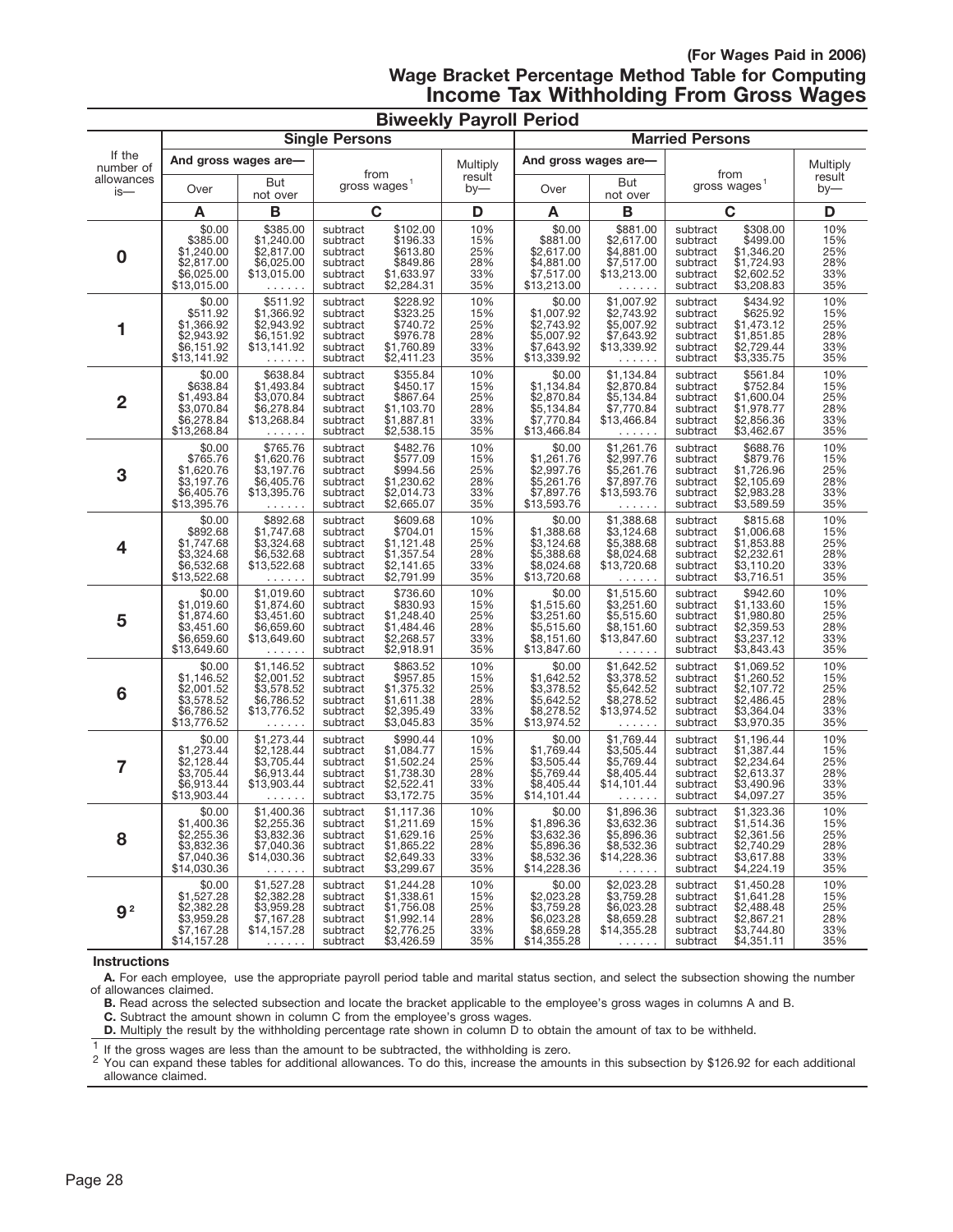|                     |                                                                               |                                                                                                                                    |                                                                                 |                                                                                  |                                        | <b>Semimonthly Payroll Period</b>                                               |                                                                                                                             |                                                                      |                                                                                     |                                                        |
|---------------------|-------------------------------------------------------------------------------|------------------------------------------------------------------------------------------------------------------------------------|---------------------------------------------------------------------------------|----------------------------------------------------------------------------------|----------------------------------------|---------------------------------------------------------------------------------|-----------------------------------------------------------------------------------------------------------------------------|----------------------------------------------------------------------|-------------------------------------------------------------------------------------|--------------------------------------------------------|
|                     |                                                                               |                                                                                                                                    | <b>Single Persons</b>                                                           |                                                                                  |                                        |                                                                                 |                                                                                                                             | <b>Married Persons</b>                                               |                                                                                     |                                                        |
| If the<br>number of |                                                                               | And gross wages are-                                                                                                               | from                                                                            |                                                                                  | Multiply                               | And gross wages are-                                                            |                                                                                                                             |                                                                      | from                                                                                | Multiply                                               |
| allowances<br>is—   | Over                                                                          | But<br>not over                                                                                                                    | gross wages <sup>1</sup>                                                        |                                                                                  | result<br>$by-$                        | Over                                                                            | But<br>not over                                                                                                             |                                                                      | gross wages <sup>1</sup>                                                            | result<br>$by-$                                        |
|                     | A                                                                             | B                                                                                                                                  | $\mathbf C$                                                                     |                                                                                  | D                                      | A                                                                               | B                                                                                                                           |                                                                      | $\mathbf C$                                                                         | D                                                      |
| $\boldsymbol{0}$    | \$0.00<br>\$417.00<br>\$1,343.00<br>\$3,052.00<br>\$6,527.00<br>\$14,100.00   | \$417.00<br>\$1,343.00<br>\$3,052.00<br>\$6,527.00<br>\$14,100.00<br>.                                                             | subtract<br>subtract<br>subtract<br>subtract<br>subtract<br>subtract            | \$110.00<br>\$212.33<br>\$664.60<br>\$920.39<br>\$1,769.88<br>\$2,474.46         | 10%<br>15%<br>25%<br>28%<br>33%<br>35% | \$0.00<br>\$954.00<br>\$2,835.00<br>\$5,288.00<br>\$8,144.00<br>\$14,315.00     | \$954.00<br>\$2,835.00<br>\$5,288.00<br>\$8,144.00<br>\$14,315.00<br>.                                                      | subtract<br>subtract<br>subtract<br>subtract<br>subtract<br>subtract | \$333.00<br>\$540.00<br>\$1,458.00<br>\$1,868.36<br>\$2,819.21<br>\$3,476.11        | 10%<br>15%<br>25%<br>28%<br>33%<br>35%                 |
| 1                   | \$0.00<br>\$554.50<br>\$1,480.50<br>\$3,189.50<br>\$6,664.50<br>\$14,237.50   | \$554.50<br>\$1,480.50<br>\$3,189.50<br>\$6,664.50<br>\$14,237.50<br>$\ldots$                                                      | subtract<br>subtract<br>subtract<br>subtract<br>subtract<br>subtract            | \$247.50<br>\$349.83<br>\$802.10<br>\$1,057.89<br>\$1,907.38<br>\$2,611.96       | 10%<br>15%<br>25%<br>28%<br>33%<br>35% | \$0.00<br>\$1,091.50<br>\$2,972.50<br>\$5,425.50<br>\$8,281.50<br>\$14,452.50   | \$1,091.50<br>$$2,972.50$<br>$$5,425.50$<br>\$8,281.50<br>\$14,452.50<br>.                                                  | subtract<br>subtract<br>subtract<br>subtract<br>subtract<br>subtract | \$470.50<br>\$677.50<br>\$1,595.50<br>\$2,005.86<br>\$2,956.71<br>\$3,613.61        | 10%<br>15%<br>25%<br>28%<br>33%<br>35%                 |
| $\overline{2}$      | \$0.00<br>\$692.00<br>\$1,618.00<br>\$3,327.00<br>\$6,802.00<br>\$14,375.00   | \$692.00<br>\$1,618.00<br>\$3,327.00<br>\$6,802.00<br>\$14,375.00<br>$\mathbb{Z}^2$ . The set of $\mathbb{Z}^2$                    | subtract<br>subtract<br>subtract<br>subtract<br>subtract<br>subtract            | \$385.00<br>\$487.33<br>\$939.60<br>\$1,195.39<br>\$2,044.88<br>\$2,749.46       | 10%<br>15%<br>25%<br>28%<br>33%<br>35% | \$0.00<br>\$1,229.00<br>\$3,110.00<br>\$5,563.00<br>\$8,419.00<br>\$14,590.00   | \$1,229.00<br>\$3,110.00<br>$$5,563.00$<br>$$8,419.00$<br>\$14,590.00<br>1.1.1.1.1                                          | subtract<br>subtract<br>subtract<br>subtract<br>subtract<br>subtract | \$608.00<br>\$815.00<br>\$1,733.00<br>\$2,143.36<br>\$3,094.21<br>\$3,751.11        | 10%<br>15%<br>25%<br>28%<br>33%<br>35%                 |
| 3                   | \$0.00<br>\$829.50<br>\$1,755.50<br>\$3,464.50<br>\$6,939.50<br>\$14,512.50   | \$829.50<br>\$1,755.50<br>\$3,464.50<br>\$6,939.50<br>\$14,512.50<br>1.1.1.1.1                                                     | subtract<br>subtract<br>subtract<br>subtract<br>subtract<br>subtract            | \$522.50<br>\$624.83<br>\$1,077.10<br>\$1,332.89<br>\$2,182.38<br>\$2,886.96     | 10%<br>15%<br>25%<br>28%<br>33%<br>35% | \$0.00<br>\$1,366.50<br>\$3,247.50<br>\$5,700.50<br>\$8,556.50<br>\$14,727.50   | \$1,366.50<br>\$3,247.50<br>$$5,700.50$<br>$$8,556.50$<br>\$14,727.50<br>.                                                  | subtract<br>subtract<br>subtract<br>subtract<br>subtract<br>subtract | \$745.50<br>\$952.50<br>\$1,870.50<br>\$2,280.86<br>\$3,231.71<br>\$3,888.61        | 10%<br>15%<br>25%<br>28%<br>33%<br>35%                 |
| 4                   | \$0.00<br>\$967.00<br>\$1,893.00<br>\$3,602.00<br>\$7,077.00<br>\$14,650.00   | \$967.00<br>\$1,893.00<br>\$3,602.00<br>\$7,077.00<br>\$14,650.00<br>$\alpha$ , $\alpha$ , $\alpha$ , $\alpha$                     | subtract<br>subtract<br>subtract<br>subtract<br>subtract<br>subtract            | \$660.00<br>\$762.33<br>\$1,214.60<br>\$1,470.39<br>\$2,319.88<br>\$3,024.46     | 10%<br>15%<br>25%<br>28%<br>33%<br>35% | \$0.00<br>\$1,504.00<br>\$3,385.00<br>\$5,838.00<br>\$8,694.00<br>\$14,865.00   | \$1,504.00<br>\$3,385.00<br>\$5,838.00<br>\$8,694.00<br>\$14,865.00<br>.                                                    | subtract<br>subtract<br>subtract<br>subtract<br>subtract<br>subtract | \$883.00<br>\$1,090.00<br>\$2,008.00<br>\$2,418.36<br>\$3,369.21<br>\$4,026.11      | 10%<br>15%<br>25%<br>28%<br>33%<br>35%                 |
| 5                   | \$0.00<br>\$1,104.50<br>\$2,030.50<br>\$3,739.50<br>\$7,214.50<br>\$14,787.50 | \$1,104.50<br>\$2,030.50<br>\$3,739.50<br>\$7,214.50<br>\$14,787.50<br>.                                                           | subtract<br>subtract<br>subtract<br>subtract<br>subtract<br>subtract            | \$797.50<br>\$899.83<br>\$1,352.10<br>\$1,607.89<br>\$2,457.38<br>\$3,161.96     | 10%<br>15%<br>25%<br>28%<br>33%<br>35% | \$0.00<br>\$1,641.50<br>\$3,522.50<br>\$5,975.50<br>\$8,831.50<br>\$15,002.50   | \$1,641.50<br>\$3,522.50<br>\$5,975.50<br>\$8,831.50<br>\$15,002.50<br>.                                                    | subtract<br>subtract<br>subtract<br>subtract<br>subtract<br>subtract | \$1,020.50<br>\$1,227.50<br>\$2,145.50<br>\$2,555.86<br>\$3,506.71<br>\$4,163.61    | 10%<br>$\frac{15\%}{25\%}$<br>25%<br>28%<br>33%<br>35% |
| 6                   | \$0.00<br>\$1,242.00<br>\$2,168.00<br>\$3,877.00<br>\$7,352.00<br>\$14,925.00 | \$1,242.00<br>\$2,168.00<br>\$3,877.00<br>\$7,352.00<br>\$14,925.00<br>.                                                           | subtract<br>subtract<br>subtract<br>subtract<br>subtract<br>subtract            | \$935.00<br>\$1,037.33<br>\$1,489.60<br>\$1,745.39<br>\$2,594.88<br>\$3,299.46   | 10%<br>15%<br>25%<br>28%<br>33%<br>35% | $$0.00$<br>\$1,779.00<br>\$3,660.00<br>\$6,113.00<br>\$8,969.00<br>\$15,140.00  | \$1,779.00<br>\$3,660.00<br>\$6,113.00<br>\$8,969.00<br>\$15,140.00<br>.                                                    | subtract<br>subtract<br>subtract<br>subtract<br>subtract<br>subtract | \$1,158.00<br>$$1,365.00$<br>$$2,283.00$<br>$$2,693.36$<br>\$3,644.21<br>\$4,301.11 | 10%<br>15%<br>25%<br>28%<br>33%<br>35%                 |
| 7                   | \$0.00<br>\$1,379.50<br>\$2,305.50<br>\$4,014.50<br>\$7,489.50<br>\$15,062.50 | \$1,379.50<br>\$2,305.50<br>\$4,014.50<br>\$7,489.50<br>\$15,062.50<br>.                                                           | subtract<br>subtract<br>subtract<br>subtract<br>subtract<br>subtract            | \$1,072.50<br>\$1,174.83<br>\$1,627.10<br>\$1,882.89<br>\$2,732.38<br>\$3,436.96 | 10%<br>15%<br>25%<br>28%<br>33%<br>35% | \$0.00<br>$$1,916.50$<br>$$3,797.50$<br>\$6,250.50<br>\$9,106.50<br>\$15,277.50 | \$1,916.50<br>\$3,797.50<br>\$6,250.50<br>\$9,106.50<br>\$15,277.50<br>.                                                    | subtract<br>subtract<br>subtract<br>subtract<br>subtract<br>subtract | \$1,295.50<br>\$1,502.50<br>\$2,420.50<br>\$2,830.86<br>\$3,781.71<br>\$4,438.61    | 10%<br>15%<br>25%<br>28%<br>33%<br>35%                 |
| 8                   | \$0.00<br>\$1,517.00<br>\$2,443.00<br>\$4,152.00<br>\$7,627.00<br>\$15,200.00 | \$1,517.00<br>\$2,443.00<br>$$4,152.00$<br>$$7,627.00$<br>\$15,200.00<br>.                                                         | subtract \$1,210.00<br>subtract<br>subtract<br>subtract<br>subtract<br>subtract | \$1,312.33<br>\$1,764.60<br>\$2,020.39<br>\$2,869.88<br>\$3,574.46               | 10%<br>15%<br>25%<br>28%<br>33%<br>35% | \$0.00<br>\$2,054.00<br>\$3,935.00<br>\$6,388.00<br>\$9,244.00<br>\$15,415.00   | \$2,054.00<br>\$3,935.00<br>\$6,388.00<br>\$9,244.00<br>\$15,415.00<br>.                                                    | subtract<br>subtract<br>subtract<br>subtract<br>subtract<br>subtract | \$1,433.00<br>\$1,640.00<br>\$2,558.00<br>\$2,968.36<br>\$3,919.21<br>\$4,576.11    | 10%<br>15%<br>25%<br>28%<br>33%<br>35%                 |
| 9 <sup>2</sup>      | \$0.00<br>\$1,654.50<br>\$2,580.50<br>\$4,289.50<br>\$7,764.50<br>\$15,337.50 | \$1,654.50<br>\$2,580.50<br>\$4,289.50<br>\$7,764.50<br>\$15,337.50<br>$\mathbf{r}$ , $\mathbf{r}$ , $\mathbf{r}$ , $\mathbf{r}$ , | subtract<br>subtract<br>subtract<br>subtract<br>subtract<br>subtract            | \$1,347.50<br>\$1,449.83<br>\$1,902.10<br>\$2,157.89<br>\$3,007.38<br>\$3,711.96 | 10%<br>15%<br>25%<br>28%<br>33%<br>35% | \$0.00<br>\$2,191.50<br>\$4,072.50<br>\$6,525.50<br>\$9,381.50<br>\$15,552.50   | \$2,191.50<br>\$4,072.50<br>\$6,525.50<br>\$9,381.50<br>\$15,552.50<br>$\alpha$ , $\alpha$ , $\alpha$ , $\alpha$ , $\alpha$ | subtract<br>subtract<br>subtract<br>subtract<br>subtract<br>subtract | \$1,570.50<br>\$1,777.50<br>\$2,695.50<br>\$3,105.86<br>\$4,056.71<br>\$4,713.61    | 10%<br>15%<br>25%<br>28%<br>33%<br>35%                 |

## **Instructions**

**A.** For each employee, use the appropriate payroll period table and marital status section, and select the subsection showing the number of allowances claimed.

**B.** Read across the selected subsection and locate the bracket applicable to the employee's gross wages in columns A and B.

**C.** Subtract the amount shown in column C from the employee's gross wages.

**D.** Multiply the result by the withholding percentage rate shown in column D to obtain the amount of tax to be withheld.

<sup>1</sup> If the gross wages are less than the amount to be subtracted, the withholding is zero.<br><sup>2</sup> You can expand these tables for additional allowances. To do this, increase the amounts in this subsection by \$137.50 for each allowance claimed.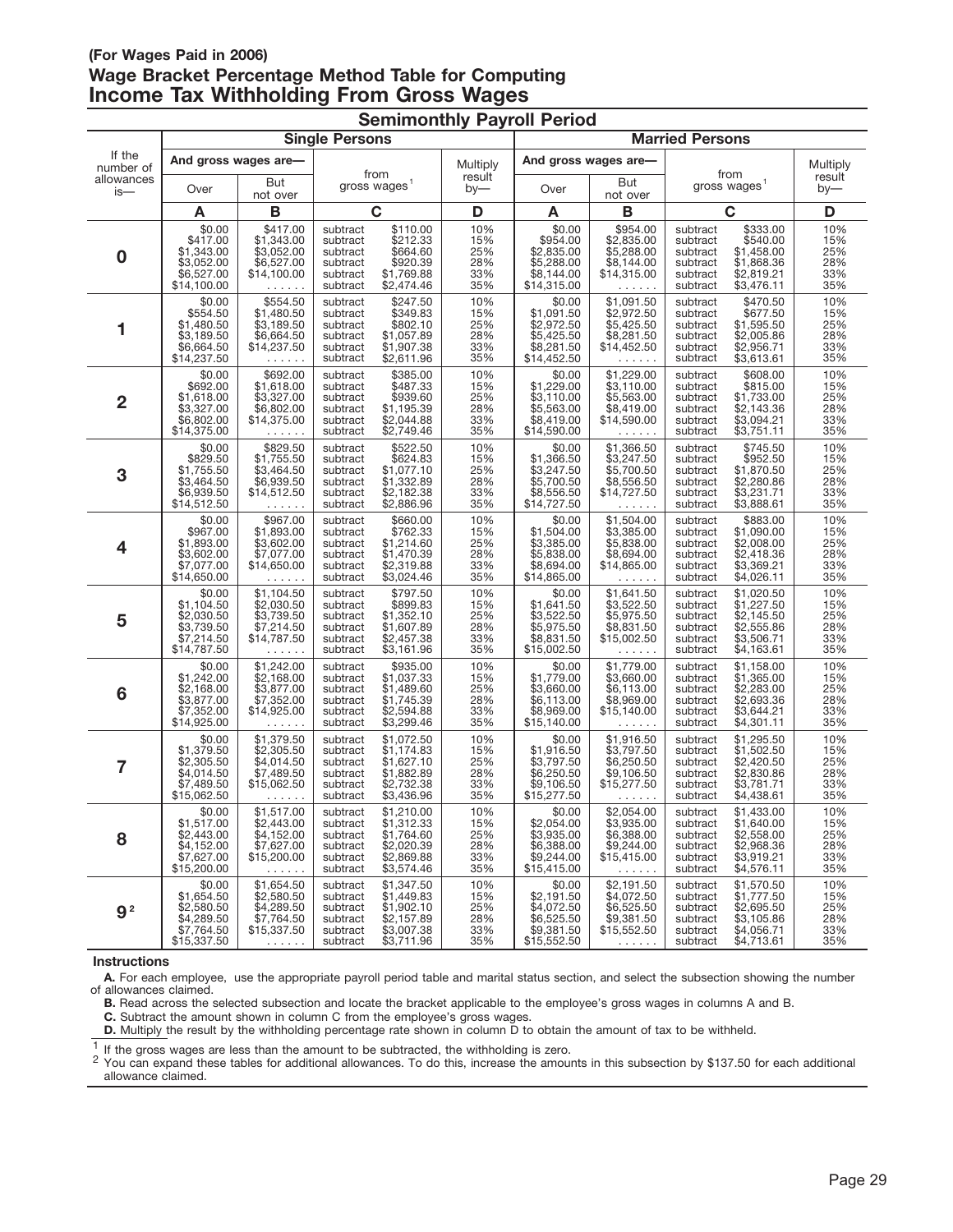|                     |                                                                                |                                                                                                                   |                                                                      |                                                                                  | <b>Monthly Payroll Period</b>          |                                                                                    |                                                                                      |                                                                      |                                                                                              |                                        |
|---------------------|--------------------------------------------------------------------------------|-------------------------------------------------------------------------------------------------------------------|----------------------------------------------------------------------|----------------------------------------------------------------------------------|----------------------------------------|------------------------------------------------------------------------------------|--------------------------------------------------------------------------------------|----------------------------------------------------------------------|----------------------------------------------------------------------------------------------|----------------------------------------|
|                     |                                                                                |                                                                                                                   | <b>Single Persons</b>                                                |                                                                                  |                                        |                                                                                    |                                                                                      | <b>Married Persons</b>                                               |                                                                                              |                                        |
| If the<br>number of |                                                                                | And gross wages are-                                                                                              |                                                                      | from                                                                             | Multiply                               |                                                                                    | And gross wages are-                                                                 |                                                                      | from                                                                                         | Multiply                               |
| allowances<br>is—   | Over                                                                           | But<br>not over                                                                                                   |                                                                      | gross wages <sup>1</sup>                                                         | result<br>$by-$                        | Over                                                                               | But<br>not over                                                                      |                                                                      | gross wages <sup>1</sup>                                                                     | result<br>$by-$                        |
|                     | A                                                                              | B                                                                                                                 |                                                                      | $\mathbf C$                                                                      | D                                      | A                                                                                  | B                                                                                    |                                                                      | $\mathbf C$                                                                                  | D                                      |
| $\bf{0}$            | \$0.00<br>\$833.00<br>\$2,687.00<br>\$6,104.00<br>\$13,054.00<br>\$28,200.00   | \$833.00<br>\$2,687.00<br>\$6,104.00<br>\$13,054.00<br>\$28,200.00<br>$\ldots$                                    | subtract<br>subtract<br>subtract<br>subtract<br>subtract<br>subtract | \$221.00<br>\$425.00<br>\$1,329.80<br>\$1,841.32<br>\$3,540.21<br>\$4,949.34     | 10%<br>15%<br>25%<br>28%<br>33%<br>35% | \$0.00<br>\$1,908.00<br>\$5,670.00<br>\$10,575.00<br>\$16,288.00<br>\$28,629.00    | \$1,908.00<br>\$5,670.00<br>\$10,575.00<br>\$16,288.00<br>\$28,629.00<br>.           | subtract<br>subtract<br>subtract<br>subtract<br>subtract<br>subtract | \$667.00<br>\$1,080.67<br>\$2,916.40<br>\$3,736.96<br>\$5,638.64<br>\$6,952.37               | 10%<br>15%<br>25%<br>28%<br>33%<br>35% |
| 1                   | \$0.00<br>\$1,108.00<br>\$2,962.00<br>\$6,379.00<br>\$13,329.00<br>\$28,475.00 | \$1,108.00<br>\$2,962.00<br>\$6,379.00<br>\$13,329.00<br>\$28,475.00<br>$\ldots$                                  | subtract<br>subtract<br>subtract<br>subtract<br>subtract<br>subtract | \$496.00<br>\$700.00<br>\$1,604.80<br>\$2,116.32<br>\$3,815.21<br>\$5,224.34     | 10%<br>15%<br>25%<br>28%<br>33%<br>35% | \$0.00<br>\$2,183.00<br>\$5,945.00<br>\$10,850.00<br>\$16,563.00<br>\$28,904.00    | \$2,183.00<br>\$5,945.00<br>\$10,850.00<br>\$16,563.00<br>\$28,904.00<br>.           | subtract<br>subtract<br>subtract<br>subtract<br>subtract<br>subtract | \$942.00<br>\$1,355.67<br>\$3,191.40<br>\$4,011.96<br>\$5,913.64<br>\$7,227.37               | 10%<br>15%<br>25%<br>28%<br>33%<br>35% |
| $\overline{2}$      | \$0.00<br>\$1,383.00<br>\$3,237.00<br>\$6,654.00<br>\$13,604.00<br>\$28,750.00 | \$1,383.00<br>\$3,237.00<br>\$6,654.00<br>\$13,604.00<br>\$28,750.00<br>.                                         | subtract<br>subtract<br>subtract<br>subtract<br>subtract<br>subtract | \$771.00<br>\$975.00<br>\$1,879.80<br>\$2,391.32<br>\$4,090.21<br>\$5,499.34     | 10%<br>15%<br>25%<br>28%<br>33%<br>35% | \$0.00<br>\$2,458.00<br>\$6,220.00<br>\$11,125.00<br>\$16,838.00<br>\$29,179.00    | \$2,458.00<br>\$6,220.00<br>\$11,125.00<br>\$16,838.00<br>\$29,179.00<br>.           | subtract<br>subtract<br>subtract<br>subtract<br>subtract<br>subtract | \$1,217.00<br>\$1,630.67<br>\$3,466.40<br>\$4,286.96<br>\$6,188.64<br>\$7,502.37             | 10%<br>15%<br>25%<br>28%<br>33%<br>35% |
| 3                   | \$0.00<br>\$1,658.00<br>\$3,512.00<br>\$6,929.00<br>\$13,879.00<br>\$29,025.00 | \$1,658.00<br>\$3,512.00<br>\$6,929.00<br>\$13,879.00<br>\$29,025.00<br>$\alpha$ , $\alpha$ , $\alpha$ , $\alpha$ | subtract<br>subtract<br>subtract<br>subtract<br>subtract<br>subtract | \$1,046.00<br>\$1,250.00<br>\$2,154.80<br>\$2,666.32<br>\$4,365.21<br>\$5,774.34 | 10%<br>15%<br>25%<br>28%<br>33%<br>35% | \$0.00<br>\$2,733.00<br>\$6,495.00<br>\$11,400.00<br>\$17,113.00<br>\$29,454.00    | \$2,733.00<br>\$6,495.00<br>\$11,400.00<br>\$17,113.00<br>\$29,454.00<br>.           | subtract<br>subtract<br>subtract<br>subtract<br>subtract<br>subtract | \$1,492.00<br>\$1,905.67<br>\$3,741.40<br>\$4,561.96<br>\$6,463.64<br>\$7,777.37             | 10%<br>15%<br>25%<br>28%<br>33%<br>35% |
| 4                   | \$0.00<br>\$1,933.00<br>\$3,787.00<br>\$7,204.00<br>\$14,154.00<br>\$29,300.00 | \$1,933.00<br>\$3,787.00<br>\$7,204.00<br>\$14,154.00<br>\$29,300.00<br>$\alpha$ , $\alpha$ , $\alpha$ , $\alpha$ | subtract<br>subtract<br>subtract<br>subtract<br>subtract<br>subtract | \$1,321.00<br>\$1,525.00<br>\$2,429.80<br>\$2,941.32<br>\$4,640.21<br>\$6,049.34 | 10%<br>15%<br>25%<br>28%<br>33%<br>35% | \$0.00<br>\$3,008.00<br>\$6,770.00<br>\$11,675.00<br>\$17,388.00<br>\$29,729.00    | \$3,008.00<br>\$6,770.00<br>\$11,675.00<br>\$17,388.00<br>\$29,729.00                | subtract<br>subtract<br>subtract<br>subtract<br>subtract<br>subtract | \$1,767.00<br>\$2,180.67<br>\$4,016.40<br>\$4,836.96<br>\$6,738.64<br>\$8,052.37             | 10%<br>15%<br>25%<br>28%<br>33%<br>35% |
| 5                   | \$0.00<br>\$2,208.00<br>\$4,062.00<br>\$7,479.00<br>\$14,429.00<br>\$29,575.00 | \$2,208.00<br>\$4,062.00<br>\$7,479.00<br>\$14,429.00<br>\$29,575.00<br>.                                         | subtract<br>subtract<br>subtract<br>subtract<br>subtract<br>subtract | \$1,596.00<br>\$1,800.00<br>\$2,704.80<br>\$3,216.32<br>\$4,915.21<br>\$6,324.34 | 10%<br>15%<br>25%<br>28%<br>33%<br>35% | $$0.00$<br>$$3,283.00$<br>$$7,045.00$<br>\$11,950.00<br>\$17,663.00<br>\$30,004.00 | \$3,283.00<br>$$7,045.00$<br>\$11,950.00<br>\$17,663.00<br>\$30,004.00<br>.          | subtract<br>subtract<br>subtract<br>subtract<br>subtract<br>subtract | \$2,042.00<br>\$2,455.67<br>\$4,291.40<br>\$5,111.96<br>\$7,013.64<br>\$8,327.37             | 10%<br>15%<br>25%<br>28%<br>33%<br>35% |
| 6                   | \$0.00<br>\$2,483.00<br>\$4,337.00<br>\$7,754.00<br>\$14,704.00<br>\$29,850.00 | \$2,483.00<br>\$4,337.00<br>\$7,754.00<br>\$14,704.00<br>\$29,850.00<br>.                                         | subtract<br>subtract<br>subtract<br>subtract<br>subtract<br>subtract | \$1,871.00<br>\$2,075.00<br>\$2,979.80<br>\$3,491.32<br>\$5,190.21<br>\$6,599.34 | 10%<br>15%<br>25%<br>28%<br>33%<br>35% | \$0.00<br>\$3,558.00<br>\$7,320.00<br>\$12,225.00<br>\$17,938.00<br>\$30,279.00    | \$3,558.00<br>$$7,320.00$<br>$$12,225.00$<br>$$17,938.00$<br>\$30,279.00<br>.        | subtract<br>subtract<br>subtract<br>subtract<br>subtract<br>subtract | \$2,317.00<br>\$2,730.67<br>\$4,566.40<br>\$5,386.96<br>\$7,288.64<br>\$8,602.37             | 10%<br>15%<br>25%<br>28%<br>33%<br>35% |
| 7                   | \$0.00<br>\$2,758.00<br>\$4,612.00<br>\$8,029.00<br>\$14,979.00<br>\$30,125.00 | \$2,758.00<br>\$4,612.00<br>\$8,029.00<br>\$14,979.00<br>\$30,125.00<br>.                                         | subtract<br>subtract<br>subtract<br>subtract<br>subtract<br>subtract | \$2,146.00<br>\$2,350.00<br>\$3,254.80<br>\$3.766.32<br>\$5,465.21<br>\$6,874.34 | 10%<br>15%<br>25%<br>28%<br>33%<br>35% | \$0.00<br>\$3,833.00<br>\$7,595.00<br>\$12,500.00<br>\$18,213.00<br>\$30,554.00    | \$3,833.00<br>\$7,595.00<br>\$12,500.00<br>\$18,213.00<br>\$30,554.00<br>1.1.1.1.1.1 | subtract<br>subtract<br>subtract<br>subtract<br>subtract<br>subtract | \$2,592.00<br>\$3,005.67<br>\$4,841.40<br>\$5,661.96<br>\$7,563.64<br>\$8,877.37             | 10%<br>15%<br>25%<br>28%<br>33%<br>35% |
| 8                   | \$0.00<br>\$3,033.00<br>\$4,887.00<br>\$8,304.00<br>\$15,254.00<br>\$30,400.00 | \$3,033.00<br>\$4,887.00<br>\$8,304.00<br>\$15,254.00<br>\$30,400.00<br>.                                         | subtract<br>subtract<br>subtract<br>subtract<br>subtract<br>subtract | \$2,421.00<br>\$2,625.00<br>\$3,529.80<br>\$4,041.32<br>\$5,740.21<br>\$7,149.34 | 10%<br>15%<br>25%<br>28%<br>33%<br>35% | \$0.00<br>\$4,108.00<br>\$7,870.00<br>\$12,775.00<br>\$18,488.00<br>\$30,829.00    | \$4,108.00<br>\$7,870.00<br>\$12,775.00<br>\$18,488.00<br>\$30,829.00<br>.           | subtract<br>subtract<br>subtract<br>subtract<br>subtract<br>subtract | $\overline{$2,867.00}$<br>\$3,280.67<br>\$5,116.40<br>\$5,936.96<br>\$7,838.64<br>\$9,152.37 | 10%<br>15%<br>25%<br>28%<br>33%<br>35% |
| 9 <sup>2</sup>      | \$0.00<br>\$3,308.00<br>\$5,162.00<br>\$8,579.00<br>\$15,529.00<br>\$30,675.00 | \$3,308.00<br>\$5,162.00<br>\$8,579.00<br>\$15,529.00<br>\$30,675.00<br>$\alpha$ , $\alpha$ , $\alpha$ , $\alpha$ | subtract<br>subtract<br>subtract<br>subtract<br>subtract<br>subtract | \$2,696.00<br>\$2,900.00<br>\$3,804.80<br>\$4,316.32<br>\$6,015.21<br>\$7,424.34 | 10%<br>15%<br>25%<br>28%<br>33%<br>35% | \$0.00<br>\$4,383.00<br>\$8,145.00<br>\$13,050.00<br>\$18,763.00<br>\$31,104.00    | \$4,383.00<br>\$8,145.00<br>\$13,050.00<br>\$18,763.00<br>\$31,104.00<br>1.1.1.1.1.1 | subtract<br>subtract<br>subtract<br>subtract<br>subtract<br>subtract | \$3,142.00<br>\$3,555.67<br>\$5,391.40<br>\$6,211.96<br>\$8,113.64<br>\$9,427.37             | 10%<br>15%<br>25%<br>28%<br>33%<br>35% |

## **Instructions**

**A.** For each employee, use the appropriate payroll period table and marital status section, and select the subsection showing the number of allowances claimed.

**B.** Read across the selected subsection and locate the bracket applicable to the employee's gross wages in columns A and B.

**C.** Subtract the amount shown in column C from the employee's gross wages.

**D.** Multiply the result by the withholding percentage rate shown in column D to obtain the amount of tax to be withheld.

 $\frac{1}{2}$  If the gross wages are less than the amount to be subtracted, the withholding is zero.<br><sup>2</sup> You can expand these tables for additional allowances. To do this, increase the amounts in this subsection by \$275.00 fo allowance claimed.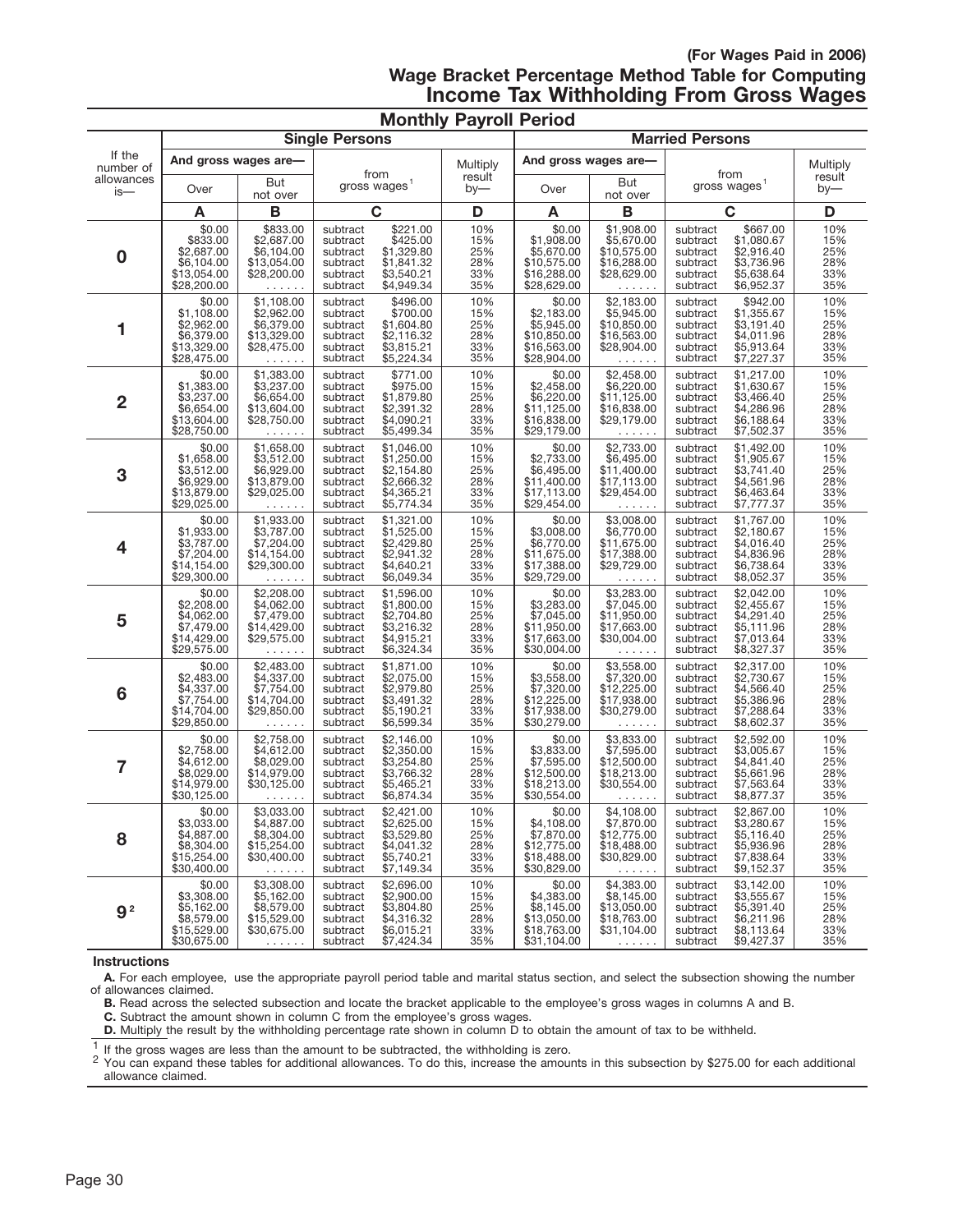|                     |                                                                         |                                                                                                             |                                                                      | <b>Weekly Payroll Period</b>                                         |                                        |                                                                           |                                                                                                               |                                                                      |                                                                          |                                        |
|---------------------|-------------------------------------------------------------------------|-------------------------------------------------------------------------------------------------------------|----------------------------------------------------------------------|----------------------------------------------------------------------|----------------------------------------|---------------------------------------------------------------------------|---------------------------------------------------------------------------------------------------------------|----------------------------------------------------------------------|--------------------------------------------------------------------------|----------------------------------------|
|                     |                                                                         |                                                                                                             | <b>Single Persons</b>                                                |                                                                      |                                        |                                                                           |                                                                                                               | <b>Married Persons</b>                                               |                                                                          |                                        |
| If the<br>number of | And gross wages are-                                                    |                                                                                                             |                                                                      | from                                                                 | Multiply                               | And gross wages are-                                                      |                                                                                                               |                                                                      | from                                                                     | Multiply                               |
| allowances          | Over                                                                    | But<br>not over                                                                                             |                                                                      | excess wages <sup>1</sup>                                            | result<br>$by-$                        | Over                                                                      | But<br>not over                                                                                               |                                                                      | excess wages <sup>1</sup>                                                | result<br>$by-$                        |
| is—                 | A                                                                       | B                                                                                                           |                                                                      | $\mathbf C$                                                          | D                                      | A                                                                         | B                                                                                                             |                                                                      | $\mathbf C$                                                              | D                                      |
| $\bf{0}$            | \$0<br>\$192.00<br>\$620.00<br>\$1,409.00<br>\$3,013.00<br>\$6,508.00   | \$192.00<br>\$620.00<br>\$1,409.00<br>\$3,013.00<br>\$6,508.00<br>$\ldots$ .                                | subtract<br>subtract<br>subtract<br>subtract<br>subtract<br>subtract | \$51.00<br>\$98.00<br>\$306.80<br>\$424.89<br>\$817.03<br>\$1,142.23 | 10%<br>15%<br>25%<br>28%<br>33%<br>35% | \$0<br>\$440.00<br>$$1,308.00$<br>$$2,440.00$<br>\$3,759.00<br>\$6,607.00 | \$440.00<br>\$1,308.00<br>\$2,440.00<br>\$3,759.00<br>\$6,607.00<br>.                                         | subtract<br>subtract<br>subtract<br>subtract<br>subtract<br>subtract | \$154.00<br>\$249.33<br>\$672.80<br>\$862.14<br>\$1,301.06<br>\$1,604.26 | 10%<br>15%<br>25%<br>28%<br>33%<br>35% |
| 1                   | \$0<br>\$255.46<br>\$683.46<br>\$1,472.46<br>\$3,076.46<br>\$6,571.46   | \$255.46<br>\$683.46<br>\$1,472.46<br>\$3,076.46<br>\$6,571.46                                              | subtract<br>subtract<br>subtract<br>subtract<br>subtract<br>subtract | \$51.00<br>\$98.00<br>\$306.80<br>\$424.89<br>\$817.03<br>\$1,142.23 | 10%<br>15%<br>25%<br>28%<br>33%<br>35% | \$0<br>\$503.46<br>\$1,371.46<br>\$2,503.46<br>\$3,822.46<br>\$6,670.46   | \$503.46<br>\$1,371.46<br>\$2,503.46<br>\$3,822.46<br>\$6,670.46                                              | subtract<br>subtract<br>subtract<br>subtract<br>subtract<br>subtract | \$154.00<br>\$249.33<br>\$672.80<br>\$862.14<br>\$1,301.06<br>\$1,604.26 | 10%<br>15%<br>25%<br>28%<br>33%<br>35% |
| $\overline{2}$      | \$0<br>\$318.92<br>\$746.92<br>\$1,535.92<br>\$3,139.92<br>\$6,634.92   | \$318.92<br>\$746.92<br>\$1,535.92<br>\$3,139.92<br>\$6,634.92<br>.                                         | subtract<br>subtract<br>subtract<br>subtract<br>subtract<br>subtract | \$51.00<br>\$98.00<br>\$306.80<br>\$424.89<br>\$817.03<br>\$1,142.23 | 10%<br>15%<br>25%<br>28%<br>33%<br>35% | \$0<br>\$566.92<br>\$1,434.92<br>\$2,566.92<br>\$3,885.92<br>\$6,733.92   | \$566.92<br>\$1,434.92<br>\$2,566.92<br>\$3,885.92<br>\$6,733.92<br>.                                         | subtract<br>subtract<br>subtract<br>subtract<br>subtract<br>subtract | \$154.00<br>\$249.33<br>\$672.80<br>\$862.14<br>\$1,301.06<br>\$1,604.26 | 10%<br>15%<br>25%<br>28%<br>33%<br>35% |
| 3                   | \$0<br>\$382.38<br>\$810.38<br>\$1,599.38<br>\$3,203.38<br>\$6,698.38   | \$382.38<br>\$810.38<br>\$1,599.38<br>\$3,203.38<br>\$6,698.38                                              | subtract<br>subtract<br>subtract<br>subtract<br>subtract<br>subtract | \$51.00<br>\$98.00<br>\$306.80<br>\$424.89<br>\$817.03<br>\$1,142.23 | 10%<br>15%<br>25%<br>28%<br>33%<br>35% | \$0<br>\$630.38<br>\$1,498.38<br>\$2,630.38<br>\$3,949.38<br>\$6,797.38   | \$630.38<br>\$1,498.38<br>\$2,630.38<br>\$3,949.38<br>\$6,797.38                                              | subtract<br>subtract<br>subtract<br>subtract<br>subtract<br>subtract | \$154.00<br>\$249.33<br>\$672.80<br>\$862.14<br>\$1,301.06<br>\$1,604.26 | 10%<br>15%<br>25%<br>28%<br>33%<br>35% |
| 4                   | \$0<br>\$445.84<br>\$873.84<br>\$1,662.84<br>\$3,266.84<br>\$6,761.84   | \$445.84<br>\$873.84<br>\$1,662.84<br>\$3,266.84<br>\$6,761.84<br>$\alpha$ , $\alpha$ , $\alpha$ , $\alpha$ | subtract<br>subtract<br>subtract<br>subtract<br>subtract<br>subtract | \$51.00<br>\$98.00<br>\$306.80<br>\$424.89<br>\$817.03<br>\$1,142.23 | 10%<br>15%<br>25%<br>28%<br>33%<br>35% | \$0<br>\$693.84<br>\$1,561.84<br>\$2,693.84<br>\$4,012.84<br>\$6,860.84   | \$693.84<br>\$1,561.84<br>\$2,693.84<br>\$4,012.84<br>\$6,860.84<br>$\alpha$ , $\alpha$ , $\alpha$ , $\alpha$ | subtract<br>subtract<br>subtract<br>subtract<br>subtract<br>subtract | \$154.00<br>\$249.33<br>\$672.80<br>\$862.14<br>\$1,301.06<br>\$1,604.26 | 10%<br>15%<br>25%<br>28%<br>33%<br>35% |
| 5                   | \$0<br>\$509.30<br>\$937.30<br>\$1,726.30<br>\$3,330.30<br>\$6,825.30   | \$509.30<br>\$937.30<br>\$1,726.30<br>\$3,330.30<br>\$6,825.30<br>$\ldots$ .                                | subtract<br>subtract<br>subtract<br>subtract<br>subtract<br>subtract | \$51.00<br>\$98.00<br>\$306.80<br>\$424.89<br>\$817.03<br>\$1,142.23 | 10%<br>15%<br>25%<br>28%<br>33%<br>35% | \$0<br>\$757.30<br>\$1,625.30<br>\$2,757.30<br>\$4,076.30<br>\$6,924.30   | \$757.30<br>\$1,625.30<br>\$2,757.30<br>\$4,076.30<br>\$6,924.30                                              | subtract<br>subtract<br>subtract<br>subtract<br>subtract<br>subtract | \$154.00<br>\$249.33<br>\$672.80<br>\$862.14<br>\$1,301.06<br>\$1,604.26 | 10%<br>15%<br>25%<br>28%<br>33%<br>35% |
| $6\phantom{1}6$     | \$0<br>\$572.76<br>\$1,000.76<br>\$1,789.76<br>\$3,393.76<br>\$6,888.76 | \$572.76<br>\$1,000.76<br>\$1,789.76<br>\$3,393.76<br>\$6,888.76<br>.                                       | subtract<br>subtract<br>subtract<br>subtract<br>subtract<br>subtract | \$51.00<br>\$98.00<br>\$306.80<br>\$424.89<br>\$817.03<br>\$1,142.23 | 10%<br>15%<br>25%<br>28%<br>33%<br>35% | \$0<br>\$820.76<br>\$1,688.76<br>\$2,820.76<br>\$4,139.76<br>\$6,987.76   | \$820.76<br>\$1,688.76<br>\$2,820.76<br>\$4,139.76<br>\$6,987.76                                              | subtract<br>subtract<br>subtract<br>subtract<br>subtract<br>subtract | \$154.00<br>\$249.33<br>\$672.80<br>\$862.14<br>\$1,301.06<br>\$1,604.26 | 10%<br>15%<br>25%<br>28%<br>33%<br>35% |
| 7                   | \$0<br>\$636.22<br>\$1,064.22<br>\$1,853.22<br>\$3,457.22<br>\$6,952.22 | \$636.22<br>\$1,064.22<br>\$1,853.22<br>\$3,457.22<br>\$6,952.22<br>.                                       | subtract<br>subtract<br>subtract<br>subtract<br>subtract<br>subtract | \$51.00<br>\$98.00<br>\$306.80<br>\$424.89<br>\$817.03<br>\$1,142.23 | 10%<br>15%<br>25%<br>28%<br>33%<br>35% | \$0<br>\$884.22<br>\$1,752.22<br>\$2,884.22<br>\$4,203.22<br>\$7,051.22   | \$884.22<br>\$1,752.22<br>\$2,884.22<br>\$4,203.22<br>\$7,051.22<br>.                                         | subtract<br>subtract<br>subtract<br>subtract<br>subtract<br>subtract | \$154.00<br>\$249.33<br>\$672.80<br>\$862.14<br>\$1,301.06<br>\$1,604.26 | 10%<br>15%<br>25%<br>28%<br>33%<br>35% |
| 8                   | \$0<br>\$699.68<br>\$1,127.68<br>\$1,916.68<br>\$3,520.68<br>\$7,015.68 | \$699.68<br>\$1,127.68<br>\$1,916.68<br>\$3,520.68<br>\$7,015.68<br>.                                       | subtract<br>subtract<br>subtract<br>subtract<br>subtract<br>subtract | \$51.00<br>\$98.00<br>\$306.80<br>\$424.89<br>\$817.03<br>\$1,142.23 | 10%<br>15%<br>25%<br>28%<br>33%<br>35% | \$0<br>\$947.68<br>\$1,815.68<br>\$2,947.68<br>\$4,266.68<br>\$7,114.68   | \$947.68<br>\$1,815.68<br>\$2,947.68<br>\$4,266.68<br>\$7,114.68<br>.                                         | subtract<br>subtract<br>subtract<br>subtract<br>subtract<br>subtract | \$154.00<br>\$249.33<br>\$672.80<br>\$862.14<br>\$1,301.06<br>\$1,604.26 | 10%<br>15%<br>25%<br>28%<br>33%<br>35% |
| 9 <sup>2</sup>      | \$0<br>\$763.14<br>\$1,191.14<br>\$1,980.14<br>\$3,584.14<br>\$7,079.14 | \$763.14<br>\$1,191.14<br>\$1,980.14<br>\$3,584.14<br>\$7,079.14                                            | subtract<br>subtract<br>subtract<br>subtract<br>subtract<br>subtract | \$51.00<br>\$98.00<br>\$306.80<br>\$424.89<br>\$817.03<br>\$1,142.23 | 10%<br>15%<br>25%<br>28%<br>33%<br>35% | \$0<br>\$1,011.14<br>\$1,879.14<br>\$3,011.14<br>\$4,330.14<br>\$7,178.14 | \$1,011.14<br>\$1,879.14<br>\$3,011.14<br>\$4,330.14<br>\$7,178.14                                            | subtract<br>subtract<br>subtract<br>subtract<br>subtract<br>subtract | \$154.00<br>\$249.33<br>\$672.80<br>\$862.14<br>\$1,301.06<br>\$1,604.26 | 10%<br>15%<br>25%<br>28%<br>33%<br>35% |

## **Instructions**

A. For each employee, use the appropriate payroll period table and marital status section, and select the subsection showing the number of allowances<br>claimed.

**B.** Read across the selected subsection and locate the bracket applicable to the employee's gross wages in columns A and B.

**C.** Subtract the amount shown in column C from the employee's excess wages (gross wages less amount for allowances claimed).

**Caution.—**The adjustment (subtraction) factors shown in this table (instruction C) do not include an amount for the number of allowances claimed by the employee on Form W-4. The amount for allowances claimed must be deducted from gross wages before withholding tax is computed.

**D.** Multiply the result by the withholding percentage rate shown in column D to obtain the amount of tax to be withheld.

 $\frac{1}{1}$  If the excess wages are less than the amount to be subtracted, the withholding is zero.<br><sup>2</sup> You can expand these tables for additional allowances. To do this, increase the wage bracket amounts in this subsection allowance claimed.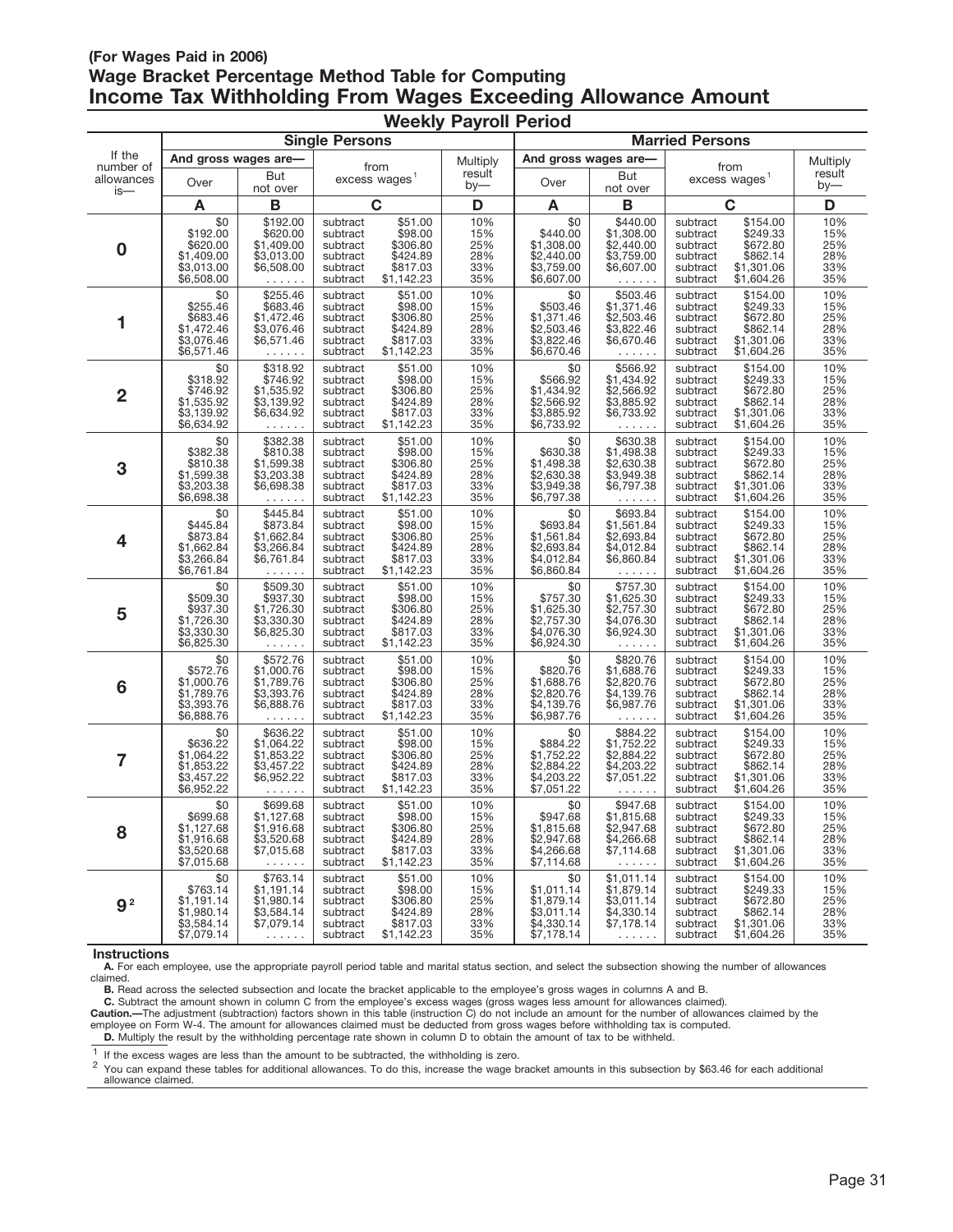|                     |                                                                            |                                                                          |                                                                      |                                                                          | <b>Biweekly Payroll Period</b>                         |                                                                            |                                                                                   |                                                                      |                                                                                |                                               |
|---------------------|----------------------------------------------------------------------------|--------------------------------------------------------------------------|----------------------------------------------------------------------|--------------------------------------------------------------------------|--------------------------------------------------------|----------------------------------------------------------------------------|-----------------------------------------------------------------------------------|----------------------------------------------------------------------|--------------------------------------------------------------------------------|-----------------------------------------------|
|                     |                                                                            |                                                                          | <b>Single Persons</b>                                                |                                                                          |                                                        |                                                                            |                                                                                   | <b>Married Persons</b>                                               |                                                                                |                                               |
| If the<br>number of | And gross wages are-<br>But                                                |                                                                          |                                                                      | from                                                                     | Multiply                                               | And gross wages are-                                                       |                                                                                   |                                                                      | from                                                                           | Multiply                                      |
| allowances<br>is—   | Over                                                                       | not over                                                                 |                                                                      | excess wages <sup>1</sup>                                                | result<br>$by-$                                        | Over                                                                       | But<br>not over                                                                   |                                                                      | excess wages <sup>1</sup>                                                      | result<br>$by-$                               |
|                     | A                                                                          | B                                                                        |                                                                      | $\mathbf C$                                                              | D                                                      | A                                                                          | B                                                                                 |                                                                      | $\mathbf C$                                                                    | D                                             |
| $\bf{0}$            | \$0<br>\$385.00<br>\$1,240.00<br>\$2,817.00<br>\$6,025.00<br>\$13,015.00   | \$385.00<br>\$1,240.00<br>\$2,817.00<br>\$6,025.00<br>\$13,015.00<br>.   | subtract<br>subtract<br>subtract<br>subtract<br>subtract<br>subtract | \$102.00<br>\$196.33<br>\$613.80<br>\$849.86<br>\$1,633.97<br>\$2,284.31 | 10%<br>$\frac{15\%}{25\%}$<br>25%<br>28%<br>33%<br>35% | \$0<br>\$881.00<br>\$2,617.00<br>\$4,881.00<br>\$7,517.00<br>\$13,213.00   | \$881.00<br>\$2,617.00<br>\$4,881.00<br>\$7,517.00<br>\$13,213.00<br>.            | subtract<br>subtract<br>subtract<br>subtract<br>subtract<br>subtract | \$308.00<br>\$499.00<br>\$1,346.20<br>$$1,724.93$<br>$$2,602.52$<br>\$3,208.83 | 10%<br>15%<br>25%<br>28%<br>33%<br>35%        |
| 1                   | \$0<br>\$511.92<br>\$1,366.92<br>\$2,943.92<br>\$6,151.92<br>\$13,141.92   | \$511.92<br>\$1,366.92<br>\$2,943.92<br>\$6,151.92<br>\$13,141.92        | subtract<br>subtract<br>subtract<br>subtract<br>subtract<br>subtract | \$102.00<br>\$196.33<br>\$613.80<br>\$849.86<br>\$1,633.97<br>\$2,284.31 | 10%<br>15%<br>25%<br>28%<br>33%<br>35%                 | \$0<br>\$1,007.92<br>\$2,743.92<br>\$5,007.92<br>\$7,643.92<br>\$13,339.92 | \$1,007.92<br>\$2,743.92<br>\$5,007.92<br>\$7,643.92<br>\$13,339.92<br>.          | subtract<br>subtract<br>subtract<br>subtract<br>subtract<br>subtract | \$308.00<br>\$499.00<br>\$1,346.20<br>\$1,724.93<br>\$2,602.52<br>\$3,208.83   | 10%<br>15%<br>25%<br>28%<br>33%<br>35%        |
| $\overline{2}$      | \$0<br>\$638.84<br>\$1,493.84<br>\$3,070.84<br>\$6,278.84<br>\$13,268.84   | \$638.84<br>\$1,493.84<br>\$3,070.84<br>\$6,278.84<br>\$13,268.84<br>.   | subtract<br>subtract<br>subtract<br>subtract<br>subtract<br>subtract | \$102.00<br>\$196.33<br>\$613.80<br>\$849.86<br>\$1,633.97<br>\$2,284.31 | 10%<br>15%<br>25%<br>28%<br>33%<br>35%                 | \$0<br>\$1,134.84<br>\$2,870.84<br>\$5,134.84<br>\$7,770.84<br>\$13,466.84 | \$1,134.84<br>\$2,870.84<br>\$5,134.84<br>\$7,770.84<br>\$13,466.84<br>.          | subtract<br>subtract<br>subtract<br>subtract<br>subtract<br>subtract | \$308.00<br>\$499.00<br>\$1,346.20<br>\$1,724.93<br>\$2,602.52<br>\$3,208.83   | 10%<br>15%<br>25%<br>28%<br>33%<br>35%        |
| 3                   | \$0<br>\$765.76<br>\$1,620.76<br>\$3,197.76<br>\$6,405.76<br>\$13,395.76   | \$765.76<br>\$1,620.76<br>\$3,197.76<br>\$6,405.76<br>\$13,395.76        | subtract<br>subtract<br>subtract<br>subtract<br>subtract<br>subtract | \$102.00<br>\$196.33<br>\$613.80<br>\$849.86<br>\$1,633.97<br>\$2,284.31 | 10%<br>15%<br>25%<br>28%<br>33%<br>35%                 | \$0<br>\$1,261.76<br>\$2,997.76<br>\$5,261.76<br>\$7,897.76<br>\$13,593.76 | \$1,261.76<br>$$2,997.76$<br>$$5,261.76$<br>$$7,897.76$<br>\$13,593.76<br>.       | subtract<br>subtract<br>subtract<br>subtract<br>subtract<br>subtract | \$308.00<br>\$499.00<br>\$1,346.20<br>\$1,724.93<br>\$2,602.52<br>\$3,208.83   | 10%<br>15%<br>25%<br>28%<br>33%<br>35%        |
| 4                   | \$0<br>\$892.68<br>\$1,747.68<br>\$3,324.68<br>\$6,532.68<br>\$13,522.68   | \$892.68<br>\$1,747.68<br>\$3,324.68<br>\$6,532.68<br>\$13,522.68<br>.   | subtract<br>subtract<br>subtract<br>subtract<br>subtract<br>subtract | \$102.00<br>\$196.33<br>\$613.80<br>\$849.86<br>\$1,633.97<br>\$2,284.31 | 10%<br>15%<br>25%<br>28%<br>33%<br>35%                 | \$0<br>\$1,388.68<br>\$3,124.68<br>\$5,388.68<br>\$8,024.68<br>\$13,720.68 | \$1,388.68<br>\$3,124.68<br>\$5,388.68<br>\$8,024.68<br>\$13,720.68<br>.          | subtract<br>subtract<br>subtract<br>subtract<br>subtract<br>subtract | \$308.00<br>\$499.00<br>\$1,346.20<br>$$1,724.93$<br>$$2,602.52$<br>\$3,208.83 | 10%<br>15%<br>25%<br>28%<br>33%<br>35%        |
| 5                   | \$0<br>\$1,019.60<br>\$1,874.60<br>\$3,451.60<br>\$6,659.60<br>\$13,649.60 | \$1,019.60<br>\$1,874.60<br>\$3,451.60<br>\$6,659.60<br>\$13,649.60<br>. | subtract<br>subtract<br>subtract<br>subtract<br>subtract<br>subtract | \$102.00<br>\$196.33<br>\$613.80<br>\$849.86<br>\$1,633.97<br>\$2,284.31 | 10%<br>15%<br>25%<br>28%<br>33%<br>35%                 | \$0<br>\$1,515.60<br>\$3,251.60<br>\$5,515.60<br>\$8,151.60<br>\$13,847.60 | \$1,515.60<br>\$3,251.60<br>\$5,515.60<br>\$8,151.60<br>\$13,847.60<br>.          | subtract<br>subtract<br>subtract<br>subtract<br>subtract<br>subtract | \$308.00<br>\$499.00<br>\$1,346.20<br>$$1,724.93$<br>$$2,602.52$<br>\$3,208.83 | 10%<br>15%<br>15%<br>25%<br>28%<br>33%<br>35% |
| $6\phantom{1}6$     | \$0<br>\$1,146.52<br>\$2,001.52<br>\$3,578.52<br>\$6,786.52<br>\$13,776.52 | \$1,146.52<br>\$2,001.52<br>\$3,578.52<br>\$6,786.52<br>\$13,776.52      | subtract<br>subtract<br>subtract<br>subtract<br>subtract<br>subtract | \$102.00<br>\$196.33<br>\$613.80<br>\$849.86<br>\$1,633.97<br>\$2,284.31 | 10%<br>15%<br>25%<br>28%<br>33%<br>35%                 | \$0<br>\$1,642.52<br>\$3,378.52<br>\$5,642.52<br>\$8,278.52<br>\$13,974.52 | \$1,642.52<br>\$3,378.52<br>\$5,642.52<br>\$8,278.52<br>\$13,974.52<br>$\ldots$ . | subtract<br>subtract<br>subtract<br>subtract<br>subtract<br>subtract | \$308.00<br>\$499.00<br>\$1,346.20<br>\$1,724.93<br>\$2,602.52<br>\$3,208.83   | 10%<br>15%<br>25%<br>28%<br>33%<br>35%        |
| 7                   | \$0<br>\$1,273.44<br>\$2,128.44<br>\$3,705.44<br>\$6,913.44<br>\$13,903.44 | \$1,273.44<br>\$2,128.44<br>\$3,705.44<br>\$6,913.44<br>\$13,903.44<br>. | subtract<br>subtract<br>subtract<br>subtract<br>subtract<br>subtract | \$102.00<br>\$196.33<br>\$613.80<br>\$849.86<br>\$1,633.97<br>\$2,284.31 | 10%<br>15%<br>25%<br>28%<br>33%<br>35%                 | \$0<br>\$1,769.44<br>\$3,505.44<br>\$5,769.44<br>\$8,405.44<br>\$14,101.44 | \$1,769.44<br>\$3,505.44<br>\$5,769.44<br>\$8,405.44<br>\$14,101.44<br>.          | subtract<br>subtract<br>subtract<br>subtract<br>subtract<br>subtract | \$308.00<br>\$499.00<br>\$1,346.20<br>\$1,724.93<br>\$2,602.52<br>\$3,208.83   | 10%<br>15%<br>25%<br>28%<br>33%<br>35%        |
| 8                   | \$0<br>\$1,400.36<br>\$2,255.36<br>\$3,832.36<br>\$7,040.36<br>\$14,030.36 | \$1,400.36<br>\$2,255.36<br>\$3,832.36<br>\$7,040.36<br>\$14,030.36<br>. | subtract<br>subtract<br>subtract<br>subtract<br>subtract<br>subtract | \$102.00<br>\$196.33<br>\$613.80<br>\$849.86<br>\$1,633.97<br>\$2,284.31 | 10%<br>15%<br>25%<br>28%<br>33%<br>35%                 | \$0<br>\$1,896.36<br>\$3,632.36<br>\$5,896.36<br>\$8,532.36<br>\$14,228.36 | \$1,896.36<br>\$3,632.36<br>\$5,896.36<br>\$8,532.36<br>\$14,228.36<br>.          | subtract<br>subtract<br>subtract<br>subtract<br>subtract<br>subtract | \$308.00<br>\$499.00<br>\$1,346.20<br>\$1,724.93<br>\$2,602.52<br>\$3,208.83   | 10%<br>15%<br>25%<br>28%<br>33%<br>35%        |
| 9 <sup>2</sup>      | \$0<br>\$1,527.28<br>\$2,382.28<br>\$3,959.28<br>\$7,167.28<br>\$14,157.28 | \$1,527.28<br>\$2,382.28<br>\$3,959.28<br>\$7,167.28<br>\$14,157.28      | subtract<br>subtract<br>subtract<br>subtract<br>subtract<br>subtract | \$102.00<br>\$196.33<br>\$613.80<br>\$849.86<br>\$1,633.97<br>\$2,284.31 | 10%<br>15%<br>25%<br>28%<br>33%<br>35%                 | \$0<br>\$2,023.28<br>\$3,759.28<br>\$6,023.28<br>\$8,659.28<br>\$14,355.28 | \$2,023.28<br>\$3,759.28<br>\$6,023.28<br>\$8,659.28<br>\$14,355.28               | subtract<br>subtract<br>subtract<br>subtract<br>subtract<br>subtract | \$308.00<br>\$499.00<br>\$1,346.20<br>\$1,724.93<br>\$2,602.52<br>\$3,208.83   | 10%<br>15%<br>25%<br>28%<br>33%<br>35%        |

## **Instructions**

**A.** For each employee, use the appropriate payroll period table and marital status section, and select the subsection showing the number of allowances claimed.

**B.** Read across the selected subsection and locate the bracket applicable to the employee's gross wages in columns A and B.

**C.** Subtract the amount shown in column C from the employee's excess wages (gross wages less amount for allowances claimed).

Caution.—The adjustment (subtraction) factors shown in this table (instruction C) do not include an amount for the number of allowances claimed by the<br>employee on Form W-4. The amount for allowances claimed must be deducte

**D.** Multiply the result by the withholding percentage rate shown in column D to obtain the amount of tax to be withheld.

<sup>1</sup> If the excess wages are less than the amount to be subtracted, the withholding is zero.<br><sup>2</sup> You can expand these tables for additional allowances. To do this, increase the wage bracket amounts in this subsection by \$1 allowance claimed.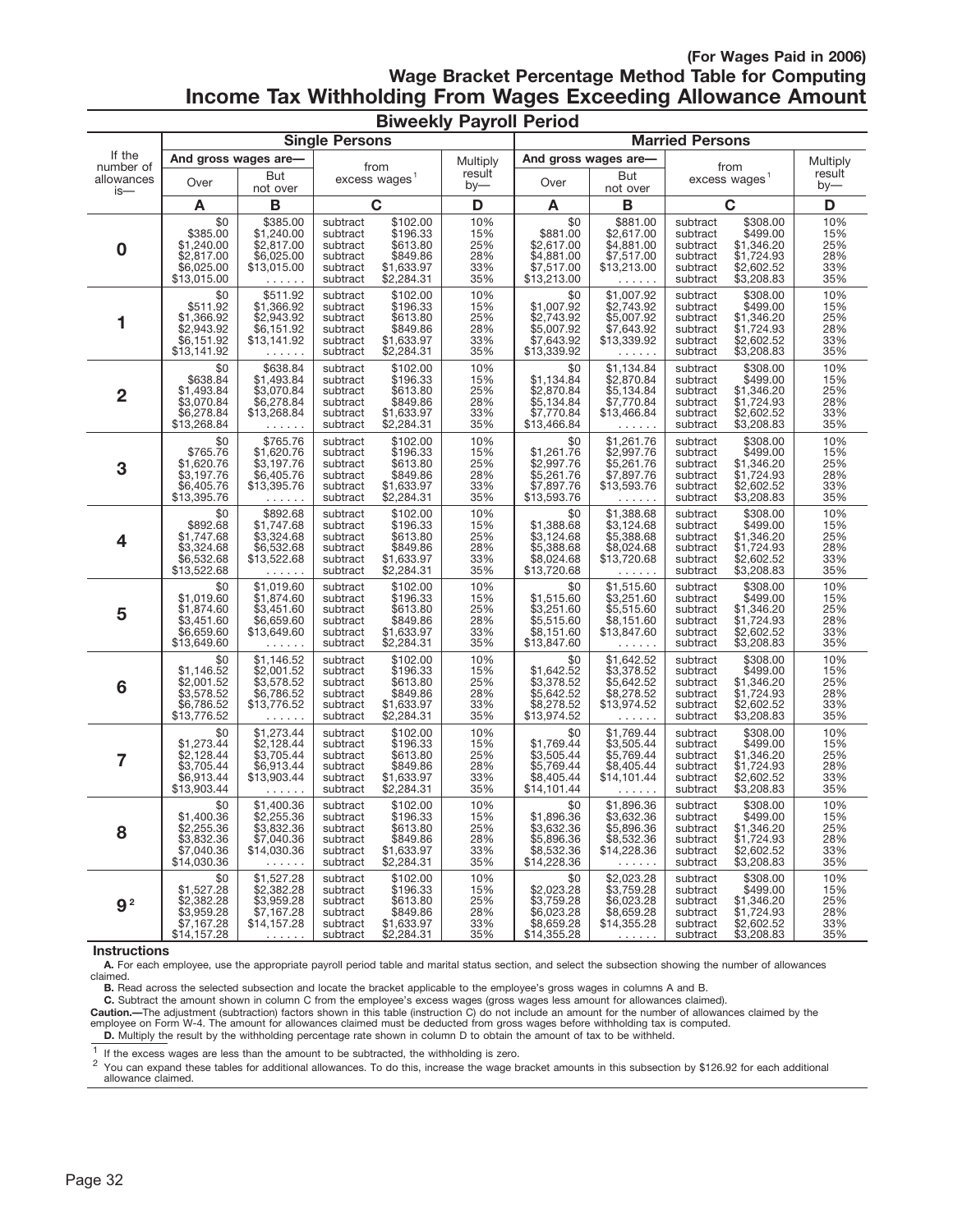|                     |                                                                            |                                                                          |                                                                      |                                                                           |                                        | <b>Semimonthly Payroll Period</b>                                                       |                                                                                   |                                                                      |                                                                              |                                                    |
|---------------------|----------------------------------------------------------------------------|--------------------------------------------------------------------------|----------------------------------------------------------------------|---------------------------------------------------------------------------|----------------------------------------|-----------------------------------------------------------------------------------------|-----------------------------------------------------------------------------------|----------------------------------------------------------------------|------------------------------------------------------------------------------|----------------------------------------------------|
|                     |                                                                            |                                                                          | <b>Single Persons</b>                                                |                                                                           |                                        |                                                                                         |                                                                                   | <b>Married Persons</b>                                               |                                                                              |                                                    |
| If the<br>number of | And gross wages are-                                                       |                                                                          |                                                                      | from                                                                      | Multiply                               | And gross wages are-                                                                    |                                                                                   |                                                                      | from                                                                         | Multiply                                           |
| allowances<br>is—   | Over                                                                       | But<br>not over                                                          |                                                                      | excess wages <sup>1</sup>                                                 | result<br>$by-$                        | Over                                                                                    | But<br>not over                                                                   |                                                                      | excess wages <sup>1</sup>                                                    | result<br>$by-$                                    |
|                     | A                                                                          | B                                                                        |                                                                      | $\mathbf C$                                                               | D                                      | A                                                                                       | B                                                                                 |                                                                      | $\mathbf C$                                                                  | D                                                  |
| $\bf{0}$            | $$0$ \$417.00<br>\$1,343.00<br>\$3,052.00<br>\$6,527.00<br>\$14,100.00     | \$417.00<br>\$1,343.00<br>$$3,052.00$<br>$$6,527.00$<br>\$14,100.00<br>. | subtract<br>subtract<br>subtract<br>subtract<br>subtract<br>subtract | \$110.00<br>\$212.33<br>\$664.60<br>\$920.39<br>\$1,769.88<br>\$2,474.46  | 10%<br>15%<br>25%<br>28%<br>33%<br>35% | \$0<br>\$954.00<br>\$2,835.00<br>\$5,288.00<br>\$8,144.00<br>\$14,315.00                | \$954.00<br>\$2,835.00<br>\$5,288.00<br>\$8,144.00<br>\$14,315.00<br>.            | subtract<br>subtract<br>subtract<br>subtract<br>subtract<br>subtract | \$333.00<br>\$540.00<br>\$1,458.00<br>\$1,868.36<br>\$2,819.21<br>\$3,476.11 | 10%<br>15%<br>25%<br>28%<br>33%<br>35%             |
| 1                   | \$0<br>\$554.50<br>\$1,480.50<br>\$3,189.50<br>\$6,664.50<br>\$14,237.50   | \$554.50<br>\$1,480.50<br>\$3,189.50<br>\$6,664.50<br>\$14,237.50        | subtract<br>subtract<br>subtract<br>subtract<br>subtract<br>subtract | \$110.00<br>\$212.33<br>\$664.60<br>\$920.39<br>\$1,769.88<br>\$2,474.46  | 10%<br>15%<br>25%<br>28%<br>33%<br>35% | \$0<br>\$1,091.50<br>\$2,972.50<br>\$5,425.50<br>\$8,281.50<br>\$14,452.50              | \$1,091.50<br>\$2,972.50<br>\$5,425.50<br>\$8,281.50<br>\$14,452.50<br>$\ldots$ . | subtract<br>subtract<br>subtract<br>subtract<br>subtract<br>subtract | \$333.00<br>\$540.00<br>\$1,458.00<br>\$1,868.36<br>\$2,819.21<br>\$3,476.11 | 10%<br>15%<br>25%<br>28%<br>33%<br>35%             |
| $\overline{2}$      | \$0<br>\$692.00<br>\$1,618.00<br>\$3,327.00<br>\$6,802.00<br>\$14,375.00   | \$692.00<br>\$1,618.00<br>\$3,327.00<br>\$6,802.00<br>\$14,375.00<br>.   | subtract<br>subtract<br>subtract<br>subtract<br>subtract<br>subtract | \$110.00<br>\$212.33<br>\$664.60<br>\$920.39<br>\$1,769.88<br>\$2,474.46  | 10%<br>15%<br>25%<br>28%<br>33%<br>35% | \$0<br>\$1,229.00<br>\$3,110.00<br>\$5,563.00<br>\$8,419.00<br>\$14,590.00              | \$1,229.00<br>\$3,110.00<br>\$5,563.00<br>\$8,419.00<br>\$14,590.00<br>.          | subtract<br>subtract<br>subtract<br>subtract<br>subtract<br>subtract | \$333.00<br>\$540.00<br>\$1,458.00<br>\$1,868.36<br>\$2,819.21<br>\$3,476.11 | 10%<br>15%<br>25%<br>28%<br>33%<br>35%             |
| 3                   | \$0<br>\$829.50<br>\$1,755.50<br>\$3,464.50<br>\$6,939.50<br>\$14,512.50   | \$829.50<br>\$1,755.50<br>\$3,464.50<br>\$6,939.50<br>\$14,512.50        | subtract<br>subtract<br>subtract<br>subtract<br>subtract<br>subtract | \$110.00<br>\$212.33<br>\$664.60<br>\$920.39<br>\$1,769.88<br>\$2,474.46  | 10%<br>15%<br>25%<br>28%<br>33%<br>35% | \$0<br>\$1,366.50<br>\$3,247.50<br>\$5,700.50<br>\$8,556.50<br>\$14,727.50              | \$1,366.50<br>$$3,247.50$<br>$$5,700.50$<br>\$8,556.50<br>\$14,727.50             | subtract<br>subtract<br>subtract<br>subtract<br>subtract<br>subtract | \$333.00<br>\$540.00<br>\$1,458.00<br>\$1,868.36<br>\$2,819.21<br>\$3,476.11 | 10%<br>15%<br>25%<br>28%<br>33%<br>35%             |
| 4                   | \$0<br>\$967.00<br>\$1,893.00<br>\$3,602.00<br>\$7,077.00<br>\$14,650.00   | \$967.00<br>\$1,893.00<br>\$3,602.00<br>\$7,077.00<br>\$14,650.00<br>.   | subtract<br>subtract<br>subtract<br>subtract<br>subtract<br>subtract | \$110.00<br>\$212.33<br>\$664.60<br>\$920.39<br>\$1,769.88<br>\$2,474.46  | 10%<br>15%<br>25%<br>28%<br>33%<br>35% | \$0<br>\$1,504.00<br>\$3,385.00<br>\$5,838.00<br>\$8,694.00<br>\$14,865.00              | \$1,504.00<br>\$3,385.00<br>\$5,838.00<br>\$8,694.00<br>\$14,865.00<br>.          | subtract<br>subtract<br>subtract<br>subtract<br>subtract<br>subtract | \$333.00<br>\$540.00<br>\$1,458.00<br>\$1,868.36<br>\$2,819.21<br>\$3,476.11 | 10%<br>15%<br>15%<br>25%<br>28%<br>33%<br>35%      |
| 5                   | \$0<br>\$1,104.50<br>\$2,030.50<br>\$3,739.50<br>\$7,214.50<br>\$14,787.50 | \$1,104.50<br>\$2,030.50<br>\$3,739.50<br>\$7,214.50<br>\$14,787.50<br>. | subtract<br>subtract<br>subtract<br>subtract<br>subtract<br>subtract | \$110.00<br>\$212.33<br>\$664.60<br>$$920.39$<br>\$1,769.88<br>\$2,474.46 | 10%<br>15%<br>25%<br>28%<br>33%<br>35% | \$0<br>$$1,641.\overline{50}$<br>$$3,522.50$<br>\$5,975.50<br>\$8,831.50<br>\$15,002.50 | \$1,641.50<br>\$3,522.50<br>\$5,975.50<br>\$8,831.50<br>\$15,002.50<br>.          | subtract<br>subtract<br>subtract<br>subtract<br>subtract<br>subtract | \$333.00<br>\$540.00<br>\$1,458.00<br>\$1,868.36<br>\$2,819.21<br>\$3,476.11 | 10%<br>$15\%$<br>$25\%$<br>$28\%$<br>$33\%$<br>35% |
| 6                   | \$0<br>\$1,242.00<br>\$2,168.00<br>\$3,877.00<br>\$7,352.00<br>\$14,925.00 | \$1,242.00<br>\$2,168.00<br>\$3,877.00<br>\$7,352.00<br>\$14,925.00<br>. | subtract<br>subtract<br>subtract<br>subtract<br>subtract<br>subtract | \$110.00<br>\$212.33<br>\$664.60<br>\$920.39<br>\$1,769.88<br>\$2,474.46  | 10%<br>15%<br>25%<br>28%<br>33%<br>35% | \$0<br>\$1,779.00<br>\$3,660.00<br>\$6,113.00<br>\$8,969.00<br>\$15,140.00              | \$1,779.00<br>\$3,660.00<br>\$6,113.00<br>\$8,969.00<br>\$15,140.00<br>.          | subtract<br>subtract<br>subtract<br>subtract<br>subtract<br>subtract | \$333.00<br>\$540.00<br>\$1,458.00<br>\$1,868.36<br>\$2,819.21<br>\$3,476.11 | 10%<br>15%<br>25%<br>28%<br>33%<br>35%             |
| 7                   | \$0<br>\$1,379.50<br>\$2,305.50<br>\$4,014.50<br>\$7,489.50<br>\$15,062.50 | \$1,379.50<br>\$2,305.50<br>\$4,014.50<br>\$7,489.50<br>\$15,062.50<br>. | subtract<br>subtract<br>subtract<br>subtract<br>subtract<br>subtract | \$110.00<br>\$212.33<br>\$664.60<br>\$920.39<br>\$1,769.88<br>\$2,474.46  | 10%<br>15%<br>25%<br>28%<br>33%<br>35% | \$0<br>\$1,916.50<br>\$3,797.50<br>\$6,250.50<br>\$9,106.50<br>\$15,277.50              | \$1,916.50<br>\$3,797.50<br>\$6,250.50<br>\$9,106.50<br>\$15,277.50<br>.          | subtract<br>subtract<br>subtract<br>subtract<br>subtract<br>subtract | \$333.00<br>\$540.00<br>\$1,458.00<br>\$1,868.36<br>\$2,819.21<br>\$3,476.11 | 10%<br>15%<br>25%<br>28%<br>33%<br>35%             |
| 8                   | \$0<br>\$1,517.00<br>\$2,443.00<br>\$4,152.00<br>\$7,627.00<br>\$15,200.00 | \$1,517.00<br>\$2,443.00<br>\$4,152.00<br>\$7,627.00<br>\$15,200.00<br>. | subtract<br>subtract<br>subtract<br>subtract<br>subtract<br>subtract | \$110.00<br>\$212.33<br>\$664.60<br>\$920.39<br>\$1,769.88<br>\$2,474.46  | 10%<br>15%<br>25%<br>28%<br>33%<br>35% | \$0<br>\$2,054.00<br>\$3,935.00<br>\$6,388.00<br>\$9,244.00<br>\$15,415.00              | \$2,054.00<br>\$3,935.00<br>\$6,388.00<br>\$9,244.00<br>\$15,415.00<br>.          | subtract<br>subtract<br>subtract<br>subtract<br>subtract<br>subtract | \$333.00<br>\$540.00<br>\$1,458.00<br>\$1,868.36<br>\$2,819.21<br>\$3,476.11 | 10%<br>15%<br>25%<br>28%<br>33%<br>35%             |
| 9 <sup>2</sup>      | \$0<br>\$1,654.50<br>\$2,580.50<br>\$4,289.50<br>\$7,764.50<br>\$15,337.50 | \$1,654.50<br>\$2,580.50<br>\$4,289.50<br>\$7,764.50<br>\$15,337.50      | subtract<br>subtract<br>subtract<br>subtract<br>subtract<br>subtract | \$110.00<br>\$212.33<br>\$664.60<br>\$920.39<br>\$1,769.88<br>\$2,474.46  | 10%<br>15%<br>25%<br>28%<br>33%<br>35% | \$0<br>\$2,191.50<br>\$4,072.50<br>\$6,525.50<br>\$9,381.50<br>\$15,552.50              | \$2,191.50<br>\$4,072.50<br>\$6,525.50<br>\$9,381.50<br>\$15,552.50<br>.          | subtract<br>subtract<br>subtract<br>subtract<br>subtract<br>subtract | \$333.00<br>\$540.00<br>\$1,458.00<br>\$1,868.36<br>\$2,819.21<br>\$3,476.11 | 10%<br>15%<br>25%<br>28%<br>33%<br>35%             |

### **Instructions**

A. For each employee, use the appropriate payroll period table and marital status section, and select the subsection showing the number of allowances<br>claimed.

**B.** Read across the selected subsection and locate the bracket applicable to the employee's gross wages in columns A and B.

**C.** Subtract the amount shown in column C from the employee's excess wages (gross wages less amount for allowances claimed).

**Caution.—**The adjustment (subtraction) factors shown in this table (instruction C) do not include an amount for the number of allowances claimed by the employee on Form W-4. The amount for allowances claimed must be deducted from gross wages before withholding tax is computed.

**D.** Multiply the result by the withholding percentage rate shown in column D to obtain the amount of tax to be withheld.

 $\frac{1}{1}$  If the excess wages are less than the amount to be subtracted, the withholding is zero.<br>
<sup>2</sup> You can expand these tables for additional allowances. To do this, increase the wage bracket amounts in this subsectio allowance claimed.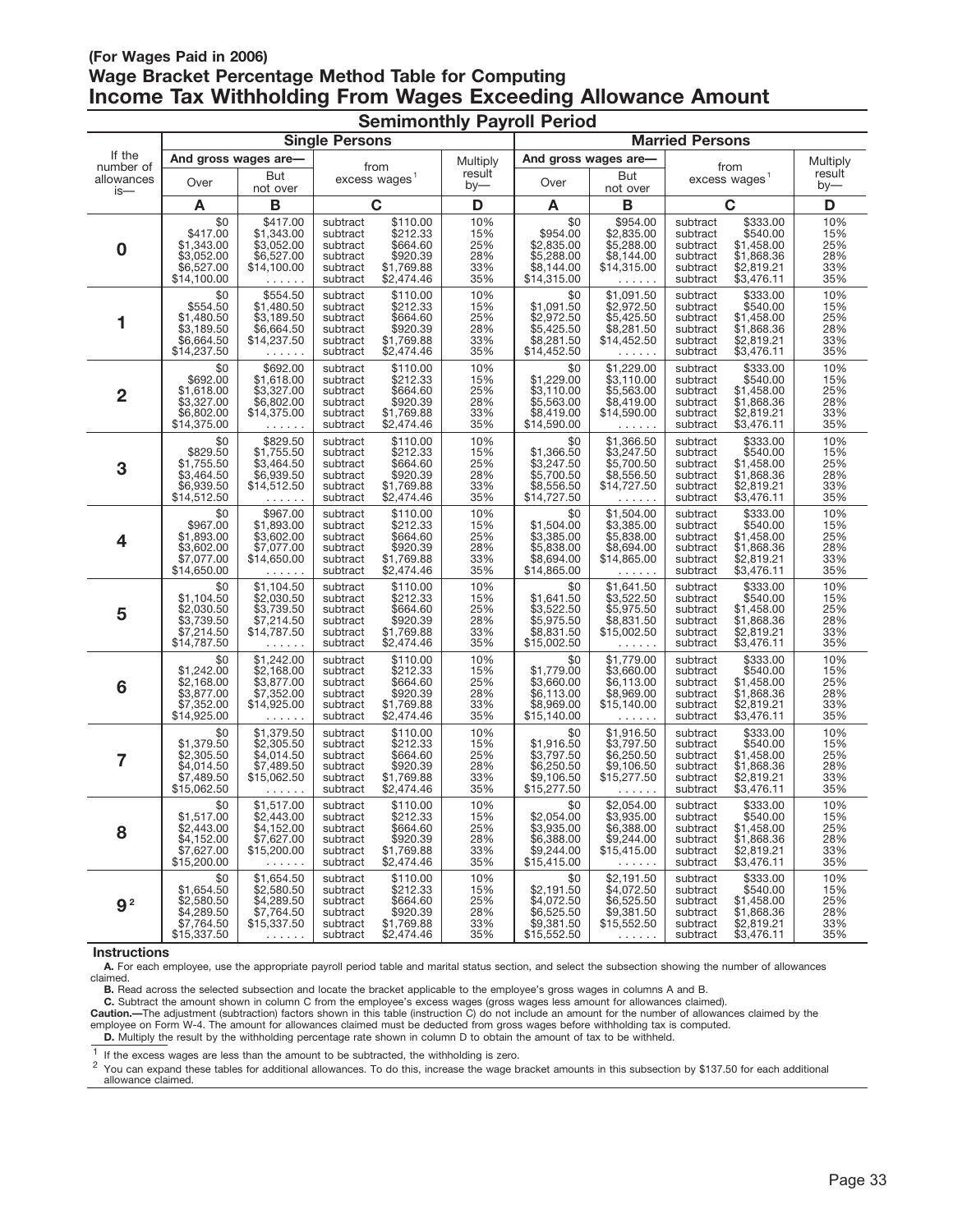|                     |                                                                             |                                                                                  |                                                                      |                                                                                 | <b>Monthly Payroll Period</b>          |                                                                              |                                                                               |                                                                      |                                                                                |                                                 |
|---------------------|-----------------------------------------------------------------------------|----------------------------------------------------------------------------------|----------------------------------------------------------------------|---------------------------------------------------------------------------------|----------------------------------------|------------------------------------------------------------------------------|-------------------------------------------------------------------------------|----------------------------------------------------------------------|--------------------------------------------------------------------------------|-------------------------------------------------|
|                     |                                                                             |                                                                                  | <b>Single Persons</b>                                                |                                                                                 |                                        |                                                                              |                                                                               | <b>Married Persons</b>                                               |                                                                                |                                                 |
| If the<br>number of | And gross wages are-                                                        |                                                                                  |                                                                      | from                                                                            | Multiply                               | And gross wages are-                                                         |                                                                               |                                                                      | from                                                                           | Multiply                                        |
| allowances<br>is—   | Over                                                                        | But<br>not over                                                                  |                                                                      | excess wages <sup>1</sup>                                                       | result<br>$by-$                        | Over                                                                         | But<br>not over                                                               |                                                                      | excess wages <sup>1</sup>                                                      | result<br>$by-$                                 |
|                     | A                                                                           | B                                                                                |                                                                      | $\mathbf C$                                                                     | D                                      | A                                                                            | B                                                                             |                                                                      | $\mathbf C$                                                                    | D                                               |
| $\bf{0}$            | \$0<br>\$833.00<br>\$2,687.00<br>\$6,104.00<br>\$13,054.00<br>\$28,200.00   | \$833.00<br>\$2,687.00<br>\$6,104.00<br>\$13,054.00<br>\$28,200.00<br>.          | subtract<br>subtract<br>subtract<br>subtract<br>subtract<br>subtract | \$221.00<br>$$425.00$<br>\$1,329.80<br>\$1,841.32<br>\$3,540.21<br>\$4,949.34   | 10%<br>15%<br>25%<br>28%<br>33%<br>35% | \$0<br>\$1,908.00<br>\$5,670.00<br>\$10,575.00<br>\$16,288.00<br>\$28,629.00 | \$1,908.00<br>\$5,670.00<br>\$10,575.00<br>\$16,288.00<br>\$28,629.00<br>.    | subtract<br>subtract<br>subtract<br>subtract<br>subtract<br>subtract | \$667.00<br>\$1,080.67<br>\$2,916.40<br>\$3,736.96<br>\$5,638.64<br>\$6,952.37 | 10%<br>15%<br>25%<br>28%<br>33%<br>35%          |
| 1                   | \$0<br>\$1,108.00<br>\$2,962.00<br>\$6,379.00<br>\$13,329.00<br>\$28,475.00 | \$1,108.00<br>\$2,962.00<br>\$6,379.00<br>\$13,329.00<br>\$28,475.00<br>.        | subtract<br>subtract<br>subtract<br>subtract<br>subtract<br>subtract | \$221.00<br>\$425.00<br>\$1,329.80<br>\$1,841.32<br>\$3,540.21<br>\$4,949.34    | 10%<br>15%<br>25%<br>28%<br>33%<br>35% | \$0<br>\$2,183.00<br>\$5,945.00<br>\$10,850.00<br>\$16,563.00<br>\$28,904.00 | \$2,183.00<br>$$5,945.00$<br>$$10,850.00$<br>$$16,563.00$<br>\$28,904.00<br>. | subtract<br>subtract<br>subtract<br>subtract<br>subtract<br>subtract | \$667.00<br>\$1,080.67<br>\$2,916.40<br>\$3,736.96<br>\$5,638.64<br>\$6,952.37 | 10%<br>15%<br>25%<br>28%<br>33%<br>35%          |
| $\overline{2}$      | \$0<br>\$1,383.00<br>\$3,237.00<br>\$6,654.00<br>\$13,604.00<br>\$28,750.00 | \$1,383.00<br>\$3,237.00<br>\$6,654.00<br>\$13,604.00<br>\$28,750.00<br>.        | subtract<br>subtract<br>subtract<br>subtract<br>subtract<br>subtract | \$221.00<br>\$425.00<br>\$1,329.80<br>\$1,841.32<br>\$3,540.21<br>\$4,949.34    | 10%<br>15%<br>25%<br>28%<br>33%<br>35% | \$0<br>\$2,458.00<br>\$6,220.00<br>\$11,125.00<br>\$16,838.00<br>\$29,179.00 | \$2,458.00<br>$$6,220.00$<br>\$11,125.00<br>\$16,838.00<br>\$29,179.00<br>.   | subtract<br>subtract<br>subtract<br>subtract<br>subtract<br>subtract | \$667.00<br>\$1,080.67<br>\$2,916.40<br>\$3,736.96<br>\$5,638.64<br>\$6,952.37 | 10%<br>15%<br>25%<br>28%<br>33%<br>35%          |
| 3                   | \$0<br>\$1,658.00<br>\$3,512.00<br>\$6,929.00<br>\$13,879.00<br>\$29,025.00 | \$1,658.00<br>\$3,512.00<br>\$6,929.00<br>\$13,879.00<br>\$29,025.00<br>.        | subtract<br>subtract<br>subtract<br>subtract<br>subtract<br>subtract | \$221.00<br>$$425.00$<br>$$1,329.80$<br>$$1,841.32$<br>\$3,540.21<br>\$4,949.34 | 10%<br>15%<br>25%<br>28%<br>33%<br>35% | \$0<br>\$2,733.00<br>\$6,495.00<br>\$11,400.00<br>\$17,113.00<br>\$29,454.00 | \$2,733.00<br>\$6,495.00<br>\$11,400.00<br>\$17,113.00<br>\$29,454.00         | subtract<br>subtract<br>subtract<br>subtract<br>subtract<br>subtract | \$667.00<br>\$1,080.67<br>\$2,916.40<br>\$3,736.96<br>\$5,638.64<br>\$6,952.37 | 10%<br>15%<br>25%<br>28%<br>33%<br>35%          |
| 4                   | \$0<br>\$1,933.00<br>\$3,787.00<br>\$7,204.00<br>\$14,154.00<br>\$29,300.00 | \$1,933.00<br>\$3,787.00<br>\$7,204.00<br>\$14,154.00<br>\$29,300.00<br>$\ldots$ | subtract<br>subtract<br>subtract<br>subtract<br>subtract<br>subtract | \$221.00<br>\$425.00<br>$$1,329.80$<br>$$1,841.32$<br>\$3,540.21<br>\$4,949.34  | 10%<br>15%<br>25%<br>28%<br>33%<br>35% | \$0<br>\$3,008.00<br>\$6,770.00<br>\$11,675.00<br>\$17,388.00<br>\$29,729.00 | \$3,008.00<br>\$6,770.00<br>\$11,675.00<br>\$17,388.00<br>\$29,729.00<br>.    | subtract<br>subtract<br>subtract<br>subtract<br>subtract<br>subtract | \$667.00<br>\$1,080.67<br>\$2,916.40<br>\$3,736.96<br>\$5,638.64<br>\$6,952.37 | 10%<br>15%<br>25%<br>28%<br>33%<br>35%          |
| 5                   | \$0<br>\$2,208.00<br>\$4,062.00<br>\$7,479.00<br>\$14,429.00<br>\$29,575.00 | \$2,208.00<br>\$4,062.00<br>\$7,479.00<br>\$14,429.00<br>\$29,575.00<br>.        | subtract<br>subtract<br>subtract<br>subtract<br>subtract<br>subtract | \$221.00<br>\$425.00<br>\$1,329.80<br>\$1,841.32<br>\$3,540.21<br>\$4,949.34    | 10%<br>15%<br>25%<br>28%<br>33%<br>35% | \$0<br>\$3,283.00<br>\$7,045.00<br>\$11,950.00<br>\$17,663.00<br>\$30,004.00 | \$3,283.00<br>\$7,045.00<br>\$11,950.00<br>\$17,663.00<br>\$30,004.00<br>.    | subtract<br>subtract<br>subtract<br>subtract<br>subtract<br>subtract | \$667.00<br>\$1,080.67<br>\$2,916.40<br>\$3,736.96<br>\$5,638.64<br>\$6,952.37 | 10%<br>$\frac{15\%}{25\%}$<br>28%<br>33%<br>35% |
| $6\phantom{1}6$     | \$0<br>\$2,483.00<br>\$4,337.00<br>\$7,754.00<br>\$14,704.00<br>\$29,850.00 | \$2,483.00<br>\$4,337.00<br>\$7,754.00<br>\$14,704.00<br>\$29,850.00<br>.        | subtract<br>subtract<br>subtract<br>subtract<br>subtract<br>subtract | \$221.00<br>\$425.00<br>\$1,329.80<br>\$1,841.32<br>\$3,540.21<br>\$4,949.34    | 10%<br>15%<br>25%<br>28%<br>33%<br>35% | \$0<br>\$3,558.00<br>\$7,320.00<br>\$12,225.00<br>\$17,938.00<br>\$30,279.00 | \$3,558.00<br>\$7,320.00<br>\$12,225.00<br>\$17,938.00<br>\$30,279.00<br>.    | subtract<br>subtract<br>subtract<br>subtract<br>subtract<br>subtract | \$667.00<br>\$1,080.67<br>\$2,916.40<br>\$3,736.96<br>\$5,638.64<br>\$6,952.37 | 10%<br>15%<br>25%<br>28%<br>33%<br>35%          |
| 7                   | \$0<br>\$2,758.00<br>\$4,612.00<br>\$8,029.00<br>\$14,979.00<br>\$30,125.00 | \$2,758.00<br>\$4,612.00<br>\$8,029.00<br>\$14,979.00<br>\$30,125.00<br>.        | subtract<br>subtract<br>subtract<br>subtract<br>subtract<br>subtract | \$221.00<br>\$425.00<br>\$1,329.80<br>\$1,841.32<br>\$3,540.21<br>\$4,949.34    | 10%<br>15%<br>25%<br>28%<br>33%<br>35% | \$0<br>\$3,833.00<br>\$7,595.00<br>\$12,500.00<br>\$18,213.00<br>\$30,554.00 | \$3,833.00<br>\$7,595.00<br>\$12,500.00<br>\$18,213.00<br>\$30,554.00<br>.    | subtract<br>subtract<br>subtract<br>subtract<br>subtract<br>subtract | \$667.00<br>\$1,080.67<br>\$2,916.40<br>\$3,736.96<br>\$5,638.64<br>\$6,952.37 | 10%<br>15%<br>25%<br>28%<br>33%<br>35%          |
| 8                   | \$0<br>\$3,033.00<br>\$4,887.00<br>\$8,304.00<br>\$15,254.00<br>\$30,400.00 | \$3,033.00<br>\$4,887.00<br>\$8,304.00<br>\$15,254.00<br>\$30,400.00<br>.        | subtract<br>subtract<br>subtract<br>subtract<br>subtract<br>subtract | \$221.00<br>\$425.00<br>\$1,329.80<br>\$1,841.32<br>\$3,540.21<br>\$4,949.34    | 10%<br>15%<br>25%<br>28%<br>33%<br>35% | \$0<br>\$4,108.00<br>\$7,870.00<br>\$12,775.00<br>\$18,488.00<br>\$30,829.00 | \$4.108.00<br>\$7,870.00<br>\$12,775.00<br>\$18,488.00<br>\$30,829.00<br>.    | subtract<br>subtract<br>subtract<br>subtract<br>subtract<br>subtract | \$667.00<br>\$1,080.67<br>\$2,916.40<br>\$3,736.96<br>\$5,638.64<br>\$6,952.37 | 10%<br>15%<br>25%<br>28%<br>33%<br>35%          |
| 9 <sup>2</sup>      | \$0<br>\$3,308.00<br>\$5,162.00<br>\$8,579.00<br>\$15,529.00<br>\$30,675.00 | \$3,308.00<br>\$5,162.00<br>\$8,579.00<br>\$15,529.00<br>\$30,675.00<br>.        | subtract<br>subtract<br>subtract<br>subtract<br>subtract<br>subtract | \$221.00<br>\$425.00<br>\$1,329.80<br>\$1,841.32<br>\$3,540.21<br>\$4,949.34    | 10%<br>15%<br>25%<br>28%<br>33%<br>35% | \$0<br>\$4,383.00<br>\$8,145.00<br>\$13,050.00<br>\$18,763.00<br>\$31,104.00 | \$4,383.00<br>\$8,145.00<br>\$13,050.00<br>\$18,763.00<br>\$31,104.00<br>.    | subtract<br>subtract<br>subtract<br>subtract<br>subtract<br>subtract | \$667.00<br>\$1,080.67<br>\$2,916.40<br>\$3,736.96<br>\$5,638.64<br>\$6,952.37 | 10%<br>15%<br>25%<br>28%<br>33%<br>35%          |

## **Instructions**

A. For each employee, use the appropriate payroll period table and marital status section, and select the subsection showing the number of allowances<br>claimed.

**B.** Read across the selected subsection and locate the bracket applicable to the employee's gross wages in columns A and B.

**C.** Subtract the amount shown in column C from the employee's excess wages (gross wages less amount for allowances claimed).

**Caution.—**The adjustment (subtraction) factors shown in this table (instruction C) do not include an amount for the number of allowances claimed by the employee on Form W-4. The amount for allowances claimed must be deducted from gross wages before withholding tax is computed.

**D.** Multiply the result by the withholding percentage rate shown in column D to obtain the amount of tax to be withheld.

 $\frac{1}{1}$  If the excess wages are less than the amount to be subtracted, the withholding is zero.<br>
<sup>2</sup> You can expand these tables for additional allowances. To do this, increase the wage bracket amounts in this subsectio allowance claimed.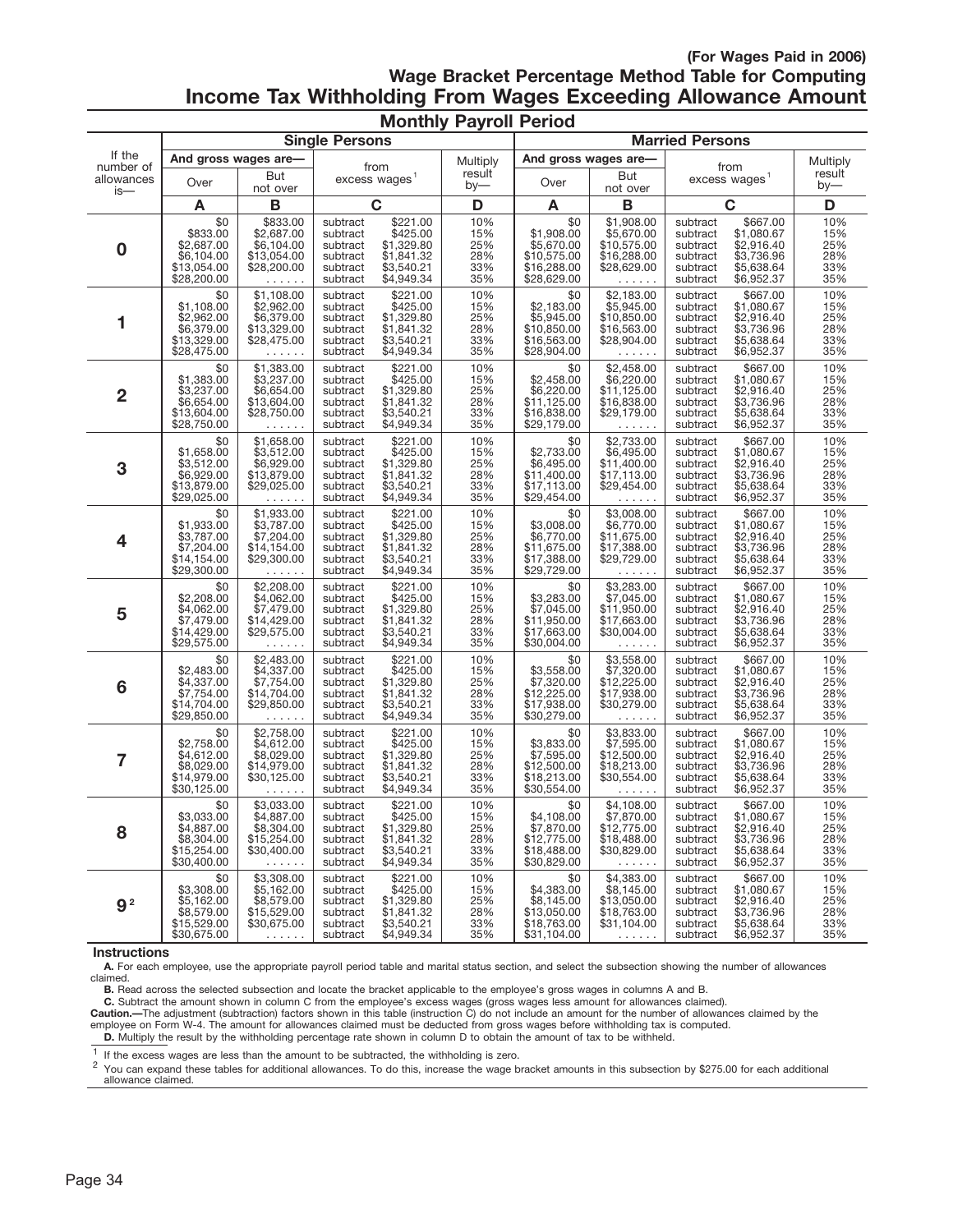# and Employee Medicare Tax Medicare tax by multiplying the wages by 1.45%.

**CAUTION** *ber 31, 2005, employers must use a new procedure to wages of nonresident alien employees. For information about this new procedure, see Publication 15 (Circular E).* 

about this new procedure, see Publication 15 (Circular E).<br>
Combined withholding tables for single and married<br>
taxpayers are shown for weekly, biweekly, semimonthly,<br>
monthly, and daily or miscellaneous payroll periods. T monthly, and daily or miscellaneous payroll periods. The 3. Income tax withheld. Subtract the amoun payroll period and marital status of the employee deter-<br>steps 1 and 2 from the total tax withheld. payroll period and marital status of the employee deter-

methods for figuring income tax withholding described in this publication or in Publication 15 (Circular E). For wages

that do not exceed \$94,200 the combined social security tax rate and Medicare tax rate is 7.65% each for both the **Combined Income Tax,** tax rate and Medicare tax rate is 7.65% each for both the employee and the employee and the employee for wages paid in 2006. You **Employee Social Security Tax,** can figure the employee social security tax by multiplying and **Free propose** social security tax by multiplying

**Withholding Tables** The combined tables give the correct total withholding The Combined tables give the correct total withholding only if wages for social security and Medicare taxes and If you want to combine amounts to be withheld as income<br>tax, employee social security tax, and employee Medicare<br>tax, you may use the combined tables on pages  $36-55$ .<br>https://www.molongeruse the combined tables.<br>tax, you

*You cannot use the tables on pages 36–55 to* If you use the combined withholding tables, use the *figure withholding on the wages of nonresident* following steps to find the amounts to report on your *Form 941, Employer's Quarterly Federal Tax Return.* 

- *figure the amount of federal income tax withholding on the* 1. Employee social security tax withheld. Multiply the
	-
	-

mine the table to be used.<br>If the wages are greater than the highest wage bracket<br>in the applicable table, you will have to use one of the other<br>In the applicable table, you will have to use one of the other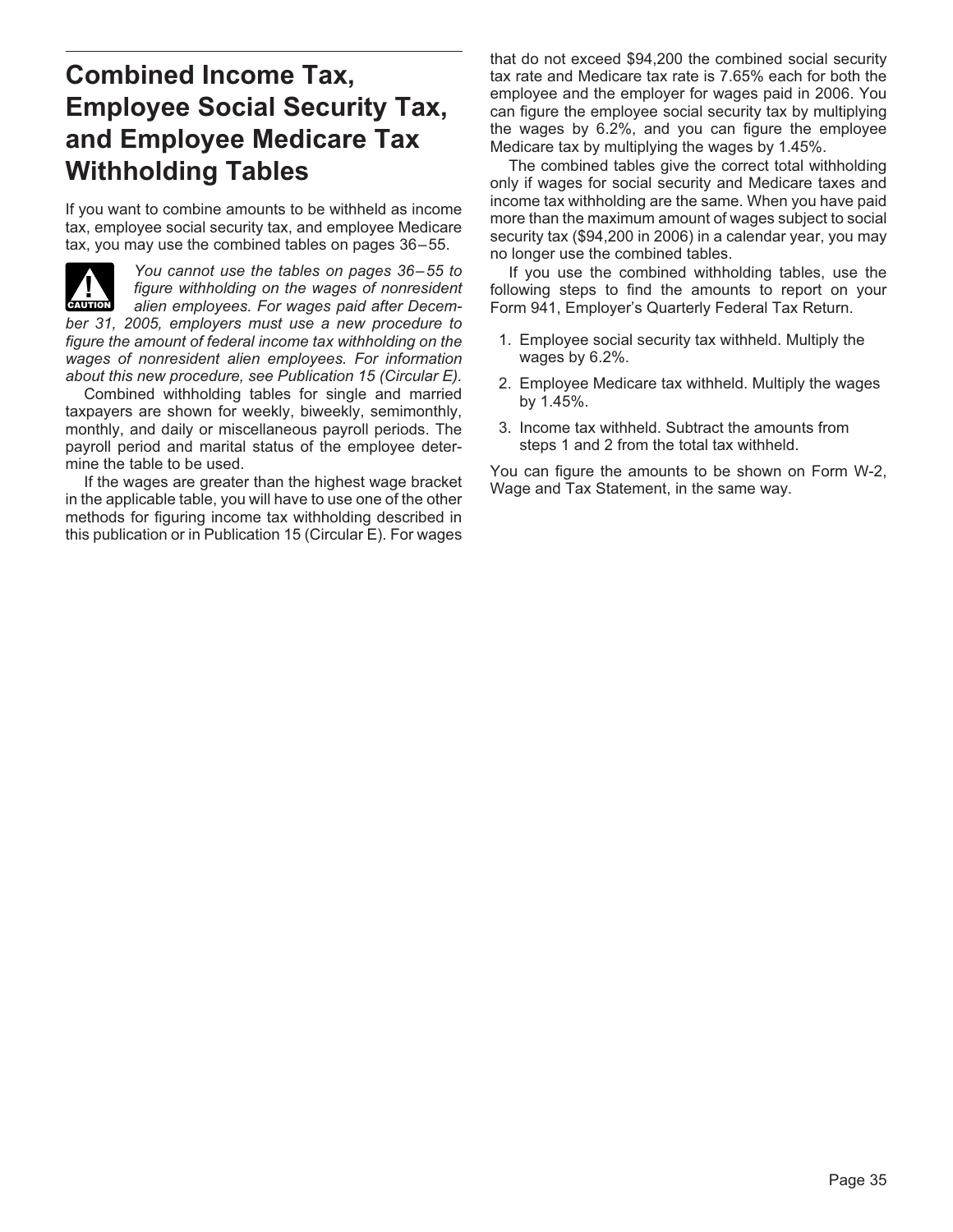## **SINGLE** Persons—**WEEKLY** Payroll Period **(For Wages Paid in 2006)**

| And the wages are-                     |                                          |                                                |                                                |                                                                              |                                                                 |                                                                         |                                                                                 | And the number of withholding allowances claimed is-                             |                                                                                  |                                                  |                                               |                                                |
|----------------------------------------|------------------------------------------|------------------------------------------------|------------------------------------------------|------------------------------------------------------------------------------|-----------------------------------------------------------------|-------------------------------------------------------------------------|---------------------------------------------------------------------------------|----------------------------------------------------------------------------------|----------------------------------------------------------------------------------|--------------------------------------------------|-----------------------------------------------|------------------------------------------------|
| At least                               | But less                                 | 0                                              | 1                                              | $\overline{\mathbf{c}}$                                                      | 3                                                               | $\overline{4}$                                                          | 5                                                                               | 6                                                                                | $\overline{7}$                                                                   | 8                                                | 9                                             | 10                                             |
|                                        | than                                     |                                                |                                                | The amount of income, social security, and Medicare taxes to be withheld is- |                                                                 |                                                                         |                                                                                 |                                                                                  |                                                                                  |                                                  |                                               |                                                |
| \$0<br>55<br>60<br>65<br>70            | \$55<br>60<br>65<br>70<br>75             | 7.65%<br>\$5.40<br>5.78<br>7.16<br>7.55        | 7.65%<br>\$4.40<br>4.78<br>5.16<br>5.55        | 7.65%<br>$$4.40$<br>$4.78$<br>5.16<br>5.55                                   | 7.65%<br>\$4.40<br>4.78<br>5.16<br>5.55                         | 7.65%<br>\$4.40<br>4.78<br>5.16<br>5.55                                 | 7.65%<br>\$4.40<br>4.78<br>5.16<br>5.55                                         | 7.65%<br>\$4.40<br>4.78<br>5.16<br>5.55                                          | 7.65%<br>$$4.40$<br>$4.78$<br>5.16<br>5.55                                       | 7.65%<br>$$4.40$<br>$4.78$<br>5.16<br>5.55       | 7.65%<br>\$4.40<br>4.78<br>$5.16$<br>$5.55$   | 7.65%<br>$$4.40$<br>$4.78$<br>$5.16$<br>$5.55$ |
| 75<br>80<br>85<br>90<br>95             | 80<br>85<br>$\overline{90}$<br>95<br>100 | 8.93<br>9.31<br>10.69<br>11.08<br>12.46        | 5.93<br>6.31<br>6.69<br>$7.08$<br>$7.46$       | 5.93<br>6.31<br>6.69<br>$7.08$<br>$7.46$                                     | 5.93<br>6.31<br>6.69<br>7.08<br>7.46                            | 5.93<br>6.31<br>6.69<br>7.08<br>7.46                                    | 5.93<br>6.31<br>6.69<br>7.08<br>7.46                                            | 5.93<br>6.31<br>6.69<br>7.08<br>7.46                                             | 5.93<br>6.31<br>6.69<br>7.08<br>7.46                                             | 5.93<br>6.31<br>6.69<br>7.08<br>7.46             | 5.93<br>6.31<br>6.69<br>7.08<br>7.46          | 5.93<br>6.31<br>6.69<br>7.08<br>7.46           |
| $\frac{100}{105}$<br>115<br>120        | 105<br>110<br>115<br>120<br>125          | $12.84$<br>$14.22$<br>14.61<br>15.99<br>16.37  | 7.84<br>8.22<br>8.61<br>$8.99$<br>10.37        | 7.84<br>8.22<br>8.61<br>8.99<br>9.37                                         | 7.84<br>$8.22$<br>$8.61$<br>8.99<br>9.37                        | 7.84<br>8.22<br>8.61<br>8.99<br>9.37                                    | 7.84<br>8.22<br>8.61<br>$8.99$<br>$9.37$                                        | 7.84<br>8.22<br>8.61<br>8.99<br>9.37                                             | 7.84<br>8.22<br>8.61<br>8.99<br>9.37                                             | 7.84<br>8.22<br>8.61<br>8.99<br>9.37             | 7.84<br>8.22<br>8.61<br>8.99<br>9.37          | 7.84<br>8.22<br>8.61<br>8.99<br>9.37           |
| 125<br>130<br>135<br>140<br>145        | 130<br>135<br>140<br>145<br>150          | 17.75<br>18.14<br>19.52<br>19.90<br>21.28      | 10.75<br>12.14<br>12.52<br>13.90               | 9.75<br>10.14<br>10.52<br>10.90<br>11.28                                     | 9.75<br>10.14<br>$10.52$<br>10.90<br>11.28                      | 9.75<br>$\begin{array}{c} 10.14 \\ 10.52 \\ 10.90 \\ 11.28 \end{array}$ | 9.75<br>$\begin{array}{c} 0.76 \\ 10.14 \\ 10.52 \\ 10.90 \\ 11.28 \end{array}$ | 9.75<br>10.14<br>$\begin{array}{c} 10.14 \\ 10.52 \\ 10.90 \\ 11.28 \end{array}$ | 9.75<br>$\begin{array}{c} 10.14 \\ 10.52 \\ 10.90 \\ 11.99 \end{array}$<br>11.28 | 9.75<br>10.14<br>10.52<br>10.90<br>11.28         | 9.75<br>$10.14$<br>10.52<br>10.90<br>11.28    | 9.75<br>10.14<br>10.52<br>10.90<br>11.28       |
| 150<br>$\frac{155}{160}$<br>165<br>170 | 155<br>160<br>165<br>170<br>175          | 21.67<br>23.05<br>23.43<br>24.81<br>25.20      | 15.67<br>16.05<br>17.43<br>17.81<br>19.20      | 11.67<br>12.05<br>12.43<br>12.81<br>13.20                                    | 11.67<br>$12.05$<br>12.43<br>12.81<br>13.20                     | 11.67<br>12.05<br>12.43<br>12.81<br>13.20                               | 11.67<br>$12.05$<br>12.43<br>12.81<br>13.20                                     | 11.67<br>12.05<br>12.43<br>12.81<br>13.20                                        | $11.67$<br>$12.05$<br>$12.43$<br>$\frac{12.81}{13.20}$                           | $11.67$<br>$12.05$<br>$12.43$<br>12.81<br>13.20  | 11.67<br>12.05<br>12.43<br>12.81<br>13.20     | 11.67<br>12.05<br>12.43<br>12.81<br>13.20      |
| 175<br>180<br>185<br>190<br>195        | 180<br>185<br>190<br>195<br>200          | 26.58<br>26.96<br>28.34<br>28.73<br>30.11      | 19.58<br>20.96<br>21.34<br>22.73<br>23.11      | 13.58<br>13.96<br>15.34<br>15.73<br>17.11                                    | 13.58<br>$\frac{13.96}{14.34}$<br>$\frac{14.73}{1.73}$<br>15.11 | 13.58<br>13.96<br>14.34<br>14.73<br>15.11                               | 13.58<br>13.96<br>14.34<br>14.73<br>15.11                                       | 13.58<br>13.96<br>14.34<br>14.73<br>15.11                                        | 13.58<br>13.96<br>14.34<br>14.73<br>15.11                                        | 13.58<br>13.96<br>14.34<br>14.73<br>15.11        | 13.58<br>13.96<br>14.34<br>14.73<br>15.11     | 13.58<br>13.96<br>14.34<br>14.73<br>15.11      |
| 200<br>210<br>220<br>230<br>240        | 210<br>220<br>230<br>240<br>250          | 31.68<br>34.45<br>36.21<br>38.98<br>40.74      | 24.68<br>26.45<br>28.21<br>29.98<br>31.74      | 18.68<br>20.45<br>22.21<br>23.98<br>25.74                                    | 15.68<br>16.45<br>17.21<br>17.98<br>18.74                       | 15.68<br>16.45<br>17.21<br>17.98<br>18.74                               | 15.68<br>16.45<br>17.21<br>$17.98$<br>$18.74$                                   | 15.68<br>16.45<br>17.21<br>$\frac{17.98}{18.74}$                                 | 15.68<br>16.45<br>17.21<br>$\frac{17.98}{18.74}$                                 | 15.68<br>16.45<br>17.21<br>$\frac{17.98}{18.74}$ | 15.68<br>16.45<br>17.21<br>17.98<br>18.74     | 15.68<br>16.45<br>17.21<br>17.98<br>18.74      |
| 250<br>260<br>270<br>280<br>290        | 260<br>270<br>280<br>290<br>300          | 43.51<br>45.27<br>48.04<br>49.80<br>52.57      | 33.51<br>36.27<br>38.04<br>40.80<br>42.57      | 27.51<br>29.27<br>31.04<br>32.80<br>34.57                                    | 20.51<br>22.27<br>24.04<br>25.80<br>27.57                       | 19.51<br>20.27<br>21.04<br>21.80<br>22.57                               | 19.51<br>20.27<br>21.04<br>21.80<br>22.57                                       | $\begin{array}{c} 19.51 \\ 20.27 \\ 21.04 \end{array}$<br>$21.80$<br>$22.57$     | 19.51<br>20.27<br>21.04<br>21.80<br>22.57                                        | 19.51<br>20.27<br>21.04<br>$21.80$<br>$22.57$    | 19.51<br>20.27<br>21.04<br>$21.80$<br>$22.57$ | 19.51<br>20.27<br>21.04<br>21.80<br>22.57      |
| 300<br>310<br>320<br>330<br>340        | 310<br>320<br>330<br>340<br>350          | 54.33<br>57.10<br>58.86<br>61.63<br>63.39      | 45.33<br>47.10<br>49.86<br>51.63<br>54.39      | 36.33<br>38.10<br>39.86<br>42.63<br>44.39                                    | 29.33<br>31.10<br>32.86<br>34.63<br>36.39                       | 23.33<br>25.10<br>26.86<br>28.63<br>30.39                               | 23.33<br>24.10<br>24.86<br>25.63<br>26.39                                       | 23.33<br>24.10<br>24.86<br>25.63<br>26.39                                        | 23.33<br>24.10<br>24.86<br>25.63<br>26.39                                        | 23.33<br>24.10<br>24.86<br>25.63<br>26.39        | 23.33<br>24.10<br>24.86<br>25.63<br>26.39     | 23.33<br>24.10<br>24.86<br>25.63<br>26.39      |
| 350<br>360<br>370<br>380<br>390        | 360<br>370<br>380<br>390<br>400          | 66.16<br>67.92<br>70.69<br>72.45<br>75.22      | 56.16<br>58.92<br>60.69<br>63.45<br>65.22      | 47.16<br>48.92<br>51.69<br>53.45<br>56.22                                    | 38.16<br>39.92<br>41.69<br>43.45<br>46.22                       | 32.16<br>33.92<br>35.69<br>37.45<br>39.22                               | 27.16<br>27.92<br>29.69<br>31.45<br>33.22                                       | 27.16<br>27.92<br>28.69<br>29.45<br>30.22                                        | 27.16<br>27.92<br>28.69<br>29.45<br>30.22                                        | 27.16<br>27.92<br>28.69<br>29.45<br>30.22        | 27.16<br>27.92<br>28.69<br>29.45<br>30.22     | 27.16<br>27.92<br>28.69<br>29.45<br>30.22      |
| 400<br>410<br>420<br>430<br>440        | 410<br>420<br>430<br>440<br>450          | 76.98<br>79.75<br>81.51<br>84.28<br>86.04      | 67.98<br>69.75<br>72.51<br>74.28<br>77.04      | 57.98<br>60.75<br>62.51<br>65.28<br>67.04                                    | 47.98<br>50.75<br>52.51<br>55.28<br>57.04                       | 40.98<br>42.75<br>44.51<br>46.28<br>48.04                               | 34.98<br>36.75<br>38.51<br>40.28<br>42.04                                       | 30.98<br>31.75<br>32.51<br>33.28<br>35.04                                        | 30.98<br>31.75<br>32.51<br>33.28<br>34.04                                        | 30.98<br>31.75<br>32.51<br>33.28<br>34.04        | 30.98<br>31.75<br>32.51<br>33.28<br>34.04     | 30.98<br>$31.75$<br>$32.51$<br>33.28<br>34.04  |
| 450<br>460<br>470<br>480<br>490        | 460<br>470<br>480<br>490<br>500          | 88.81<br>90.57<br>93.34<br>95.10<br>97.87      | 78.81<br>81.57<br>83.34<br>86.10<br>87.87      | 69.81<br>71.57<br>74.34<br>76.10<br>78.87                                    | 59.81<br>61.57<br>64.34<br>66.10<br>68.87                       | 49.81<br>52.57<br>54.34<br>57.10<br>58.87                               | 43.81<br>45.57<br>47.34<br>49.10<br>50.87                                       | 36.81<br>38.57<br>40.34<br>42.10<br>43.87                                        | 34.81<br>35.57<br>36.34<br>37.10<br>37.87                                        | 34.81<br>35.57<br>36.34<br>37.10<br>37.87        | 34.81<br>35.57<br>36.34<br>37.10<br>37.87     | 34.81<br>35.57<br>36.34<br>37.10<br>37.87      |
| 500<br>510<br>520<br>530<br>540        | 510<br>520<br>530<br>540<br>550          | 99.63<br>102.40<br>104.16<br>106.93<br>108.69  | 90.63<br>92.40<br>95.16<br>96.93<br>99.69      | 80.63<br>83.40<br>85.16<br>87.93<br>89.69                                    | 70.63<br>73.40<br>75.16<br>77.93<br>79.69                       | 61.63<br>63.40<br>66.16<br>67.93<br>70.69                               | 52.63<br>54.40<br>56.16<br>58.93<br>60.69                                       | 45.63<br>47.40<br>49.16<br>50.93<br>52.69                                        | 39.63<br>41.40<br>43.16<br>44.93<br>46.69                                        | 38.63<br>39.40<br>40.16<br>40.93<br>41.69        | 38.63<br>39.40<br>40.16<br>40.93<br>41.69     | 38.63<br>39.40<br>40.16<br>40.93<br>41.69      |
| 550<br>560<br>570<br>580<br>590        | 560<br>570<br>580<br>590<br>600          | 111.46<br>113.22<br>115.99<br>117.75<br>120.52 | 101.46<br>104.22<br>105.99<br>108.75<br>110.52 | 92.46<br>94.22<br>96.99<br>98.75<br>101.52                                   | 82.46<br>84.22<br>86.99<br>88.75<br>91.52                       | 72.46<br>75.22<br>76.99<br>79.75<br>81.52                               | 63.46<br>65.22<br>67.99<br>69.75<br>72.52                                       | 54.46<br>56.22<br>57.99<br>60.75<br>62.52                                        | 48.46<br>50.22<br>51.99<br>53.75<br>55.52                                        | 42.46<br>44.22<br>45.99<br>47.75<br>49.52        | 42.46<br>43.22<br>43.99<br>44.75<br>45.52     | 42.46<br>43.22<br>43.99<br>44.75<br>45.52      |

(Continued on next page)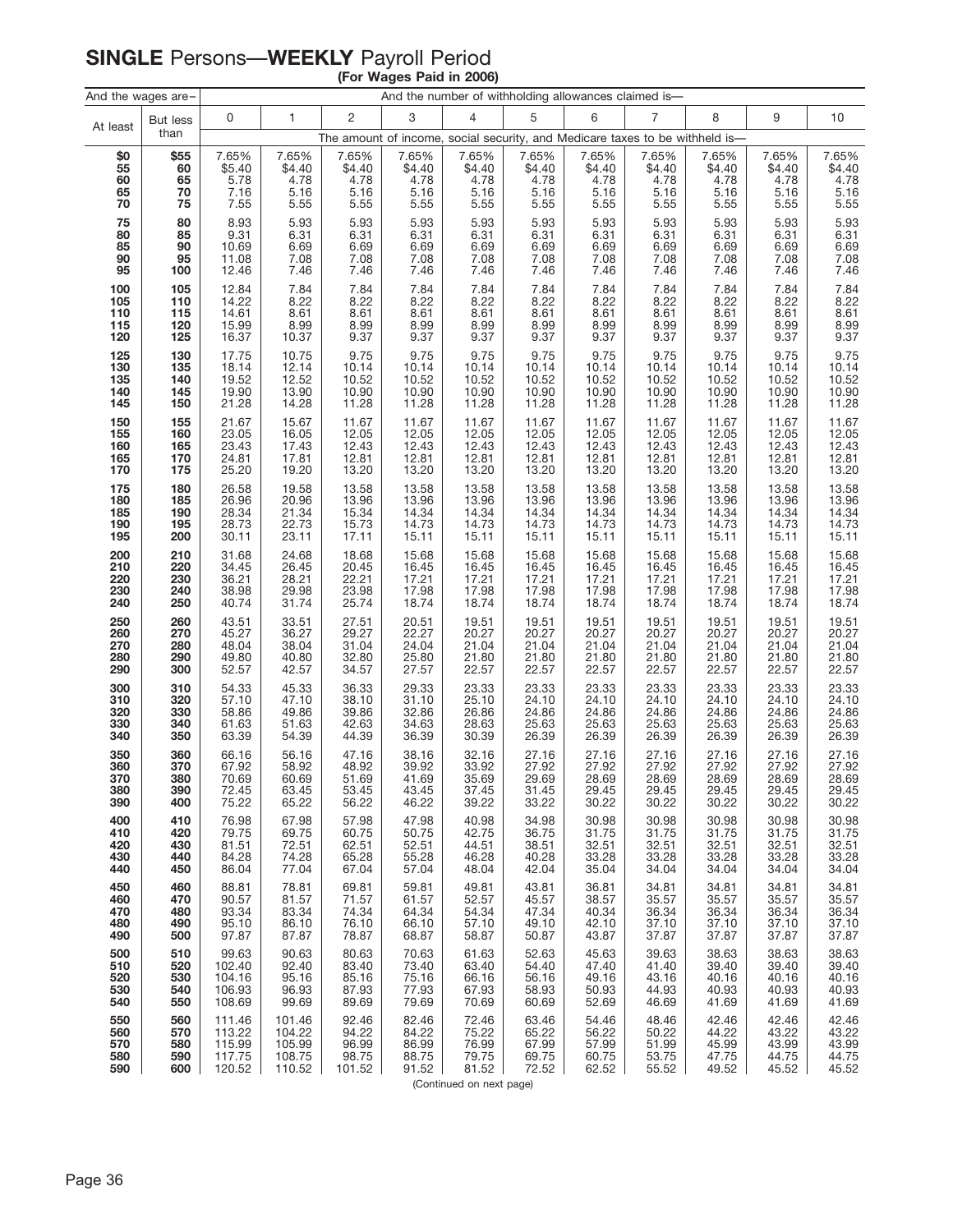## **SINGLE** Persons—**WEEKLY** Payroll Period

**(For Wages Paid in 2006)**

| And the wages are-                        |                                           |                                                |                                                |                                                |                                                |                                                |                                                | And the number of withholding allowances claimed is-                                    |                                                |                                                |                                                |                                                |
|-------------------------------------------|-------------------------------------------|------------------------------------------------|------------------------------------------------|------------------------------------------------|------------------------------------------------|------------------------------------------------|------------------------------------------------|-----------------------------------------------------------------------------------------|------------------------------------------------|------------------------------------------------|------------------------------------------------|------------------------------------------------|
| At least                                  | <b>But less</b><br>than                   | 0                                              | 1                                              | $\overline{2}$                                 | 3                                              | 4                                              | 5                                              | 6                                                                                       | $\overline{7}$                                 | 8                                              | 9                                              | 10                                             |
| \$600                                     | \$610                                     | \$122.28                                       | \$113.28                                       | \$103.28                                       | \$93.28                                        | \$84.28                                        | \$74.28                                        | The amount of income, social security, and Medicare taxes to be withheld is-<br>\$65.28 | \$57.28                                        | \$51.28                                        | \$46.28                                        | \$46.28                                        |
| 610<br>620<br>630<br>640                  | 620<br>630<br>640<br>650                  | 125.05<br>127.81<br>130.58<br>134.34           | 115.05<br>117.81<br>119.58<br>122.34           | 106.05<br>107.81<br>110.58<br>112.34           | 96.05<br>97.81<br>100.58<br>102.34             | 86.05<br>88.81<br>90.58<br>93.34               | 77.05<br>78.81<br>81.58<br>83.34               | 67.05<br>69.81<br>71.58<br>74.34                                                        | 59.05<br>60.81<br>62.58<br>64.34               | 53.05<br>54.81<br>56.58<br>58.34               | 47.05<br>47.81<br>49.58<br>51.34               | 47.05<br>47.81<br>48.58<br>49.34               |
| 650<br>660<br>670<br>680<br>690           | 660<br>670<br>680<br>690<br>700           | 137.11<br>140.87<br>143.64<br>147.40<br>150.17 | 124.11<br>126.87<br>128.64<br>131.40<br>134.17 | 115.11<br>116.87<br>119.64<br>121.40<br>124.17 | 105.11<br>106.87<br>109.64<br>111.40<br>114.17 | 95.11<br>97.87<br>99.64<br>102.40<br>104.17    | 86.11<br>$87.87$<br>90.64<br>92.40<br>95.17    | 76.11<br>78.87<br>80.64<br>83.40<br>85.17                                               | 67.11<br>68.87<br>71.64<br>73.40<br>76.17      | 60.11<br>61.87<br>63.64<br>65.40<br>67.17      | 53.11<br>54.87<br>56.64<br>58.40<br>60.17      | 50.11<br>$50.87$<br>$51.64$<br>52.40<br>54.17  |
| 700<br>710<br>720<br>730<br>740           | 710<br>720<br>730<br>740<br>750           | 153.93<br>156.70<br>160.46<br>163.23<br>166.99 | 137.93<br>140.70<br>144.46<br>147.23<br>150.99 | 125.93<br>128.70<br>130.46<br>133.23<br>134.99 | 115.93<br>118.70<br>120.46<br>123.23<br>124.99 | 106.93<br>108.70<br>111.46<br>113.23<br>115.99 | 96.93<br>99.70<br>101.46<br>104.23<br>105.99   | 87.93<br>89.70<br>92.46<br>94.23<br>96.99                                               | 77.93<br>80.70<br>82.46<br>85.23<br>86.99      | 68.93<br>70.70<br>73.46<br>75.23<br>77.99      | 61.93<br>63.70<br>65.46<br>67.23<br>68.99      | 55.93<br>57.70<br>59.46<br>61.23<br>62.99      |
| 750<br>760<br>770<br>780<br>790           | 760<br>770<br>780<br>790<br>800           | 169.76<br>173.52<br>176.29<br>180.05<br>182.82 | 153.76<br>157.52<br>160.29<br>164.05<br>166.82 | 137.76<br>141.52<br>144.29<br>148.05<br>150.82 | 127.76<br>129.52<br>132.29<br>134.05<br>136.82 | 117.76<br>120.52<br>122.29<br>125.05<br>126.82 | 108.76<br>110.52<br>113.29<br>115.05<br>117.82 | 98.76<br>101.52<br>103.29<br>106.05<br>107.82                                           | 89.76<br>91.52<br>94.29<br>96.05<br>98.82      | 79.76<br>82.52<br>84.29<br>87.05<br>88.82      | 70.76<br>72.52<br>75.29<br>77.05<br>79.82      | 64.76<br>66.52<br>68.29<br>70.05<br>71.82      |
| 800<br>810<br>820<br>830<br>840           | 810<br>820<br>830<br>840<br>850           | 186.58<br>189.35<br>193.11<br>195.88<br>199.64 | 170.58<br>173.35<br>177.11<br>179.88<br>183.64 | 154.58<br>157.35<br>161.11<br>163.88<br>167.64 | 138.58<br>141.35<br>145.11<br>147.88<br>151.64 | 129.58<br>131.35<br>134.11<br>135.88<br>138.64 | 119.58<br>122.35<br>124.11<br>126.88<br>128.64 | 110.58<br>112.35<br>115.11<br>116.88<br>119.64                                          | 100.58<br>103.35<br>105.11<br>107.88<br>109.64 | 91.58<br>93.35<br>96.11<br>97.88<br>100.64     | 81.58<br>84.35<br>86.11<br>88.88<br>90.64      | 73.58<br>75.35<br>77.11<br>78.88<br>81.64      |
| 850<br>860<br>870<br>880<br>890           | 860<br>870<br>880<br>890<br>900           | 202.41<br>206.17<br>208.94<br>212.70<br>215.47 | 186.41<br>190.17<br>192.94<br>196.70<br>199.47 | 170.41<br>174.17<br>176.94<br>180.70<br>183.47 | 154.41<br>158.17<br>160.94<br>164.70<br>167.47 | 140.41<br>143.17<br>145.94<br>148.70<br>152.47 | 131.41<br>133.17<br>135.94<br>137.70<br>140.47 | 121.41<br>124.17<br>125.94<br>128.70<br>130.47                                          | 112.41<br>114.17<br>116.94<br>118.70<br>121.47 | 102.41<br>105.17<br>106.94<br>109.70<br>111.47 | 93.41<br>95.17<br>97.94<br>99.70<br>102.47     | 83.41<br>86.17<br>87.94<br>90.70<br>92.47      |
| 900<br>910<br>920<br>930<br>940           | 910<br>920<br>930<br>940<br>950           | 219.23<br>222.00<br>225.76<br>228.53<br>232.29 | 203.23<br>206.00<br>209.76<br>212.53<br>216.29 | 187.23<br>190.00<br>193.76<br>196.53<br>200.29 | 171.23<br>174.00<br>177.76<br>180.53<br>184.29 | 155.23<br>159.00<br>161.76<br>165.53<br>168.29 | 142.23<br>145.00<br>146.76<br>149.53<br>152.29 | 133.23<br>135.00<br>137.76<br>139.53<br>142.29                                          | 123.23<br>126.00<br>127.76<br>130.53<br>132.29 | 114.23<br>116.00<br>118.76<br>120.53<br>123.29 | 104.23<br>107.00<br>108.76<br>111.53<br>113.29 | 95.23<br>97.00<br>99.76<br>101.53<br>104.29    |
| 950<br>960<br>970<br>980<br>990           | 960<br>970<br>980<br>990<br>1,000         | 235.06<br>238.82<br>241.59<br>245.35<br>248.12 | 219.06<br>222.82<br>225.59<br>229.35<br>232.12 | 203.06<br>206.82<br>209.59<br>213.35<br>216.12 | 187.06<br>190.82<br>193.59<br>197.35<br>200.12 | 172.06<br>174.82<br>178.59<br>181.35<br>185.12 | 156.06<br>158.82<br>162.59<br>165.35<br>169.12 | 144.06<br>146.82<br>148.59<br>151.35<br>153.12                                          | 135.06<br>136.82<br>139.59<br>141.35<br>144.12 | 125.06<br>127.82<br>129.59<br>132.35<br>134.12 | 116.06<br>117.82<br>120.59<br>122.35<br>125.12 | 106.06<br>108.82<br>110.59<br>113.35<br>115.12 |
| 1,000<br>1,010<br>1,020<br>1,030<br>1,040 | 1,010<br>1,020<br>1,030<br>1,040<br>1,050 | 251.88<br>254.65<br>258.41<br>261.18<br>264.94 | 235.88<br>238.65<br>242.41<br>245.18<br>248.94 | 219.88<br>222.65<br>226.41<br>229.18<br>232.94 | 203.88<br>206.65<br>210.41<br>213.18<br>216.94 | 187.88<br>191.65<br>194.41<br>198.18<br>200.94 | 171.88<br>175.65<br>178.41<br>182.18<br>184.94 | 155.88<br>159.65<br>162.41<br>166.18<br>168.94                                          | 145.88<br>148.65<br>150.41<br>153.18<br>154.94 | 136.88<br>138.65<br>141.41<br>143.18<br>145.94 | 126.88<br>129.65<br>131.41<br>134.18<br>135.94 | 117.88<br>119.65<br>122.41<br>124.18<br>126.94 |
| 1,050<br>1,060<br>1,070<br>1,080<br>1,090 | 1,060<br>1,070<br>1,080<br>1,090<br>1,100 | 267.71<br>271.47<br>274.24<br>278.00<br>280.77 | 251.71<br>255.47<br>258.24<br>262.00<br>264.77 | 235.71<br>239.47<br>242.24<br>246.00<br>248.77 | 219.71<br>223.47<br>226.24<br>230.00<br>232.77 | 204.71<br>207.47<br>211.24<br>214.00<br>217.77 | 188.71<br>191.47<br>195.24<br>198.00<br>201.77 | 172.71<br>175.47<br>179.24<br>182.00<br>185.77                                          | 157.71<br>159.47<br>163.24<br>166.00<br>169.77 | 147.71<br>150.47<br>152.24<br>155.00<br>156.77 | 138.71<br>140.47<br>143.24<br>145.00<br>147.77 | 128.71<br>131.47<br>133.24<br>136.00<br>137.77 |
| 1,100<br>1,110<br>1,120<br>1,130<br>1,140 | 1,110<br>1,120<br>1,130<br>1,140<br>1,150 | 284.53<br>287.30<br>291.06<br>293.83<br>297.59 | 268.53<br>271.30<br>275.06<br>277.83<br>281.59 | 252.53<br>255.30<br>259.06<br>261.83<br>265.59 | 236.53<br>239.30<br>243.06<br>245.83<br>249.59 | 220.53<br>224.30<br>227.06<br>230.83<br>233.59 | 204.53<br>208.30<br>211.06<br>214.83<br>217.59 | 188.53<br>192.30<br>195.06<br>198.83<br>201.59                                          | 172.53<br>176.30<br>179.06<br>182.83<br>185.59 | 159.53<br>161.30<br>164.06<br>166.83<br>170.59 | 149.53<br>152.30<br>154.06<br>156.83<br>158.59 | 140.53<br>142.30<br>145.06<br>146.83<br>149.59 |
| 1,150<br>1,160<br>1,170<br>1,180<br>1,190 | 1,160<br>1,170<br>1,180<br>1,190<br>1,200 | 300.36<br>304.12<br>306.89<br>310.65<br>313.42 | 284.36<br>288.12<br>290.89<br>294.65<br>297.42 | 268.36<br>272.12<br>274.89<br>278.65<br>281.42 | 252.36<br>256.12<br>258.89<br>262.65<br>265.42 | 237.36<br>240.12<br>243.89<br>246.65<br>250.42 | 221.36<br>224.12<br>227.89<br>230.65<br>234.42 | 205.36<br>208.12<br>211.89<br>214.65<br>218.42                                          | 189.36<br>192.12<br>195.89<br>198.65<br>202.42 | 173.36<br>177.12<br>179.89<br>183.65<br>186.42 | 161.36<br>163.12<br>165.89<br>167.65<br>170.42 | 151.36<br>154.12<br>155.89<br>158.65<br>160.42 |
| 1,200<br>1,210<br>1,220<br>1,230<br>1,240 | 1,210<br>1,220<br>1,230<br>1,240<br>1,250 | 317.18<br>319.95<br>323.71<br>326.48<br>330.24 | 301.18<br>303.95<br>307.71<br>310.48<br>314.24 | 285.18<br>287.95<br>291.71<br>294.48<br>298.24 | 269.18<br>271.95<br>275.71<br>278.48<br>282.24 | 253.18<br>256.95<br>259.71<br>263.48<br>266.24 | 237.18<br>240.95<br>243.71<br>247.48<br>250.24 | 221.18<br>224.95<br>227.71<br>231.48<br>234.24                                          | 205.18<br>208.95<br>211.71<br>215.48<br>218.24 | 190.18<br>192.95<br>196.71<br>199.48<br>203.24 | 174.18<br>176.95<br>180.71<br>183.48<br>187.24 | 163.18<br>164.95<br>167.71<br>169.48<br>172.24 |

\$1,250 and over Do not use this table. See page 35 for instructions.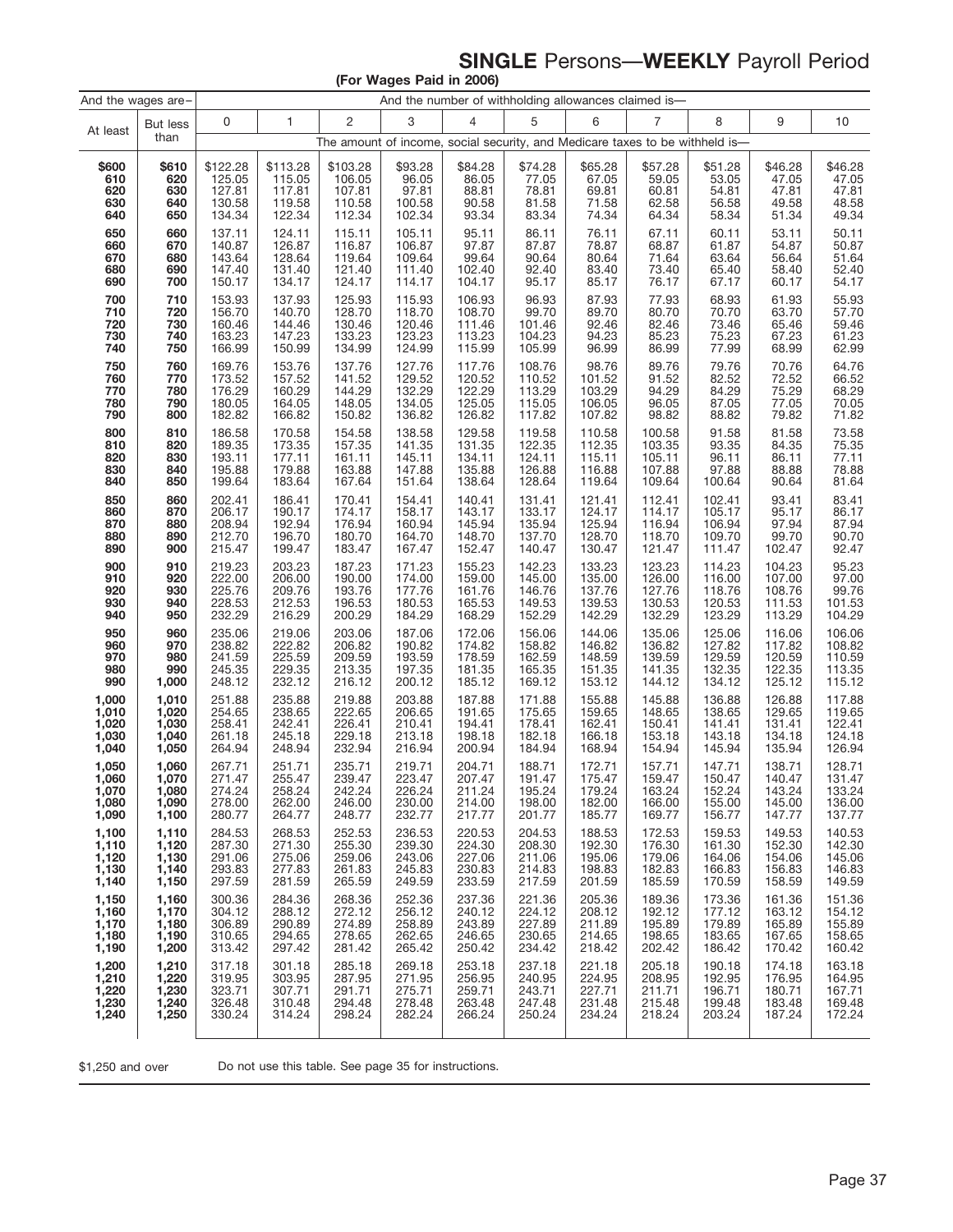## **MARRIED** Persons—**WEEKLY** Payroll Period **(For Wages Paid in 2006)**

| And the wages are-              |                                   |                                                  |                                                  |                                                  | And the number of withholding allowances claimed is-                         |                                                  |                                                                          |                                                                                   |                                                                  |                                                  |                                                  |                                                      |
|---------------------------------|-----------------------------------|--------------------------------------------------|--------------------------------------------------|--------------------------------------------------|------------------------------------------------------------------------------|--------------------------------------------------|--------------------------------------------------------------------------|-----------------------------------------------------------------------------------|------------------------------------------------------------------|--------------------------------------------------|--------------------------------------------------|------------------------------------------------------|
| At least                        | <b>But less</b>                   | 0                                                | $\mathbf{1}$                                     | $\overline{2}$                                   | 3                                                                            | $\overline{4}$                                   | 5                                                                        | 6                                                                                 | $\overline{7}$                                                   | 8                                                | 9                                                | 10                                                   |
|                                 | than                              |                                                  |                                                  |                                                  | The amount of income, social security, and Medicare taxes to be withheld is- |                                                  |                                                                          |                                                                                   |                                                                  |                                                  |                                                  |                                                      |
| \$0<br>125<br>130<br>135<br>140 | \$125<br>130<br>135<br>140<br>145 | 7.65%<br>$$9.75$<br>10.14<br>10.52<br>10.90      | 7.65%<br>$$9.75$<br>10.14<br>10.52<br>10.90      | 7.65%<br>$$9.75$<br>10.14<br>$10.52$<br>$10.90$  | 7.65%<br>\$9.75<br>10.14<br>$10.52$<br>$10.90$                               | 7.65%<br>\$9.75<br>10.14<br>10.52<br>10.90       | 7.65%<br>\$9.75<br>10.14<br>10.52<br>10.90                               | 7.65%<br>$$9.75$<br>10.14<br>$10.52$<br>$10.90$                                   | 7.65%<br>$$9.75$<br>10.14<br>$10.52$<br>$10.90$                  | 7.65%<br>$$9.75$<br>10.14<br>10.52<br>10.90      | 7.65%<br>\$9.75<br>10.14<br>10.52<br>10.90       | 7.65%<br>$$9.75$<br>$10.14$<br>$10.52$<br>$10.90$    |
| 145<br>150<br>155<br>160<br>165 | 150<br>155<br>160<br>165<br>170   | 11.28<br>11.67<br>12.05<br>13.43<br>13.81        | 11.28<br>11.67<br>12.05<br>12.43<br>12.81        | 11.28<br>$11.67$<br>12.05<br>12.43<br>12.81      | 11.28<br>$\frac{11.67}{12.05}$<br>12.81                                      | 11.28<br>$11.67$<br>12.05<br>12.43<br>12.81      | 11.28<br>$\begin{array}{c} 11.67 \\ 12.05 \\ 12.43 \\ 12.81 \end{array}$ | 11.28<br>$\begin{array}{c} 11.28 \\ 11.67 \\ 12.05 \\ 12.43 \\ 12.81 \end{array}$ | 11.28<br>$\frac{11.67}{12.05}$<br>$\frac{12.43}{12.43}$<br>12.81 | 11.28<br>$\frac{11.67}{12.05}$<br>12.43<br>12.81 | 11.28<br>11.67<br>12.05<br>12.43<br>12.81        | 11.28<br>11.67<br>12.05<br>12.43<br>12.81            |
| 170<br>175<br>180<br>185<br>190 | 175<br>180<br>$185$<br>190<br>195 | 15.20<br>15.58<br>16.96<br>17.34<br>18.73        | 13.20<br>13.58<br>$\frac{13.96}{14.34}$<br>14.73 | 13.20<br>13.58<br>13.96<br>14.34<br>14.73        | 13.20<br>13.58<br>13.96<br>14.34<br>14.73                                    | 13.20<br>13.58<br>13.96<br>14.34<br>14.73        | 13.20<br>13.58<br>13.96<br>14.34<br>14.73                                | 13.20<br>13.58<br>13.58<br>14.34<br>14.73                                         | 13.20<br>13.58<br>13.96<br>14.34<br>14.73                        | 13.20<br>13.58<br>13.96<br>14.34<br>14.73        | 13.20<br>13.58<br>13.96<br>14.34<br>14.73        | 13.20<br>13.58<br>13.96<br>14.34<br>14.73            |
| 195<br>200<br>210<br>220<br>230 | 200<br>210<br>220<br>230<br>240   | 19.11<br>20.68<br>22.45<br>24.21<br>25.98        | 15.11<br>15.68<br>16.45<br>18.21<br>19.98        | 15.11<br>15.68<br>16.45<br>17.21<br>17.98        | 15.11<br>15.68<br>16.45<br>17.21<br>17.98                                    | 15.11<br>15.68<br>16.45<br>17.21<br>17.98        | 15.11<br>15.68<br>16.45<br>17.21<br>17.98                                | 15.11<br>15.68<br>16.45<br>17.21<br>17.98                                         | 15.11<br>15.68<br>16.45<br>17.21<br>17.98                        | 15.11<br>15.68<br>16.45<br>17.21                 | 15.11<br>15.68<br>16.45<br>17.21<br>17.98        | 15.11<br>15.68<br>16.45<br>17.21<br>17.98            |
| 240<br>250<br>260<br>270<br>280 | 250<br>260<br>270<br>280<br>290   | 27.74<br>$\frac{29.51}{31.27}$<br>33.04<br>34.80 | 21.74<br>$23.51$<br>$25.27$<br>27.04<br>28.80    | 18.74<br>$\frac{19.51}{20.27}$<br>21.04<br>21.80 | 18.74<br>$\frac{19.51}{20.27}$<br>21.04<br>21.80                             | 18.74<br>$\frac{19.51}{20.27}$<br>21.04<br>21.80 | 18.74<br>$\frac{19.51}{20.27}$<br>$21.04$<br>$21.80$                     | 18.74<br>$\frac{19.51}{20.27}$<br>21.04<br>21.80                                  | $18.74$<br>$19.51$<br>$20.27$<br>$21.04$<br>$21.80$              | $18.74$<br>$19.51$<br>$20.27$<br>21.04<br>21.80  | 18.74<br>$\frac{19.51}{20.27}$<br>21.04<br>21.80 | 18.74<br>$\frac{19.51}{20.27}$<br>$21.04$<br>$21.80$ |
| 290<br>300<br>310<br>320<br>330 | 300<br>310<br>320<br>330<br>340   | 36.57<br>38.33<br>40.10<br>41.86<br>43.63        | 30.57<br>32.33<br>34.10<br>35.86<br>37.63        | 23.57<br>25.33<br>27.10<br>28.86<br>30.63        | 22.57<br>23.33<br>24.10<br>24.86<br>25.63                                    | 22.57<br>23.33<br>24.10<br>24.86<br>25.63        | 22.57<br>23.33<br>24.10<br>$24.86$<br>25.63                              | 22.57<br>23.33<br>24.10<br>24.86<br>25.63                                         | 22.57<br>23.33<br>24.10<br>24.86<br>25.63                        | 22.57<br>23.33<br>24.10<br>24.86<br>25.63        | 22.57<br>23.33<br>24.10<br>24.86<br>25.63        | 22.57<br>23.33<br>24.10<br>24.86<br>25.63            |
| 340<br>350<br>360<br>370<br>380 | 350<br>360<br>370<br>380<br>390   | 45.39<br>47.16<br>48.92<br>50.69<br>52.45        | 39.39<br>41.16<br>42.92<br>44.69<br>46.45        | 32.39<br>$34.16$<br>$35.92$<br>37.69<br>39.45    | 26.39<br>28.16<br>29.92<br>31.69<br>33.45                                    | 26.39<br>27.16<br>27.92<br>28.69<br>29.45        | 26.39<br>27.16<br>27.92<br>28.69<br>29.45                                | 26.39<br>27.16<br>28.69                                                           | 26.39<br>27.16<br>27.16<br>28.69<br>29.45                        | 26.39<br>27.16<br>27.92<br>28.69<br>29.45        | 26.39<br>27.16<br>27.92<br>28.69                 | 26.39<br>27.16<br>27.92<br>28.69<br>29.45            |
| 390<br>400<br>410<br>420<br>430 | 400<br>410<br>420<br>430<br>440   | 54.22<br>55.98<br>57.75<br>$\frac{59.51}{61.28}$ | 48.22<br>49.98<br>51.75<br>53.51<br>55.28        | 41.22<br>42.98<br>44.75<br>46.51<br>48.28        | 35.22<br>36.98<br>38.75<br>$40.51$<br>$42.28$                                | 30.22<br>30.98<br>32.75<br>$34.51$<br>$36.28$    | 30.22<br>30.98<br>31.75<br>$\frac{32.51}{33.28}$                         | 30.22<br>30.98<br>31.75<br>32.51<br>33.28                                         | 30.22<br>30.98<br>31.75<br>$32.51$<br>$33.28$                    | 30.22<br>30.98<br>31.75<br>32.51<br>33.28        | 30.22<br>30.98<br>31.75<br>32.51<br>33.28        | 30.22<br>30.98<br>31.75<br>32.51<br>33.28            |
| 440<br>450<br>460<br>470<br>480 | 450<br>460<br>470<br>480<br>490   | 63.04<br>65.81<br>67.57<br>70.34<br>72.10        | 57.04<br>58.81<br>60.57<br>62.34<br>64.10        | 50.04<br>$\frac{51.81}{53.57}$<br>55.34<br>57.10 | 44.04<br>$45.81$<br>$47.57$<br>49.34<br>51.10                                | 38.04<br>39.81<br>41.57<br>43.34<br>45.10        | 34.04<br>$34.81$<br>$35.57$<br>36.34<br>38.10                            | 34.04<br>$34.81$<br>$35.57$<br>36.34<br>37.10                                     | 34.04<br>$34.81$<br>$35.57$<br>36.34<br>37.10                    | 34.04<br>$34.81$<br>$35.57$<br>36.34<br>37.10    | 34.04<br>$34.81$<br>$35.57$<br>36.34<br>37.10    | 34.04<br>34.81<br>35.57<br>36.34<br>37.10            |
| 490<br>500<br>510<br>520<br>530 | 500<br>510<br>520<br>530<br>540   | 74.87<br>76.63<br>79.40<br>81.16<br>83.93        | 65.87<br>67.63<br>69.40<br>72.16<br>73.93        | 58.87<br>60.63<br>62.40<br>64.16<br>65.93        | 52.87<br>54.63<br>56.40<br>58.16<br>59.93                                    | 46.87<br>48.63<br>50.40<br>52.16<br>53.93        | 39.87<br>41.63<br>43.40<br>45.16<br>46.93                                | 37.87<br>38.63<br>39.40<br>40.16<br>40.93                                         | 37.87<br>38.63<br>39.40<br>40.16<br>40.93                        | 37.87<br>38.63<br>39.40<br>40.16<br>40.93        | 37.87<br>38.63<br>39.40<br>40.16<br>40.93        | 37.87<br>38.63<br>39.40<br>40.16<br>40.93            |
| 540<br>550<br>560<br>570<br>580 | 550<br>560<br>570<br>580<br>590   | 85.69<br>88.46<br>90.22<br>92.99<br>94.75        | 76.69<br>78.46<br>81.22<br>82.99<br>85.75        | 67.69<br>69.46<br>71.22<br>73.99<br>75.75        | 61.69<br>63.46<br>65.22<br>66.99<br>68.75                                    | 55.69<br>57.46<br>59.22<br>60.99<br>62.75        | 48.69<br>50.46<br>52.22<br>53.99<br>55.75                                | 42.69<br>44.46<br>46.22<br>47.99<br>49.75                                         | 41.69<br>42.46<br>43.22<br>43.99<br>44.75                        | 41.69<br>42.46<br>43.22<br>43.99<br>44.75        | 41.69<br>42.46<br>43.22<br>43.99<br>44.75        | 41.69<br>42.46<br>43.22<br>43.99<br>44.75            |
| 590<br>600<br>610<br>620<br>630 | 600<br>610<br>620<br>630<br>640   | 97.52<br>99.28<br>102.05<br>103.81<br>106.58     | 87.52<br>90.28<br>92.05<br>94.81<br>96.58        | 78.52<br>80.28<br>83.05<br>84.81<br>87.58        | 70.52<br>72.28<br>74.05<br>75.81<br>77.58                                    | 64.52<br>66.28<br>68.05<br>69.81<br>71.58        | 57.52<br>59.28<br>61.05<br>62.81<br>64.58                                | 51.52<br>53.28<br>55.05<br>56.81<br>58.58                                         | 45.52<br>47.28<br>49.05<br>50.81<br>52.58                        | 45.52<br>46.28<br>47.05<br>47.81<br>48.58        | 45.52<br>46.28<br>47.05<br>47.81<br>48.58        | 45.52<br>46.28<br>47.05<br>47.81<br>48.58            |
| 640<br>650<br>660<br>670<br>680 | 650<br>660<br>670<br>680<br>690   | 108.34<br>111.11<br>112.87<br>115.64<br>117.40   | 99.34<br>101.11<br>103.87<br>105.64<br>108.40    | 89.34<br>92.11<br>93.87<br>96.64<br>98.40        | 80.34<br>82.11<br>84.87<br>86.64<br>89.40                                    | 73.34<br>75.11<br>76.87<br>78.64<br>80.40        | 66.34<br>68.11<br>69.87<br>71.64<br>73.40                                | 60.34<br>62.11<br>63.87<br>65.64<br>67.40                                         | 54.34<br>56.11<br>57.87<br>59.64<br>61.40                        | 49.34<br>50.11<br>50.87<br>52.64<br>54.40        | 49.34<br>50.11<br>50.87<br>51.64<br>52.40        | 49.34<br>50.11<br>50.87<br>51.64<br>52.40            |
| 690<br>700<br>710<br>720<br>730 | 700<br>710<br>720<br>730<br>740   | 120.17<br>121.93<br>124.70<br>126.46<br>129.23   | 110.17<br>112.93<br>114.70<br>117.46<br>119.23   | 101.17<br>102.93<br>105.70<br>107.46<br>110.23   | 91.17<br>93.93<br>95.70<br>98.46<br>100.23                                   | 82.17<br>83.93<br>86.70<br>88.46<br>91.23        | 75.17<br>76.93<br>78.70<br>80.46<br>82.23                                | 69.17<br>70.93<br>72.70<br>74.46<br>76.23                                         | 63.17<br>64.93<br>66.70<br>68.46<br>70.23                        | 56.17<br>57.93<br>59.70<br>61.46<br>63.23        | 53.17<br>53.93<br>54.70<br>55.46<br>57.23        | 53.17<br>53.93<br>54.70<br>55.46<br>56.23            |

(Continued on next page)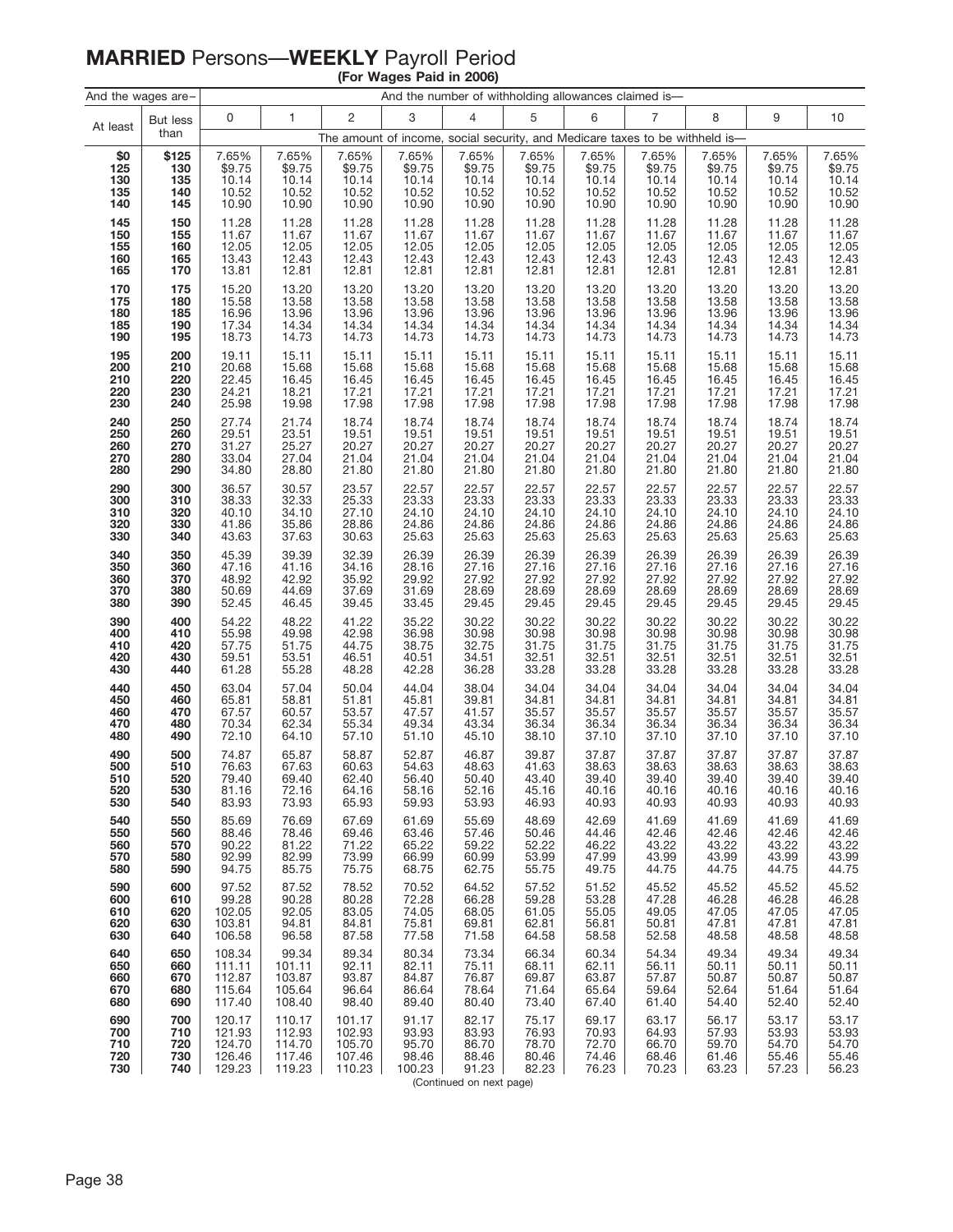## **MARRIED** Persons—**WEEKLY** Payroll Period

**(For Wages Paid in 2006)**

| And the wages are-                      |                                           |                                                  |                                                  |                                                  |                                                  |                                                |                                                | And the number of withholding allowances claimed is-                         |                                                |                                                |                                                |                                              |
|-----------------------------------------|-------------------------------------------|--------------------------------------------------|--------------------------------------------------|--------------------------------------------------|--------------------------------------------------|------------------------------------------------|------------------------------------------------|------------------------------------------------------------------------------|------------------------------------------------|------------------------------------------------|------------------------------------------------|----------------------------------------------|
| At least                                | But less<br>than                          | 0                                                | 1                                                | $\overline{2}$                                   | 3                                                | $\overline{4}$                                 | 5                                              | 6                                                                            | $\overline{7}$                                 | 8                                              | 9                                              | 10                                           |
|                                         |                                           |                                                  |                                                  |                                                  |                                                  |                                                |                                                | The amount of income, social security, and Medicare taxes to be withheld is- |                                                |                                                |                                                |                                              |
| \$740<br>750<br>760<br>770<br>780       | \$750<br>760<br>770<br>780<br>790         | \$130.99<br>133.76<br>135.52<br>138.29<br>140.05 | \$121.99<br>123.76<br>126.52<br>128.29<br>131.05 | \$111.99<br>114.76<br>116.52<br>119.29<br>121.05 | \$102.99<br>104.76<br>107.52<br>109.29<br>112.05 | \$92.99<br>95.76<br>97.52<br>100.29<br>102.05  | \$83.99<br>85.76<br>88.52<br>90.29<br>93.05    | \$77.99<br>79.76<br>81.52<br>83.29<br>85.05                                  | \$71.99<br>73.76<br>75.52<br>77.29<br>79.05    | \$64.99<br>66.76<br>68.52<br>70.29<br>72.05    | \$58.99<br>60.76<br>62.52<br>64.29<br>66.05    | \$56.99<br>57.76<br>58.52<br>59.29<br>60.05  |
| 790<br>800<br>810<br>820<br>830         | 800<br>810<br>820<br>830<br>840           | 142.82<br>144.58<br>147.35<br>149.11<br>151.88   | 132.82<br>135.58<br>137.35<br>140.11<br>141.88   | 123.82<br>125.58<br>128.35<br>130.11<br>132.88   | 113.82<br>116.58<br>118.35<br>121.11<br>122.88   | 104.82<br>106.58<br>109.35<br>111.11<br>113.88 | 94.82<br>97.58<br>99.35<br>102.11<br>103.88    | 86.82<br>88.58<br>90.35<br>92.11<br>94.88                                    | 80.82<br>82.58<br>84.35<br>86.11<br>87.88      | 73.82<br>75.58<br>77.35<br>79.11<br>80.88      | 67.82<br>69.58<br>71.35<br>73.11<br>74.88      | 61.82<br>63.58<br>65.35<br>67.11<br>68.88    |
| 840                                     | 850                                       | 153.64                                           | 144.64                                           | 134.64                                           | 125.64                                           | 115.64                                         | 106.64                                         | 96.64                                                                        | 89.64                                          | 82.64                                          | 76.64                                          | 70.64                                        |
| 850                                     | 860                                       | 156.41                                           | 146.41                                           | 137.41                                           | 127.41                                           | 118.41                                         | 108.41                                         | 99.41                                                                        | 91.41                                          | 84.41                                          | 78.41                                          | 72.41                                        |
| 860                                     | 870                                       | 158.17                                           | 149.17                                           | 139.17                                           | 130.17                                           | 120.17                                         | 111.17                                         | 101.17                                                                       | 93.17                                          | 86.17                                          | 80.17                                          | 74.17                                        |
| 870                                     | 880                                       | 160.94                                           | 150.94                                           | 141.94                                           | 131.94                                           | 122.94                                         | 112.94                                         | 103.94                                                                       | 94.94                                          | 87.94                                          | 81.94                                          | 75.94                                        |
| 880                                     | 890                                       | 162.70                                           | 153.70                                           | 143.70                                           | 134.70                                           | 124.70                                         | 115.70                                         | 105.70                                                                       | 96.70                                          | 89.70                                          | 83.70                                          | 77.70                                        |
| 890<br>900<br>910<br>920<br>930         | 900<br>910<br>920<br>930<br>940           | 165.47<br>167.23<br>170.00<br>171.76<br>174.53   | 155.47<br>158.23<br>160.00<br>162.76<br>164.53   | 146.47<br>148.23<br>151.00<br>152.76<br>155.53   | 136.47<br>139.23<br>141.00<br>143.76<br>145.53   | 127.47<br>129.23<br>132.00<br>133.76<br>136.53 | 117.47<br>120.23<br>122.00<br>124.76<br>126.53 | 108.47<br>110.23<br>113.00<br>114.76<br>117.53                               | 98.47<br>101.23<br>103.00<br>105.76<br>107.53  | 91.47<br>93.23<br>95.00<br>96.76<br>98.53      | 85.47<br>87.23<br>89.00<br>90.76<br>92.53      | 79.47<br>81.23<br>83.00<br>84.76<br>86.53    |
| 940<br>950<br>960<br>970<br>980         | 950<br>960<br>970<br>980<br>990           | 176.29<br>179.06<br>180.82<br>183.59<br>185.35   | 167.29<br>169.06<br>171.82<br>173.59<br>176.35   | 157.29<br>160.06<br>161.82<br>164.59<br>166.35   | 148.29<br>150.06<br>152.82<br>154.59<br>157.35   | 138.29<br>141.06<br>142.82<br>145.59<br>147.35 | 129.29<br>131.06<br>133.82<br>135.59<br>138.35 | 119.29<br>122.06<br>123.82<br>126.59<br>128.35                               | 110.29<br>112.06<br>114.82<br>116.59<br>119.35 | 100.29<br>103.06<br>104.82<br>107.59<br>109.35 | 94.29<br>96.06<br>97.82<br>99.59<br>101.35     | 88.29<br>90.06<br>91.82<br>93.59<br>95.35    |
| 990<br>1,000<br>1,010<br>1,020<br>1,030 | 1,000<br>1,010<br>1,020<br>1,030<br>1,040 | 188.12<br>189.88<br>192.65<br>194.41<br>197.18   | 178.12<br>180.88<br>182.65<br>185.41<br>187.18   | 169.12<br>170.88<br>173.65<br>175.41<br>178.18   | 159.12<br>161.88<br>163.65<br>166.41<br>168.18   | 150.12<br>151.88<br>154.65<br>156.41<br>159.18 | 140.12<br>142.88<br>144.65<br>147.41<br>149.18 | 131.12<br>132.88<br>135.65<br>137.41<br>140.18                               | 121.12<br>123.88<br>125.65<br>128.41<br>130.18 | 112.12<br>113.88<br>116.65<br>118.41<br>121.18 | 103.12<br>104.88<br>106.65<br>109.41<br>111.18 | 97.12<br>98.88<br>100.65<br>102.41<br>104.18 |
| 1,040                                   | 1,050                                     | 198.94                                           | 189.94                                           | 179.94                                           | 170.94                                           | 160.94                                         | 151.94                                         | 141.94                                                                       | 132.94                                         | 122.94                                         | 113.94                                         | 105.94                                       |
| 1,050                                   | 1,060                                     | 201.71                                           | 191.71                                           | 182.71                                           | 172.71                                           | 163.71                                         | 153.71                                         | 144.71                                                                       | 134.71                                         | 125.71                                         | 115.71                                         | 107.71                                       |
| 1,060                                   | 1,070                                     | 203.47                                           | 194.47                                           | 184.47                                           | 175.47                                           | 165.47                                         | 156.47                                         | 146.47                                                                       | 137.47                                         | 127.47                                         | 118.47                                         | 109.47                                       |
| 1,070                                   | 1,080                                     | 206.24                                           | 196.24                                           | 187.24                                           | 177.24                                           | 168.24                                         | 158.24                                         | 149.24                                                                       | 139.24                                         | 130.24                                         | 120.24                                         | 111.24                                       |
| 1,080                                   | 1,090                                     | 208.00                                           | 199.00                                           | 189.00                                           | 180.00                                           | 170.00                                         | 161.00                                         | 151.00                                                                       | 142.00                                         | 132.00                                         | 123.00                                         | 113.00                                       |
| 1,090                                   | 1,100                                     | 210.77                                           | 200.77                                           | 191.77                                           | 181.77                                           | 172.77                                         | 162.77                                         | 153.77                                                                       | 143.77                                         | 134.77                                         | 124.77                                         | 115.77                                       |
| 1,100                                   | 1,110                                     | 212.53                                           | 203.53                                           | 193.53                                           | 184.53                                           | 174.53                                         | 165.53                                         | 155.53                                                                       | 146.53                                         | 136.53                                         | 127.53                                         | 117.53                                       |
| 1,110                                   | 1,120                                     | 215.30                                           | 205.30                                           | 196.30                                           | 186.30                                           | 177.30                                         | 167.30                                         | 158.30                                                                       | 148.30                                         | 139.30                                         | 129.30                                         | 120.30                                       |
| 1,120                                   | 1,130                                     | 217.06                                           | 208.06                                           | 198.06                                           | 189.06                                           | 179.06                                         | 170.06                                         | 160.06                                                                       | 151.06                                         | 141.06                                         | 132.06                                         | 122.06                                       |
| 1,130                                   | 1,140                                     | 219.83                                           | 209.83                                           | 200.83                                           | 190.83                                           | 181.83                                         | 171.83                                         | 162.83                                                                       | 152.83                                         | 143.83                                         | 133.83                                         | 124.83                                       |
| 1,140                                   | 1,150                                     | 221.59                                           | 212.59                                           | 202.59                                           | 193.59                                           | 183.59                                         | 174.59                                         | 164.59                                                                       | 155.59                                         | 145.59                                         | 136.59                                         | 126.59                                       |
| 1,150                                   | 1,160                                     | 224.36                                           | 214.36                                           | 205.36                                           | 195.36                                           | 186.36                                         | 176.36                                         | 167.36                                                                       | 157.36                                         | 148.36                                         | 138.36                                         | 129.36                                       |
| 1,160                                   | 1,170                                     | 226.12                                           | 217.12                                           | 207.12                                           | 198.12                                           | 188.12                                         | 179.12                                         | 169.12                                                                       | 160.12                                         | 150.12                                         | 141.12                                         | 131.12                                       |
| 1,170                                   | 1,180                                     | 228.89                                           | 218.89                                           | 209.89                                           | 199.89                                           | 190.89                                         | 180.89                                         | 171.89                                                                       | 161.89                                         | 152.89                                         | 142.89                                         | 133.89                                       |
| 1,180                                   | 1,190                                     | 230.65                                           | 221.65                                           | 211.65                                           | 202.65                                           | 192.65                                         | 183.65                                         | 173.65                                                                       | 164.65                                         | 154.65                                         | 145.65                                         | 135.65                                       |
| 1,190                                   | 1,200                                     | 233.42                                           | 223.42                                           | 214.42                                           | 204.42                                           | 195.42                                         | 185.42                                         | 176.42                                                                       | 166.42                                         | 157.42                                         | 147.42                                         | 138.42                                       |
| 1,200                                   | 1,210                                     | 235.18                                           | 226.18                                           | 216.18                                           | 207.18                                           | 197.18                                         | 188.18                                         | 178.18                                                                       | 169.18                                         | 159.18                                         | 150.18                                         | 140.18                                       |
| 1,210                                   | 1,220                                     | 237.95                                           | 227.95                                           | 218.95                                           | 208.95                                           | 199.95                                         | 189.95                                         | 180.95                                                                       | 170.95                                         | 161.95                                         | 151.95                                         | 142.95                                       |
| 1,220                                   | 1,230                                     | 239.71                                           | 230.71                                           | 220.71                                           | 211.71                                           | 201.71                                         | 192.71                                         | 182.71                                                                       | 173.71                                         | 163.71                                         | 154.71                                         | 144.71                                       |
| 1,230                                   | 1,240                                     | 242.48                                           | 232.48                                           | 223.48                                           | 213.48                                           | 204.48                                         | 194.48                                         | 185.48                                                                       | 175.48                                         | 166.48                                         | 156.48                                         | 147.48                                       |
| 1,240                                   | 1,250                                     | 244.24                                           | 235.24                                           | 225.24                                           | 216.24                                           | 206.24                                         | 197.24                                         | 187.24                                                                       | 178.24                                         | 168.24                                         | 159.24                                         | 149.24                                       |
| 1,250                                   | 1,260                                     | 247.01                                           | 237.01                                           | 228.01                                           | 218.01                                           | 209.01                                         | 199.01                                         | 190.01                                                                       | 180.01                                         | 171.01                                         | 161.01                                         | 152.01                                       |
| 1,260                                   | 1,270                                     | 248.77                                           | 239.77                                           | 229.77                                           | 220.77                                           | 210.77                                         | 201.77                                         | 191.77                                                                       | 182.77                                         | 172.77                                         | 163.77                                         | 153.77                                       |
| 1,270                                   | 1,280                                     | 251.54                                           | 241.54                                           | 232.54                                           | 222.54                                           | 213.54                                         | 203.54                                         | 194.54                                                                       | 184.54                                         | 175.54                                         | 165.54                                         | 156.54                                       |
| 1,280                                   | 1,290                                     | 253.30                                           | 244.30                                           | 234.30                                           | 225.30                                           | 215.30                                         | 206.30                                         | 196.30                                                                       | 187.30                                         | 177.30                                         | 168.30                                         | 158.30                                       |
| 1,290                                   | 1,300                                     | 256.07                                           | 246.07                                           | 237.07                                           | 227.07                                           | 218.07                                         | 208.07                                         | 199.07                                                                       | 189.07                                         | 180.07                                         | 170.07                                         | 161.07                                       |
| 1,300                                   | 1,310                                     | 257.83                                           | 248.83                                           | 238.83                                           | 229.83                                           | 219.83                                         | 210.83                                         | 200.83                                                                       | 191.83                                         | 181.83                                         | 172.83                                         | 162.83                                       |
| 1,310                                   | 1,320                                     | 261.60                                           | 250.60                                           | 241.60                                           | 231.60                                           | 222.60                                         | 212.60                                         | 203.60                                                                       | 193.60                                         | 184.60                                         | 174.60                                         | 165.60                                       |
| 1,320                                   | 1,330                                     | 264.36                                           | 253.36                                           | 243.36                                           | 234.36                                           | 224.36                                         | 215.36                                         | 205.36                                                                       | 196.36                                         | 186.36                                         | 177.36                                         | 167.36                                       |
| 1,330                                   | 1,340                                     | 268.13                                           | 255.13                                           | 246.13                                           | 236.13                                           | 227.13                                         | 217.13                                         | 208.13                                                                       | 198.13                                         | 189.13                                         | 179.13                                         | 170.13                                       |
| 1,340                                   | 1,350                                     | 270.89                                           | 257.89                                           | 247.89                                           | 238.89                                           | 228.89                                         | 219.89                                         | 209.89                                                                       | 200.89                                         | 190.89                                         | 181.89                                         | 171.89                                       |
| 1,350                                   | 1,360                                     | 274.66                                           | 259.66                                           | 250.66                                           | 240.66                                           | 231.66                                         | 221.66                                         | 212.66                                                                       | 202.66                                         | 193.66                                         | 183.66                                         | 174.66                                       |
| 1,360                                   | 1,370                                     | 277.42                                           | 262.42                                           | 252.42                                           | 243.42                                           | 233.42                                         | 224.42                                         | 214.42                                                                       | 205.42                                         | 195.42                                         | 186.42                                         | 176.42                                       |
| 1,370                                   | 1,380                                     | 281.19                                           | 265.19                                           | 255.19                                           | 245.19                                           | 236.19                                         | 226.19                                         | 217.19                                                                       | 207.19                                         | 198.19                                         | 188.19                                         | 179.19                                       |
| 1,380                                   | 1,390                                     | 283.95                                           | 267.95                                           | 256.95                                           | 247.95                                           | 237.95                                         | 228.95                                         | 218.95                                                                       | 209.95                                         | 199.95                                         | 190.95                                         | 180.95                                       |

\$1,390 and over Do not use this table. See page 35 for instructions.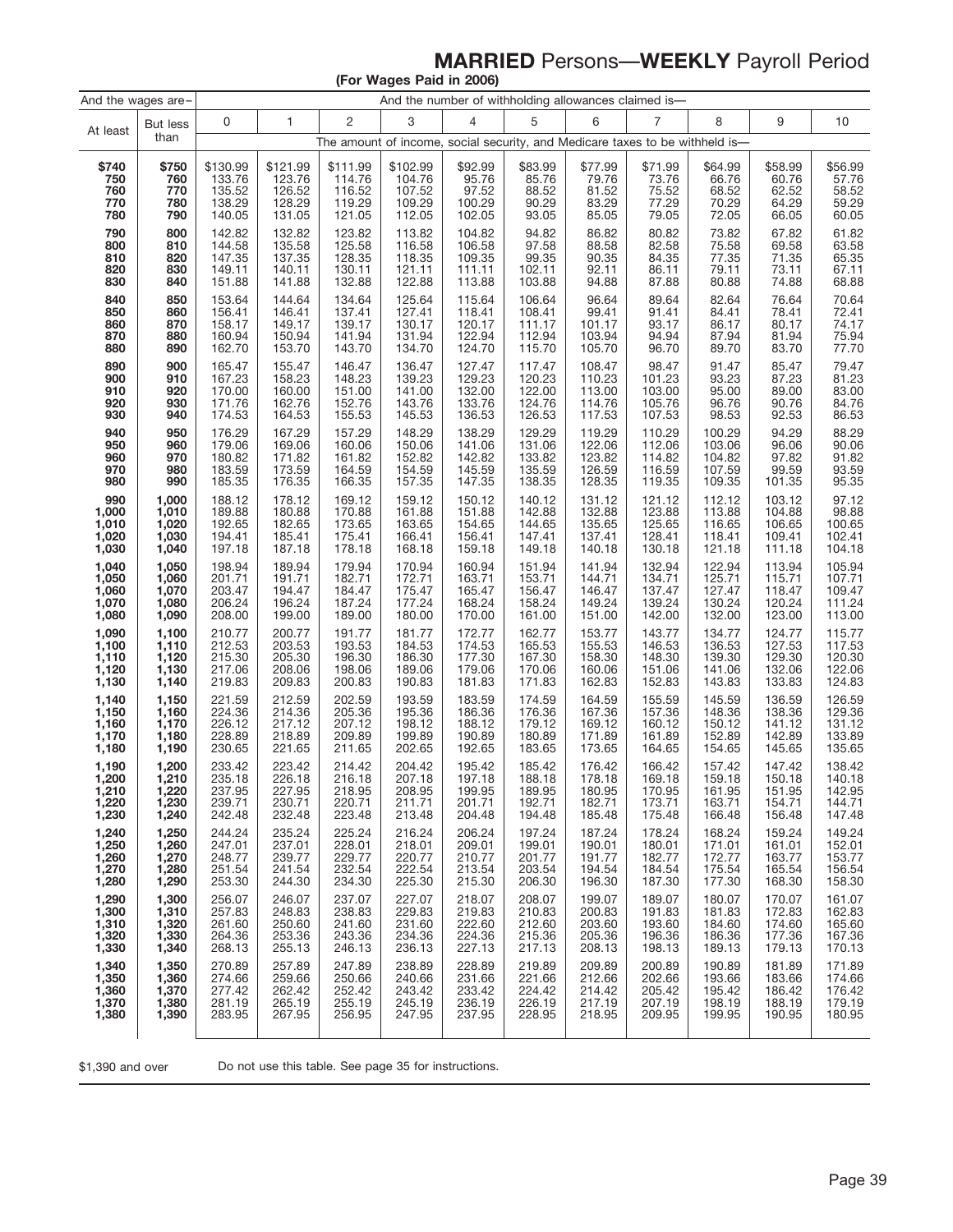## **SINGLE** Persons—**BIWEEKLY** Payroll Period **(For Wages Paid in 2006)**

| And the wages are- |                  |                         |                       |                   | And the number of withholding allowances claimed is-   |                                                                 |                                                |                                  |                                  |                                                                              |                       |                                                        |
|--------------------|------------------|-------------------------|-----------------------|-------------------|--------------------------------------------------------|-----------------------------------------------------------------|------------------------------------------------|----------------------------------|----------------------------------|------------------------------------------------------------------------------|-----------------------|--------------------------------------------------------|
| At least           | But less<br>than | 0                       | $\mathbf{1}$          | $\mathbf{2}$      | 3                                                      | 4                                                               | 5                                              | 6                                | $\overline{7}$                   | 8                                                                            | 9                     | 10                                                     |
|                    |                  |                         |                       |                   |                                                        |                                                                 |                                                |                                  |                                  | The amount of income, social security, and Medicare taxes to be withheld is- |                       |                                                        |
| \$0                | \$105            | 7.65%                   | 7.65%                 | 7.65%             | 7.65%<br>\$8.22<br>8.61                                | 7.65%<br>\$8.22<br>8.61                                         | 7.65%<br>\$8.22<br>8.61                        | 7.65%                            | 7.65%                            | 7.65%                                                                        | 7.65%                 | 7.65%                                                  |
| 105                | 110<br>115       | $$9.22$<br>$9.61$       | \$8.22<br>8.61        | $$8.22$<br>$8.61$ |                                                        |                                                                 |                                                | $$8.22$<br>$8.61$                | $$8.22$<br>$8.61$                | $$8.22$<br>$8.61$                                                            | \$8.22<br>8.61        |                                                        |
| 110<br>115         | 120              | 10.99                   | 8.99                  | 8.99              | 8.99                                                   | 8.99                                                            |                                                | 8.99                             | 8.99                             | 8.99                                                                         | 8.99                  |                                                        |
| 120                | 125              | 11.37                   | 9.37                  | 9.37              | 9.37                                                   | 9.37                                                            | $8.99$<br>9.37                                 | 9.37                             | 9.37                             | 9.37                                                                         | 9.37                  | $$8.22\n8.61\n8.99\n9.37$                              |
| 125                | 130              | 12.75                   | 9.75                  | 9.75              | 9.75                                                   | 9.75                                                            | 9.75                                           | 9.75                             | 9.75                             | 9.75                                                                         | 9.75                  |                                                        |
| 130                | 135              | 13.14                   | 10.14                 | 10.14             | $\begin{array}{c} 10.14 \\ 10.52 \\ 10.90 \end{array}$ |                                                                 | 10.14                                          | 10.14                            | 10.14                            |                                                                              | 10.14                 |                                                        |
| 135                | 140              | 14.52                   | 10.52                 | 10.52             |                                                        |                                                                 | 10.52                                          | 10.52                            | $10.52$<br>$10.90$               | $10.14$<br>10.52                                                             | 10.52                 |                                                        |
| 140                | 145              | 14.90                   | 10.90                 | 10.90             |                                                        | $\begin{array}{c} 10.14 \\ 10.52 \\ 10.90 \\ 11.28 \end{array}$ | $\frac{10.90}{11.28}$                          | $\frac{10.90}{11.28}$            |                                  | 10.90                                                                        | 10.90                 | 9.75<br>10.14<br>10.52<br>10.90<br>11.28               |
| 145                | 150              | 16.28                   | 11.28                 | 11.28             | 11.28                                                  |                                                                 |                                                |                                  | 11.28                            | 11.28                                                                        | 11.28                 |                                                        |
| 150                | 155              | 16.67                   | 11.67                 | 11.67             | 11.67                                                  | 11.67                                                           | 11.67                                          | 11.67                            | 11.67<br>12.05<br>12.43          | 11.67                                                                        | 11.67                 | $11.67$<br>$12.05$<br>$12.43$                          |
| 155<br>160         | 160<br>165       | 18.05<br>18.43          | $\frac{12.05}{12.43}$ | 12.05<br>12.43    | $\frac{12.05}{12.43}$                                  | $\frac{12.05}{12.43}$                                           | $\frac{12.05}{12.43}$                          | $12.05$<br>$12.43$               |                                  | $\frac{12.05}{12.43}$                                                        | 12.05<br>12.43        |                                                        |
| 165                | 170              | 19.81                   | 12.81                 | 12.81             | 12.81                                                  | 12.81                                                           | 12.81                                          | 12.81                            | 12.81                            | 12.81                                                                        | 12.81                 |                                                        |
| 170                | 175              | 20.20                   | 13.20                 | 13.20             | 13.20                                                  | 13.20                                                           | 13.20                                          | 13.20                            | 13.20                            | 13.20                                                                        | 13.20                 | $\frac{12.81}{13.20}$                                  |
| 175                | 180              | 21.58                   | 13.58                 | 13.58             | 13.58                                                  | 13.58                                                           | 13.58                                          | 13.58                            | 13.58                            |                                                                              | 13.58                 |                                                        |
| 180                | 185              | 21.96                   | 13.96                 | 13.96             | $\frac{13.96}{14.34}$<br>$\frac{14.73}{1.73}$          | $\frac{13.96}{14.34}$<br>$\frac{14.73}{1.73}$                   | $\frac{13.96}{14.34}$<br>$\frac{14.73}{14.73}$ | $\frac{13.96}{14.34}$            | 13.96<br>14.34<br>14.73          | 13.58<br>13.96<br>14.34                                                      | 13.96                 | 13.58<br>13.96<br>14.34<br>14.73<br>15.11              |
| 185                | 190              | 23.34<br>23.73          | 14.34                 | 14.34             |                                                        |                                                                 |                                                |                                  |                                  |                                                                              | 14.34<br>14.73        |                                                        |
| 190<br>195         | 195<br>200       | 25.11                   | 14.73                 | 14.73             | 15.11                                                  | 15.11                                                           | 15.11                                          | 14.73<br>15.11                   |                                  | 14.73                                                                        |                       |                                                        |
|                    |                  |                         | 15.11                 | 15.11             |                                                        |                                                                 |                                                |                                  | 15.11                            | 15.11                                                                        | 15.11                 |                                                        |
| 200<br>205         | 205<br>210       | 25.49                   | 15.49                 | 15.49             | 15.49                                                  | 15.49<br>15.87<br>16.26                                         | 15.49                                          | 15.49                            | 15.49<br>15.87<br>16.26          | 15.49<br>15.87<br>16.26                                                      | 15.49                 | 15.49<br>15.87<br>16.26                                |
| 210                | 215              | 26.87<br>27.26          | 15.87<br>16.26        | 15.87<br>16.26    | $15.87$<br>16.26                                       |                                                                 | $15.87$<br>16.26                               | 15.87<br>16.26                   |                                  |                                                                              | 15.87<br>16.26        |                                                        |
| 215                | 220              | 28.64                   | 16.64                 | 16.64             | 16.64                                                  | 16.64                                                           | 16.64                                          | 16.64                            | 16.64                            | 16.64                                                                        | 16.64                 |                                                        |
| 220                | 225              | 29.02                   | 17.02                 | 17.02             | 17.02                                                  | 17.02                                                           | 17.02                                          | 17.02                            | 17.02                            | 17.02                                                                        | 17.02                 | 16.64<br>17.02                                         |
| 225                | 230              | 30.40                   | 17.40                 | 17.40             | 17.40<br>17.79                                         | 17.40<br>17.79                                                  | 17.40                                          | 17.40                            | 17.40                            |                                                                              | 17.40                 |                                                        |
| 230                | 235              | 30.79<br>32.17<br>32.55 | 17.79                 | 17.79             |                                                        |                                                                 | 17.79                                          | $\frac{17.79}{18.17}$            | $\frac{17.79}{18.17}$            | 17.40<br>17.79                                                               | 17.79                 | $\begin{array}{c} 17.40 \\ 17.79 \\ 18.17 \end{array}$ |
| 235                | 240              |                         | 19.17<br>19.55        | 18.17<br>18.55    |                                                        | 18.17                                                           | 18.17<br>18.55                                 |                                  |                                  | 18.17                                                                        | 18.17                 |                                                        |
| 240<br>245         | 245<br>250       | 33.93                   | 20.93                 | 18.93             | $\begin{array}{c} 18.17 \\ 18.55 \\ 18.93 \end{array}$ | $\frac{18.55}{18.93}$                                           | 18.93                                          | 18.55<br>18.93                   | $18.55$<br>18.93                 | $\frac{18.55}{18.93}$                                                        | $\frac{18.55}{18.93}$ | $\frac{18.17}{18.93}$                                  |
|                    |                  |                         |                       |                   |                                                        |                                                                 |                                                |                                  |                                  |                                                                              |                       |                                                        |
| 250<br>260         | 260<br>270       | 34.51<br>36.27          | 22.51<br>24.27        | 19.51<br>20.27    | 19.51<br>20.27                                         | $\begin{array}{c} 19.51 \\ 20.27 \\ 21.04 \end{array}$          | $19.51$<br>$20.27$                             | 19.51<br>20.27                   | 19.51<br>20.27                   | $19.51$<br>$20.27$                                                           | 19.51<br>20.27        | $19.51$<br>$20.27$                                     |
| 270                | 280              | 38.04                   | 26.04                 | 21.04             | 21.04                                                  |                                                                 | 21.04                                          | 21.04                            | 21.04                            | 21.04                                                                        | 21.04                 |                                                        |
| 280                | 290              | 39.80                   | 27.80                 | 21.80             | 21.80                                                  | 21.80                                                           | $21.80$<br>$22.57$                             | 21.80                            | 21.80                            | 21.80                                                                        | 21.80                 | 21.04<br>21.80<br>22.57                                |
| 290                | 300              | 41.57                   | 29.57                 | 22.57             | 22.57                                                  | 22.57                                                           |                                                | 22.57                            | 22.57                            | 22.57                                                                        | 22.57                 |                                                        |
| 300                | 310              | 43.33                   | 31.33                 | 23.33             | 23.33                                                  | 23.33                                                           | 23.33                                          | 23.33                            | 23.33                            | 23.33                                                                        | 23.33                 | 23.33                                                  |
| 310<br>320         | 320              | 45.10                   | 33.10                 | 24.10<br>24.86    | 24.10                                                  | 24.10                                                           |                                                |                                  |                                  | 24.10                                                                        | 24.10<br>24.86        |                                                        |
| 330                | 330<br>340       | 46.86                   | 34.86                 |                   | 24.86                                                  |                                                                 |                                                |                                  |                                  | 24.86                                                                        |                       |                                                        |
| 340                | 350              | 48.63<br>50.39          | 36.63<br>38.39        | 25.63             | 25.63<br>26.39                                         | 24.86<br>24.86<br>25.63<br>26.39                                | 24.10<br>24.86<br>25.63<br>26.39               | 24.10<br>24.86<br>25.63<br>26.39 | 24.10<br>24.86<br>25.63<br>26.39 | 25.63<br>26.39                                                               | 25.63<br>26.39        | 24.10<br>24.86<br>25.63<br>26.39                       |
| 350                | 360              | 52.16                   | 40.16                 | 27.16             | 27.16                                                  | 27.16                                                           |                                                | 27.16                            |                                  | 27.16                                                                        | 27.16                 |                                                        |
|                    | 370              |                         | 41.92                 | 28.92             |                                                        | 27.92                                                           | 27.16<br>27.92<br>28.69                        |                                  | 27.16<br>27.92                   |                                                                              | 27.92                 | 27.16<br>27.92<br>28.69                                |
| 360<br>370         | 380              | 53.92<br>55.69          | 43.69                 | 30.69             | 27.92<br>28.69                                         | 28.69                                                           |                                                | 27.92<br>28.69                   | 28.69                            | 27.92                                                                        | 28.69                 |                                                        |
| 380                | 390<br>400       | 57.45                   | 45.45                 | 32.45             | 29.45                                                  | 29.45<br>30.22                                                  | 29.45<br>30.22                                 | 29.45<br>30.22                   | 29.45                            | 29.45<br>30.22                                                               | 29.45                 | 29.45<br>30.22                                         |
| 390                |                  | 60.22                   | 47.22                 | 34.22             | 30.22                                                  |                                                                 |                                                |                                  | 30.22                            |                                                                              | 30.22                 |                                                        |
| 400                | 410              | 61.98                   | 48.98                 | 35.98             | 30.98                                                  | 30.98                                                           | 30.98                                          | 30.98                            | 30.98                            | 30.98                                                                        | 30.98                 | 30.98                                                  |
| 410<br>420         | 420<br>430       | 64.75<br>66.51          | 50.75<br>52.51        | 37.75<br>39.51    | 31.75<br>32.51                                         | 31.75<br>32.51                                                  | 31.75<br>32.51                                 | 31.75<br>32.51                   | 31.75<br>32.51                   | 31.75<br>32.51                                                               | 31.75<br>32.51        | 31.75<br>32.51                                         |
| 430                | 440              | 69.28                   | 54.28                 | 41.28             | 33.28                                                  | 33.28                                                           | 33.28                                          | 33.28                            | 33.28                            | 33.28                                                                        | 33.28                 | 33.28                                                  |
| 440                | 450              | 71.04                   | 56.04                 | 43.04             | 34.04                                                  | 34.04                                                           | 34.04                                          | 34.04                            | 34.04                            | 34.04                                                                        | 34.04                 | 34.04                                                  |
| 450                | 460              | 73.81                   | 57.81                 | 44.81             | 34.81                                                  | 34.81                                                           | 34.81                                          | 34.81                            | 34.81                            | 34.81                                                                        | 34.81                 | 34.81                                                  |
| 460                | 470              | 75.57                   | 59.57                 | 46.57             | 35.57                                                  | 35.57                                                           | 35.57                                          | 35.57                            | 35.57                            | 35.57                                                                        | 35.57                 | 35.57                                                  |
| 470                | 480              | 78.34                   | 61.34                 | 48.34             | 36.34                                                  | 36.34                                                           | 36.34                                          | 36.34                            | 36.34                            | 36.34                                                                        | 36.34                 | 36.34                                                  |
| 480<br>490         | 490<br>500       | 80.10<br>82.87          | 63.10<br>64.87        | 50.10<br>51.87    | 37.10<br>38.87                                         | 37.10<br>37.87                                                  | 37.10<br>37.87                                 | 37.10<br>37.87                   | 37.10<br>37.87                   | 37.10<br>37.87                                                               | 37.10<br>37.87        | 37.10<br>37.87                                         |
|                    |                  |                         |                       |                   |                                                        |                                                                 |                                                |                                  |                                  |                                                                              |                       |                                                        |
| 500<br>520         | 520<br>540       | 86.02<br>90.55          | 67.02<br>71.55        | 54.02<br>57.55    | 42.02<br>45.55                                         | 39.02<br>40.55                                                  | 39.02<br>40.55                                 | 39.02<br>40.55                   | 39.02<br>40.55                   | 39.02<br>40.55                                                               | 39.02<br>40.55        | 39.02<br>40.55                                         |
| 540                | 560              | 95.08                   | 76.08                 | 61.08             | 49.08                                                  | 42.08                                                           | 42.08                                          | 42.08                            | 42.08                            | 42.08                                                                        | 42.08                 | 42.08                                                  |
| 560                | 580              | 99.61                   | 80.61                 | 64.61             | 52.61                                                  | 43.61                                                           | 43.61                                          | 43.61                            | 43.61                            | 43.61                                                                        | 43.61                 | 43.61                                                  |
| 580                | 600              | 104.14                  | 85.14                 | 68.14             | 56.14                                                  | 45.14                                                           | 45.14                                          | 45.14                            | 45.14                            | 45.14                                                                        | 45.14                 | 45.14                                                  |
| 600                | 620              | 108.67                  | 89.67                 | 71.67             | 59.67                                                  | 46.67                                                           | 46.67                                          | 46.67                            | 46.67                            | 46.67                                                                        | 46.67                 | 46.67<br>48.20                                         |
| 620                | 640              | 113.20<br>117.73        | 94.20                 | 75.20             | 63.20                                                  | 50.20                                                           | 48.20                                          | 48.20                            | 48.20                            | 48.20                                                                        | 48.20                 |                                                        |
| 640                | 660              |                         | 98.73                 | 79.73             | 66.73                                                  | 53.73                                                           | 49.73                                          | 49.73                            | 49.73                            | 49.73                                                                        | 49.73                 | 49.73                                                  |
| 660<br>680         | 680<br>700       | 122.26<br>126.79        | 103.26<br>107.79      | 84.26<br>88.79    | 70.26<br>73.79                                         | 57.26<br>60.79                                                  | 51.26<br>52.79                                 | 51.26<br>52.79                   | 51.26<br>52.79                   | 51.26<br>52.79                                                               | 51.26<br>52.79        | 51.26<br>52.79                                         |
|                    |                  |                         |                       |                   |                                                        |                                                                 |                                                |                                  |                                  |                                                                              |                       |                                                        |
| 700<br>720         | 720<br>740       | 131.32<br>135.85        | 112.32<br>116.85      | 93.32<br>97.85    | 77.32<br>80.85                                         | 64.32<br>67.85                                                  | 54.32<br>55.85                                 | 54.32<br>55.85                   | 54.32<br>55.85                   | 54.32<br>55.85                                                               | 54.32<br>55.85        | 54.32<br>55.85                                         |
| 740                | 760              | 140.38                  | 121.38                | 102.38            | 84.38                                                  | 71.38                                                           | 58.38                                          | 57.38                            | 57.38                            | 57.38                                                                        | 57.38                 | 57.38                                                  |
| 760                | 780              | 144.91                  | 125.91                | 106.91            | 87.91                                                  | 74.91                                                           | 61.91                                          | 58.91                            | 58.91                            | 58.91                                                                        | 58.91                 | 58.91                                                  |
| 780                | 800              | 149.44                  | 130.44                | 111.44            | 92.44                                                  | 78.44                                                           | 65.44                                          | 60.44                            | 60.44                            | 60.44                                                                        | 60.44                 | 60.44                                                  |

(Continued on next page)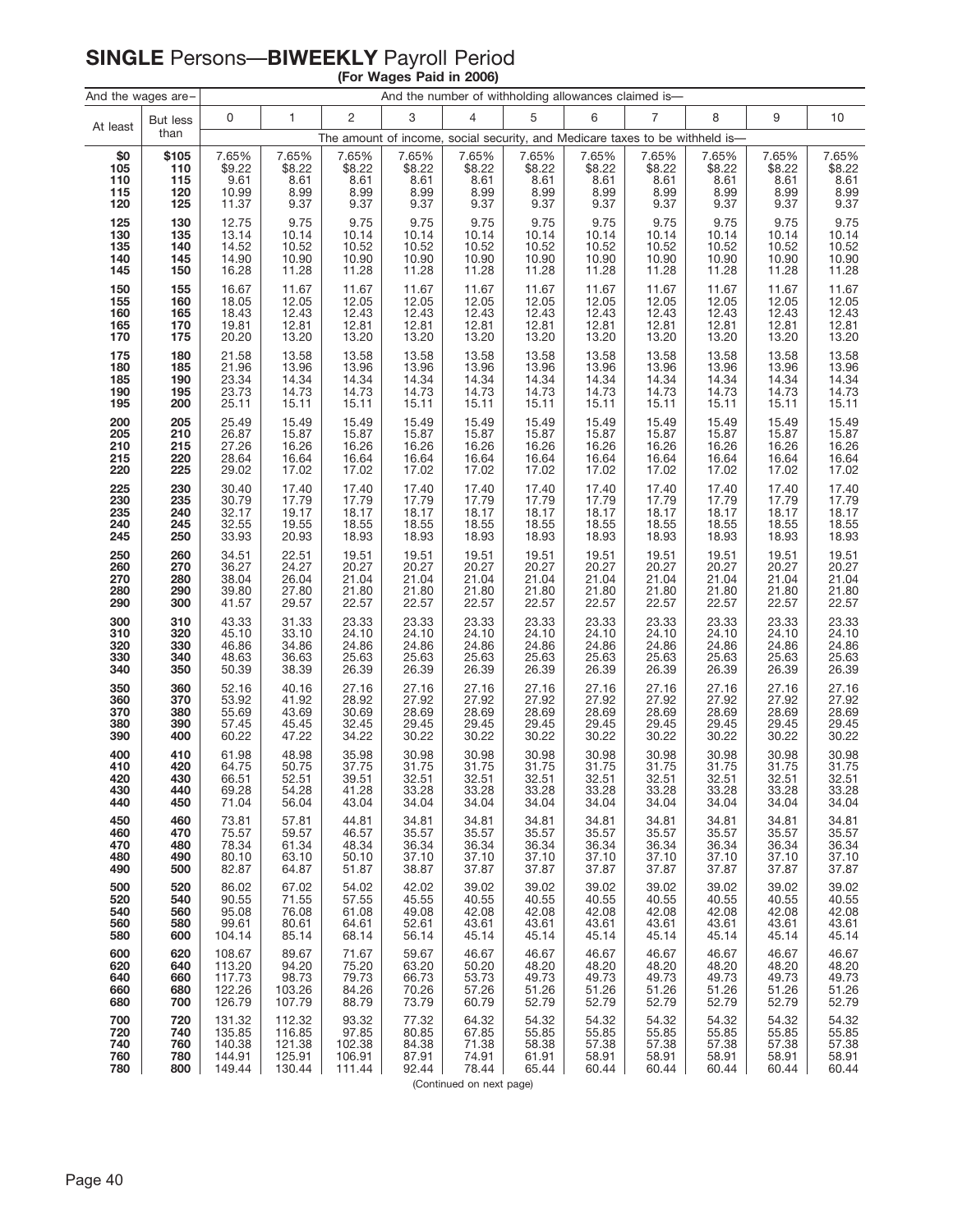## **SINGLE** Persons—**BIWEEKLY** Payroll Period

**(For Wages Paid in 2006)**

| And the wages are-                        |                                           | And the number of withholding allowances claimed is- |                                                |                                                |                                                |                                                |                                                |                                                                              |                                                |                                                |                                                |                                                |
|-------------------------------------------|-------------------------------------------|------------------------------------------------------|------------------------------------------------|------------------------------------------------|------------------------------------------------|------------------------------------------------|------------------------------------------------|------------------------------------------------------------------------------|------------------------------------------------|------------------------------------------------|------------------------------------------------|------------------------------------------------|
| At least                                  | But less<br>than                          | 0                                                    | 1                                              | $\overline{c}$                                 | 3                                              | 4                                              | 5                                              | 6                                                                            | $\overline{7}$                                 | 8                                              | 9                                              | 10                                             |
|                                           |                                           |                                                      |                                                |                                                |                                                |                                                |                                                | The amount of income, social security, and Medicare taxes to be withheld is- |                                                |                                                |                                                |                                                |
| \$800                                     | \$820                                     | \$153.97                                             | \$134.97                                       | \$115.97                                       | \$96.97                                        | \$81.97                                        | \$68.97                                        | \$61.97                                                                      | \$61.97                                        | \$61.97                                        | \$61.97                                        | \$61.97                                        |
| 820                                       | 840                                       | 158.50                                               | 139.50                                         | 120.50                                         | 101.50                                         | 85.50                                          | 72.50                                          | 63.50                                                                        | 63.50                                          | 63.50                                          | 63.50                                          | 63.50                                          |
| 840                                       | 860                                       | 163.03                                               | 144.03                                         | 125.03                                         | 106.03                                         | 89.03                                          | 76.03                                          | 65.03                                                                        | 65.03                                          | 65.03                                          | 65.03                                          | 65.03                                          |
| 860                                       | 880                                       | 167.56                                               | 148.56                                         | 129.56                                         | 110.56                                         | 92.56                                          | 79.56                                          | 67.56                                                                        | 66.56                                          | 66.56                                          | 66.56                                          | 66.56                                          |
| 880                                       | 900                                       | 172.09                                               | 153.09                                         | 134.09                                         | 115.09                                         | 96.09                                          | 83.09                                          | 71.09                                                                        | 68.09                                          | 68.09                                          | 68.09                                          | 68.09                                          |
| 900                                       | 920                                       | 176.62                                               | 157.62                                         | 138.62                                         | 119.62                                         | 100.62                                         | 86.62                                          | 74.62                                                                        | 69.62                                          | 69.62                                          | 69.62                                          | 69.62                                          |
| 920                                       | 940                                       | 181.15                                               | 162.15                                         | 143.15                                         | 124.15                                         | 105.15                                         | 90.15                                          | 78.15                                                                        | 71.15                                          | 71.15                                          | 71.15                                          | 71.15                                          |
| 940                                       | 960                                       | 185.68                                               | 166.68                                         | 147.68                                         | 128.68                                         | 109.68                                         | 93.68                                          | 81.68                                                                        | 72.68                                          | 72.68                                          | 72.68                                          | 72.68                                          |
| 960                                       | 980                                       | 190.21                                               | 171.21                                         | 152.21                                         | 133.21                                         | 114.21                                         | 97.21                                          | 85.21                                                                        | 74.21                                          | 74.21                                          | 74.21                                          | 74.21                                          |
| 980                                       | 1,000                                     | 194.74                                               | 175.74                                         | 156.74                                         | 137.74                                         | 118.74                                         | 100.74                                         | 88.74                                                                        | 75.74                                          | 75.74                                          | 75.74                                          | 75.74                                          |
| 1,000                                     | 1,020                                     | 199.27                                               | 180.27                                         | 161.27                                         | 142.27                                         | 123.27                                         | 104.27                                         | 92.27                                                                        | 79.27                                          | 77.27                                          | 77.27                                          | 77.27                                          |
| 1,020                                     | 1,040                                     | 203.80                                               | 184.80                                         | 165.80                                         | 146.80                                         | 127.80                                         | 108.80                                         | 95.80                                                                        | 82.80                                          | 78.80                                          | 78.80                                          | 78.80                                          |
| 1,040                                     | 1,060                                     | 208.33                                               | 189.33                                         | 170.33                                         | 151.33                                         | 132.33                                         | 113.33                                         | 99.33                                                                        | 86.33                                          | 80.33                                          | 80.33                                          | 80.33                                          |
| 1,060                                     | 1,080                                     | 212.86                                               | 193.86                                         | 174.86                                         | 155.86                                         | 136.86                                         | 117.86                                         | 102.86                                                                       | 89.86                                          | 81.86                                          | 81.86                                          | 81.86                                          |
| 1,080                                     | 1,100                                     | 217.39                                               | 198.39                                         | 179.39                                         | 160.39                                         | 141.39                                         | 122.39                                         | 106.39                                                                       | 93.39                                          | 83.39                                          | 83.39                                          | 83.39                                          |
| 1,100                                     | 1,120                                     | 221.92                                               | 202.92                                         | 183.92                                         | 164.92                                         | 145.92                                         | 126.92                                         | 109.92                                                                       | 96.92                                          | 84.92                                          | 84.92                                          | 84.92                                          |
| 1,120                                     | 1,140                                     | 226.45                                               | 207.45                                         | 188.45                                         | 169.45                                         | 150.45                                         | 131.45                                         | 113.45                                                                       | 100.45                                         | 87.45                                          | 86.45                                          | 86.45                                          |
| 1,140                                     | 1,160                                     | 230.98                                               | 211.98                                         | 192.98                                         | 173.98                                         | 154.98                                         | 135.98                                         | 116.98                                                                       | 103.98                                         | 90.98                                          | 87.98                                          | 87.98                                          |
| 1,160                                     | 1,180                                     | 235.51                                               | 216.51                                         | 197.51                                         | 178.51                                         | 159.51                                         | 140.51                                         | 121.51                                                                       | 107.51                                         | 94.51                                          | 89.51                                          | 89.51                                          |
| 1,180                                     | 1,200                                     | 240.04                                               | 221.04                                         | 202.04                                         | 183.04                                         | 164.04                                         | 145.04                                         | 126.04                                                                       | 111.04                                         | 98.04                                          | 91.04                                          | 91.04                                          |
| 1,200                                     | 1,220                                     | 244.57                                               | 225.57                                         | 206.57                                         | 187.57                                         | 168.57                                         | 149.57                                         | 130.57                                                                       | 114.57                                         | 101.57                                         | 92.57                                          | 92.57                                          |
| 1,220                                     | 1,240                                     | 249.10                                               | 230.10                                         | 211.10                                         | 192.10                                         | 173.10                                         | 154.10                                         | 135.10                                                                       | 118.10                                         | 105.10                                         | 94.10                                          | 94.10                                          |
| 1,240                                     | 1,260                                     | 254.63                                               | 234.63                                         | 215.63                                         | 196.63                                         | 177.63                                         | 158.63                                         | 139.63                                                                       | 121.63                                         | 108.63                                         | 96.63                                          | 95.63                                          |
| 1,260                                     | 1,280                                     | 261.16                                               | 239.16                                         | 220.16                                         | 201.16                                         | 182.16                                         | 163.16                                         | 144.16                                                                       | 125.16                                         | 112.16                                         | 100.16                                         | 97.16                                          |
| 1,280                                     | 1,300                                     | 267.69                                               | 243.69                                         | 224.69                                         | 205.69                                         | 186.69                                         | 167.69                                         | 148.69                                                                       | 129.69                                         | 115.69                                         | 103.69                                         | 98.69                                          |
| 1,300<br>1,320<br>1,340<br>1,360<br>1,380 | 1,320<br>1,340<br>1,360<br>1,380<br>1,400 | 274.22<br>280.75<br>287.28<br>293.81<br>300.34       | 248.22<br>252.75<br>257.28<br>261.81<br>268.34 | 229.22<br>233.75<br>238.28<br>242.81<br>247.34 | 210.22<br>214.75<br>219.28<br>223.81<br>228.34 | 191.22<br>195.75<br>200.28<br>204.81<br>209.34 | 172.22<br>176.75<br>181.28<br>185.81<br>190.34 | 153.22<br>157.75<br>162.28<br>166.81<br>171.34                               | 134.22<br>138.75<br>143.28<br>147.81<br>152.34 | 119.22<br>122.75<br>126.28<br>129.81<br>133.34 | 107.22<br>110.75<br>114.28<br>117.81<br>121.34 | 100.22<br>101.75<br>103.28<br>104.81<br>108.34 |
| 1,400                                     | 1,420                                     | 306.87                                               | 274.87                                         | 251.87                                         | 232.87                                         | 213.87                                         | 194.87                                         | 175.87                                                                       | 156.87                                         | 137.87                                         | 124.87                                         | 111.87                                         |
| 1,420                                     | 1,440                                     | 313.40                                               | 281.40                                         | 256.40                                         | 237.40                                         | 218.40                                         | 199.40                                         | 180.40                                                                       | 161.40                                         | 142.40                                         | 128.40                                         | 115.40                                         |
| 1,440                                     | 1,460                                     | 319.93                                               | 287.93                                         | 260.93                                         | 241.93                                         | 222.93                                         | 203.93                                         | 184.93                                                                       | 165.93                                         | 146.93                                         | 131.93                                         | 118.93                                         |
| 1,460                                     | 1,480                                     | 326.46                                               | 294.46                                         | 265.46                                         | 246.46                                         | 227.46                                         | 208.46                                         | 189.46                                                                       | 170.46                                         | 151.46                                         | 135.46                                         | 122.46                                         |
| 1,480                                     | 1,500                                     | 332.99                                               | 300.99                                         | 269.99                                         | 250.99                                         | 231.99                                         | 212.99                                         | 193.99                                                                       | 174.99                                         | 155.99                                         | 138.99                                         | 125.99                                         |
| 1,500                                     | 1,520                                     | 339.52                                               | 307.52                                         | 276.52                                         | 255.52                                         | 236.52                                         | 217.52                                         | 198.52                                                                       | 179.52                                         | 160.52                                         | 142.52                                         | 129.52                                         |
| 1,520                                     | 1,540                                     | 346.05                                               | 314.05                                         | 283.05                                         | 260.05                                         | 241.05                                         | 222.05                                         | 203.05                                                                       | 184.05                                         | 165.05                                         | 146.05                                         | 133.05                                         |
| 1,540                                     | 1,560                                     | 352.58                                               | 320.58                                         | 289.58                                         | 264.58                                         | 245.58                                         | 226.58                                         | 207.58                                                                       | 188.58                                         | 169.58                                         | 150.58                                         | 136.58                                         |
| 1,560                                     | 1,580                                     | 359.11                                               | 327.11                                         | 296.11                                         | 269.11                                         | 250.11                                         | 231.11                                         | 212.11                                                                       | 193.11                                         | 174.11                                         | 155.11                                         | 140.11                                         |
| 1,580                                     | 1,600                                     | 365.64                                               | 333.64                                         | 302.64                                         | 273.64                                         | 254.64                                         | 235.64                                         | 216.64                                                                       | 197.64                                         | 178.64                                         | 159.64                                         | 143.64                                         |
| 1,600                                     | 1,620                                     | 372.17                                               | 340.17                                         | 309.17                                         | 278.17                                         | 259.17                                         | 240.17                                         | 221.17                                                                       | 202.17                                         | 183.17                                         | 164.17                                         | 147.17                                         |
| 1,620                                     | 1,640                                     | 378.70                                               | 346.70                                         | 315.70                                         | 283.70                                         | 263.70                                         | 244.70                                         | 225.70                                                                       | 206.70                                         | 187.70                                         | 168.70                                         | 150.70                                         |
| 1,640                                     | 1,660                                     | 385.23                                               | 353.23                                         | 322.23                                         | 290.23                                         | 268.23                                         | 249.23                                         | 230.23                                                                       | 211.23                                         | 192.23                                         | 173.23                                         | 154.23                                         |
| 1,660                                     | 1,680                                     | 391.76                                               | 359.76                                         | 328.76                                         | 296.76                                         | 272.76                                         | 253.76                                         | 234.76                                                                       | 215.76                                         | 196.76                                         | 177.76                                         | 158.76                                         |
| 1,680                                     | 1,700                                     | 398.29                                               | 366.29                                         | 335.29                                         | 303.29                                         | 277.29                                         | 258.29                                         | 239.29                                                                       | 220.29                                         | 201.29                                         | 182.29                                         | 163.29                                         |
| 1,700                                     | 1,720                                     | 404.82                                               | 372.82                                         | 341.82                                         | 309.82                                         | 281.82                                         | 262.82                                         | 243.82                                                                       | 224.82                                         | 205.82                                         | 186.82                                         | 167.82                                         |
| 1,720                                     | 1,740                                     | 411.35                                               | 379.35                                         | 348.35                                         | 316.35                                         | 286.35                                         | 267.35                                         | 248.35                                                                       | 229.35                                         | 210.35                                         | 191.35                                         | 172.35                                         |
| 1.740                                     | 1.760                                     | 417.88                                               | 385.88                                         | 354.88                                         | 322.88                                         | 290.88                                         | 271.88                                         | 252.88                                                                       | 233.88                                         | 214.88                                         | 195.88                                         | 176.88                                         |
| 1,760                                     | 1,780                                     | 424.41                                               | 392.41                                         | 361.41                                         | 329.41                                         | 297.41                                         | 276.41                                         | 257.41                                                                       | 238.41                                         | 219.41                                         | 200.41                                         | 181.41                                         |
| 1,780                                     | 1,800                                     | 430.94                                               | 398.94                                         | 367.94                                         | 335.94                                         | 303.94                                         | 280.94                                         | 261.94                                                                       | 242.94                                         | 223.94                                         | 204.94                                         | 185.94                                         |
| 1,800                                     | 1,820                                     | 437.47                                               | 405.47                                         | 374.47                                         | 342.47                                         | 310.47                                         | 285.47                                         | 266.47                                                                       | 247.47                                         | 228.47                                         | 209.47                                         | 190.47                                         |
| 1,820                                     | 1,840                                     | 444.00                                               | 412.00                                         | 381.00                                         | 349.00                                         | 317.00                                         | 290.00                                         | 271.00                                                                       | 252.00                                         | 233.00                                         | 214.00                                         | 195.00                                         |
| 1,840                                     | 1,860                                     | 450.53                                               | 418.53                                         | 387.53                                         | 355.53                                         | 323.53                                         | 294.53                                         | 275.53                                                                       | 256.53                                         | 237.53                                         | 218.53                                         | 199.53                                         |
| 1,860                                     | 1,880                                     | 457.06                                               | 425.06                                         | 394.06                                         | 362.06                                         | 330.06                                         | 299.06                                         | 280.06                                                                       | 261.06                                         | 242.06                                         | 223.06                                         | 204.06                                         |
| 1,880                                     | 1,900                                     | 463.59                                               | 431.59                                         | 400.59                                         | 368.59                                         | 336.59                                         | 304.59                                         | 284.59                                                                       | 265.59                                         | 246.59                                         | 227.59                                         | 208.59                                         |
| 1,900                                     | 1,920                                     | 470.12                                               | 438.12                                         | 407.12                                         | 375.12                                         | 343.12                                         | 311.12                                         | 289.12                                                                       | 270.12                                         | 251.12                                         | 232.12                                         | 213.12                                         |
| 1,920                                     | 1,940                                     | 476.65                                               | 444.65                                         | 413.65                                         | 381.65                                         | 349.65                                         | 317.65                                         | 293.65                                                                       | 274.65                                         | 255.65                                         | 236.65                                         | 217.65                                         |
| 1,940                                     | 1,960                                     | 483.18                                               | 451.18                                         | 420.18                                         | 388.18                                         | 356.18                                         | 324.18                                         | 298.18                                                                       | 279.18                                         | 260.18                                         | 241.18                                         | 222.18                                         |
| 1,960                                     | 1,980                                     | 489.71                                               | 457.71                                         | 426.71                                         | 394.71                                         | 362.71                                         | 330.71                                         | 302.71                                                                       | 283.71                                         | 264.71                                         | 245.71                                         | 226.71                                         |
| 1,980                                     | 2,000                                     | 496.24                                               | 464.24                                         | 433.24                                         | 401.24                                         | 369.24                                         | 337.24                                         | 307.24                                                                       | 288.24                                         | 269.24                                         | 250.24                                         | 231.24                                         |
| 2,000                                     | 2,020                                     | 502.77                                               | 470.77                                         | 439.77                                         | 407.77                                         | 375.77                                         | 343.77                                         | 312.77                                                                       | 292.77                                         | 273.77                                         | 254.77                                         | 235.77                                         |
| 2,020                                     | 2,040                                     | 509.30                                               | 477.30                                         | 446.30                                         | 414.30                                         | 382.30                                         | 350.30                                         | 319.30                                                                       | 297.30                                         | 278.30                                         | 259.30                                         | 240.30                                         |
| 2,040                                     | 2,060                                     | 515.83                                               | 483.83                                         | 452.83                                         | 420.83                                         | 388.83                                         | 356.83                                         | 325.83                                                                       | 301.83                                         | 282.83                                         | 263.83                                         | 244.83                                         |
| 2,060                                     | 2,080                                     | 522.36                                               | 490.36                                         | 459.36                                         | 427.36                                         | 395.36                                         | 363.36                                         | 332.36                                                                       | 306.36                                         | 287.36                                         | 268.36                                         | 249.36                                         |
| 2,080                                     | 2,100                                     | 528.89                                               | 496.89                                         | 465.89                                         | 433.89                                         | 401.89                                         | 369.89                                         | 338.89                                                                       | 310.89                                         | 291.89                                         | 272.89                                         | 253.89                                         |

\$2,100 and over Do not use this table. See page 35 for instructions.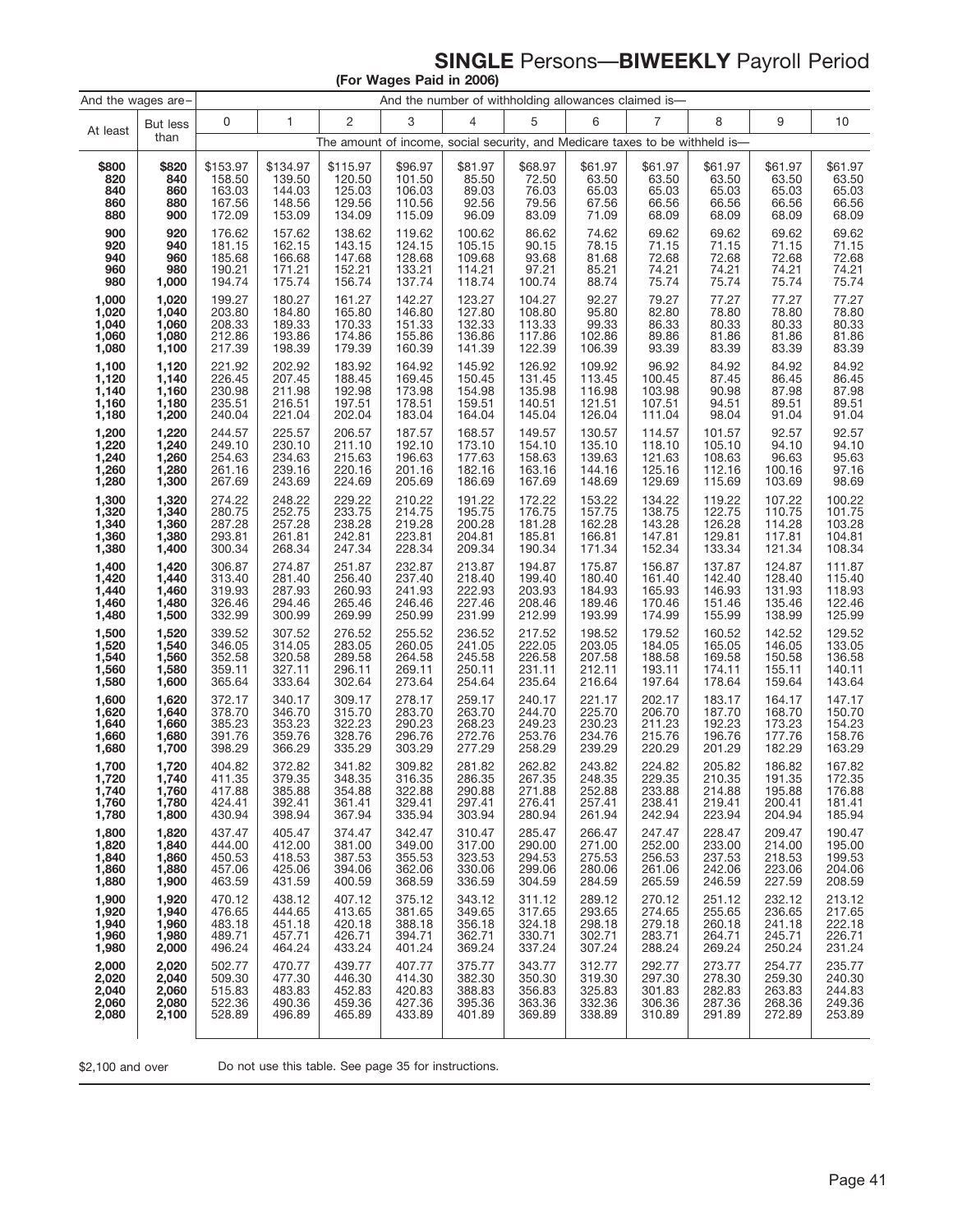## **MARRIED** Persons—**BIWEEKLY** Payroll Period **(For Wages Paid in 2006)**

| And the wages are- |                   | And the number of withholding allowances claimed is- |                                  |                         |                         |                                             |                                           |                                                 |                                           |                                                                              |                         |                                           |
|--------------------|-------------------|------------------------------------------------------|----------------------------------|-------------------------|-------------------------|---------------------------------------------|-------------------------------------------|-------------------------------------------------|-------------------------------------------|------------------------------------------------------------------------------|-------------------------|-------------------------------------------|
| At least           | <b>But less</b>   | 0                                                    | 1                                | $\overline{c}$          | 3                       | $\overline{4}$                              | 5                                         | 6                                               | $\overline{7}$                            | 8                                                                            | 9                       | 10                                        |
|                    | than              |                                                      |                                  |                         |                         |                                             |                                           |                                                 |                                           | The amount of income, social security, and Medicare taxes to be withheld is- |                         |                                           |
| \$0                | \$250             | 7.65%                                                | 7.65%                            | 7.65%                   | 7.65%                   | 7.65%                                       | 7.65%                                     | 7.65%                                           | 7.65%                                     | 7.65%                                                                        | 7.65%                   | 7.65%                                     |
| 250<br>260         | 260<br>270        | $$19.51$<br>$20.27$                                  | $$19.51$<br>$20.27$              | $$19.51$<br>$20.27$     | $$19.51$<br>20.27       |                                             |                                           |                                                 | $$19.51$<br>$20.27$                       | $$19.51$<br>$20.27$                                                          | $$19.51$<br>$20.27$     |                                           |
| 270                |                   | 21.04                                                | 21.04                            | 21.04                   | 21.04                   |                                             |                                           | $$^{155\%}_{20.27}$ $$^{20.27}_{21.04}$ $21.80$ | $21.04$<br>$21.80$                        | $21.04$<br>$21.80$                                                           | 21.04                   |                                           |
| 280                | 280<br>290        | 21.80                                                | 21.80                            | 21.80                   | 21.80                   | $$^{13376}_{20.27}$ 20.27<br>21.04<br>21.80 | $319.51\n20.27\n21.04\n21.80$             |                                                 |                                           |                                                                              | 21.80                   | $$19.51\n20.27\n21.04\n21.80$             |
| 290                | 300               | 22.57                                                | 22.57                            | 22.57                   | 22.57                   | 22.57                                       |                                           |                                                 | 22.57<br>23.33<br>24.10<br>24.86          | 22.57<br>23.33<br>24.10<br>24.86                                             | 22.57                   |                                           |
| 300                | 310<br>320<br>330 | 23.33<br>25.10<br>26.86                              | 23.33<br>24.10                   | $\frac{23.33}{24.10}$   | 23.33<br>24.10<br>24.86 | 23.33<br>24.10<br>24.86                     |                                           |                                                 |                                           |                                                                              | $\frac{23.33}{24.10}$   |                                           |
| 310<br>320         |                   |                                                      | 24.86                            | 24.86                   |                         |                                             |                                           |                                                 |                                           |                                                                              | 24.86                   |                                           |
| 330                | 340               | 28.63                                                | 25.63                            | 25.63                   | 25.63                   | 25.63                                       | 22.57<br>23.33<br>24.10<br>24.86<br>25.63 | 22.57<br>23.33<br>24.10<br>24.86<br>25.63       | 25.63                                     | 25.63                                                                        | 25.63                   | 22.57<br>23.33<br>24.10<br>24.86<br>25.63 |
| 340                | 350               | 30.39                                                | 26.39                            | 26.39                   | 26.39                   | 26.39                                       |                                           | 26.39                                           | 26.39                                     |                                                                              | 26.39                   |                                           |
| 350<br>360         | 360<br>370        | 32.16                                                | 27.16                            | 27.16                   | 27.16                   | 27.16<br>27.92                              | 26.39<br>27.16<br>27.92<br>28.69          | 27.16                                           | 27.16<br>27.92                            | 26.39<br>27.16                                                               | 27.16                   | 26.39<br>27.16<br>27.92                   |
|                    |                   | 33.92                                                | 27.92                            | 27.92                   | 27.92                   |                                             |                                           | 27.92                                           |                                           | 27.92                                                                        | 27.92                   |                                           |
| 370<br>380         | 380<br>390        | 35.69<br>37.45                                       | 28.69<br>29.45                   | 28.69<br>29.45          | 28.69<br>29.45          | 28.69<br>29.45                              | 29.45                                     | 28.69<br>29.45                                  | 28.69<br>29.45                            | 28.69<br>29.45                                                               | 28.69<br>29.45          | $28.69$<br>$29.45$                        |
| 390                | 400               |                                                      | 30.22                            | 30.22                   |                         |                                             |                                           |                                                 |                                           |                                                                              |                         |                                           |
| 400                | 410               | 39.22<br>40.98<br>42.75                              |                                  |                         | 30.22<br>30.98<br>31.75 | 30.22<br>30.98<br>31.75<br>32.51<br>33.28   | 30.22<br>30.98<br>31.75<br>32.51<br>33.28 | 30.22<br>30.98<br>31.75<br>32.51<br>33.28       | 30.22<br>30.98<br>31.75<br>32.51<br>33.28 | 30.22<br>30.98<br>31.75                                                      | 30.22<br>30.98<br>31.75 | 30.22<br>30.98<br>31.75<br>32.51<br>33.28 |
| 410                | 420               |                                                      | 30.98<br>31.75                   | 30.98<br>31.75          |                         |                                             |                                           |                                                 |                                           |                                                                              |                         |                                           |
| 420<br>430         | 430<br>440        | 44.51                                                | 32.51                            | $32.51$<br>$33.28$      | $32.51$<br>$33.28$      |                                             |                                           |                                                 |                                           | $32.51$<br>$33.28$                                                           | 32.51                   |                                           |
|                    |                   | 46.28                                                | 33.28                            |                         |                         |                                             |                                           |                                                 |                                           |                                                                              | 33.28                   |                                           |
| 440<br>450         | 450               | 48.04                                                | 35.04                            | 34.04                   | 34.04                   | 34.04                                       | 34.04                                     | 34.04<br>34.81<br>35.57                         | 34.04<br>34.81<br>35.57                   | 34.04<br>34.81<br>35.57                                                      | 34.04                   | 34.04<br>34.81<br>35.57<br>36.34<br>37.10 |
| 460                | 460<br>470        | 49.81<br>51.57                                       | 36.81<br>38.57                   | 34.81<br>35.57          | 34.81<br>35.57          | $34.81$<br>$35.57$                          | $34.81$<br>$35.57$                        |                                                 |                                           |                                                                              | $34.81$<br>$35.57$      |                                           |
| 470                | 480               | 53.34                                                | 40.34                            | 36.34                   | 36.34<br>37.10          | 36.34<br>37.10                              | 36.34<br>37.10                            | 36.34<br>37.10                                  | 36.34<br>37.10                            | 36.34<br>37.10                                                               | 36.34<br>37.10          |                                           |
| 480                | 490               | 55.10                                                | 42.10                            | 37.10                   |                         |                                             |                                           |                                                 |                                           |                                                                              |                         |                                           |
| 490                | 500               | 56.87<br>59.02<br>62.55                              | 43.87                            | 37.87<br>39.02<br>40.55 | 37.87<br>39.02<br>40.55 | 37.87<br>39.02<br>40.55<br>42.08            | 37.87<br>39.02<br>40.55<br>42.08          | 37.87<br>39.02<br>40.55<br>42.08                | 37.87<br>39.02<br>40.55                   | 37.87<br>39.02<br>40.55<br>42.08                                             | 37.87<br>39.02<br>40.55 |                                           |
| 500<br>520         | 520<br>540        |                                                      | 47.02<br>50.55                   |                         |                         |                                             |                                           |                                                 |                                           |                                                                              |                         |                                           |
|                    |                   | 66.08                                                | 54.08                            | 42.08                   | 42.08                   |                                             |                                           |                                                 | 42.08                                     |                                                                              | 42.08                   |                                           |
| 540<br>560         | 560<br>580        | 69.61                                                | 57.61                            | 44.61                   | 43.61                   | 43.61                                       | 43.61                                     | 43.61                                           | 43.61                                     | 43.61                                                                        | 43.61                   | 37.87<br>39.02<br>40.55<br>42.08<br>43.61 |
| 580                | 600               | 73.14                                                | 61.14                            | 48.14                   | 45.14                   | 45.14                                       | 45.14                                     | 45.14<br>46.67<br>48.20                         | 45.14                                     | 45.14                                                                        | 45.14                   | 45.14                                     |
| 600                | 620               | 76.67                                                | 64.67<br>68.20                   | 51.67<br>55.20          | 46.67<br>48.20          | 46.67<br>48.20                              | 46.67<br>48.20                            |                                                 | 46.67<br>48.20                            | 46.67<br>48.20                                                               | 46.67<br>48.20          |                                           |
| 620<br>640         | 640<br>660        | 80.20<br>83.73                                       | 71.73                            | 58.73                   | 49.73                   | 49.73                                       |                                           |                                                 |                                           | 49.73                                                                        | 49.73                   |                                           |
| 660                | 680               | 87.26                                                | 75.26                            | 62.26                   | 51.26                   | 51.26                                       | $49.73$<br>51.26                          | 49.73<br>51.26                                  | $49.73$<br>51.26                          | 51.26                                                                        | 51.26                   | 46.67<br>48.20<br>49.73<br>51.26          |
| 680                | 700               | 90.79                                                | 78.79                            | 65.79                   | 52.79                   |                                             |                                           | 52.79                                           | 52.79                                     | 52.79                                                                        |                         |                                           |
| 700                | 720               | 94.32<br>97.85                                       |                                  | 69.32                   | $\frac{56.32}{59.85}$   |                                             |                                           |                                                 | $54.32$<br>$55.85$                        | 54.32<br>55.85                                                               | 52.79<br>54.32<br>55.85 |                                           |
| 720                | 740               |                                                      |                                  |                         |                         |                                             |                                           |                                                 |                                           |                                                                              |                         |                                           |
| 740<br>760         | 760<br>780        | 101.38<br>104.91                                     | 82.32<br>85.85<br>89.38<br>92.91 | 76.38<br>79.91          | 63.38<br>66.91          | 52.79<br>54.32<br>55.85<br>57.38<br>58.91   | 52.79<br>54.32<br>55.85<br>57.38<br>58.91 | 54.32<br>54.32<br>55.85<br>57.38<br>58.91       | 57.38<br>58.91                            | 57.38<br>58.91                                                               | 57.38<br>58.91          | 52.79<br>54.32<br>55.85<br>57.38<br>58.91 |
|                    | 800               | 108.44                                               |                                  |                         |                         |                                             |                                           |                                                 |                                           |                                                                              |                         |                                           |
| 780<br>800         |                   |                                                      | 96.44<br>99.97                   | 83.44<br>86.97          | 70.44                   | 60.44<br>61.97<br>64.50<br>68.03<br>71.56   | 60.44<br>61.97<br>63.50<br>65.03<br>66.56 | 60.44<br>61.97<br>63.50                         | 60.44                                     | 60.44<br>61.97<br>63.50                                                      | 60.44<br>61.97<br>63.50 | 60.44<br>61.97<br>63.50<br>65.03<br>66.56 |
| 820                | 820<br>840        | 111.97<br>115.50                                     | 103.50                           | 90.50                   | 73.97<br>77.50          |                                             |                                           |                                                 | $61.97$<br>$63.50$                        |                                                                              |                         |                                           |
| 840                | 860               | 119.03                                               | 107.03                           | 94.03                   | 81.03                   |                                             |                                           | 65.03                                           | $65.03$<br>$66.56$                        | $65.03$<br>$66.56$                                                           | 65.03<br>66.56          |                                           |
| 860                | 880               | 122.56                                               | 110.56                           | 97.56                   | 84.56                   |                                             |                                           | 66.56                                           |                                           |                                                                              |                         |                                           |
| 880<br>900         | 900<br>920        | 127.09<br>131.62                                     | 114.09<br>117.62                 | 101.09<br>104.62        | 88.09<br>91.62          | 75.09<br>78.62                              | 68.09<br>69.62                            | 68.09<br>69.62                                  | 68.09<br>69.62                            | 68.09<br>69.62                                                               | 68.09<br>69.62          | 68.09<br>69.62<br>71.15                   |
| 920                | 940               | 136.15                                               | 121.15                           | 108.15                  | 95.15                   | 82.15                                       | 71.15                                     | 71.15                                           | 71.15                                     | 71.15                                                                        | 71.15                   |                                           |
| 940                | 960               | 140.68                                               | 124.68                           | 111.68                  | 98.68                   | 85.68                                       | 73.68                                     | 72.68                                           | 72.68                                     | 72.68                                                                        | 72.68                   | 72.68                                     |
| 960                | 980               | 145.21                                               | 128.21                           | 115.21                  | 102.21                  | 89.21                                       | 77.21                                     | 74.21                                           | 74.21                                     | 74.21                                                                        | 74.21                   | 74.21                                     |
| 980                | 1,000             | 149.74                                               | 131.74                           | 118.74                  | 105.74                  | 92.74                                       | 80.74                                     | 75.74                                           | 75.74                                     | 75.74                                                                        | 75.74                   | 75.74                                     |
| 1,000<br>1,020     | 1,020<br>1,040    | 154.27<br>158.80                                     | 135.27<br>139.80                 | 122.27<br>125.80        | 109.27<br>112.80        | 96.27<br>99.80                              | 84.27<br>87.80                            | 77.27<br>78.80                                  | 77.27<br>78.80                            | 77.27<br>78.80                                                               | 77.27<br>78.80          | 77.27<br>78.80                            |
| 1,040              | 1,060             | 163.33                                               | 144.33                           | 129.33                  | 116.33                  | 103.33                                      | 91.33                                     | 80.33                                           | 80.33                                     | 80.33                                                                        | 80.33                   | 80.33                                     |
| 1,060              | 1,080             | 167.86                                               | 148.86                           | 132.86                  | 119.86                  | 106.86                                      | 94.86                                     | 81.86                                           | 81.86                                     | 81.86                                                                        | 81.86                   | 81.86                                     |
| 1,080              | 1,100             | 172.39                                               | 153.39                           | 136.39                  | 123.39                  | 110.39                                      | 98.39                                     | 85.39                                           | 83.39                                     | 83.39<br>84.92                                                               | 83.39                   | 83.39<br>84.92                            |
| 1,100              | 1,120             | 176.92                                               | 157.92                           | 139.92                  | 126.92                  | 113.92                                      | 101.92                                    | 88.92                                           | 84.92                                     |                                                                              | 84.92                   |                                           |
| 1,120<br>1,140     | 1,140<br>1,160    | 181.45<br>185.98                                     | 162.45<br>166.98                 | 143.45<br>147.98        | 130.45<br>133.98        | 117.45<br>120.98                            | 105.45<br>108.98                          | 92.45<br>95.98                                  | 86.45<br>87.98                            | 86.45<br>87.98                                                               | 86.45<br>87.98          | 86.45<br>87.98                            |
| 1,160              | 1,180             | 190.51                                               | 171.51                           | 152.51                  | 137.51                  | 124.51                                      | 112.51                                    | 99.51                                           | 89.51                                     | 89.51                                                                        | 89.51                   | 89.51                                     |
| 1,180              | 1,200             | 195.04                                               | 176.04                           | 157.04                  | 141.04                  | 128.04                                      | 116.04                                    | 103.04                                          | 91.04                                     | 91.04                                                                        | 91.04                   | 91.04                                     |
| 1,200              | 1,220             | 199.57                                               | 180.57                           | 161.57                  | 144.57                  | 131.57                                      | 119.57                                    | 106.57                                          | 93.57                                     | 92.57                                                                        | 92.57                   | 92.57                                     |
| 1,220              | 1,240             | 204.10                                               | 185.10                           | 166.10                  | 148.10                  | 135.10                                      | 123.10                                    | 110.10                                          | 97.10                                     | 94.10                                                                        | 94.10                   | 94.10                                     |
| 1,240<br>1,260     | 1,260<br>1,280    | 208.63<br>213.16                                     | 189.63<br>194.16                 | 170.63<br>175.16        | 151.63<br>156.16        | 138.63<br>142.16                            | 126.63<br>130.16                          | 113.63<br>117.16                                | 100.63<br>104.16                          | 95.63<br>97.16                                                               | 95.63<br>97.16          | 95.63<br>97.16                            |
|                    |                   |                                                      |                                  |                         |                         |                                             |                                           |                                                 |                                           |                                                                              |                         |                                           |
| 1,280<br>1,300     | 1,300<br>1,320    | 217.69<br>222.22                                     | 198.69<br>203.22                 | 179.69<br>184.22        | 160.69<br>165.22        | 145.69<br>149.22                            | 133.69<br>137.22                          | 120.69<br>124.22                                | 107.69<br>111.22                          | 98.69<br>100.22                                                              | 98.69<br>100.22         | 98.69<br>100.22                           |
| 1,320              | 1,340             | 226.75                                               | 207.75                           | 188.75                  | 169.75                  | 152.75                                      | 140.75                                    | 127.75                                          | 114.75                                    | 102.75                                                                       | 101.75                  | 101.75                                    |
| 1,340              | 1,360             | 231.28                                               | 212.28                           | 193.28                  | 174.28                  | 156.28                                      | 144.28                                    | 131.28                                          | 118.28                                    | 106.28                                                                       | 103.28                  | 103.28                                    |
| 1,360              | 1,380             | 235.81                                               | 216.81                           | 197.81                  | 178.81                  | 159.81                                      | 147.81                                    | 134.81                                          | 121.81                                    | 109.81                                                                       | 104.81                  | 104.81                                    |

(Continued on next page)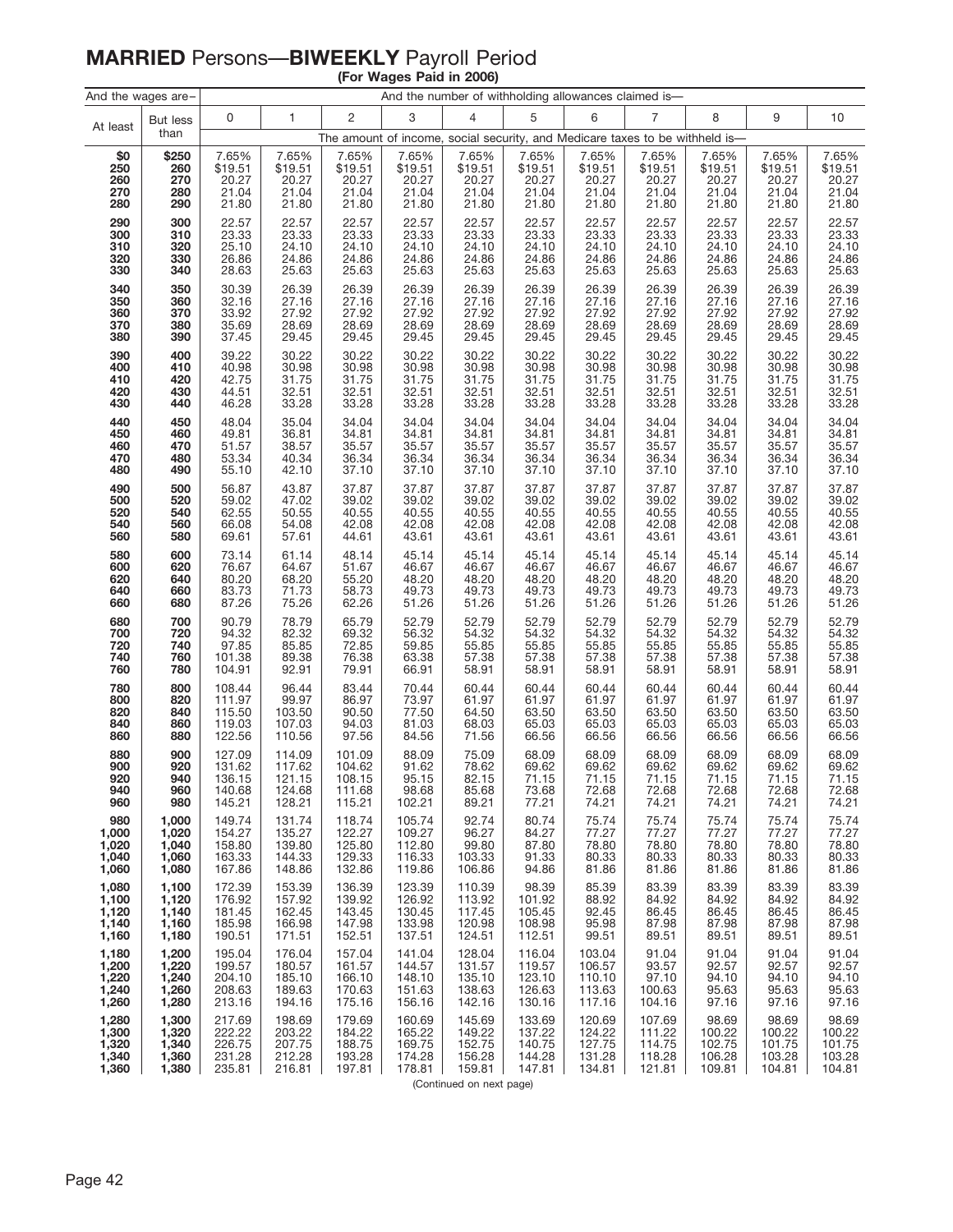## **MARRIED** Persons—**BIWEEKLY** Payroll Period

**(For Wages Paid in 2006)**

| And the wages are-                          |                                             | And the number of withholding allowances claimed is- |                                                  |                                                  |                                                                              |                                                  |                                                  |                                                  |                                                  |                                                  |                                                  |                                                  |
|---------------------------------------------|---------------------------------------------|------------------------------------------------------|--------------------------------------------------|--------------------------------------------------|------------------------------------------------------------------------------|--------------------------------------------------|--------------------------------------------------|--------------------------------------------------|--------------------------------------------------|--------------------------------------------------|--------------------------------------------------|--------------------------------------------------|
| At least                                    | But less<br>than                            | 0                                                    | 1                                                | $\overline{c}$                                   | 3                                                                            | $\overline{4}$                                   | 5                                                | 6                                                | $\overline{7}$                                   | 8                                                | 9                                                | 10                                               |
|                                             |                                             |                                                      |                                                  |                                                  | The amount of income, social security, and Medicare taxes to be withheld is- |                                                  |                                                  |                                                  |                                                  |                                                  |                                                  |                                                  |
| \$1,380<br>1,400<br>1,420<br>1,440<br>1,460 | \$1,400<br>1,420<br>1,440<br>1,460<br>1,480 | \$240.34<br>244.87<br>249.40<br>253.93<br>258.46     | \$221.34<br>225.87<br>230.40<br>234.93<br>239.46 | \$202.34<br>206.87<br>211.40<br>215.93<br>220.46 | \$183.34<br>187.87<br>192.40<br>196.93<br>201.46                             | \$164.34<br>168.87<br>173.40<br>177.93<br>182.46 | \$151.34<br>154.87<br>158.40<br>161.93<br>165.46 | \$138.34<br>141.87<br>145.40<br>148.93<br>152.46 | \$125.34<br>128.87<br>132.40<br>135.93<br>139.46 | \$113.34<br>116.87<br>120.40<br>123.93<br>127.46 | \$106.34<br>107.87<br>109.40<br>110.93<br>114.46 | \$106.34<br>107.87<br>109.40<br>110.93<br>112.46 |
| 1,480<br>1,500<br>1,520<br>1,540<br>1,560   | 1,500<br>1,520<br>1,540<br>1,560<br>1,580   | 262.99<br>267.52<br>272.05<br>276.58<br>281.11       | 243.99<br>248.52<br>253.05<br>257.58<br>262.11   | 224.99<br>229.52<br>234.05<br>238.58<br>243.11   | 205.99<br>210.52<br>215.05<br>219.58<br>224.11                               | 186.99<br>191.52<br>196.05<br>200.58<br>205.11   | 168.99<br>172.52<br>177.05<br>181.58<br>186.11   | 155.99<br>159.52<br>163.05<br>166.58<br>170.11   | 142.99<br>146.52<br>150.05<br>153.58<br>157.11   | 130.99<br>134.52<br>138.05<br>141.58<br>145.11   | 117.99<br>121.52<br>125.05<br>128.58<br>132.11   | 113.99<br>115.52<br>117.05<br>118.58<br>120.11   |
| 1,580<br>1,600<br>1,620<br>1,640<br>1,660   | 1,600<br>1,620<br>1,640<br>1,660<br>1,680   | 285.64<br>290.17<br>294.70<br>299.23<br>303.76       | 266.64<br>271.17<br>275.70<br>280.23<br>284.76   | 247.64<br>252.17<br>256.70<br>261.23<br>265.76   | 228.64<br>233.17<br>237.70<br>242.23<br>246.76                               | 209.64<br>214.17<br>218.70<br>223.23<br>227.76   | 190.64<br>195.17<br>199.70<br>204.23<br>208.76   | 173.64<br>177.17<br>180.70<br>184.23<br>188.76   | 160.64<br>164.17<br>167.70<br>171.23<br>174.76   | 148.64<br>152.17<br>155.70<br>159.23<br>162.76   | 135.64<br>139.17<br>142.70<br>146.23<br>149.76   | 122.64<br>126.17<br>129.70<br>133.23<br>136.76   |
| 1,680<br>1,700<br>1,720<br>1,740<br>1,760   | 1,700<br>1,720<br>1,740<br>1,760<br>1,780   | 308.29<br>312.82<br>317.35<br>321.88<br>326.41       | 289.29<br>293.82<br>298.35<br>302.88<br>307.41   | 270.29<br>274.82<br>279.35<br>283.88<br>288.41   | 251.29<br>255.82<br>260.35<br>264.88<br>269.41                               | 232.29<br>236.82<br>241.35<br>245.88<br>250.41   | 213.29<br>217.82<br>222.35<br>226.88<br>231.41   | 193.29<br>197.82<br>202.35<br>206.88<br>211.41   | 178.29<br>181.82<br>185.35<br>188.88<br>192.41   | 166.29<br>169.82<br>173.35<br>176.88<br>180.41   | 153.29<br>156.82<br>160.35<br>163.88<br>167.41   | 140.29<br>143.82<br>147.35<br>150.88<br>154.41   |
| 1,780<br>1,800<br>1,820<br>1,840<br>1,860   | 1,800<br>1,820<br>1,840<br>1,860<br>1,880   | 330.94<br>335.47<br>340.00<br>344.53<br>349.06       | 311.94<br>316.47<br>321.00<br>325.53<br>330.06   | 292.94<br>297.47<br>302.00<br>306.53<br>311.06   | 273.94<br>278.47<br>283.00<br>287.53<br>292.06                               | 254.94<br>259.47<br>264.00<br>268.53<br>273.06   | 235.94<br>240.47<br>245.00<br>249.53<br>254.06   | 215.94<br>220.47<br>225.00<br>229.53<br>234.06   | 196.94<br>201.47<br>206.00<br>210.53<br>215.06   | 183.94<br>187.47<br>191.00<br>194.53<br>198.06   | 170.94<br>174.47<br>178.00<br>181.53<br>185.06   | 157.94<br>161.47<br>165.00<br>172.06             |
| 1,880<br>1,900<br>1,920<br>1,940<br>1,960   | 1,900<br>1,920<br>1,940<br>1,960<br>1,980   | 353.59<br>358.12<br>362.65<br>367.18<br>371.71       | 334.59<br>339.12<br>343.65<br>348.18<br>352.71   | 315.59<br>320.12<br>324.65<br>329.18<br>333.71   | 296.59<br>301.12<br>305.65<br>310.18<br>314.71                               | 277.59<br>282.12<br>286.65<br>291.18<br>295.71   | 258.59<br>263.12<br>267.65<br>272.18<br>276.71   | 238.59<br>243.12<br>247.65<br>252.18<br>256.71   | 219.59<br>224.12<br>228.65<br>233.18<br>237.71   | 201.59<br>205.12<br>209.65<br>214.18<br>218.71   | 188.59<br>192.12<br>195.65<br>199.18<br>202.71   | 175.59<br>179.12<br>182.65<br>186.18<br>189.71   |
| 1,980<br>2,000<br>2,020<br>2,040<br>2,060   | 2,000<br>2,020<br>2,040<br>2,060<br>2,080   | 376.24<br>380.77<br>385.30<br>389.83<br>394.36       | 357.24<br>361.77<br>366.30<br>370.83<br>375.36   | 338.24<br>342.77<br>347.30<br>351.83<br>356.36   | 319.24<br>323.77<br>328.30<br>332.83<br>337.36                               | 300.24<br>304.77<br>309.30<br>318.36             | 281.24<br>285.77<br>290.30<br>299.36             | 261.24<br>265.77<br>270.30<br>274.83<br>279.36   | 242.24<br>246.77<br>251.30<br>255.83<br>260.36   | 223.24<br>227.77<br>232.30<br>236.83<br>241.36   | 206.24<br>209.77<br>213.30<br>217.83<br>222.36   | 193.24<br>196.77<br>200.30<br>203.83<br>207.36   |
| 2,080<br>2,100<br>2,120<br>2,140<br>2,160   | 2,100<br>2,120<br>2,140<br>2,160<br>2,180   | 398.89<br>403.42<br>407.95<br>412.48<br>417.01       | 379.89<br>384.42<br>388.95<br>393.48<br>398.01   | 360.89<br>365.42<br>369.95<br>374.48<br>379.01   | 341.89<br>346.42<br>350.95<br>355.48<br>360.01                               | 322.89<br>327.42<br>331.95<br>336.48<br>341.01   | 303.89<br>308.42<br>312.95<br>317.48<br>322.01   | 283.89<br>288.42<br>292.95<br>297.48<br>302.01   | 264.89<br>269.42<br>273.95<br>278.48<br>283.01   | 245.89<br>250.42<br>254.95<br>259.48<br>264.01   | 226.89<br>231.42<br>235.95<br>240.48<br>245.01   | 210.89<br>214.42<br>217.95<br>221.48<br>226.01   |
| 2,180<br>2,200<br>2,220<br>2,240<br>2,260   | 2,200<br>2,220<br>2,240<br>2,260<br>2,280   | 421.54<br>426.07<br>430.60<br>435.13<br>439.66       | 402.54<br>407.07<br>411.60<br>416.13<br>420.66   | 383.54<br>388.07<br>392.60<br>397.13<br>401.66   | 364.54<br>369.07<br>373.60<br>378.13<br>382.66                               | 345.54<br>350.07<br>359.13<br>363.66             | 326.54<br>331.07<br>335.60<br>340.13<br>344.66   | 306.54<br>311.07<br>315.60<br>320.13<br>324.66   | 287.54<br>292.07<br>296.60<br>301.13<br>305.66   | 268.54<br>273.07<br>277.60<br>282.13<br>286.66   | 249.54<br>254.07<br>258.60<br>263.13<br>267.66   | 230.54<br>235.07<br>239.60<br>244.13<br>248.66   |
| 2,280<br>2,300<br>2,320<br>2,340<br>2,360   | 2,300<br>2,320<br>2,340<br>2,360<br>2,380   | 444.19<br>448.72<br>453.25<br>457.78<br>462.31       | 425.19<br>429.72<br>434.25<br>438.78<br>443.31   | 406.19<br>410.72<br>415.25<br>419.78<br>424.31   | 387.19<br>391.72<br>396.25<br>400.78<br>405.31                               | 368.19<br>372.72<br>377.25<br>381.78<br>386.31   | 349.19<br>353.72<br>358.25<br>362.78<br>367.31   | 329.19<br>333.72<br>338.25<br>342.78<br>347.31   | 310.19<br>314.72<br>319.25<br>323.78<br>328.31   | 291.19<br>295.72<br>300.25<br>304.78<br>309.31   | 272.19<br>276.72<br>281.25<br>285.78<br>290.31   | 253.19<br>257.72<br>262.25<br>266.78<br>271.31   |
| 2,380<br>2,400<br>2,420<br>2,440<br>2,460   | 2,400<br>2,420<br>2,440<br>2,460<br>2,480   | 466.84<br>471.37<br>475.90<br>480.43<br>484.96       | 447.84<br>452.37<br>456.90<br>461.43<br>465.96   | 428.84<br>433.37<br>437.90<br>442.43<br>446.96   | 409.84<br>414.37<br>418.90<br>423.43<br>427.96                               | 390.84<br>395.37<br>399.90<br>404.43<br>408.96   | 371.84<br>376.37<br>380.90<br>385.43<br>389.96   | 351.84<br>356.37<br>360.90<br>365.43<br>369.96   | 332.84<br>337.37<br>341.90<br>346.43<br>350.96   | 313.84<br>318.37<br>322.90<br>327.43<br>331.96   | 294.84<br>299.37<br>303.90<br>308.43<br>312.96   | 275.84<br>280.37<br>284.90<br>289.43<br>293.96   |
| 2,480<br>2,500<br>2,520<br>2,540<br>2,560   | 2,500<br>2,520<br>2,540<br>2,560<br>2,580   | 489.49<br>494.02<br>498.55<br>503.08<br>507.61       | 470.49<br>475.02<br>479.55<br>484.08<br>488.61   | 451.49<br>456.02<br>460.55<br>465.08<br>469.61   | 432.49<br>437.02<br>441.55<br>446.08<br>450.61                               | 413.49<br>418.02<br>422.55<br>427.08<br>431.61   | 394.49<br>399.02<br>403.55<br>408.08<br>412.61   | 374.49<br>379.02<br>383.55<br>388.08<br>392.61   | 355.49<br>360.02<br>364.55<br>369.08<br>373.61   | 336.49<br>341.02<br>345.55<br>350.08<br>354.61   | 317.49<br>322.02<br>326.55<br>331.08<br>335.61   | 298.49<br>303.02<br>307.55<br>312.08<br>316.61   |
| 2,580<br>2,600<br>2,620<br>2,640<br>2,660   | 2,600<br>2,620<br>2,640<br>2,660<br>2,680   | 512.14<br>516.67<br>522.20<br>528.73<br>535.26       | 493.14<br>497.67<br>502.20<br>506.73<br>511.26   | 474.14<br>478.67<br>483.20<br>487.73<br>492.26   | 455.14<br>459.67<br>464.20<br>468.73<br>473.26                               | 436.14<br>440.67<br>445.20<br>449.73<br>454.26   | 417.14<br>421.67<br>426.20<br>430.73<br>435.26   | 397.14<br>401.67<br>406.20<br>410.73<br>415.26   | 378.14<br>382.67<br>387.20<br>391.73<br>396.26   | 359.14<br>363.67<br>368.20<br>372.73<br>377.26   | 340.14<br>344.67<br>349.20<br>353.73<br>358.26   | 321.14<br>325.67<br>330.20<br>334.73<br>339.26   |
|                                             |                                             |                                                      |                                                  |                                                  |                                                                              |                                                  |                                                  |                                                  |                                                  |                                                  |                                                  |                                                  |

\$2,680 and over Do not use this table. See page 35 for instructions.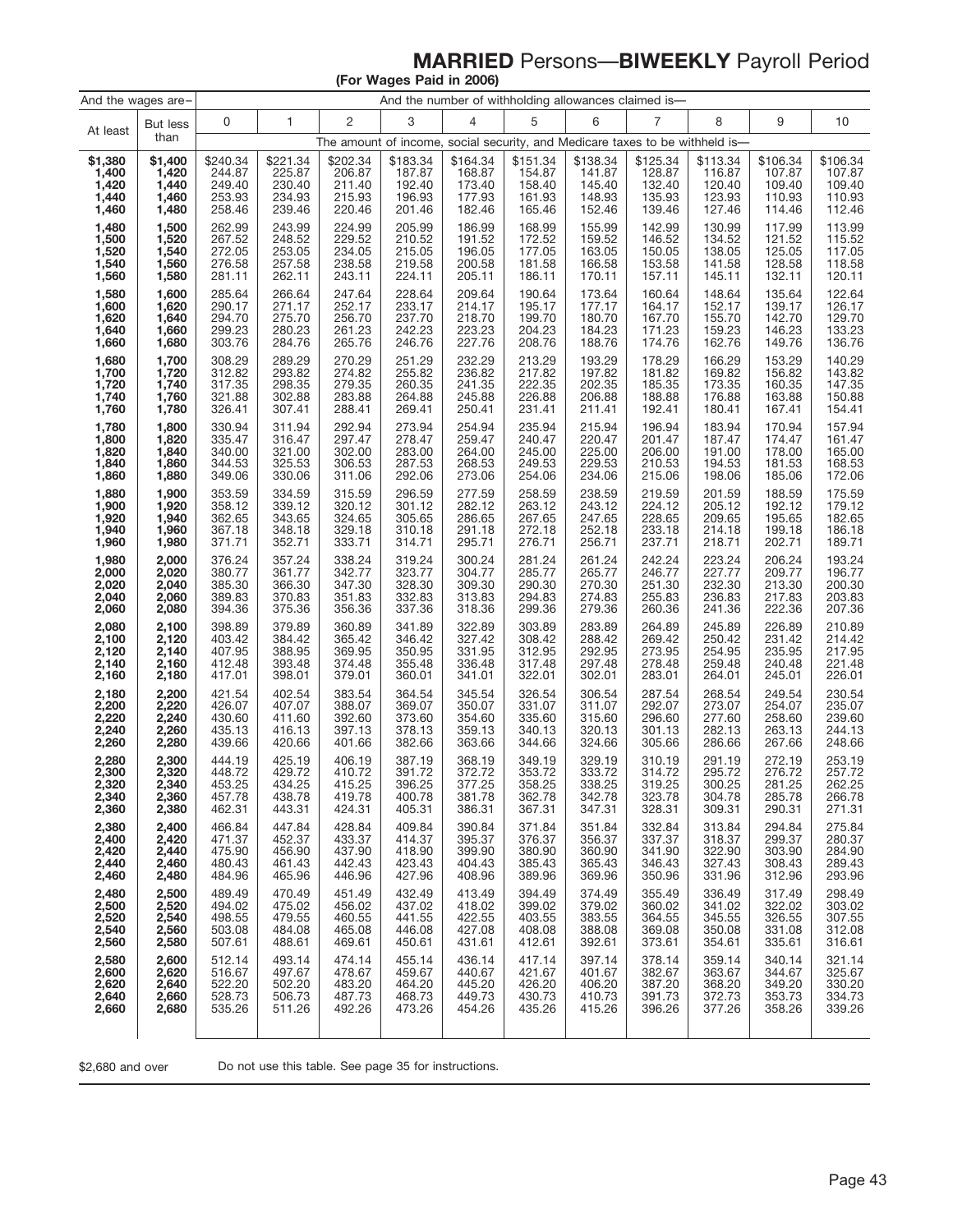## **SINGLE** Persons—**SEMIMONTHLY** Payroll Period **(For Wages Paid in 2006)**

| And the wages are-              |                                   | And the number of withholding allowances claimed is- |                                                  |                                                  |                                                                  |                                                                  |                                                    |                                                    |                                                                                    |                                                                                                                             |                                                  |                                                  |
|---------------------------------|-----------------------------------|------------------------------------------------------|--------------------------------------------------|--------------------------------------------------|------------------------------------------------------------------|------------------------------------------------------------------|----------------------------------------------------|----------------------------------------------------|------------------------------------------------------------------------------------|-----------------------------------------------------------------------------------------------------------------------------|--------------------------------------------------|--------------------------------------------------|
| At least                        | <b>But less</b><br>than           | 0                                                    | 1                                                | $\overline{c}$                                   | 3                                                                | $\overline{4}$                                                   | 5                                                  | 6                                                  | $\overline{7}$                                                                     | 8                                                                                                                           | 9                                                | 10                                               |
| \$0<br>115<br>120<br>125<br>130 | \$115<br>120<br>125<br>130<br>135 | 7.65%<br>\$9.99<br>10.37<br>11.75<br>12.14           | 7.65%<br>\$8.99<br>9.37<br>9.75<br>10.14         | 7.65%<br>$$8.99$<br>$9.37$<br>9.75<br>10.14      | 7.65%<br>$$8.99$<br>$9.37$<br>9.75<br>10.14                      | 7.65%<br>$$8.99$<br>$9.37$<br>9.75<br>10.14                      | 7.65%<br>$$8.99$<br>$9.37$<br>9.75<br>10.14        | 7.65%<br>$$8.99$<br>9.37<br>9.75<br>10.14          | 7.65%<br>$$8.99$<br>9.37<br>9.75<br>10.14                                          | The amount of income, social security, and Medicare taxes to be withheld is-<br>7.65%<br>$$8.99$<br>$9.37$<br>9.75<br>10.14 | 7.65%<br>$$8.99$<br>$9.37$<br>9.75<br>10.14      | 7.65%<br>$$8.99\n9.37\n9.75\n10.14$              |
| 135<br>140<br>145<br>150<br>155 | 140<br>145<br>150<br>155<br>160   | 13.52<br>13.90<br>15.28<br>15.67<br>17.05            | 10.52<br>10.90<br>11.28<br>11.67<br>12.05        | 10.52<br>10.90<br>11.28<br>11.67<br>12.05        | 10.52<br>10.90<br>11.28<br>11.67<br>12.05                        | 10.52<br>$\frac{10.90}{11.28}$<br>$\frac{11.67}{10.95}$<br>12.05 | 10.52<br>$10.90$<br>$11.28$<br>$11.67$<br>12.05    | 10.52<br>10.90<br>11.28<br>11.67<br>12.05          | 10.52<br>$\begin{array}{c} 10.90 \\ 11.28 \\ 11.67 \\ \hline \end{array}$<br>12.05 | 10.52<br>10.90<br>11.28<br>11.67<br>12.05                                                                                   | 10.52<br>$10.90$<br>$11.28$<br>11.67<br>12.05    | 10.52<br>10.90<br>11.28<br>11.67<br>12.05        |
| 160<br>165<br>170<br>175<br>180 | 165<br>170<br>175<br>180<br>185   | 17.43<br>18.81<br>19.20<br>20.58<br>20.96            | 12.43<br>12.81<br>13.20<br>13.58<br>13.96        | 12.43<br>12.81<br>13.20<br>13.58<br>13.96        | 12.43<br>$\frac{12.81}{13.20}$<br>13.58<br>13.96                 | 12.43<br>12.81<br>13.20<br>13.58<br>13.96                        | 12.43<br>12.81<br>13.20<br>13.58<br>13.96          | 12.43<br>$\frac{12.81}{13.20}$<br>13.58<br>13.96   | 12.43<br>$\frac{12.81}{13.20}$<br>13.58<br>13.96                                   | 12.43<br>$\frac{12.81}{13.20}$<br>$\frac{13.58}{13.96}$                                                                     | 12.43<br>$\frac{12.81}{13.20}$<br>13.58<br>13.96 | 12.43<br>12.81<br>13.20<br>13.58<br>13.96        |
| 185<br>190<br>195<br>200<br>205 | 190<br>195<br>200<br>205<br>210   | 22.34<br>22.73<br>24.11<br>24.49<br>25.87            | 14.34<br>$\frac{14.73}{15.11}$<br>15.49<br>15.87 | 14.34<br>14.73<br>15.11<br>15.49<br>15.87        | 14.34<br>$\frac{14.73}{15.11}$<br>15.49<br>15.87                 | 14.34<br>14.73<br>15.11<br>15.49<br>15.87                        | 14.34<br>14.73<br>15.11<br>15.49<br>15.87          | 14.34<br>14.73<br>14.73<br>15.11<br>15.49<br>15.87 | 14.34<br>14.73<br>15.11<br>15.49<br>15.87                                          | 14.34<br>14.73<br>15.11<br>15.49<br>15.87                                                                                   | 14.34<br>$14.73$<br>15.11<br>15.49<br>15.87      | 14.34<br>14.73<br>15.11<br>15.49<br>15.87        |
| 210<br>215<br>220<br>225<br>230 | 215<br>220<br>225<br>230<br>235   | 26.26<br>27.64<br>28.02<br>29.40<br>29.79            | 16.26<br>16.64<br>17.02<br>17.40<br>17.79        | 16.26<br>16.64<br>17.02<br>17.40<br>17.79        | 16.26<br>16.64<br>17.02<br>17.40<br>17.79                        | 16.26<br>16.64<br>17.02<br>17.40<br>17.79                        | 16.26<br>16.64<br>17.02<br>17.40<br>17.79          | 16.26<br>16.64<br>17.02<br>17.40<br>17.79          | 16.26<br>16.64<br>17.02<br>$\frac{17.40}{17.79}$                                   | 16.26<br>$16.64$<br>17.02<br>17.40<br>17.79                                                                                 | 16.26<br>16.64<br>17.02<br>17.40<br>17.79        | 16.26<br>16.64<br>17.02<br>$\frac{17.40}{17.79}$ |
| 235<br>240<br>245<br>250<br>260 | 240<br>245<br>250<br>260<br>270   | 31.17<br>$31.55$<br>$32.93$<br>33.51<br>35.27        | 18.17<br>18.55<br>18.93<br>$20.51$<br>$22.27$    | 18.17<br>18.55<br>$\frac{18.93}{19.51}$<br>20.27 | 18.17<br>$\frac{18.55}{18.93}$<br>$\frac{19.51}{28.27}$<br>20.27 | 18.17<br>18.55<br>18.93<br>19.51<br>20.27                        | 18.17<br>18.55<br>18.93<br>19.51<br>20.27          | 18.17<br>18.55<br>18.93<br>19.51<br>20.27          | 18.17<br>18.55<br>18.93<br>19.51<br>20.27                                          | 18.17<br>18.55<br>18.93<br>19.51<br>20.27                                                                                   | 18.17<br>$\frac{18.17}{18.93}$<br>19.51<br>20.27 | 18.17<br>18.55<br>18.93<br>19.51<br>20.27        |
| 270<br>280<br>290<br>300<br>310 | 280<br>290<br>300<br>310<br>320   | 37.04<br>38.80<br>40.57<br>42.33<br>44.10            | 24.04<br>25.80<br>27.57<br>29.33<br>31.10        | 21.04<br>21.80<br>22.57<br>23.33<br>24.10        | 21.04<br>$\frac{21.80}{22.57}$<br>23.33<br>24.10                 | 21.04<br>21.80<br>22.57<br>23.33<br>24.10                        | 21.04<br>21.80<br>22.57<br>23.33<br>24.10          | 21.04<br>$\frac{21.80}{22.57}$<br>23.33<br>24.10   | 21.04<br>$\frac{21.80}{22.57}$<br>23.33<br>24.10                                   | 21.04<br>21.80<br>22.57<br>23.33<br>24.10                                                                                   | 21.04<br>21.80<br>22.57<br>23.33<br>24.10        | 21.04<br>21.80<br>22.57<br>23.33<br>24.10        |
| 320<br>330<br>340<br>350<br>360 | 330<br>340<br>350<br>360<br>370   | 45.86<br>47.63<br>49.39<br>51.16<br>52.92            | 32.86<br>34.63<br>36.39<br>38.16<br>39.92        | 24.86<br>25.63<br>26.39<br>27.16<br>27.92        | 24.86<br>25.63<br>26.39<br>27.16<br>27.92                        | 24.86<br>25.63<br>26.39<br>27.16<br>27.92                        | 24.86<br>25.63<br>26.39<br>27.16<br>27.92          | 24.86<br>25.63<br>26.39<br>27.16<br>27.92          | 24.86<br>25.63<br>26.39<br>27.16<br>27.92                                          | 24.86<br>25.63<br>26.39<br>27.16<br>27.92                                                                                   | 24.86<br>25.63<br>26.39<br>27.16<br>27.92        | 24.86<br>25.63<br>26.39<br>27.16<br>27.92        |
| 370<br>380<br>390<br>400<br>410 | 380<br>390<br>400<br>410<br>420   | 54.69<br>56.45<br>58.22<br>$59.98$<br>61.75          | 41.69<br>43.45<br>45.22<br>46.98<br>48.75        | 28.69<br>29.45<br>31.22<br>32.98<br>34.75        | 28.69<br>29.45<br>30.22<br>30.98<br>31.75                        | 28.69<br>29.45<br>30.22<br>30.98<br>31.75                        | 28.69<br>29.45<br>29.45<br>30.22<br>30.98<br>31.75 | 28.69<br>29.45<br>30.22<br>30.98<br>31.75          | 28.69<br>29.45<br>30.22<br>$30.98$<br>$31.75$                                      | 28.69<br>29.45<br>30.22<br>$30.98$<br>$31.75$                                                                               | 28.69<br>29.45<br>30.22<br>$30.98$<br>$31.75$    | 28.69<br>29.45<br>30.22<br>30.98<br>31.75        |
| 420<br>430<br>440<br>450<br>460 | 430<br>440<br>450<br>460<br>470   | 64.51<br>66.28<br>69.04<br>70.81<br>73.57            | 50.51<br>52.28<br>54.04<br>55.81<br>57.57        | 36.51<br>38.28<br>40.04<br>41.81<br>43.57        | 32.51<br>33.28<br>34.04<br>34.81<br>35.57                        | 32.51<br>33.28<br>34.04<br>34.81<br>35.57                        | 32.51<br>33.28<br>34.04<br>34.81<br>35.57          | 32.51<br>33.28<br>34.04<br>34.81<br>35.57          | 32.51<br>33.28<br>34.04<br>34.81<br>35.57                                          | 32.51<br>33.28<br>34.04<br>34.81<br>35.57                                                                                   | 32.51<br>33.28<br>34.04<br>34.81<br>35.57        | 32.51<br>33.28<br>34.04<br>34.81<br>35.57        |
| 470<br>480<br>490<br>500<br>520 | 480<br>490<br>500<br>520<br>540   | 75.34<br>78.10<br>79.87<br>84.02<br>88.55            | 59.34<br>61.10<br>62.87<br>65.02<br>68.55        | 45.34<br>47.10<br>48.87<br>51.02<br>54.55        | 36.34<br>37.10<br>37.87<br>39.02<br>41.55                        | 36.34<br>37.10<br>37.87<br>39.02<br>40.55                        | 36.34<br>37.10<br>37.87<br>39.02<br>40.55          | 36.34<br>37.10<br>37.87<br>39.02<br>40.55          | 36.34<br>37.10<br>37.87<br>39.02<br>40.55                                          | 36.34<br>37.10<br>37.87<br>39.02<br>40.55                                                                                   | 36.34<br>37.10<br>37.87<br>39.02<br>40.55        | 36.34<br>37.10<br>37.87<br>39.02<br>40.55        |
| 540<br>560<br>580<br>600<br>620 | 560<br>580<br>600<br>620<br>640   | 93.08<br>97.61<br>102.14<br>106.67<br>111.20         | 72.08<br>76.61<br>81.14<br>85.67<br>90.20        | 58.08<br>61.61<br>65.14<br>68.67<br>72.20        | 45.08<br>48.61<br>52.14<br>55.67<br>59.20                        | 42.08<br>43.61<br>45.14<br>46.67<br>48.20                        | 42.08<br>43.61<br>45.14<br>46.67<br>48.20          | 42.08<br>43.61<br>45.14<br>46.67<br>48.20          | 42.08<br>43.61<br>45.14<br>46.67<br>48.20                                          | 42.08<br>43.61<br>45.14<br>46.67<br>48.20                                                                                   | 42.08<br>43.61<br>45.14<br>46.67<br>48.20        | 42.08<br>43.61<br>45.14<br>46.67<br>48.20        |
| 640<br>660<br>680<br>700<br>720 | 660<br>680<br>700<br>720<br>740   | 115.73<br>120.26<br>124.79<br>129.32<br>133.85       | 94.73<br>99.26<br>103.79<br>108.32<br>112.85     | 75.73<br>79.26<br>82.79<br>87.32<br>91.85        | 62.73<br>66.26<br>69.79<br>73.32<br>76.85                        | 49.73<br>52.26<br>55.79<br>59.32<br>62.85                        | 49.73<br>51.26<br>52.79<br>54.32<br>55.85          | 49.73<br>51.26<br>52.79<br>54.32<br>55.85          | 49.73<br>51.26<br>52.79<br>54.32<br>55.85                                          | 49.73<br>51.26<br>52.79<br>54.32<br>55.85                                                                                   | 49.73<br>51.26<br>52.79<br>54.32<br>55.85        | 49.73<br>51.26<br>52.79<br>54.32<br>55.85        |
| 740<br>760<br>780<br>800<br>820 | 760<br>780<br>800<br>820<br>840   | 138.38<br>142.91<br>147.44<br>151.97<br>156.50       | 117.38<br>121.91<br>126.44<br>130.97<br>135.50   | 96.38<br>100.91<br>105.44<br>109.97<br>114.50    | 80.38<br>83.91<br>87.44<br>90.97<br>94.50                        | 66.38<br>69.91<br>73.44<br>76.97<br>80.50                        | 57.38<br>58.91<br>60.44<br>62.97<br>66.50          | 57.38<br>58.91<br>60.44<br>61.97<br>63.50          | 57.38<br>58.91<br>60.44<br>61.97<br>63.50                                          | 57.38<br>58.91<br>60.44<br>61.97<br>63.50                                                                                   | 57.38<br>58.91<br>60.44<br>61.97<br>63.50        | 57.38<br>58.91<br>60.44<br>61.97<br>63.50        |

(Continued on next page)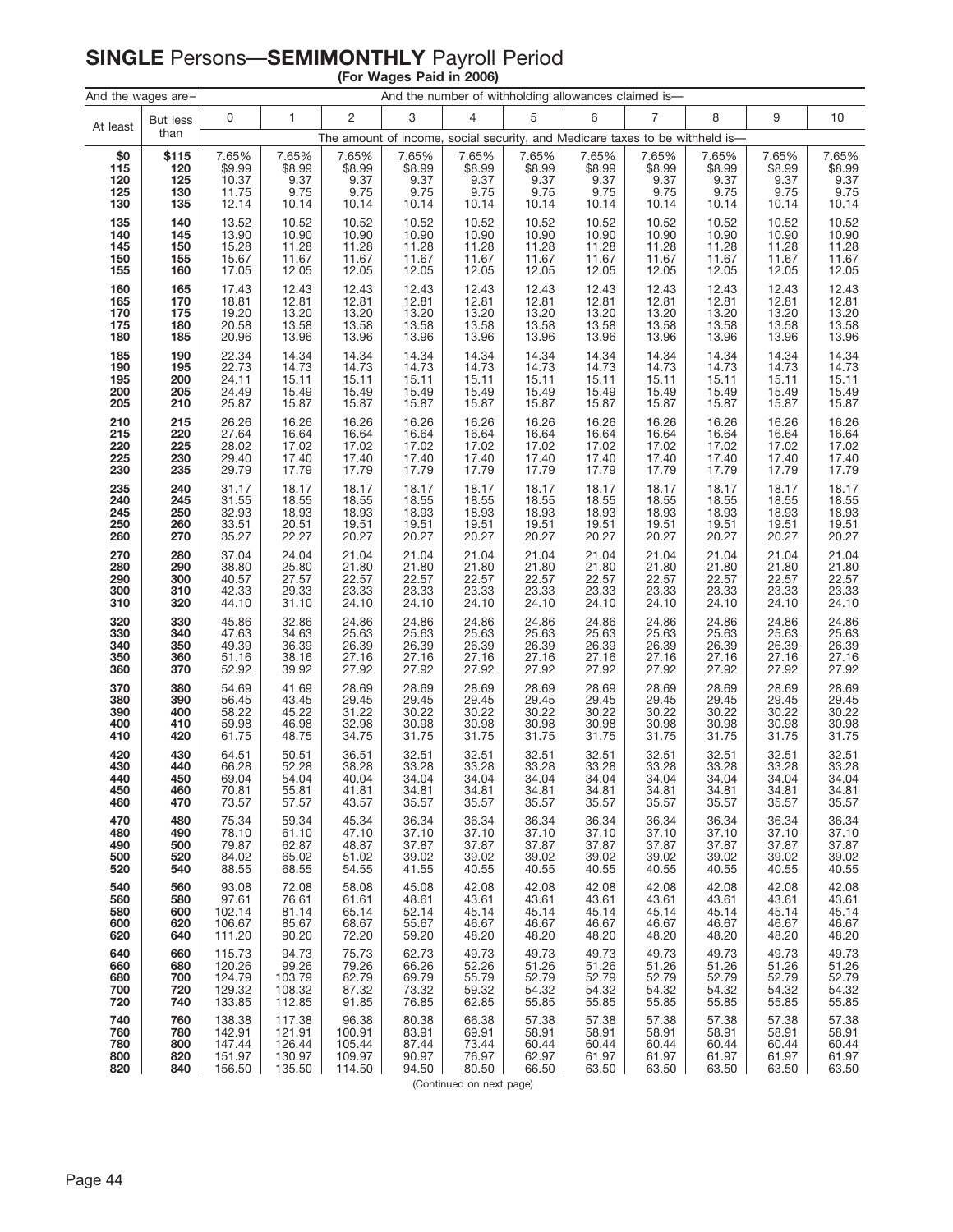## **SINGLE** Persons—**SEMIMONTHLY** Payroll Period

**(For Wages Paid in 2006)**

| And the wages are- |                         | And the number of withholding allowances claimed is- |          |                |         |                |         |                                                                              |                |         |         |         |
|--------------------|-------------------------|------------------------------------------------------|----------|----------------|---------|----------------|---------|------------------------------------------------------------------------------|----------------|---------|---------|---------|
| At least           | <b>But less</b><br>than | 0                                                    | 1        | $\overline{2}$ | 3       | $\overline{4}$ | 5       | 6                                                                            | $\overline{7}$ | 8       | 9       | 10      |
|                    |                         |                                                      |          |                |         |                |         | The amount of income, social security, and Medicare taxes to be withheld is- |                |         |         |         |
| \$840              | \$860                   | \$161.03                                             | \$140.03 | \$119.03       | \$99.03 | \$84.03        | \$70.03 | \$65.03                                                                      | \$65.03        | \$65.03 | \$65.03 | \$65.03 |
| 860                | 880                     | 165.56                                               | 144.56   | 123.56         | 103.56  | 87.56          | 73.56   | 66.56                                                                        | 66.56          | 66.56   | 66.56   | 66.56   |
| 880                | 900                     | 170.09                                               | 149.09   | 128.09         | 108.09  | 91.09          | 77.09   | 68.09                                                                        | 68.09          | 68.09   | 68.09   | 68.09   |
| 900                | 920                     | 174.62                                               | 153.62   | 132.62         | 112.62  | 94.62          | 80.62   | 69.62                                                                        | 69.62          | 69.62   | 69.62   | 69.62   |
| 920                | 940                     | 179.15                                               | 158.15   | 137.15         | 117.15  | 98.15          | 84.15   | 71.15                                                                        | 71.15          | 71.15   | 71.15   | 71.15   |
| 940                | 960                     | 183.68                                               | 162.68   | 141.68         | 121.68  | 101.68         | 87.68   | 73.68                                                                        | 72.68          | 72.68   | 72.68   | 72.68   |
| 960                | 980                     | 188.21                                               | 167.21   | 146.21         | 126.21  | 105.21         | 91.21   | 77.21                                                                        | 74.21          | 74.21   | 74.21   | 74.21   |
| 980                | 1,000                   | 192.74                                               | 171.74   | 150.74         | 130.74  | 109.74         | 94.74   | 80.74                                                                        | 75.74          | 75.74   | 75.74   | 75.74   |
| 1,000              | 1,020                   | 197.27                                               | 176.27   | 155.27         | 135.27  | 114.27         | 98.27   | 84.27                                                                        | 77.27          | 77.27   | 77.27   | 77.27   |
| 1,020              | 1,040                   | 201.80                                               | 180.80   | 159.80         | 139.80  | 118.80         | 101.80  | 87.80                                                                        | 78.80          | 78.80   | 78.80   | 78.80   |
| 1,040              | 1,060                   | 206.33                                               | 185.33   | 164.33         | 144.33  | 123.33         | 105.33  | 91.33                                                                        | 80.33          | 80.33   | 80.33   | 80.33   |
| 1,060              | 1,080                   | 210.86                                               | 189.86   | 168.86         | 148.86  | 127.86         | 108.86  | 94.86                                                                        | 81.86          | 81.86   | 81.86   | 81.86   |
| 1,080              | 1,100                   | 215.39                                               | 194.39   | 173.39         | 153.39  | 132.39         | 112.39  | 98.39                                                                        | 85.39          | 83.39   | 83.39   | 83.39   |
| 1,100              | 1,120                   | 219.92                                               | 198.92   | 177.92         | 157.92  | 136.92         | 116.92  | 101.92                                                                       | 88.92          | 84.92   | 84.92   | 84.92   |
| 1,120              | 1,140                   | 224.45                                               | 203.45   | 182.45         | 162.45  | 141.45         | 121.45  | 105.45                                                                       | 92.45          | 86.45   | 86.45   | 86.45   |
| 1,140              | 1,160                   | 228.98                                               | 207.98   | 186.98         | 166.98  | 145.98         | 125.98  | 108.98                                                                       | 95.98          | 87.98   | 87.98   | 87.98   |
| 1,160              | 1,180                   | 233.51                                               | 212.51   | 191.51         | 171.51  | 150.51         | 130.51  | 112.51                                                                       | 99.51          | 89.51   | 89.51   | 89.51   |
| 1,180              | 1,200                   | 238.04                                               | 217.04   | 196.04         | 176.04  | 155.04         | 135.04  | 116.04                                                                       | 103.04         | 91.04   | 91.04   | 91.04   |
| 1,200              | 1,220                   | 242.57                                               | 221.57   | 200.57         | 180.57  | 159.57         | 139.57  | 119.57                                                                       | 106.57         | 92.57   | 92.57   | 92.57   |
| 1,220              | 1,240                   | 247.10                                               | 226.10   | 205.10         | 185.10  | 164.10         | 144.10  | 123.10                                                                       | 110.10         | 96.10   | 94.10   | 94.10   |
| 1,240              | 1,260                   | 251.63                                               | 230.63   | 209.63         | 189.63  | 168.63         | 148.63  | 127.63                                                                       | 113.63         | 99.63   | 95.63   | 95.63   |
| 1,260              | 1,280                   | 256.16                                               | 235.16   | 214.16         | 194.16  | 173.16         | 153.16  | 132.16                                                                       | 117.16         | 103.16  | 97.16   | 97.16   |
| 1,280              | 1,300                   | 260.69                                               | 239.69   | 218.69         | 198.69  | 177.69         | 157.69  | 136.69                                                                       | 120.69         | 106.69  | 98.69   | 98.69   |
| 1,300              | 1,320                   | 265.22                                               | 244.22   | 223.22         | 203.22  | 182.22         | 162.22  | 141.22                                                                       | 124.22         | 110.22  | 100.22  | 100.22  |
| 1,320              | 1,340                   | 269.75                                               | 248.75   | 227.75         | 207.75  | 186.75         | 166.75  | 145.75                                                                       | 127.75         | 113.75  | 101.75  | 101.75  |
| 1,340              | 1,360                   | 274.28                                               | 253.28   | 232.28         | 212.28  | 191.28         | 171.28  | 150.28                                                                       | 131.28         | 117.28  | 103.28  | 103.28  |
| 1,360              | 1,380                   | 280.81                                               | 257.81   | 236.81         | 216.81  | 195.81         | 175.81  | 154.81                                                                       | 134.81         | 120.81  | 106.81  | 104.81  |
| 1,380              | 1,400                   | 287.34                                               | 262.34   | 241.34         | 221.34  | 200.34         | 180.34  | 159.34                                                                       | 138.34         | 124.34  | 110.34  | 106.34  |
| 1,400              | 1,420                   | 293.87                                               | 266.87   | 245.87         | 225.87  | 204.87         | 184.87  | 163.87                                                                       | 142.87         | 127.87  | 113.87  | 107.87  |
| 1,420              | 1,440                   | 300.40                                               | 271.40   | 250.40         | 230.40  | 209.40         | 189.40  | 168.40                                                                       | 147.40         | 131.40  | 117.40  | 109.40  |
| 1,440              | 1,460                   | 306.93                                               | 275.93   | 254.93         | 234.93  | 213.93         | 193.93  | 172.93                                                                       | 151.93         | 134.93  | 120.93  | 110.93  |
| 1,460              | 1,480                   | 313.46                                               | 280.46   | 259.46         | 239.46  | 218.46         | 198.46  | 177.46                                                                       | 156.46         | 138.46  | 124.46  | 112.46  |
| 1,480              | 1,500                   | 319.99                                               | 285.99   | 263.99         | 243.99  | 222.99         | 202.99  | 181.99                                                                       | 160.99         | 141.99  | 127.99  | 113.99  |
| 1,500              | 1,520                   | 326.52                                               | 292.52   | 268.52         | 248.52  | 227.52         | 207.52  | 186.52                                                                       | 165.52         | 145.52  | 131.52  | 117.52  |
| 1,520              | 1,540                   | 333.05                                               | 299.05   | 273.05         | 253.05  | 232.05         | 212.05  | 191.05                                                                       | 170.05         | 150.05  | 135.05  | 121.05  |
| 1,540              | 1,560                   | 339.58                                               | 305.58   | 277.58         | 257.58  | 236.58         | 216.58  | 195.58                                                                       | 174.58         | 154.58  | 138.58  | 124.58  |
| 1,560              | 1,580                   | 346.11                                               | 312.11   | 282.11         | 262.11  | 241.11         | 221.11  | 200.11                                                                       | 179.11         | 159.11  | 142.11  | 128.11  |
| 1,580              | 1,600                   | 352.64                                               | 318.64   | 286.64         | 266.64  | 245.64         | 225.64  | 204.64                                                                       | 183.64         | 163.64  | 145.64  | 131.64  |
| 1,600              | 1,620                   | 359.17                                               | 325.17   | 291.17         | 271.17  | 250.17         | 230.17  | 209.17                                                                       | 188.17         | 168.17  | 149.17  | 135.17  |
| 1,620              | 1,640                   | 365.70                                               | 331.70   | 297.70         | 275.70  | 254.70         | 234.70  | 213.70                                                                       | 192.70         | 172.70  | 152.70  | 138.70  |
| 1,640              | 1,660                   | 372.23                                               | 338.23   | 304.23         | 280.23  | 259.23         | 239.23  | 218.23                                                                       | 197.23         | 177.23  | 156.23  | 142.23  |
| 1,660              | 1,680                   | 378.76                                               | 344.76   | 310.76         | 284.76  | 263.76         | 243.76  | 222.76                                                                       | 201.76         | 181.76  | 160.76  | 145.76  |
| 1,680              | 1,700                   | 385.29                                               | 351.29   | 317.29         | 289.29  | 268.29         | 248.29  | 227.29                                                                       | 206.29         | 186.29  | 165.29  | 149.29  |
| 1,700              | 1,720                   | 391.82                                               | 357.82   | 323.82         | 293.82  | 272.82         | 252.82  | 231.82                                                                       | 210.82         | 190.82  | 169.82  | 152.82  |
| 1,720              | 1,740                   | 398.35                                               | 364.35   | 330.35         | 298.35  | 277.35         | 257.35  | 236.35                                                                       | 215.35         | 195.35  | 174.35  | 156.35  |
| 1,740              | 1,760                   | 404.88                                               | 370.88   | 336.88         | 302.88  | 281.88         | 261.88  | 240.88                                                                       | 219.88         | 199.88  | 178.88  | 159.88  |
| 1,760              | 1,780                   | 411.41                                               | 377.41   | 343.41         | 308.41  | 286.41         | 266.41  | 245.41                                                                       | 224.41         | 204.41  | 183.41  | 163.41  |
| 1,780              | 1,800                   | 417.94                                               | 383.94   | 349.94         | 314.94  | 290.94         | 270.94  | 249.94                                                                       | 228.94         | 208.94  | 187.94  | 166.94  |
| 1,800              | 1,820                   | 424.47                                               | 390.47   | 356.47         | 321.47  | 295.47         | 275.47  | 254.47                                                                       | 233.47         | 213.47  | 192.47  | 171.47  |
| 1,820              | 1,840                   | 431.00                                               | 397.00   | 363.00         | 328.00  | 300.00         | 280.00  | 259.00                                                                       | 238.00         | 218.00  | 197.00  | 176.00  |
| 1,840              | 1,860                   | 437.53                                               | 403.53   | 369.53         | 334.53  | 304.53         | 284.53  | 263.53                                                                       | 242.53         | 222.53  | 201.53  | 180.53  |
| 1,860              | 1,880                   | 444.06                                               | 410.06   | 376.06         | 341.06  | 309.06         | 289.06  | 268.06                                                                       | 247.06         | 227.06  | 206.06  | 185.06  |
| 1,880              | 1,900                   | 450.59                                               | 416.59   | 382.59         | 347.59  | 313.59         | 293.59  | 272.59                                                                       | 251.59         | 231.59  | 210.59  | 189.59  |
| 1,900              | 1,920                   | 457.12                                               | 423.12   | 389.12         | 354.12  | 320.12         | 298.12  | 277.12                                                                       | 256.12         | 236.12  | 215.12  | 194.12  |
| 1,920              | 1,940                   | 463.65                                               | 429.65   | 395.65         | 360.65  | 326.65         | 302.65  | 281.65                                                                       | 260.65         | 240.65  | 219.65  | 198.65  |
| 1,940              | 1,960                   | 470.18                                               | 436.18   | 402.18         | 367.18  | 333.18         | 307.18  | 286.18                                                                       | 265.18         | 245.18  | 224.18  | 203.18  |
| 1,960              | 1,980                   | 476.71                                               | 442.71   | 408.71         | 373.71  | 339.71         | 311.71  | 290.71                                                                       | 269.71         | 249.71  | 228.71  | 207.71  |
| 1,980              | 2,000                   | 483.24                                               | 449.24   | 415.24         | 380.24  | 346.24         | 316.24  | 295.24                                                                       | 274.24         | 254.24  | 233.24  | 212.24  |
| 2,000              | 2,020                   | 489.77                                               | 455.77   | 421.77         | 386.77  | 352.77         | 320.77  | 299.77                                                                       | 278.77         | 258.77  | 237.77  | 216.77  |
| 2,020              | 2,040                   | 496.30                                               | 462.30   | 428.30         | 393.30  | 359.30         | 325.30  | 304.30                                                                       | 283.30         | 263.30  | 242.30  | 221.30  |
| 2,040              | 2,060                   | 502.83                                               | 468.83   | 434.83         | 399.83  | 365.83         | 330.83  | 308.83                                                                       | 287.83         | 267.83  | 246.83  | 225.83  |
| 2,060              | 2,080                   | 509.36                                               | 475.36   | 441.36         | 406.36  | 372.36         | 337.36  | 313.36                                                                       | 292.36         | 272.36  | 251.36  | 230.36  |
| 2,080              | 2,100                   | 515.89                                               | 481.89   | 447.89         | 412.89  | 378.89         | 343.89  | 317.89                                                                       | 296.89         | 276.89  | 255.89  | 234.89  |
| 2,100              | 2,120                   | 522.42                                               | 488.42   | 454.42         | 419.42  | 385.42         | 350.42  | 322.42                                                                       | 301.42         | 281.42  | 260.42  | 239.42  |
| 2,120              | 2,140                   | 528.95                                               | 494.95   | 460.95         | 425.95  | 391.95         | 356.95  | 326.95                                                                       | 305.95         | 285.95  | 264.95  | 243.95  |
|                    |                         |                                                      |          |                |         |                |         |                                                                              |                |         |         |         |

\$2,140 and over Do not use this table. See page 35 for instructions.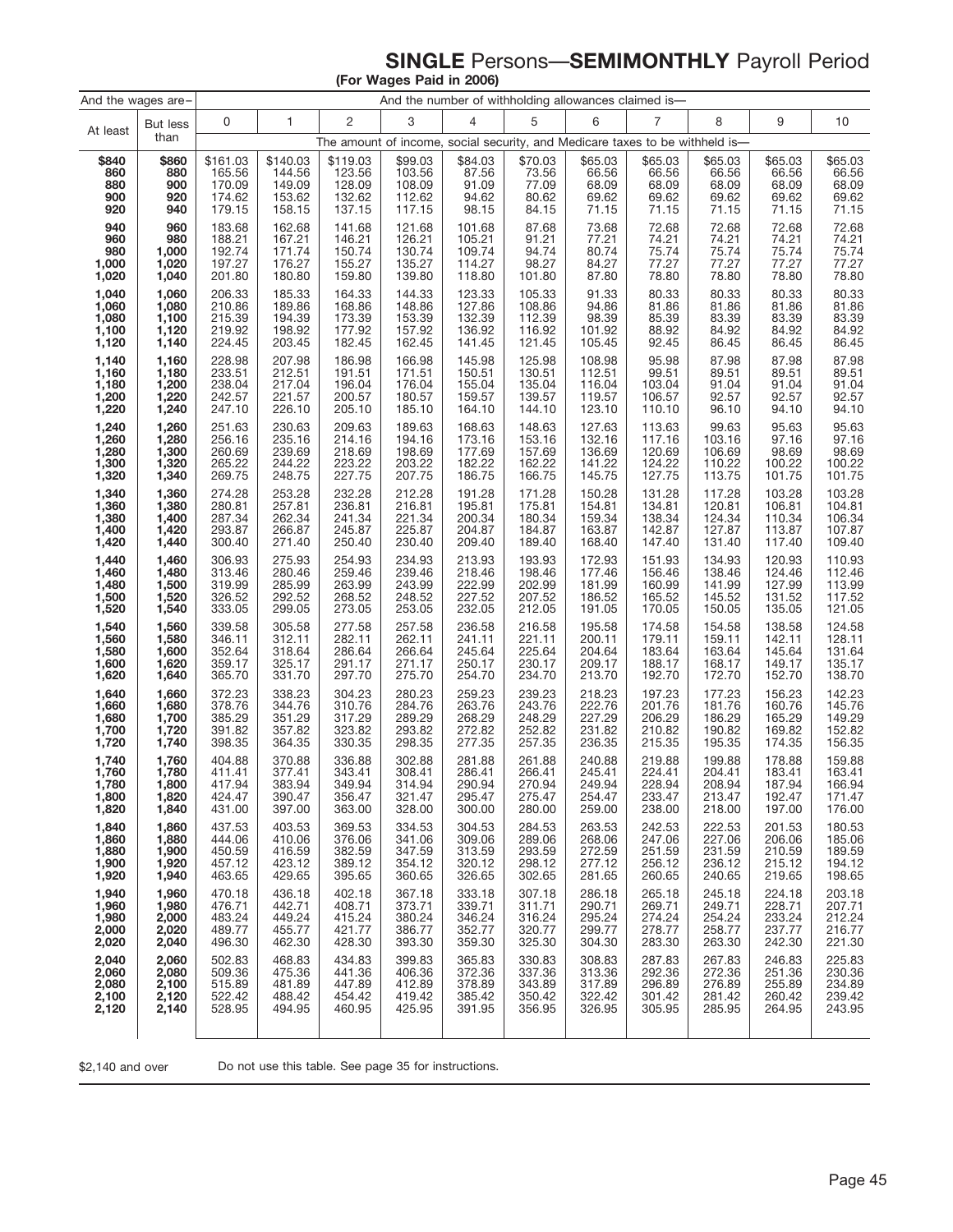## **MARRIED** Persons—**SEMIMONTHLY** Payroll Period **(For Wages Paid in 2006)**

|                                           |                                           | And the number of withholding allowances claimed is- |                                                |                                                |                                                  |                                                |                                                |                                                    |                                                |                                                                              |                                                  |                                                |
|-------------------------------------------|-------------------------------------------|------------------------------------------------------|------------------------------------------------|------------------------------------------------|--------------------------------------------------|------------------------------------------------|------------------------------------------------|----------------------------------------------------|------------------------------------------------|------------------------------------------------------------------------------|--------------------------------------------------|------------------------------------------------|
| And the wages are-                        |                                           | 0                                                    | 1                                              | $\overline{c}$                                 | 3                                                | $\overline{4}$                                 | 5                                              | 6                                                  | $\overline{7}$                                 | 8                                                                            | 9                                                | 10                                             |
| At least                                  | <b>But less</b><br>than                   |                                                      |                                                |                                                |                                                  |                                                |                                                |                                                    |                                                | The amount of income, social security, and Medicare taxes to be withheld is- |                                                  |                                                |
| \$0<br>270<br>280<br>290<br>300           | \$270<br>280<br>290<br>300<br>310         | 7.65%<br>\$21.04<br>21.80<br>22.57<br>23.33          | 7.65%<br>\$21.04<br>21.80<br>22.57<br>23.33    | 7.65%<br>$$21.04$<br>21.80<br>22.57<br>23.33   | 7.65%<br>$$21.04$ $21.80$ $22.57$<br>23.33       | 7.65%<br>\$21.04<br>21.80<br>22.57<br>23.33    | 7.65%<br>$821.04\n21.80\n22.57\n23.33$         | 7.65%<br>$$21.0421.8022.5723.33$                   | 7.65%<br>$321.04\n21.80\n22.57\n23.33$         | 7.65%<br>$821.04\n21.80\n22.57\n23.33$                                       | 7.65%<br>\$21.04<br>21.80<br>22.57<br>23.33      | 7.65%<br>$321.04\n21.80\n22.57\n23.33$         |
| 310<br>320<br>330<br>340<br>350           | 320<br>330<br>340<br>350<br>350<br>360    | 24.10<br>24.86<br>25.63<br>27.39<br>29.16            | 24.10<br>24.86<br>25.63<br>26.39<br>27.16      | 24.10<br>24.86<br>25.63<br>26.39<br>27.16      | 24.10<br>24.86<br>25.63<br>26.39<br>27.16        | 24.10<br>24.86<br>25.63<br>26.39<br>27.16      | 24.10<br>24.86<br>25.63<br>26.39<br>27.16      | 24.10<br>24.86<br>25.63<br>26.39<br>27.16          | 24.10<br>24.86<br>25.63<br>26.39<br>27.16      | 24.10<br>24.86<br>25.63<br>26.39<br>27.16                                    | 24.10<br>24.86<br>25.63<br>26.39<br>27.16        | 24.10<br>24.86<br>25.63<br>26.39<br>27.16      |
| 360<br>370<br>380<br>390<br>400           | 370<br>380<br>390<br>400<br>410           | 30.92<br>32.69<br>34.45<br>36.22<br>37.98            | 27.92<br>28.69<br>29.45<br>30.22<br>30.98      | 27.92<br>28.69<br>29.45<br>30.22<br>30.98      | 27.92<br>28.69<br>29.45<br>30.22<br>30.98        | 27.92<br>28.69<br>29.45<br>30.22<br>30.98      | 27.92<br>28.69<br>29.45<br>30.22<br>30.98      | 27.92<br>28.69<br>28.69<br>29.45<br>30.22<br>30.98 | 27.92<br>28.69<br>29.45<br>30.22<br>30.98      | 27.92<br>28.69<br>29.45<br>30.22<br>30.98                                    | 27.92<br>28.69<br>29.45<br>30.22<br>30.98        | 27.92<br>28.69<br>29.45<br>30.22<br>30.98      |
| 410<br>420<br>430<br>440<br>450           | 420<br>430<br>440<br>450<br>460           | 39.75<br>41.51<br>43.28<br>45.04<br>46.81            | 31.75<br>32.51<br>33.28<br>34.04<br>34.81      | 31.75<br>32.51<br>33.28<br>34.04<br>34.81      | 31.75<br>32.51<br>33.28<br>$34.04$<br>$34.81$    | 31.75<br>32.51<br>33.28<br>34.04<br>34.81      | 31.75<br>32.51<br>33.28<br>34.04<br>34.81      | 31.75<br>32.51<br>33.28<br>34.04<br>34.81          | 31.75<br>32.51<br>33.28<br>$34.04$<br>$34.81$  | 31.75<br>32.51<br>33.28<br>34.04<br>34.81                                    | 31.75<br>32.51<br>33.28<br>34.04<br>34.81        | 31.75<br>32.51<br>33.28<br>34.04<br>34.81      |
| 460<br>470<br>480<br>490<br>500           | 470<br>480<br>490<br>500<br>520           | 48.57<br>$\frac{1010}{50.34}$<br>53.87<br>57.02      | 35.57<br>36.34<br>38.10<br>39.87<br>43.02      | 35.57<br>36.34<br>37.10<br>37.87<br>39.02      | 35.57<br>36.34<br>37.10<br>37.87<br>39.02        | 35.57<br>36.34<br>37.10<br>37.87<br>39.02      | 35.57<br>36.34<br>37.10<br>37.87<br>39.02      | 35.57<br>36.34<br>37.10<br>37.87<br>39.02          | 35.57<br>36.34<br>37.10<br>37.87<br>39.02      | 35.57<br>36.34<br>37.10<br>37.87<br>39.02                                    | 35.57<br>36.34<br>37.10<br>$\frac{37.87}{39.02}$ | 35.57<br>36.34<br>37.10<br>37.87<br>39.02      |
| 520<br>540<br>560<br>580<br>600           | 540<br>560<br>580<br>600<br>620           | 60.55<br>64.08<br>67.61<br>71.14<br>74.67            | 46.55<br>50.08<br>53.61<br>57.14<br>60.67      | 40.55<br>42.08<br>43.61<br>45.14<br>46.67      | 40.55<br>42.08<br>43.61<br>45.14<br>46.67        | 40.55<br>42.08<br>43.61<br>45.14<br>46.67      | 40.55<br>42.08<br>43.61<br>45.14<br>46.67      | 40.55<br>42.08<br>43.61<br>45.14<br>46.67          | 40.55<br>42.08<br>43.61<br>45.14<br>46.67      | 40.55<br>42.08<br>43.61<br>45.14<br>46.67                                    | 40.55<br>42.08<br>43.61<br>45.14<br>46.67        | 40.55<br>42.08<br>43.61<br>45.14<br>46.67      |
| 620<br>640<br>660<br>680<br>700           | 640<br>660<br>680<br>700<br>720           | 78.20<br>$81.73$<br>$85.26$<br>88.79<br>92.32        | 64.20<br>$67.73$<br>$71.26$<br>74.79<br>78.32  | 50.20<br>53.73<br>57.26<br>60.79<br>64.32      | 48.20<br>49.73<br>51.26<br>52.79<br>54.32        | 48.20<br>49.73<br>51.26<br>52.79<br>54.32      | 48.20<br>49.73<br>51.26<br>52.79<br>54.32      | 48.20<br>49.73<br>51.26<br>52.79<br>54.32          | 48.20<br>49.73<br>51.26<br>$52.79$<br>$54.32$  | 48.20<br>49.73<br>51.26<br>52.79<br>54.32                                    | 48.20<br>49.73<br>51.26<br>52.79<br>54.32        | 48.20<br>49.73<br>51.26<br>52.79<br>54.32      |
| 720<br>740<br>740<br>760<br>780<br>800    | 740<br>760<br>780<br>800<br>820           | 95.85<br>99.38<br>102.91<br>106.44<br>109.97         | 81.85<br>85.38<br>88.91<br>92.44<br>95.97      | 67.85<br>71.38<br>74.91<br>78.44<br>81.97      | 55.85<br>$\frac{57.38}{60.91}$<br>64.44<br>67.97 | 55.85<br>57.38<br>58.91<br>60.44<br>61.97      | 55.85<br>57.38<br>58.91<br>60.44<br>61.97      | 55.85<br>57.38<br>58.91<br>60.44<br>61.97          | 55.85<br>57.38<br>58.91<br>60.44<br>61.97      | 55.85<br>57.38<br>58.91<br>60.44<br>61.97                                    | 55.85<br>57.38<br>58.91<br>60.44<br>61.97        | 55.85<br>57.38<br>58.91<br>60.44<br>61.97      |
| 820<br>840<br>860<br>880<br>900           | 840<br>860<br>880<br>900<br>920           | 113.50<br>117.03<br>120.56<br>124.09<br>127.62       | 99.50<br>103.03<br>106.56<br>110.09<br>113.62  | 85.50<br>89.03<br>92.56<br>96.09<br>99.62      | 71.50<br>75.03<br>78.56<br>82.09<br>85.62        | 63.50<br>65.03<br>66.56<br>69.09<br>72.62      | 63.50<br>65.03<br>66.56<br>68.09<br>69.62      | 63.50<br>65.03<br>66.56<br>68.09<br>69.62          | 63.50<br>65.03<br>66.56<br>68.09<br>69.62      | 63.50<br>65.03<br>66.56<br>68.09<br>69.62                                    | 63.50<br>$65.03$<br>$66.56$<br>68.09<br>69.62    | 63.50<br>65.03<br>66.56<br>68.09<br>69.62      |
| 920<br>940<br>960<br>980<br>1,000         | 940<br>960<br>980<br>1,000<br>1,020       | 131.15<br>134.68<br>138.21<br>142.74<br>147.27       | 117.15<br>120.68<br>124.21<br>127.74<br>131.27 | 103.15<br>106.68<br>110.21<br>113.74<br>117.27 | 89.15<br>92.68<br>96.21<br>99.74<br>103.27       | 76.15<br>79.68<br>83.21<br>86.74<br>90.27      | 71.15<br>72.68<br>74.21<br>75.74<br>77.27      | 71.15<br>72.68<br>74.21<br>75.74<br>77.27          | 71.15<br>72.68<br>74.21<br>75.74<br>77.27      | $71.15$<br>$72.68$<br>74.21<br>75.74<br>77.27                                | 71.15<br>72.68<br>74.21<br>75.74<br>77.27        | 71.15<br>72.68<br>74.21<br>75.74<br>77.27      |
| 1,020<br>1,040<br>1,060<br>1,080<br>1,100 | 1,040<br>1,060<br>1,080<br>1,100<br>1,120 | 151.80<br>156.33<br>160.86<br>165.39<br>169.92       | 134.80<br>138.33<br>141.86<br>145.39<br>149.92 | 120.80<br>124.33<br>127.86<br>131.39<br>134.92 | 106.80<br>110.33<br>113.86<br>117.39<br>120.92   | 93.80<br>97.33<br>100.86<br>104.39<br>107.92   | 79.80<br>83.33<br>86.86<br>90.39<br>93.92      | 78.80<br>80.33<br>81.86<br>83.39<br>84.92          | 78.80<br>80.33<br>81.86<br>83.39<br>84.92      | 78.80<br>80.33<br>81.86<br>83.39<br>84.92                                    | 78.80<br>80.33<br>81.86<br>83.39<br>84.92        | 78.80<br>80.33<br>81.86<br>83.39<br>84.92      |
| 1,120<br>1,140<br>1,160<br>1,180<br>1,200 | 1,140<br>1,160<br>1,180<br>1,200<br>1,220 | 174.45<br>178.98<br>183.51<br>188.04<br>192.57       | 154.45<br>158.98<br>163.51<br>168.04<br>172.57 | 138.45<br>141.98<br>145.51<br>149.04<br>152.57 | 124.45<br>127.98<br>131.51<br>135.04<br>138.57   | 111.45<br>114.98<br>118.51<br>122.04<br>125.57 | 97.45<br>100.98<br>104.51<br>108.04<br>111.57  | 86.45<br>87.98<br>90.51<br>94.04<br>97.57          | 86.45<br>87.98<br>89.51<br>91.04<br>92.57      | 86.45<br>87.98<br>89.51<br>91.04<br>92.57                                    | 86.45<br>87.98<br>89.51<br>91.04<br>92.57        | 86.45<br>87.98<br>89.51<br>91.04<br>92.57      |
| 1,220<br>1,240<br>1,260<br>1,280<br>1,300 | 1,240<br>1,260<br>1,280<br>1,300<br>1,320 | 197.10<br>201.63<br>206.16<br>210.69<br>215.22       | 177.10<br>181.63<br>186.16<br>190.69<br>195.22 | 156.10<br>160.63<br>165.16<br>169.69<br>174.22 | 142.10<br>145.63<br>149.16<br>152.69<br>156.22   | 129.10<br>132.63<br>136.16<br>139.69<br>143.22 | 115.10<br>118.63<br>122.16<br>125.69<br>129.22 | 101.10<br>104.63<br>108.16<br>111.69<br>115.22     | 94.10<br>95.63<br>97.16<br>98.69<br>101.22     | 94.10<br>95.63<br>97.16<br>98.69<br>100.22                                   | 94.10<br>95.63<br>97.16<br>98.69<br>100.22       | 94.10<br>95.63<br>97.16<br>98.69<br>100.22     |
| 1,320<br>1,340<br>1,360<br>1,380<br>1,400 | 1,340<br>1,360<br>1,380<br>1,400<br>1,420 | 219.75<br>224.28<br>228.81<br>233.34<br>237.87       | 199.75<br>204.28<br>208.81<br>213.34<br>217.87 | 178.75<br>183.28<br>187.81<br>192.34<br>196.87 | 159.75<br>163.28<br>167.81<br>172.34<br>176.87   | 146.75<br>150.28<br>153.81<br>157.34<br>160.87 | 132.75<br>136.28<br>139.81<br>143.34<br>146.87 | 118.75<br>122.28<br>125.81<br>129.34<br>132.87     | 104.75<br>108.28<br>111.81<br>115.34<br>118.87 | 101.75<br>103.28<br>104.81<br>106.34<br>107.87                               | 101.75<br>103.28<br>104.81<br>106.34<br>107.87   | 101.75<br>103.28<br>104.81<br>106.34<br>107.87 |

(Continued on next page)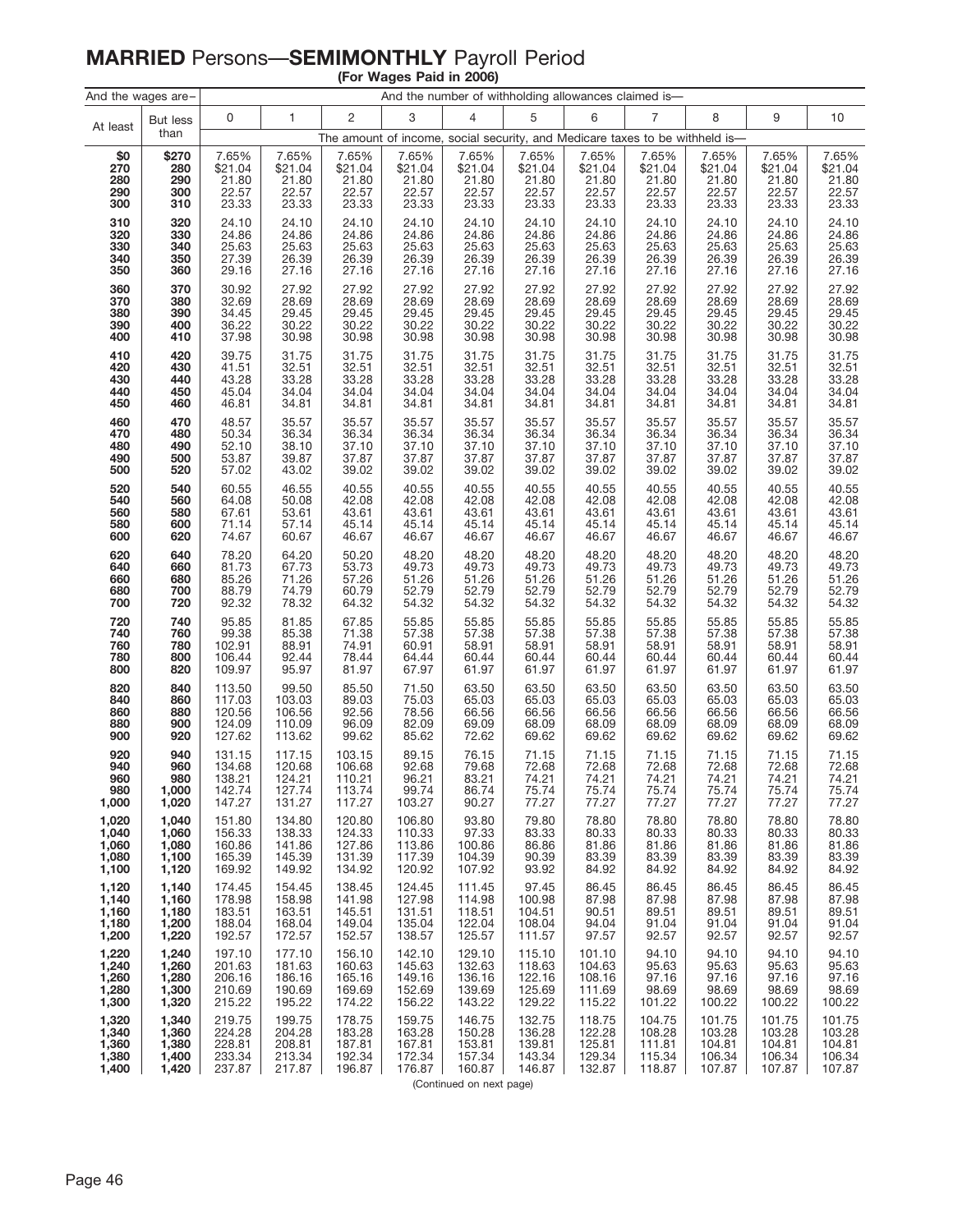## **MARRIED** Persons—**SEMIMONTHLY** Payroll Period

**(For Wages Paid in 2006)**

| And the wages are-                          |                                             | And the number of withholding allowances claimed is- |                                                  |                                                  |                                                                              |                                                  |                                                  |                                                  |                                                  |                                                  |                                                  |                                                  |
|---------------------------------------------|---------------------------------------------|------------------------------------------------------|--------------------------------------------------|--------------------------------------------------|------------------------------------------------------------------------------|--------------------------------------------------|--------------------------------------------------|--------------------------------------------------|--------------------------------------------------|--------------------------------------------------|--------------------------------------------------|--------------------------------------------------|
| At least                                    | <b>But less</b><br>than                     | 0                                                    | 1                                                | $\overline{c}$                                   | 3                                                                            | $\overline{4}$                                   | 5                                                | 6                                                | $\overline{7}$                                   | 8                                                | 9                                                | 10                                               |
|                                             |                                             |                                                      |                                                  |                                                  | The amount of income, social security, and Medicare taxes to be withheld is- |                                                  |                                                  |                                                  |                                                  |                                                  |                                                  |                                                  |
| \$1,420<br>1,440<br>1,460<br>1,480<br>1,500 | \$1,440<br>1,460<br>1,480<br>1,500<br>1,520 | \$242.40<br>246.93<br>251.46<br>255.99<br>260.52     | \$222.40<br>226.93<br>231.46<br>235.99<br>240.52 | \$201.40<br>205.93<br>210.46<br>214.99<br>219.52 | \$181.40<br>185.93<br>190.46<br>194.99<br>199.52                             | \$164.40<br>167.93<br>171.46<br>174.99<br>178.52 | \$150.40<br>153.93<br>157.46<br>160.99<br>164.52 | \$136.40<br>139.93<br>143.46<br>146.99<br>150.52 | \$122.40<br>125.93<br>129.46<br>132.99<br>136.52 | \$109.40<br>112.93<br>116.46<br>119.99<br>123.52 | \$109.40<br>110.93<br>112.46<br>113.99<br>115.52 | \$109.40<br>110.93<br>112.46<br>113.99<br>115.52 |
| 1,520<br>1,540<br>1,560<br>1,580<br>1,600   | 1,540<br>1,560<br>1,580<br>1,600<br>1,620   | 265.05<br>269.58<br>274.11<br>278.64<br>283.17       | 245.05<br>249.58<br>254.11<br>258.64<br>263.17   | 224.05<br>228.58<br>233.11<br>237.64<br>242.17   | 204.05<br>208.58<br>213.11<br>217.64<br>222.17                               | 183.05<br>187.58<br>192.11<br>196.64<br>201.17   | 168.05<br>171.58<br>175.11<br>178.64<br>182.17   | 154.05<br>157.58<br>161.11<br>164.64<br>168.17   | 140.05<br>143.58<br>147.11<br>150.64<br>154.17   | 127.05<br>130.58<br>134.11<br>137.64<br>141.17   | 117.05<br>118.58<br>120.11<br>123.64<br>127.17   | 117.05<br>118.58<br>120.11<br>121.64<br>123.17   |
| 1,620<br>1,640<br>1,660<br>1,680<br>1,700   | 1,640<br>1,660<br>1,680<br>1,700<br>1,720   | 287.70<br>292.23<br>296.76<br>301.29<br>305.82       | 267.70<br>272.23<br>276.76<br>281.29<br>285.82   | 246.70<br>251.23<br>255.76<br>260.29<br>264.82   | 226.70<br>231.23<br>240.29<br>244.82                                         | 205.70<br>210.23<br>214.76<br>219.29<br>223.82   | 185.70<br>189.23<br>193.76<br>198.29<br>202.82   | 171.70<br>175.23<br>178.76<br>182.29<br>185.82   | 157.70<br>161.23<br>164.76<br>168.29<br>171.82   | 144.70<br>148.23<br>151.76<br>155.29<br>158.82   | 130.70<br>134.23<br>137.76<br>141.29<br>144.82   | 124.70<br>126.23<br>127.76<br>129.29<br>130.82   |
| 1,720<br>1,740<br>1,760<br>1,780<br>1,800   | 1,740<br>1,760<br>1,780<br>1,800<br>1,820   | 310.35<br>314.88<br>319.41<br>323.94<br>328.47       | 290.35<br>294.88<br>299.41<br>303.94<br>308.47   | 269.35<br>273.88<br>278.41<br>282.94<br>287.47   | 249.35<br>253.88<br>258.41<br>262.94<br>267.47                               | 228.35<br>232.88<br>237.41<br>241.94<br>246.47   | 207.35<br>211.88<br>216.41<br>220.94<br>225.47   | 189.35<br>192.88<br>196.41<br>200.94<br>205.47   | 175.35<br>178.88<br>182.41<br>185.94<br>189.47   | 162.35<br>165.88<br>169.41<br>172.94<br>176.47   | 148.35<br>151.88<br>155.41<br>158.94<br>162.47   | 134.35<br>137.88<br>141.41<br>144.94<br>148.47   |
| 1,820<br>1,840<br>1,860<br>1,880<br>1,900   | 1,840<br>1,860<br>1,880<br>1,900<br>1,920   | 333.00<br>337.53<br>342.06<br>346.59<br>351.12       | 313.00<br>317.53<br>322.06<br>326.59<br>331.12   | 292.00<br>296.53<br>301.06<br>305.59<br>310.12   | 272.00<br>276.53<br>281.06<br>285.59<br>290.12                               | 251.00<br>255.53<br>260.06<br>264.59<br>269.12   | 230.00<br>234.53<br>239.06<br>243.59<br>248.12   | 210.00<br>214.53<br>219.06<br>223.59<br>228.12   | 193.00<br>196.53<br>200.06<br>203.59<br>207.12   | 180.00<br>183.53<br>187.06<br>190.59<br>194.12   | 166.00<br>169.53<br>173.06<br>176.59<br>180.12   | 152.00<br>155.53<br>159.06<br>162.59<br>166.12   |
| 1,920<br>1,940<br>1,960<br>1,980<br>2,000   | 1,940<br>1,960<br>1,980<br>2,000<br>2,020   | 355.65<br>360.18<br>364.71<br>369.24<br>373.77       | 335.65<br>340.18<br>344.71<br>349.24<br>353.77   | 314.65<br>319.18<br>323.71<br>328.24<br>332.77   | 294.65<br>299.18<br>303.71<br>308.24<br>312.77                               | 273.65<br>278.18<br>282.71<br>287.24<br>291.77   | 252.65<br>257.18<br>261.71<br>266.24<br>270.77   | 232.65<br>237.18<br>241.71<br>246.24<br>250.77   | 211.65<br>216.18<br>220.71<br>225.24<br>229.77   | 197.65<br>201.18<br>204.71<br>208.24<br>211.77   | 183.65<br>187.18<br>190.71<br>194.24<br>197.77   | 169.65<br>173.18<br>176.71<br>180.24<br>183.77   |
| 2,020<br>2,040<br>2,060<br>2,080<br>2,100   | 2,040<br>2,060<br>2,080<br>2,100<br>2,120   | 378.30<br>382.83<br>387.36<br>391.89<br>396.42       | 358.30<br>362.83<br>367.36<br>371.89<br>376.42   | 337.30<br>341.83<br>346.36<br>350.89<br>355.42   | 317.30<br>321.83<br>326.36<br>330.89<br>335.42                               | 296.30<br>300.83<br>305.36<br>309.89<br>314.42   | 275.30<br>279.83<br>284.36<br>288.89<br>293.42   | 255.30<br>259.83<br>264.36<br>268.89<br>273.42   | 234.30<br>238.83<br>243.36<br>247.89<br>252.42   | 215.30<br>218.83<br>222.36<br>226.89<br>231.42   | 201.30<br>204.83<br>208.36<br>211.89<br>215.42   | 187.30<br>190.83<br>194.36<br>197.89<br>201.42   |
| 2,120<br>2,140<br>2,160<br>2,180<br>2,200   | 2,140<br>2,160<br>2,180<br>2,200<br>2,220   | 400.95<br>405.48<br>410.01<br>414.54<br>419.07       | 380.95<br>385.48<br>390.01<br>394.54<br>399.07   | 359.95<br>364.48<br>369.01<br>373.54<br>378.07   | 339.95<br>344.48<br>349.01<br>353.54<br>358.07                               | 318.95<br>323.48<br>328.01<br>332.54<br>337.07   | 297.95<br>302.48<br>307.01<br>311.54<br>316.07   | 277.95<br>282.48<br>287.01<br>291.54<br>296.07   | 256.95<br>261.48<br>266.01<br>270.54<br>275.07   | 235.95<br>240.48<br>245.01<br>249.54<br>254.07   | 218.95<br>222.48<br>226.01<br>229.54<br>234.07   | 204.95<br>208.48<br>212.01<br>215.54<br>219.07   |
| 2,220<br>2,240<br>2,260<br>2,280<br>2,300   | 2,240<br>2,260<br>2,280<br>2,300<br>2,320   | 423.60<br>428.13<br>432.66<br>437.19<br>441.72       | 403.60<br>408.13<br>412.66<br>417.19<br>421.72   | 382.60<br>387.13<br>391.66<br>396.19<br>400.72   | 362.60<br>367.13<br>371.66<br>376.19<br>380.72                               | 341.60<br>346.13<br>350.66<br>355.19<br>359.72   | 320.60<br>325.13<br>329.66<br>334.19<br>338.72   | 300.60<br>305.13<br>309.66<br>314.19<br>318.72   | 279.60<br>284.13<br>288.66<br>293.19<br>297.72   | 258.60<br>263.13<br>267.66<br>272.19<br>276.72   | 238.60<br>243.13<br>247.66<br>252.19<br>256.72   | 222.60<br>226.13<br>229.66<br>233.19<br>236.72   |
| 2,320<br>2,340<br>2,360<br>2,380<br>2,400   | 2,340<br>2,360<br>2,380<br>2,400<br>2,420   | 446.25<br>450.78<br>455.31<br>459.84<br>464.37       | 426.25<br>430.78<br>435.31<br>439.84<br>444.37   | 405.25<br>409.78<br>414.31<br>418.84<br>423.37   | 385.25<br>389.78<br>394.31<br>398.84<br>403.37                               | 364.25<br>368.78<br>373.31<br>377.84<br>382.37   | 343.25<br>347.78<br>352.31<br>356.84<br>361.37   | 323.25<br>327.78<br>332.31<br>336.84<br>341.37   | 302.25<br>306.78<br>311.31<br>315.84<br>320.37   | 281.25<br>285.78<br>290.31<br>294.84<br>299.37   | 261.25<br>265.78<br>270.31<br>274.84<br>279.37   | 240.25<br>244.78<br>249.31<br>253.84<br>258.37   |
| 2,420<br>2,440<br>2,460<br>2,480<br>2,500   | 2,440<br>2,460<br>2,480<br>2,500<br>2,520   | 468.90<br>473.43<br>477.96<br>482.49<br>487.02       | 448.90<br>453.43<br>457.96<br>462.49<br>467.02   | 427.90<br>432.43<br>436.96<br>441.49<br>446.02   | 407.90<br>412.43<br>416.96<br>421.49<br>426.02                               | 386.90<br>391.43<br>395.96<br>400.49<br>405.02   | 365.90<br>370.43<br>374.96<br>379.49<br>384.02   | 345.90<br>350.43<br>354.96<br>359.49<br>364.02   | 324.90<br>329.43<br>333.96<br>338.49<br>343.02   | 303.90<br>308.43<br>312.96<br>317.49<br>322.02   | 283.90<br>288.43<br>292.96<br>297.49<br>302.02   | 262.90<br>267.43<br>271.96<br>276.49<br>281.02   |
| 2,520<br>2,540<br>2,560<br>2,580<br>2,600   | 2,540<br>2,560<br>2,580<br>2,600<br>2,620   | 491.55<br>496.08<br>500.61<br>505.14<br>509.67       | 471.55<br>476.08<br>480.61<br>485.14<br>489.67   | 450.55<br>455.08<br>459.61<br>464.14<br>468.67   | 430.55<br>435.08<br>439.61<br>444.14<br>448.67                               | 409.55<br>414.08<br>418.61<br>423.14<br>427.67   | 388.55<br>393.08<br>397.61<br>402.14<br>406.67   | 368.55<br>373.08<br>377.61<br>382.14<br>386.67   | 347.55<br>352.08<br>356.61<br>361.14<br>365.67   | 326.55<br>331.08<br>335.61<br>340.14<br>344.67   | 306.55<br>311.08<br>315.61<br>320.14<br>324.67   | 285.55<br>290.08<br>294.61<br>299.14<br>303.67   |
| 2,620<br>2,640<br>2,660<br>2,680<br>2,700   | 2,640<br>2,660<br>2,680<br>2,700<br>2,720   | 514.20<br>518.73<br>523.26<br>527.79<br>532.32       | 494.20<br>498.73<br>503.26<br>507.79<br>512.32   | 473.20<br>477.73<br>482.26<br>486.79<br>491.32   | 453.20<br>457.73<br>462.26<br>466.79<br>471.32                               | 432.20<br>436.73<br>441.26<br>445.79<br>450.32   | 411.20<br>415.73<br>420.26<br>424.79<br>429.32   | 391.20<br>395.73<br>400.26<br>404.79<br>409.32   | 370.20<br>374.73<br>379.26<br>383.79<br>388.32   | 349.20<br>353.73<br>358.26<br>362.79<br>367.32   | 329.20<br>333.73<br>338.26<br>342.79<br>347.32   | 308.20<br>312.73<br>317.26<br>321.79<br>326.32   |

\$2,720 and over Do not use this table. See page 35 for instructions.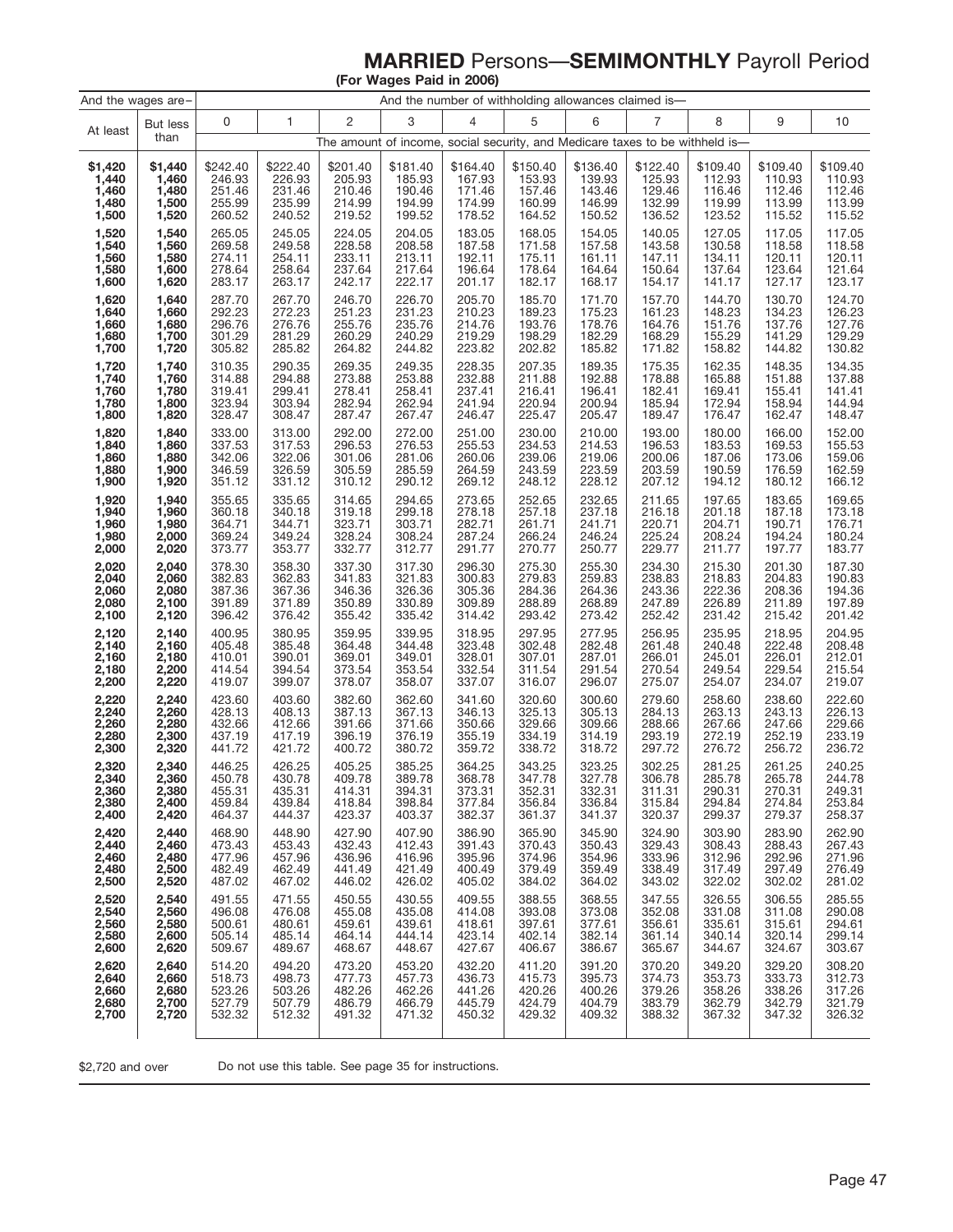## **SINGLE** Persons—**MONTHLY** Payroll Period **(For Wages Paid in 2006)**

| And the wages are-                        |                                           | And the number of withholding allowances claimed is- |                                                |                                                |                                                |                                                |                                                |                                                                              |                                                |                                                |                                                |                                                |
|-------------------------------------------|-------------------------------------------|------------------------------------------------------|------------------------------------------------|------------------------------------------------|------------------------------------------------|------------------------------------------------|------------------------------------------------|------------------------------------------------------------------------------|------------------------------------------------|------------------------------------------------|------------------------------------------------|------------------------------------------------|
| At least                                  | But less                                  | 0                                                    | 1                                              | $\overline{2}$                                 | 3                                              | $\overline{4}$                                 | 5                                              | 6                                                                            | $\overline{7}$                                 | 8                                              | 9                                              | 10                                             |
|                                           | than                                      |                                                      |                                                |                                                |                                                |                                                |                                                | The amount of income, social security, and Medicare taxes to be withheld is- |                                                |                                                |                                                |                                                |
| \$0<br>220<br>230<br>240<br>250           | \$220<br>230<br>240<br>250<br>260         | 7.65%<br>\$17.2<br>18.98<br>20.74<br>22.51           | 7.65%<br>\$17.2<br>17.98<br>18.74<br>19.51     | 7.65%<br>$$17.2$<br>17.98<br>18.74<br>19.51    | 7.65%<br>\$17.2<br>17.98<br>18.74<br>19.51     | 7.65%<br>\$17.2<br>17.98<br>18.74<br>19.51     | 7.65%<br>\$17.2<br>17.98<br>18.74<br>19.51     | 7.65%<br>\$17.2<br>17.98<br>18.74<br>19.51                                   | 7.65%<br>\$17.2<br>17.98<br>18.74<br>19.51     | 7.65%<br>\$17.2<br>17.98<br>18.74<br>19.51     | 7.65%<br>\$17.2<br>17.98<br>18.74<br>19.51     | 7.65%<br>\$17.2<br>17.98<br>18.74<br>19.51     |
| 260<br>270<br>280<br>290<br>300           | 270<br>280<br>290<br>300<br>320           | 24.27<br>26.04<br>27.80<br>$29.57$<br>32.72          | 20.27<br>21.04<br>21.80<br>22.57<br>23.72      | 20.27<br>21.04<br>21.80<br>22.57<br>23.72      | 20.27<br>21.04<br>21.80<br>22.57<br>23.72      | 20.27<br>$21.04$<br>$21.80$<br>22.57<br>23.72  | 20.27<br>21.04<br>21.80<br>22.57<br>23.72      | 20.27<br>$21.04$<br>$21.80$<br>22.57<br>23.72                                | 20.27<br>$21.04$<br>$21.80$<br>22.57<br>23.72  | 20.27<br>$21.04$<br>$21.80$<br>22.57<br>23.72  | 20.27<br>21.04<br>21.80<br>22.57<br>23.72      | 20.27<br>21.04<br>21.80<br>22.57<br>23.72      |
| 320<br>340<br>360<br>380<br>400           | 340<br>360<br>380<br>400<br>420           | 36.25<br>39.78<br>43.31<br>46.84<br>50.37            | 25.25<br>26.78<br>28.31<br>29.84<br>31.37      | 25.25<br>26.78<br>28.31<br>29.84<br>31.37      | 25.25<br>26.78<br>28.31<br>29.84<br>31.37      | 25.25<br>26.78<br>28.31<br>29.84<br>31.37      | 25.25<br>26.78<br>28.31<br>29.84<br>31.37      | 25.25<br>26.78<br>28.31<br>29.84<br>31.37                                    | 25.25<br>26.78<br>28.31<br>29.84<br>31.37      | 25.25<br>26.78<br>28.31<br>29.84<br>31.37      | 25.25<br>26.78<br>28.31<br>29.84<br>31.37      | 25.25<br>26.78<br>28.31<br>29.84<br>31.37      |
| 420<br>440<br>460<br>480<br>500           | 440<br>460<br>480<br>500<br>520           | 53.90<br>57.43<br>60.96<br>64.49<br>68.02            | 32.90<br>34.43<br>35.96<br>37.49<br>40.02      | 32.90<br>34.43<br>35.96<br>37.49<br>39.02      | 32.90<br>34.43<br>35.96<br>37.49<br>39.02      | 32.90<br>34.43<br>35.96<br>37.49<br>39.02      | 32.90<br>34.43<br>35.96<br>37.49<br>39.02      | 32.90<br>34.43<br>35.96<br>37.49<br>39.02                                    | 32.90<br>34.43<br>35.96<br>37.49<br>39.02      | 32.90<br>34.43<br>35.96<br>37.49<br>39.02      | 32.90<br>34.43<br>35.96<br>37.49<br>39.02      | 32.90<br>34.43<br>35.96<br>37.49<br>39.02      |
| 520<br>540<br>560<br>580<br>600           | 540<br>560<br>580<br>600<br>640           | 71.55<br>75.08<br>78.61<br>82.14<br>87.43            | 43.55<br>47.08<br>50.61<br>54.14<br>59.43      | 40.55<br>42.08<br>43.61<br>45.14<br>47.43      | 40.55<br>42.08<br>43.61<br>45.14<br>47.43      | 40.55<br>42.08<br>43.61<br>45.14<br>47.43      | 40.55<br>42.08<br>43.61<br>45.14<br>47.43      | 40.55<br>42.08<br>43.61<br>45.14<br>47.43                                    | 40.55<br>42.08<br>43.61<br>45.14<br>47.43      | 40.55<br>42.08<br>43.61<br>45.14<br>47.43      | 40.55<br>42.08<br>43.61<br>45.14<br>47.43      | 40.55<br>42.08<br>43.61<br>45.14<br>47.43      |
| 640<br>680<br>720<br>760<br>800           | 680<br>720<br>760<br>800<br>840           | 94.49<br>101.55<br>108.61<br>115.67<br>122.73        | 66.49<br>73.55<br>80.61<br>87.67<br>94.73      | 50.49<br>53.55<br>56.61<br>60.67<br>67.73      | 50.49<br>53.55<br>56.61<br>59.67<br>62.73      | 50.49<br>53.55<br>56.61<br>59.67<br>62.73      | 50.49<br>53.55<br>56.61<br>59.67<br>62.73      | 50.49<br>53.55<br>56.61<br>59.67<br>62.73                                    | 50.49<br>53.55<br>56.61<br>59.67<br>62.73      | 50.49<br>53.55<br>56.61<br>59.67<br>62.73      | 50.49<br>53.55<br>56.61<br>59.67<br>62.73      | 50.49<br>53.55<br>56.61<br>59.67<br>62.73      |
| 840<br>880<br>920<br>960<br>1,000         | 880<br>920<br>960<br>$1,000$<br>$1,040$   | 130.79<br>139.85<br>148.91<br>157.97<br>167.03       | 101.79<br>108.85<br>115.91<br>122.97<br>130.03 | 74.79<br>81.85<br>88.91<br>95.97<br>103.03     | 65.79<br>68.85<br>71.91<br>74.97<br>78.03      | 65.79<br>68.85<br>71.91<br>74.97<br>78.03      | 65.79<br>68.85<br>71.91<br>74.97<br>78.03      | 65.79<br>68.85<br>71.91<br>74.97<br>78.03                                    | 65.79<br>68.85<br>71.91<br>74.97<br>78.03      | 65.79<br>71.91<br>74.97<br>78.03               | 65.79<br>68.85<br>71.91<br>74.97<br>78.03      | 65.79<br>68.85<br>71.91<br>74.97<br>78.03      |
| 1,040<br>1,080<br>1,120<br>1,160<br>1,200 | 1,080<br>1,120<br>1,160<br>1,200<br>1,240 | 176.09<br>185.15<br>194.21<br>203.27<br>212.33       | 137.09<br>144.15<br>153.21<br>162.27<br>171.33 | 110.09<br>117.15<br>124.21<br>131.27<br>138.33 | 82.09<br>89.15<br>96.21<br>103.27<br>110.33    | 81.09<br>84.15<br>87.21<br>90.27<br>93.33      | 81.09<br>84.15<br>87.21<br>90.27<br>93.33      | 81.09<br>84.15<br>87.21<br>90.27<br>93.33                                    | 81.09<br>84.15<br>87.21<br>90.27<br>93.33      | 81.09<br>84.15<br>87.21<br>$90.27$<br>$93.33$  | 81.09<br>84.15<br>87.21<br>90.27<br>93.33      | 81.09<br>84.15<br>87.21<br>90.27<br>93.33      |
| 1,240<br>1,280<br>1,320<br>1,360<br>1,400 | 1,280<br>1,320<br>1,360<br>1,400<br>1,440 | 221.39<br>230.45<br>239.51<br>248.57<br>257.63       | 180.39<br>189.45<br>198.51<br>207.57<br>216.63 | 145.39<br>152.45<br>159.51<br>166.57<br>175.63 | 117.39<br>124.45<br>131.51<br>138.57<br>145.63 | 96.39<br>99.45<br>104.51<br>111.57<br>118.63   | 96.39<br>$99.45$<br>102.51<br>105.57<br>108.63 | 96.39<br>$99.45$<br>102.51<br>105.57<br>108.63                               | 96.39<br>99.45<br>102.51<br>105.57<br>108.63   | 96.39<br>99.45<br>102.51<br>105.57<br>108.63   | 96.39<br>99.45<br>102.51<br>105.57<br>108.63   | 96.39<br>99.45<br>102.51<br>105.57<br>108.63   |
| 1,440<br>1,480<br>1,520<br>1,560<br>1,600 | 1,480<br>1,520<br>1,560<br>1,600<br>1,640 | 266.69<br>275.75<br>284.81<br>293.87<br>302.93       | 225.69<br>234.75<br>243.81<br>252.87<br>261.93 | 184.69<br>193.75<br>202.81<br>211.87<br>220.93 | 152.69<br>159.75<br>166.81<br>173.87<br>180.93 | 125.69<br>132.75<br>139.81<br>146.87<br>153.93 | 111.69<br>114.75<br>117.81<br>120.87<br>125.93 | 111.69<br>114.75<br>117.81<br>120.87<br>123.93                               | 111.69<br>114.75<br>117.81<br>120.87<br>123.93 | 111.69<br>114.75<br>117.81<br>120.87<br>123.93 | 111.69<br>114.75<br>117.81<br>120.87<br>123.93 | 111.69<br>114.75<br>117.81<br>120.87<br>123.93 |
| 1,640<br>1,680<br>1,720<br>1,760<br>1,800 | 1,680<br>1,720<br>1,760<br>1,800<br>1,840 | 311.99<br>321.05<br>330.11<br>339.17<br>348.23       | 270.99<br>280.05<br>289.11<br>298.17<br>307.23 | 229.99<br>239.05<br>248.11<br>257.17<br>266.23 | 188.99<br>198.05<br>207.11<br>216.17<br>225.23 | 160.99<br>168.05<br>175.11<br>182.17<br>189.23 | 132.99<br>140.05<br>147.11<br>154.17<br>161.23 | 126.99<br>130.05<br>133.11<br>136.17<br>139.23                               | 126.99<br>130.05<br>133.11<br>136.17<br>139.23 | 126.99<br>130.05<br>133.11<br>136.17<br>139.23 | 126.99<br>130.05<br>133.11<br>136.17<br>139.23 | 126.99<br>130.05<br>133.11<br>136.17<br>139.23 |
| 1,840<br>1,880<br>1,920<br>1,960<br>2,000 | 1,880<br>1,920<br>1,960<br>2,000<br>2,040 | 357.29<br>366.35<br>375.41<br>384.47<br>393.53       | 316.29<br>325.35<br>334.41<br>343.47<br>352.53 | 275.29<br>284.35<br>293.41<br>302.47<br>311.53 | 234.29<br>243.35<br>252.41<br>261.47<br>270.53 | 196.29<br>203.35<br>210.41<br>219.47<br>228.53 | 168.29<br>175.35<br>182.41<br>189.47<br>196.53 | 142.29<br>148.35<br>155.41<br>162.47<br>169.53                               | 142.29<br>145.35<br>148.41<br>151.47<br>154.53 | 142.29<br>145.35<br>148.41<br>151.47<br>154.53 | 142.29<br>145.35<br>148.41<br>151.47<br>154.53 | 142.29<br>145.35<br>148.41<br>151.47<br>154.53 |
| 2,040<br>2,080<br>2,120<br>2,160<br>2,200 | 2,080<br>2,120<br>2,160<br>2,200<br>2,240 | 402.59<br>411.65<br>420.71<br>429.77<br>438.83       | 361.59<br>370.65<br>379.71<br>388.77<br>397.83 | 320.59<br>329.65<br>338.71<br>347.77<br>356.83 | 279.59<br>288.65<br>297.71<br>306.77<br>315.83 | 237.59<br>246.65<br>255.71<br>264.77<br>273.83 | 203.59<br>210.65<br>217.71<br>224.77<br>232.83 | 176.59<br>183.65<br>190.71<br>197.77<br>204.83                               | 157.59<br>160.65<br>163.71<br>169.77<br>176.83 | 157.59<br>160.65<br>163.71<br>166.77<br>169.83 | 157.59<br>160.65<br>163.71<br>166.77<br>169.83 | 157.59<br>160.65<br>163.71<br>166.77<br>169.83 |
| 2,240<br>2,280<br>2,320<br>2,360<br>2,400 | 2,280<br>2,320<br>2,360<br>2,400<br>2,440 | 447.89<br>456.95<br>466.01<br>475.07<br>484.13       | 406.89<br>415.95<br>425.01<br>434.07<br>443.13 | 365.89<br>374.95<br>384.01<br>393.07<br>402.13 | 324.89<br>333.95<br>343.01<br>352.07<br>361.13 | 282.89<br>291.95<br>301.01<br>310.07<br>319.13 | 241.89<br>250.95<br>260.01<br>269.07<br>278.13 | 211.89<br>218.95<br>226.01<br>233.07<br>240.13                               | 183.89<br>190.95<br>198.01<br>205.07<br>212.13 | 172.89<br>175.95<br>179.01<br>182.07<br>185.13 | 172.89<br>175.95<br>179.01<br>182.07<br>185.13 | 172.89<br>175.95<br>179.01<br>182.07<br>185.13 |

(Continued on next page)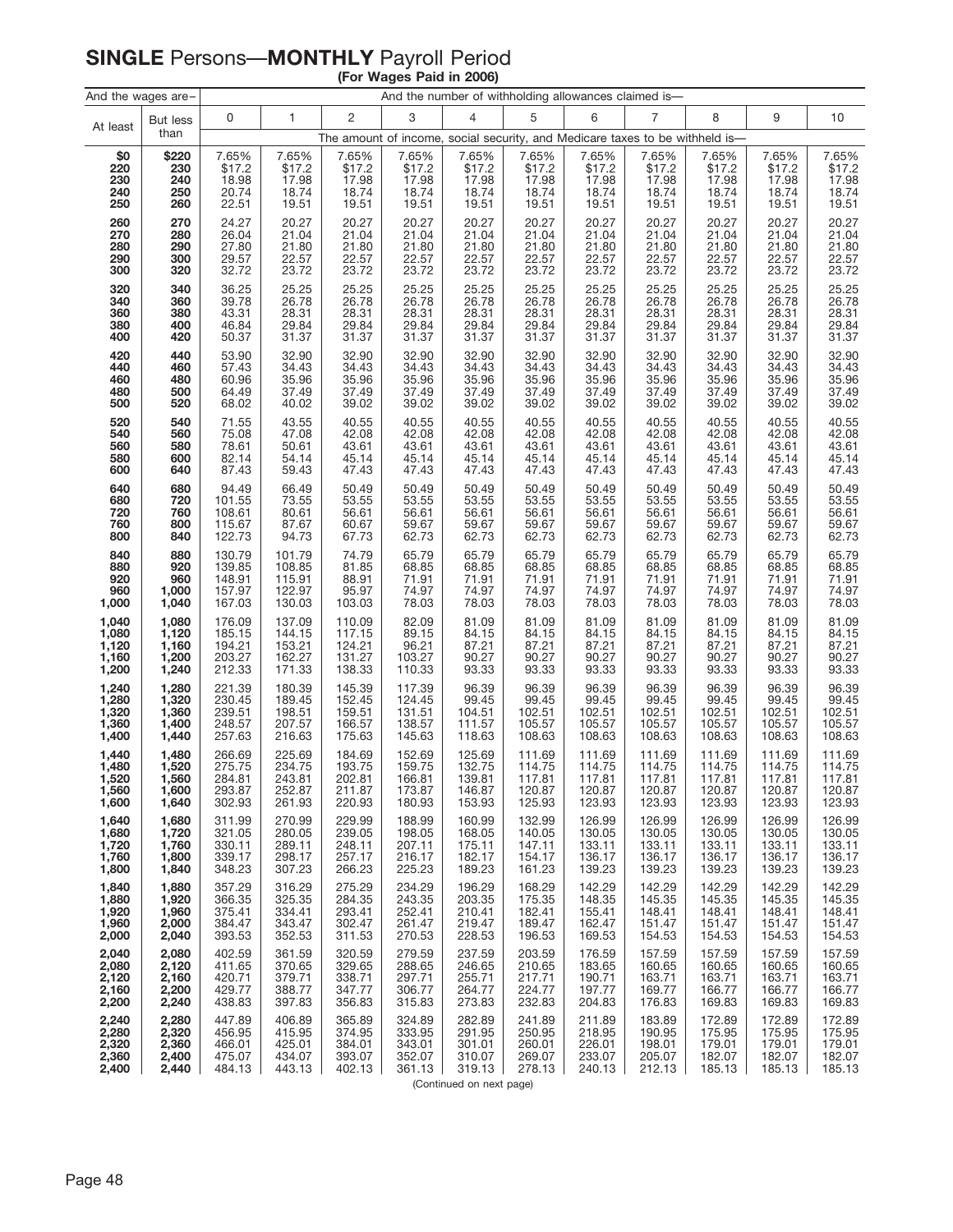## **SINGLE** Persons—**MONTHLY** Payroll Period

**(For Wages Paid in 2006)**

| And the wages are-                          |                                             | And the number of withholding allowances claimed is-     |                                                          |                                                          |                                                                              |                                                      |                                                  |                                                  |                                                  |                                                  |                                                  |                                                  |
|---------------------------------------------|---------------------------------------------|----------------------------------------------------------|----------------------------------------------------------|----------------------------------------------------------|------------------------------------------------------------------------------|------------------------------------------------------|--------------------------------------------------|--------------------------------------------------|--------------------------------------------------|--------------------------------------------------|--------------------------------------------------|--------------------------------------------------|
| At least                                    | <b>But less</b>                             | 0                                                        | 1                                                        | $\overline{c}$                                           | 3                                                                            | $\overline{4}$                                       | 5                                                | 6                                                | $\overline{7}$                                   | 8                                                | 9                                                | 10                                               |
|                                             | than                                        |                                                          |                                                          |                                                          | The amount of income, social security, and Medicare taxes to be withheld is- |                                                      |                                                  |                                                  |                                                  |                                                  |                                                  |                                                  |
| \$2,440<br>2,480<br>2,520<br>2,560<br>2,600 | \$2,480<br>2,520<br>2,560<br>2,600<br>2,640 | \$493.19<br>502.25<br>511.31<br>520.37<br>529.43         | \$452.19<br>461.25<br>470.31<br>479.37<br>488.43         | \$411.19<br>420.25<br>429.31<br>438.37<br>447.43         | \$370.19<br>379.25<br>388.31<br>397.37<br>406.43                             | \$328.19<br>337.25<br>346.31<br>355.37<br>364.43     | \$287.19<br>296.25<br>305.31<br>314.37<br>323.43 | \$247.19<br>255.25<br>264.31<br>273.37<br>282.43 | \$219.19<br>226.25<br>233.31<br>240.37<br>247.43 | \$192.19<br>199.25<br>206.31<br>213.37<br>220.43 | \$188.19<br>191.25<br>194.31<br>197.37<br>200.43 | \$188.19<br>191.25<br>194.31<br>197.37<br>200.43 |
| 2,640<br>2,680<br>2,720<br>2,760<br>2,800   | 2,680<br>2,720<br>2,760<br>2,800<br>2,840   | 538.49<br>549.55<br>562.61<br>575.67<br>588.73           | 497.49<br>506.55<br>515.61<br>524.67<br>533.73           | 456.49<br>465.55<br>474.61<br>483.67<br>492.73           | 415.49<br>424.55<br>433.61<br>442.67<br>451.73                               | 373.49<br>382.55<br>391.61<br>400.67<br>409.73       | 332.49<br>341.55<br>350.61<br>359.67<br>368.73   | 291.49<br>300.55<br>309.61<br>318.67<br>327.73   | 254.49<br>261.55<br>268.61<br>277.67<br>286.73   | 227.49<br>234.55<br>241.61<br>248.67<br>255.73   | 203.49<br>206.55<br>213.61<br>220.67<br>227.73   | 203.49<br>206.55<br>209.61<br>212.67<br>215.73   |
| 2,840<br>2,880<br>2,920<br>2,960<br>3,000   | 2,880<br>2,920<br>2,960<br>3,000<br>3,040   | 601.79<br>614.85<br>627.91<br>640.97<br>654.03           | 542.79<br>551.85<br>560.91<br>571.97<br>585.03           | 501.79<br>510.85<br>519.91<br>528.97<br>538.03           | 460.79<br>469.85<br>478.91<br>487.97<br>497.03                               | 418.79<br>427.85<br>436.91<br>445.97<br>455.03       | 377.79<br>386.85<br>395.91<br>404.97<br>414.03   | 336.79<br>345.85<br>354.91<br>363.97<br>373.03   | 295.79<br>304.85<br>313.91<br>322.97<br>332.03   | 262.79<br>269.85<br>276.91<br>283.97<br>291.03   | 234.79<br>241.85<br>248.91<br>255.97<br>263.03   | 218.79<br>221.85<br>224.91<br>228.97<br>236.03   |
| 3,040<br>3,080<br>3,120<br>3,160<br>3,200   | 3,080<br>3,120<br>3,160<br>3,200<br>3,240   | 667.09<br>680.15<br>693.21<br>706.27<br>719.33           | 598.09<br>611.15<br>624.21<br>637.27<br>650.33           | 547.09<br>556.15<br>565.21<br>574.27<br>583.33           | 506.09<br>515.15<br>524.21<br>533.27<br>542.33                               | 464.09<br>473.15<br>482.21<br>491.27<br>500.33       | 423.09<br>432.15<br>441.21<br>450.27<br>459.33   | 382.09<br>391.15<br>400.21<br>409.27<br>418.33   | 341.09<br>350.15<br>359.21<br>368.27<br>377.33   | 299.09<br>308.15<br>317.21<br>326.27<br>335.33   | 270.09<br>277.15<br>284.21<br>291.27<br>298.33   | 243.09<br>250.15<br>257.21<br>264.27<br>271.33   |
| 3,240<br>3,280<br>3,320<br>3,360<br>3,400   | 3,280<br>3,320<br>3,360<br>3,400<br>3,440   | 732.39<br>745.45<br>758.51<br>771.57<br>784.63           | 663.39<br>676.45<br>689.51<br>702.57<br>715.63           | 594.39<br>607.45<br>620.51<br>633.57<br>646.63           | 551.39<br>560.45<br>569.51<br>578.57<br>587.63                               | 509.39<br>518.45<br>527.51<br>536.57<br>545.63       | 468.39<br>477.45<br>486.51<br>495.57<br>504.63   | 427.39<br>436.45<br>445.51<br>454.57<br>463.63   | 386.39<br>395.45<br>404.51<br>413.57<br>422.63   | 344.39<br>353.45<br>362.51<br>371.57<br>380.63   | 305.39<br>312.45<br>321.51<br>330.57<br>339.63   | 278.39<br>285.45<br>292.51<br>299.57<br>306.63   |
| 3,440<br>3,480<br>3,520<br>3,560<br>3,600   | 3,480<br>3,520<br>3,560<br>3,600<br>3,640   | 797.69<br>810.75<br>823.81<br>836.87<br>849.93           | 728.69<br>741.75<br>754.81<br>767.87<br>780.93           | 659.69<br>672.75<br>685.81<br>698.87<br>711.93           | 596.69<br>605.75<br>616.81<br>629.87<br>642.93                               | 554.69<br>563.75<br>572.81<br>581.87<br>590.93       | 513.69<br>522.75<br>531.81<br>540.87<br>549.93   | 472.69<br>481.75<br>490.81<br>499.87<br>508.93   | 431.69<br>440.75<br>449.81<br>458.87<br>467.93   | 389.69<br>398.75<br>407.81<br>416.87<br>425.93   | 348.69<br>357.75<br>366.81<br>375.87<br>384.93   | 313.69<br>320.75<br>327.81<br>334.87<br>343.93   |
| 3,640<br>3,680<br>3,720<br>3,760<br>3,800   | 3,680<br>3,720<br>3,760<br>3,800<br>3,840   | 862.99<br>876.05<br>889.11<br>902.17<br>915.23           | 793.99<br>807.05<br>820.11<br>833.17<br>846.23           | 724.99<br>738.05<br>751.11<br>764.17<br>777.23           | 655.99<br>669.05<br>682.11<br>695.17<br>708.23                               | 599.99<br>$609.05$<br>$618.11$<br>627.17<br>640.23   | 558.99<br>568.05<br>577.11<br>586.17<br>595.23   | 517.99<br>527.05<br>536.11<br>545.17<br>554.23   | 476.99<br>486.05<br>495.11<br>504.17<br>513.23   | 434.99<br>444.05<br>453.11<br>462.17<br>471.23   | 393.99<br>403.05<br>412.11<br>421.17<br>430.23   | 352.99<br>362.05<br>371.11<br>380.17<br>389.23   |
| 3,840<br>3,880<br>3,920<br>3,960<br>4,000   | 3,880<br>3,920<br>3,960<br>4,000<br>4,040   | 928.29<br>941.35<br>954.41<br>967.47<br>980.53           | 859.29<br>872.35<br>885.41<br>898.47<br>911.53           | 790.29<br>803.35<br>816.41<br>829.47<br>842.53           | 721.29<br>734.35<br>747.41<br>760.47<br>773.53                               | 653.29<br>666.35<br>679.41<br>692.47<br>705.53       | 604.29<br>613.35<br>622.41<br>631.47<br>640.53   | 563.29<br>572.35<br>581.41<br>590.47<br>599.53   | 522.29<br>531.35<br>540.41<br>549.47<br>558.53   | 480.29<br>489.35<br>498.41<br>507.47<br>516.53   | 439.29<br>448.35<br>457.41<br>466.47<br>475.53   | 398.29<br>407.35<br>416.41<br>425.47<br>434.53   |
| 4,040<br>4,080<br>4,120<br>4,160<br>4,200   | 4,080<br>4,120<br>4,160<br>4,200<br>4,240   | 993.59<br>1,006.65<br>1,019.71<br>1,032.77<br>1,045.83   | 924.59<br>937.65<br>950.71<br>963.77<br>976.83           | 855.59<br>868.65<br>881.71<br>894.77<br>907.83           | 786.59<br>799.65<br>812.71<br>825.77<br>838.83                               | 718.59<br>731.65<br>744.71<br>757.77<br>770.83       | 649.59<br>662.65<br>675.71<br>688.77<br>701.83   | 608.59<br>617.65<br>626.71<br>635.77<br>644.83   | 567.59<br>576.65<br>585.71<br>594.77<br>603.83   | 525.59<br>534.65<br>543.71<br>552.77<br>561.83   | 484.59<br>493.65<br>502.71<br>511.77<br>520.83   | 443.59<br>452.65<br>461.71<br>470.77<br>479.83   |
| 4,240<br>4,280<br>4,320<br>4,360<br>4,400   | 4,280<br>4,320<br>4,360<br>4,400<br>4,440   | 1,058.89<br>1.071.95<br>1,085.01<br>1,098.07<br>1,111.13 | 989.89<br>1,002.95<br>1,016.01<br>1,029.07<br>1,042.13   | 920.89<br>933.95<br>947.01<br>960.07<br>973.13           | 851.89<br>864.95<br>878.01<br>891.07<br>904.13                               | 783.89<br>796.95<br>810.01<br>823.07<br>836.13       | 714.89<br>727.95<br>741.01<br>754.07<br>767.13   | 653.89<br>662.95<br>672.01<br>685.07<br>698.13   | 612.89<br>621.95<br>631.01<br>640.07<br>649.13   | 570.89<br>579.95<br>589.01<br>598.07<br>607.13   | 529.89<br>538.95<br>548.01<br>557.07<br>566.13   | 488.89<br>497.95<br>507.01<br>516.07<br>525.13   |
| 4,440<br>4,480<br>4,520<br>4,560<br>4,600   | 4,480<br>4,520<br>4,560<br>4,600<br>4,640   | 1,124.19<br>1,137.25<br>1,150.31<br>1,163.37<br>1,176.43 | 1,055.19<br>1,068.25<br>1,081.31<br>1,094.37<br>1,107.43 | 986.19<br>999.25<br>1,012.31<br>1,025.37<br>1,038.43     | 917.19<br>930.25<br>943.31<br>956.37<br>969.43                               | 849.19<br>862.25<br>875.31<br>888.37<br>901.43       | 780.19<br>793.25<br>806.31<br>819.37<br>832.43   | 711.19<br>724.25<br>737.31<br>750.37<br>763.43   | 658.19<br>667.25<br>676.31<br>685.37<br>694.43   | 616.19<br>625.25<br>634.31<br>643.37<br>652.43   | 575.19<br>584.25<br>593.31<br>602.37<br>611.43   | 534.19<br>543.25<br>552.31<br>561.37<br>570.43   |
| 4,640<br>4,680<br>4,720<br>4,760<br>4,800   | 4,680<br>4,720<br>4,760<br>4,800<br>4,840   | 1,189.49<br>1,202.55<br>1,215.61<br>1,228.67<br>1,241.73 | 1,120.49<br>1,133.55<br>1,146.61<br>1,159.67<br>1,172.73 | 1,051.49<br>1,064.55<br>1,077.61<br>1,090.67<br>1,103.73 | 982.49<br>995.55<br>1,008.61<br>1,021.67<br>1,034.73                         | 914.49<br>927.55<br>940.61<br>953.67<br>966.73       | 845.49<br>858.55<br>871.61<br>884.67<br>897.73   | 776.49<br>789.55<br>802.61<br>815.67<br>828.73   | 707.49<br>720.55<br>733.61<br>746.67<br>759.73   | 661.49<br>670.55<br>679.61<br>688.67<br>697.73   | 620.49<br>629.55<br>638.61<br>647.67<br>656.73   | 579.49<br>588.55<br>597.61<br>606.67<br>615.73   |
| 4,840<br>4,880<br>4,920<br>4,960<br>5,000   | 4,880<br>4,920<br>4,960<br>5,000<br>5,040   | 1,254.79<br>1,267.85<br>1,280.91<br>1,293.97<br>1,307.03 | 1,185.79<br>1,198.85<br>1,211.91<br>1,224.97<br>1,238.03 | 1,116.79<br>1,129.85<br>1,142.91<br>1,155.97<br>1,169.03 | 1,047.79<br>1,060.85<br>1,073.91<br>1,086.97<br>1,100.03                     | 979.79<br>992.85<br>1,005.91<br>1,018.97<br>1,032.03 | 910.79<br>923.85<br>936.91<br>949.97<br>963.03   | 841.79<br>854.85<br>867.91<br>880.97<br>894.03   | 772.79<br>785.85<br>798.91<br>811.97<br>825.03   | 706.79<br>717.85<br>730.91<br>743.97<br>757.03   | 665.79<br>674.85<br>683.91<br>692.97<br>702.03   | 624.79<br>633.85<br>642.91<br>651.97<br>661.03   |

\$5,040 and over Do not use this table. See page 35 for instructions.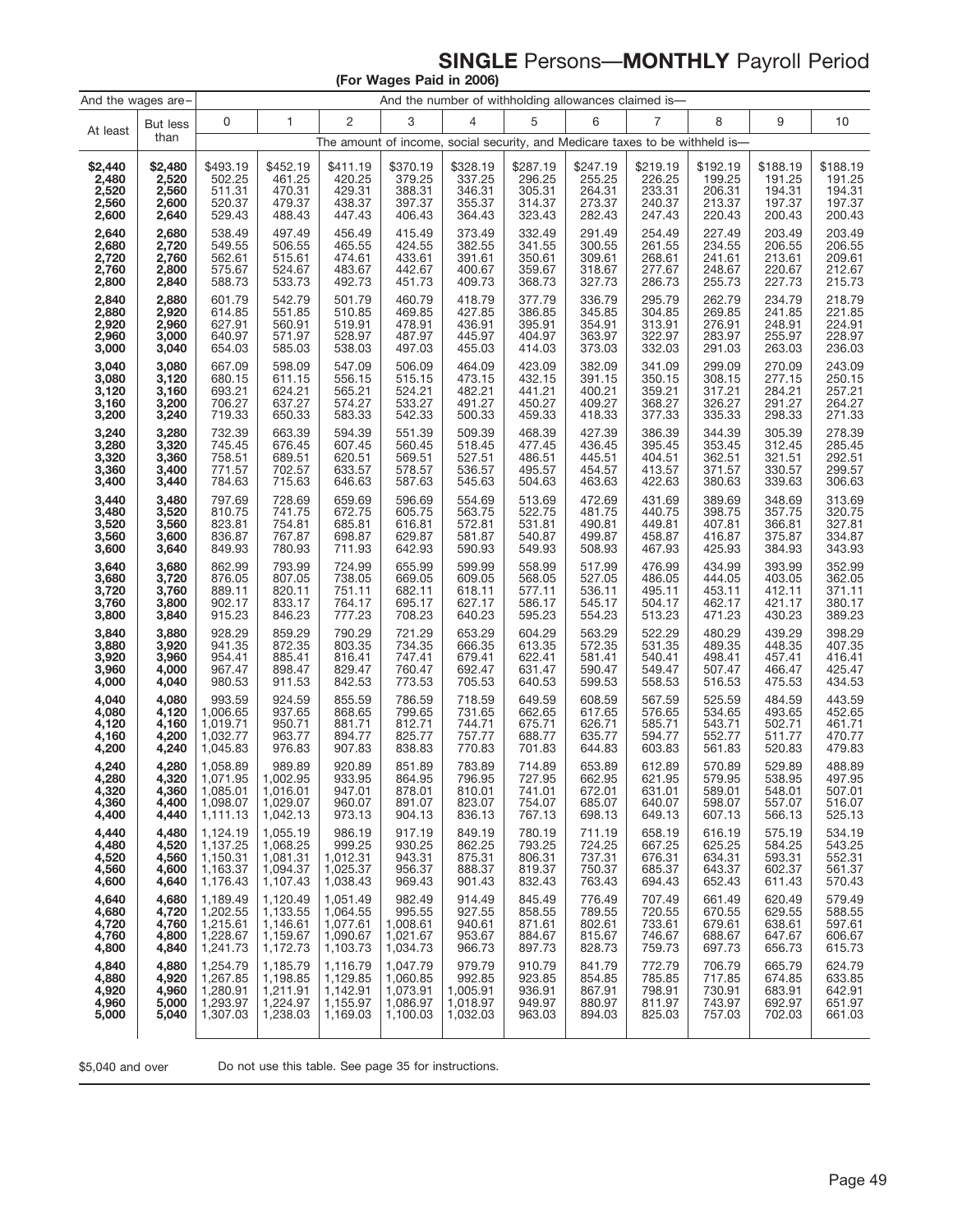## **MARRIED** Persons—**MONTHLY** Payroll Period **(For Wages Paid in 2006)**

| And the wages are-                        |                                           |                                                |                                                |                                                |                                                |                                                 |                                                | And the number of withholding allowances claimed is-                         |                                                |                                                |                                                |                                                    |
|-------------------------------------------|-------------------------------------------|------------------------------------------------|------------------------------------------------|------------------------------------------------|------------------------------------------------|-------------------------------------------------|------------------------------------------------|------------------------------------------------------------------------------|------------------------------------------------|------------------------------------------------|------------------------------------------------|----------------------------------------------------|
| At least                                  | <b>But less</b>                           | 0                                              | 1                                              | $\overline{c}$                                 | 3                                              | $\overline{4}$                                  | 5                                              | 6                                                                            | $\overline{7}$                                 | 8                                              | 9                                              | 10                                                 |
|                                           | than                                      |                                                |                                                |                                                |                                                |                                                 |                                                | The amount of income, social security, and Medicare taxes to be withheld is- |                                                |                                                |                                                |                                                    |
| \$0<br>540<br>560<br>580<br>600           | \$540<br>560<br>580<br>600<br>640         | 7.65%<br>\$42.08<br>43.61<br>45.14<br>47.43    | 7.65%<br>\$42.08<br>43.61<br>45.14<br>47.43    | 7.65%<br>\$42.08<br>43.61<br>45.14<br>47.43    | 7.65%<br>\$42.08<br>43.61<br>45.14<br>47.43    | 7.65%<br>\$42.08<br>43.61<br>45.14<br>47.43     | 7.65%<br>\$42.08<br>43.61<br>45.14<br>47.43    | 7.65%<br>\$42.08<br>43.61<br>45.14<br>47.43                                  | 7.65%<br>\$42.08<br>43.61<br>45.14<br>47.43    | 7.65%<br>\$42.08<br>43.61<br>45.14<br>47.43    | 7.65%<br>\$42.08<br>43.61<br>45.14<br>47.43    | 7.65%<br>\$42.08<br>43.61<br>45.14<br>47.43        |
| 640<br>680<br>720<br>760<br>800           | 680<br>720<br>760<br>800<br>840           | 50.49<br>56.55<br>63.61<br>70.67<br>77.73      | 50.49<br>53.55<br>56.61<br>59.67<br>62.73      | 50.49<br>53.55<br>56.61<br>59.67<br>62.73      | 50.49<br>53.55<br>56.61<br>59.67<br>62.73      | 50.49<br>$53.55$<br>$56.61$<br>$59.67$<br>62.73 | 50.49<br>$53.55$<br>$56.61$<br>59.67<br>62.73  | 50.49<br>$53.55$<br>$56.61$<br>59.67<br>62.73                                | 50.49<br>53.55<br>56.61<br>59.67<br>62.73      | 50.49<br>53.55<br>56.61<br>59.67<br>62.73      | 50.49<br>53.55<br>56.61<br>59.67<br>62.73      | 50.49<br>53.55<br>56.61<br>$\frac{59.67}{62.73}$   |
| 840<br>880<br>920<br>960<br>1,000         | 880<br>920<br>960<br>1,000<br>1,040       | 84.79<br>91.85<br>98.91<br>105.97<br>113.03    | 65.79<br>68.85<br>71.91<br>78.97<br>86.03      | 65.79<br>68.85<br>71.91<br>74.97<br>78.03      | 65.79<br>68.85<br>71.91<br>74.97<br>78.03      | 65.79<br>68.85<br>71.91<br>74.97<br>78.03       | 65.79<br>68.85<br>71.91<br>74.97<br>78.03      | 65.79<br>68.85<br>71.91<br>74.97<br>78.03                                    | 65.79<br>68.85<br>71.91<br>74.97<br>78.03      | 65.79<br>68.85<br>71.91<br>74.97<br>78.03      | 65.79<br>68.85<br>71.91<br>74.97<br>78.03      | 65.79<br>68.85<br>68.85<br>71.91<br>74.97<br>78.03 |
| 1,040<br>1,080<br>1,120<br>1,160<br>1,200 | 1,080<br>1,120<br>1,160<br>1,200<br>1,240 | 120.09<br>127.15<br>134.21<br>141.27<br>148.33 | 93.09<br>100.15<br>107.21<br>114.27<br>121.33  | 81.09<br>84.15<br>87.21<br>90.27<br>93.33      | 81.09<br>84.15<br>87.21<br>90.27<br>93.33      | 81.09<br>84.15<br>87.21<br>90.27<br>93.33       | 81.09<br>84.15<br>87.21<br>90.27<br>93.33      | 81.09<br>84.15<br>87.21<br>90.27<br>93.33                                    | 81.09<br>84.15<br>87.21<br>90.27<br>93.33      | 81.09<br>84.15<br>87.21<br>90.27<br>93.33      | 81.09<br>84.15<br>87.21<br>90.27<br>93.33      | 81.09<br>84.15<br>87.21<br>90.27<br>93.33          |
| 1,240<br>1,280<br>1,320<br>1,360<br>1,400 | 1,280<br>1,320<br>1,360<br>1,400<br>1,440 | 155.39<br>162.45<br>169.51<br>176.57<br>183.63 | 128.39<br>135.45<br>142.51<br>149.57<br>156.63 | 100.39<br>107.45<br>114.51<br>121.57<br>128.63 | 96.39<br>99.45<br>102.51<br>105.57<br>108.63   | 96.39<br>99.45<br>102.51<br>105.57<br>108.63    | 96.39<br>99.45<br>102.51<br>105.57<br>108.63   | 96.39<br>99.45<br>102.51<br>105.57<br>108.63                                 | 96.39<br>99.45<br>102.51<br>105.57<br>108.63   | 96.39<br>99.45<br>102.51<br>105.57<br>108.63   | 96.39<br>99.45<br>102.51<br>105.57<br>108.63   | 96.39<br>99.45<br>102.51<br>105.57<br>108.63       |
| 1,440<br>1,480<br>1,520<br>1,560<br>1,600 | 1,480<br>1,520<br>1,560<br>1,600<br>1,640 | 190.69<br>197.75<br>204.81<br>211.87<br>218.93 | 163.69<br>170.75<br>177.81<br>184.87<br>191.93 | 135.69<br>142.75<br>149.81<br>156.87<br>163.93 | 111.69<br>115.75<br>122.81<br>129.87<br>136.93 | 111.69<br>114.75<br>117.81<br>120.87<br>123.93  | 111.69<br>114.75<br>117.81<br>120.87<br>123.93 | 111.69<br>114.75<br>117.81<br>120.87<br>123.93                               | 111.69<br>114.75<br>117.81<br>120.87<br>123.93 | 111.69<br>114.75<br>117.81<br>120.87<br>123.93 | 111.69<br>114.75<br>117.81<br>120.87<br>123.93 | 111.69<br>114.75<br>117.81<br>120.87<br>123.93     |
| 1,640<br>1,680<br>1,720<br>1,760<br>1,800 | 1,680<br>1,720<br>1,760<br>1,800<br>1,840 | 225.99<br>233.05<br>240.11<br>247.17<br>254.23 | 198.99<br>206.05<br>213.11<br>220.17<br>227.23 | 170.99<br>178.05<br>185.11<br>192.17<br>199.23 | 143.99<br>151.05<br>158.11<br>165.17<br>172.23 | 126.99<br>130.05<br>133.11<br>137.17<br>144.23  | 126.99<br>130.05<br>133.11<br>136.17<br>139.23 | 126.99<br>130.05<br>133.11<br>136.17<br>139.23                               | 126.99<br>130.05<br>133.11<br>136.17<br>139.23 | 126.99<br>130.05<br>133.11<br>136.17<br>139.23 | 126.99<br>130.05<br>133.11<br>136.17<br>139.23 | 126.99<br>130.05<br>133.11<br>136.17<br>139.23     |
| 1,840<br>1,880<br>1,920<br>1,960<br>2,000 | 1,880<br>1,920<br>1,960<br>2,000<br>2,040 | 261.29<br>268.35<br>277.41<br>286.47<br>295.53 | 234.29<br>241.35<br>248.41<br>255.47<br>262.53 | 206.29<br>213.35<br>220.41<br>227.47<br>234.53 | 179.29<br>186.35<br>193.41<br>200.47<br>207.53 | 151.29<br>158.35<br>165.41<br>172.47<br>179.53  | 142.29<br>145.35<br>148.41<br>151.47<br>154.53 | 142.29<br>145.35<br>148.41<br>151.47<br>154.53                               | 142.29<br>145.35<br>148.41<br>151.47<br>154.53 | 142.29<br>145.35<br>148.41<br>151.47<br>154.53 | 142.29<br>145.35<br>148.41<br>151.47<br>154.53 | 142.29<br>145.35<br>148.41<br>151.47<br>154.53     |
| 2,040<br>2,080<br>2,120<br>2,160<br>2,200 | 2,080<br>2,120<br>2,160<br>2,200<br>2,240 | 304.59<br>313.65<br>322.71<br>331.77<br>340.83 | 269.59<br>276.65<br>283.71<br>290.77<br>299.83 | 241.59<br>248.65<br>255.71<br>262.77<br>269.83 | 214.59<br>221.65<br>228.71<br>235.77<br>242.83 | 186.59<br>193.65<br>200.71<br>207.77<br>214.83  | 159.59<br>166.65<br>173.71<br>180.77<br>187.83 | 157.59<br>160.65<br>163.71<br>166.77<br>169.83                               | 157.59<br>160.65<br>163.71<br>166.77<br>169.83 | 157.59<br>160.65<br>163.71<br>166.77<br>169.83 | 157.59<br>160.65<br>163.71<br>166.77<br>169.83 | 157.59<br>160.65<br>163.71<br>166.77<br>169.83     |
| 2,240<br>2,280<br>2,320<br>2,360<br>2,400 | 2,280<br>2,320<br>2,360<br>2,400<br>2,440 | 349.89<br>358.95<br>368.01<br>377.07<br>386.13 | 308.89<br>317.95<br>327.01<br>336.07<br>345.13 | 276.89<br>283.95<br>291.01<br>298.07<br>305.13 | 249.89<br>256.95<br>264.01<br>271.07<br>278.13 | 221.89<br>228.95<br>236.01<br>243.07<br>250.13  | 194.89<br>201.95<br>209.01<br>216.07<br>223.13 | 172.89<br>175.95<br>181.01<br>188.07<br>195.13                               | 172.89<br>175.95<br>179.01<br>182.07<br>185.13 | 172.89<br>175.95<br>179.01<br>182.07<br>185.13 | 172.89<br>175.95<br>179.01<br>182.07<br>185.13 | 172.89<br>175.95<br>179.01<br>182.07<br>185.13     |
| 2,440<br>2,480<br>2,520<br>2,560<br>2,600 | 2,480<br>2,520<br>2,560<br>2,600<br>2,640 | 395.19<br>404.25<br>413.31<br>422.37<br>431.43 | 354.19<br>363.25<br>372.31<br>381.37<br>390.43 | 312.19<br>321.25<br>330.31<br>339.37<br>348.43 | 285.19<br>292.25<br>299.31<br>306.37<br>313.43 | 257.19<br>264.25<br>271.31<br>278.37<br>285.43  | 230.19<br>237.25<br>244.31<br>251.37<br>258.43 | 202.19<br>209.25<br>216.31<br>223.37<br>230.43                               | 188.19<br>191.25<br>194.31<br>197.37<br>203.43 | 188.19<br>191.25<br>194.31<br>197.37<br>200.43 | 188.19<br>191.25<br>194.31<br>197.37<br>200.43 | 188.19<br>191.25<br>194.31<br>197.37<br>200.43     |
| 2,640<br>2,680<br>2,720<br>2,760<br>2,800 | 2,680<br>2,720<br>2,760<br>2,800<br>2,840 | 440.49<br>449.55<br>458.61<br>467.67<br>476.73 | 399.49<br>408.55<br>417.61<br>426.67<br>435.73 | 357.49<br>366.55<br>375.61<br>384.67<br>393.73 | 320.49<br>327.55<br>334.61<br>343.67<br>352.73 | 292.49<br>299.55<br>306.61<br>313.67<br>320.73  | 265.49<br>272.55<br>279.61<br>286.67<br>293.73 | 237.49<br>244.55<br>251.61<br>258.67<br>265.73                               | 210.49<br>217.55<br>224.61<br>231.67<br>238.73 | 203.49<br>206.55<br>209.61<br>212.67<br>215.73 | 203.49<br>206.55<br>209.61<br>212.67<br>215.73 | 203.49<br>206.55<br>209.61<br>212.67<br>215.73     |
| 2,840<br>2,880<br>2,920<br>2,960<br>3,000 | 2,880<br>2,920<br>2,960<br>3,000<br>3,040 | 485.79<br>494.85<br>503.91<br>512.97<br>522.03 | 444.79<br>453.85<br>462.91<br>471.97<br>481.03 | 402.79<br>411.85<br>420.91<br>429.97<br>439.03 | 361.79<br>370.85<br>379.91<br>388.97<br>398.03 | 327.79<br>334.85<br>341.91<br>348.97<br>357.03  | 300.79<br>307.85<br>314.91<br>321.97<br>329.03 | 272.79<br>279.85<br>286.91<br>293.97<br>301.03                               | 245.79<br>252.85<br>259.91<br>266.97<br>274.03 | 218.79<br>224.85<br>231.91<br>238.97<br>246.03 | 218.79<br>221.85<br>224.91<br>227.97<br>231.03 | 218.79<br>221.85<br>224.91<br>227.97<br>231.03     |
| 3,040<br>3,080<br>3,120<br>3,160<br>3,200 | 3,080<br>3,120<br>3,160<br>3,200<br>3,240 | 531.09<br>540.15<br>549.21<br>558.27<br>567.33 | 490.09<br>499.15<br>508.21<br>517.27<br>526.33 | 448.09<br>457.15<br>466.21<br>475.27<br>484.33 | 407.09<br>416.15<br>425.21<br>434.27<br>443.33 | 366.09<br>375.15<br>384.21<br>393.27<br>402.33  | 336.09<br>343.15<br>350.21<br>357.27<br>364.33 | 308.09<br>315.15<br>322.21<br>329.27<br>336.33                               | 281.09<br>288.15<br>295.21<br>302.27<br>309.33 | 253.09<br>260.15<br>267.21<br>274.27<br>281.33 | 234.09<br>237.15<br>240.21<br>247.27<br>254.33 | 234.09<br>237.15<br>240.21<br>243.27<br>246.33     |

(Continued on next page)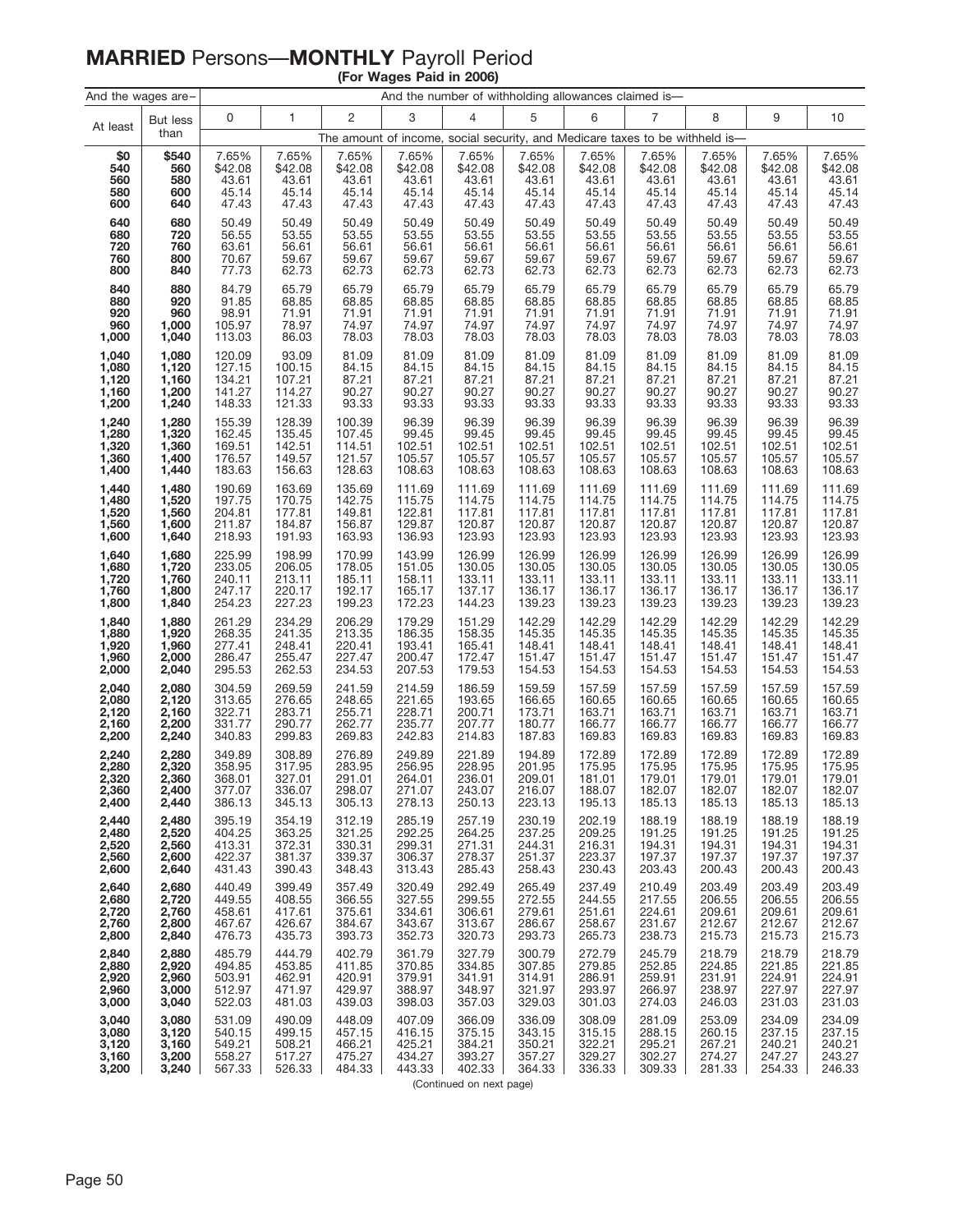## **MARRIED** Persons—**MONTHLY** Payroll Period

**(For Wages Paid in 2006)**

| And the wages are-                        |                                           | And the number of withholding allowances claimed is- |                                                |                                                |                                                                              |                                                |                                                |                                                |                                                |                                                |                                                |                                                |
|-------------------------------------------|-------------------------------------------|------------------------------------------------------|------------------------------------------------|------------------------------------------------|------------------------------------------------------------------------------|------------------------------------------------|------------------------------------------------|------------------------------------------------|------------------------------------------------|------------------------------------------------|------------------------------------------------|------------------------------------------------|
| At least                                  | <b>But less</b><br>than                   | 0                                                    | 1                                              | $\overline{c}$                                 | 3                                                                            | $\overline{4}$                                 | 5                                              | 6                                              | $\overline{7}$                                 | 8                                              | 9                                              | 10                                             |
|                                           |                                           |                                                      |                                                |                                                | The amount of income, social security, and Medicare taxes to be withheld is- |                                                |                                                |                                                |                                                |                                                |                                                |                                                |
| \$3,240                                   | \$3,280                                   | \$576.39                                             | \$535.39                                       | \$493.39                                       | \$452.39                                                                     | \$411.39                                       | \$371.39                                       | \$343.39                                       | \$316.39                                       | \$288.39                                       | \$261.39                                       | \$249.39                                       |
| 3,280                                     | 3,320                                     | 585.45                                               | 544.45                                         | 502.45                                         | 461.45                                                                       | 420.45                                         | 379.45                                         | 350.45                                         | 323.45                                         | 295.45                                         | 268.45                                         | 252.45                                         |
| 3,320                                     | 3,360                                     | 594.51                                               | 553.51                                         | 511.51                                         | 470.51                                                                       | 429.51                                         | 388.51                                         | 357.51                                         | 330.51                                         | 302.51                                         | 275.51                                         | 255.51                                         |
| 3,360                                     | 3,400                                     | 603.57                                               | 562.57                                         | 520.57                                         | 479.57                                                                       | 438.57                                         | 397.57                                         | 364.57                                         | 337.57                                         | 309.57                                         | 282.57                                         | 258.57                                         |
| 3,400                                     | 3,440                                     | 612.63                                               | 571.63                                         | 529.63                                         | 488.63                                                                       | 447.63                                         | 406.63                                         | 371.63                                         | 344.63                                         | 316.63                                         | 289.63                                         | 261.63                                         |
| 3,440                                     | 3,480                                     | 621.69                                               | 580.69                                         | 538.69                                         | 497.69                                                                       | 456.69                                         | 415.69                                         | 378.69                                         | 351.69                                         | 323.69                                         | 296.69                                         | 268.69                                         |
| 3,480                                     | 3,520                                     | 630.75                                               | 589.75                                         | 547.75                                         | 506.75                                                                       | 465.75                                         | 424.75                                         | 385.75                                         | 358.75                                         | 330.75                                         | 303.75                                         | 275.75                                         |
| 3,520                                     | 3,560                                     | 639.81                                               | 598.81                                         | 556.81                                         | 515.81                                                                       | 474.81                                         | 433.81                                         | 392.81                                         | 365.81                                         | 337.81                                         | 310.81                                         | 282.81                                         |
| 3,560                                     | 3,600                                     | 648.87                                               | 607.87                                         | 565.87                                         | 524.87                                                                       | 483.87                                         | 442.87                                         | 400.87                                         | 372.87                                         | 344.87                                         | 317.87                                         | 289.87                                         |
| 3,600                                     | 3,640                                     | 657.93                                               | 616.93                                         | 574.93                                         | 533.93                                                                       | 492.93                                         | 451.93                                         | 409.93                                         | 379.93                                         | 351.93                                         | 324.93                                         | 296.93                                         |
| 3,640<br>3,680<br>3,720<br>3,760<br>3,800 | 3,680<br>3,720<br>3,760<br>3,800<br>3,840 | 666.99<br>676.05<br>685.11<br>694.17<br>703.23       | 625.99<br>635.05<br>644.11<br>653.17<br>662.23 | 583.99<br>593.05<br>602.11<br>611.17<br>620.23 | 542.99<br>552.05<br>561.11<br>570.17<br>579.23                               | 501.99<br>511.05<br>520.11<br>529.17<br>538.23 | 460.99<br>470.05<br>479.11<br>488.17<br>497.23 | 418.99<br>428.05<br>437.11<br>446.17<br>455.23 | 386.99<br>394.05<br>401.11<br>408.17<br>415.23 | 358.99<br>366.05<br>373.11<br>380.17<br>387.23 | 331.99<br>339.05<br>346.11<br>353.17<br>360.23 | 303.99<br>311.05<br>318.11<br>325.17<br>332.23 |
| 3,840                                     | 3,880                                     | 712.29                                               | 671.29                                         | 629.29                                         | 588.29                                                                       | 547.29                                         | 506.29                                         | 464.29                                         | 423.29                                         | 394.29                                         | 367.29                                         | 339.29                                         |
| 3,880                                     | 3,920                                     | 721.35                                               | 680.35                                         | 638.35                                         | 597.35                                                                       | 556.35                                         | 515.35                                         | 473.35                                         | 432.35                                         | 401.35                                         | 374.35                                         | 346.35                                         |
| 3,920                                     | 3,960                                     | 730.41                                               | 689.41                                         | 647.41                                         | 606.41                                                                       | 565.41                                         | 524.41                                         | 482.41                                         | 441.41                                         | 408.41                                         | 381.41                                         | 353.41                                         |
| 3,960                                     | 4,000                                     | 739.47                                               | 698.47                                         | 656.47                                         | 615.47                                                                       | 574.47                                         | 533.47                                         | 491.47                                         | 450.47                                         | 415.47                                         | 388.47                                         | 360.47                                         |
| 4,000                                     | 4,040                                     | 748.53                                               | 707.53                                         | 665.53                                         | 624.53                                                                       | 583.53                                         | 542.53                                         | 500.53                                         | 459.53                                         | 422.53                                         | 395.53                                         | 367.53                                         |
| 4,040                                     | 4,080                                     | 757.59                                               | 716.59                                         | 674.59                                         | 633.59                                                                       | 592.59                                         | 551.59                                         | 509.59                                         | 468.59                                         | 429.59                                         | 402.59                                         | 374.59                                         |
| 4,080                                     | 4,120                                     | 766.65                                               | 725.65                                         | 683.65                                         | 642.65                                                                       | 601.65                                         | 560.65                                         | 518.65                                         | 477.65                                         | 436.65                                         | 409.65                                         | 381.65                                         |
| 4,120                                     | 4,160                                     | 775.71                                               | 734.71                                         | 692.71                                         | 651.71                                                                       | 610.71                                         | 569.71                                         | 527.71                                         | 486.71                                         | 445.71                                         | 416.71                                         | 388.71                                         |
| 4,160                                     | 4,200                                     | 784.77                                               | 743.77                                         | 701.77                                         | 660.77                                                                       | 619.77                                         | 578.77                                         | 536.77                                         | 495.77                                         | 454.77                                         | 423.77                                         | 395.77                                         |
| 4,200                                     | 4,240                                     | 793.83                                               | 752.83                                         | 710.83                                         | 669.83                                                                       | 628.83                                         | 587.83                                         | 545.83                                         | 504.83                                         | 463.83                                         | 430.83                                         | 402.83                                         |
| 4,240                                     | 4,280                                     | 802.89                                               | 761.89                                         | 719.89                                         | 678.89                                                                       | 637.89                                         | 596.89                                         | 554.89                                         | 513.89                                         | 472.89                                         | 437.89                                         | 409.89                                         |
| 4,280                                     | 4,320                                     | 811.95                                               | 770.95                                         | 728.95                                         | 687.95                                                                       | 646.95                                         | 605.95                                         | 563.95                                         | 522.95                                         | 481.95                                         | 444.95                                         | 416.95                                         |
| 4,320                                     | 4,360                                     | 821.01                                               | 780.01                                         | 738.01                                         | 697.01                                                                       | 656.01                                         | 615.01                                         | 573.01                                         | 532.01                                         | 491.01                                         | 452.01                                         | 424.01                                         |
| 4,360                                     | 4,400                                     | 830.07                                               | 789.07                                         | 747.07                                         | 706.07                                                                       | 665.07                                         | 624.07                                         | 582.07                                         | 541.07                                         | 500.07                                         | 459.07                                         | 431.07                                         |
| 4,400                                     | 4,440                                     | 839.13                                               | 798.13                                         | 756.13                                         | 715.13                                                                       | 674.13                                         | 633.13                                         | 591.13                                         | 550.13                                         | 509.13                                         | 468.13                                         | 438.13                                         |
| 4,440                                     | 4,480                                     | 848.19                                               | 807.19                                         | 765.19                                         | 724.19                                                                       | 683.19                                         | 642.19                                         | 600.19                                         | 559.19                                         | 518.19                                         | 477.19                                         | 445.19                                         |
| 4,480                                     | 4,520                                     | 857.25                                               | 816.25                                         | 774.25                                         | 733.25                                                                       | 692.25                                         | 651.25                                         | 609.25                                         | 568.25                                         | 527.25                                         | 486.25                                         | 452.25                                         |
| 4,520                                     | 4,560                                     | 866.31                                               | 825.31                                         | 783.31                                         | 742.31                                                                       | 701.31                                         | 660.31                                         | 618.31                                         | 577.31                                         | 536.31                                         | 495.31                                         | 459.31                                         |
| 4,560                                     | 4,600                                     | 875.37                                               | 834.37                                         | 792.37                                         | 751.37                                                                       | 710.37                                         | 669.37                                         | 627.37                                         | 586.37                                         | 545.37                                         | 504.37                                         | 466.37                                         |
| 4,600                                     | 4,640                                     | 884.43                                               | 843.43                                         | 801.43                                         | 760.43                                                                       | 719.43                                         | 678.43                                         | 636.43                                         | 595.43                                         | 554.43                                         | 513.43                                         | 473.43                                         |
| 4,640                                     | 4,680                                     | 893.49                                               | 852.49                                         | 810.49                                         | 769.49                                                                       | 728.49                                         | 687.49                                         | 645.49                                         | 604.49                                         | 563.49                                         | 522.49                                         | 480.49                                         |
| 4,680                                     | 4,720                                     | 902.55                                               | 861.55                                         | 819.55                                         | 778.55                                                                       | 737.55                                         | 696.55                                         | 654.55                                         | 613.55                                         | 572.55                                         | 531.55                                         | 489.55                                         |
| 4,720                                     | 4,760                                     | 911.61                                               | 870.61                                         | 828.61                                         | 787.61                                                                       | 746.61                                         | 705.61                                         | 663.61                                         | 622.61                                         | 581.61                                         | 540.61                                         | 498.61                                         |
| 4,760                                     | 4,800                                     | 920.67                                               | 879.67                                         | 837.67                                         | 796.67                                                                       | 755.67                                         | 714.67                                         | 672.67                                         | 631.67                                         | 590.67                                         | 549.67                                         | 507.67                                         |
| 4,800                                     | 4,840                                     | 929.73                                               | 888.73                                         | 846.73                                         | 805.73                                                                       | 764.73                                         | 723.73                                         | 681.73                                         | 640.73                                         | 599.73                                         | 558.73                                         | 516.73                                         |
| 4,840<br>4,880<br>4,920<br>4,960<br>5,000 | 4,880<br>4,920<br>4,960<br>5,000<br>5,040 | 938.79<br>947.85<br>956.91<br>965.97<br>975.03       | 897.79<br>906.85<br>915.91<br>924.97<br>934.03 | 855.79<br>864.85<br>873.91<br>882.97<br>892.03 | 814.79<br>823.85<br>832.91<br>841.97<br>851.03                               | 773.79<br>782.85<br>791.91<br>800.97<br>810.03 | 732.79<br>741.85<br>750.91<br>759.97<br>769.03 | 690.79<br>699.85<br>708.91<br>717.97<br>727.03 | 649.79<br>658.85<br>667.91<br>676.97<br>686.03 | 608.79<br>617.85<br>626.91<br>635.97<br>645.03 | 567.79<br>576.85<br>585.91<br>594.97<br>604.03 | 525.79<br>534.85<br>543.91<br>552.97<br>562.03 |
| 5,040                                     | 5,080                                     | 984.09                                               | 943.09                                         | 901.09                                         | 860.09                                                                       | 819.09                                         | 778.09                                         | 736.09                                         | 695.09                                         | 654.09                                         | 613.09                                         | 571.09                                         |
| 5,080                                     | 5,120                                     | 993.15                                               | 952.15                                         | 910.15                                         | 869.15                                                                       | 828.15                                         | 787.15                                         | 745.15                                         | 704.15                                         | 663.15                                         | 622.15                                         | 580.15                                         |
| 5,120                                     | 5,160                                     | 1,002.21                                             | 961.21                                         | 919.21                                         | 878.21                                                                       | 837.21                                         | 796.21                                         | 754.21                                         | 713.21                                         | 672.21                                         | 631.21                                         | 589.21                                         |
| 5,160                                     | 5,200                                     | 1,011.27                                             | 970.27                                         | 928.27                                         | 887.27                                                                       | 846.27                                         | 805.27                                         | 763.27                                         | 722.27                                         | 681.27                                         | 640.27                                         | 598.27                                         |
| 5,200                                     | 5,240                                     | 1,020.33                                             | 979.33                                         | 937.33                                         | 896.33                                                                       | 855.33                                         | 814.33                                         | 772.33                                         | 731.33                                         | 690.33                                         | 649.33                                         | 607.33                                         |
| 5,240                                     | 5,280                                     | 1,029.39                                             | 988.39                                         | 946.39                                         | 905.39                                                                       | 864.39                                         | 823.39                                         | 781.39                                         | 740.39                                         | 699.39                                         | 658.39                                         | 616.39                                         |
| 5,280                                     | 5,320                                     | 1,038.45                                             | 997.45                                         | 955.45                                         | 914.45                                                                       | 873.45                                         | 832.45                                         | 790.45                                         | 749.45                                         | 708.45                                         | 667.45                                         | 625.45                                         |
| 5,320                                     | 5,360                                     | 1,047.51                                             | 1,006.51                                       | 964.51                                         | 923.51                                                                       | 882.51                                         | 841.51                                         | 799.51                                         | 758.51                                         | 717.51                                         | 676.51                                         | 634.51                                         |
| 5,360                                     | 5,400                                     | 1,056.57                                             | 1,015.57                                       | 973.57                                         | 932.57                                                                       | 891.57                                         | 850.57                                         | 808.57                                         | 767.57                                         | 726.57                                         | 685.57                                         | 643.57                                         |
| 5,400                                     | 5,440                                     | 1,065.63                                             | 1,024.63                                       | 982.63                                         | 941.63                                                                       | 900.63                                         | 859.63                                         | 817.63                                         | 776.63                                         | 735.63                                         | 694.63                                         | 652.63                                         |
| 5,440                                     | 5,480                                     | 1,074.69                                             | 1,033.69                                       | 991.69                                         | 950.69                                                                       | 909.69                                         | 868.69                                         | 826.69                                         | 785.69                                         | 744.69                                         | 703.69                                         | 661.69                                         |
| 5,480                                     | 5,520                                     | 1,083.75                                             | 1,042.75                                       | 1,000.75                                       | 959.75                                                                       | 918.75                                         | 877.75                                         | 835.75                                         | 794.75                                         | 753.75                                         | 712.75                                         | 670.75                                         |
| 5,520                                     | 5,560                                     | 1,092.81                                             | 1,051.81                                       | 1,009.81                                       | 968.81                                                                       | 927.81                                         | 886.81                                         | 844.81                                         | 803.81                                         | 762.81                                         | 721.81                                         | 679.81                                         |
| 5,560                                     | 5,600                                     | 1,101.87                                             | 1,060.87                                       | 1,018.87                                       | 977.87                                                                       | 936.87                                         | 895.87                                         | 853.87                                         | 812.87                                         | 771.87                                         | 730.87                                         | 688.87                                         |
| 5,600                                     | 5,640                                     | 1,110.93                                             | 1,069.93                                       | 1,027.93                                       | 986.93                                                                       | 945.93                                         | 904.93                                         | 862.93                                         | 821.93                                         | 780.93                                         | 739.93                                         | 697.93                                         |
| 5,640                                     | 5,680                                     | 1,119.99                                             | 1,078.99                                       | 1,036.99                                       | 995.99                                                                       | 954.99                                         | 913.99                                         | 871.99                                         | 830.99                                         | 789.99                                         | 748.99                                         | 706.99                                         |
| 5,680                                     | 5,720                                     | 1,132.05                                             | 1,088.05                                       | 1,046.05                                       | 1.005.05                                                                     | 964.05                                         | 923.05                                         | 881.05                                         | 840.05                                         | 799.05                                         | 758.05                                         | 716.05                                         |
| 5,720                                     | 5,760                                     | 1,145.11                                             | 1,097.11                                       | 1,055.11                                       | 1,014.11                                                                     | 973.11                                         | 932.11                                         | 890.11                                         | 849.11                                         | 808.11                                         | 767.11                                         | 725.11                                         |
| 5,760                                     | 5,800                                     | 1,158.17                                             | 1,106.17                                       | 1,064.17                                       | 1,023.17                                                                     | 982.17                                         | 941.17                                         | 899.17                                         | 858.17                                         | 817.17                                         | 776.17                                         | 734.17                                         |
| 5,800                                     | 5,840                                     | 1,171.23                                             | 1,115.23                                       | 1,073.23                                       | 1,032.23                                                                     | 991.23                                         | 950.23                                         | 908.23                                         | 867.23                                         | 826.23                                         | 785.23                                         | 743.23                                         |

\$5,840 and over Do not use this table. See page 35 for instructions.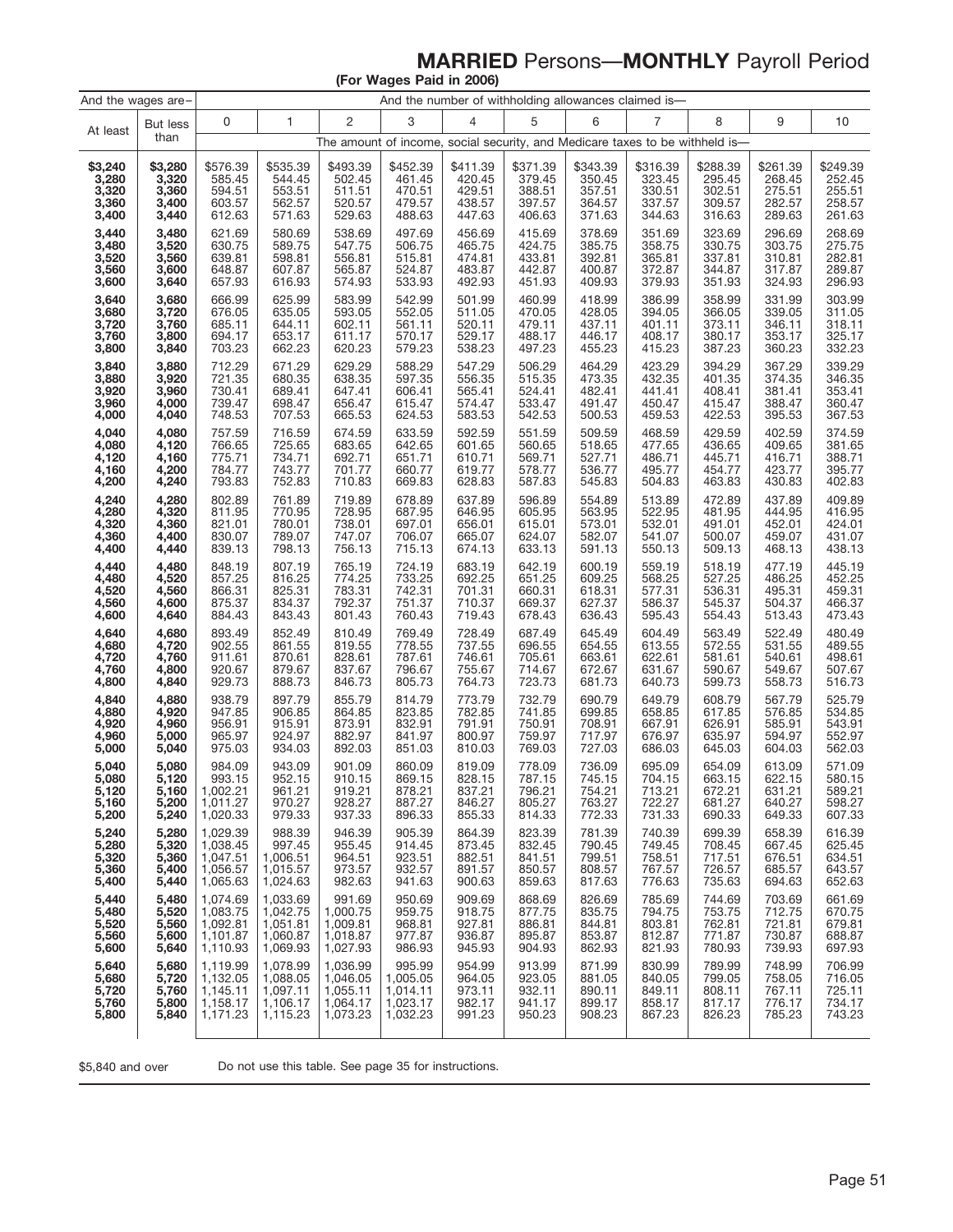## **SINGLE** Persons—**DAILY** Payroll Period **(For Wages Paid in 2006)**

| And the wages are-                      |                                    |                                                  |                                                  |                                                 | And the number of withholding allowances claimed is-                         |                                                                  |                                                     |                                                     |                                                     |                                                     |                                                 |                                                  |
|-----------------------------------------|------------------------------------|--------------------------------------------------|--------------------------------------------------|-------------------------------------------------|------------------------------------------------------------------------------|------------------------------------------------------------------|-----------------------------------------------------|-----------------------------------------------------|-----------------------------------------------------|-----------------------------------------------------|-------------------------------------------------|--------------------------------------------------|
| At least                                | But less                           | 0                                                | 1                                                | $\overline{c}$                                  | 3                                                                            | $\overline{4}$                                                   | 5                                                   | 6                                                   | $\overline{7}$                                      | 8                                                   | 9                                               | 10                                               |
|                                         | than                               |                                                  |                                                  |                                                 | The amount of income, social security, and Medicare taxes to be withheld is- |                                                                  |                                                     |                                                     |                                                     |                                                     |                                                 |                                                  |
| \$0<br>12<br>15<br>18<br>21<br>24       | \$12<br>15<br>18<br>21<br>24<br>27 | 7.65%<br>\$1.03<br>2.26<br>2.49<br>2.72<br>3.95  | 7.65%<br>\$1.03<br>1.26<br>1.49<br>1.72<br>1.95  | 7.65%<br>\$1.03<br>1.26<br>1.49<br>1.72<br>1.95 | 7.65%<br>\$1.03<br>1.26<br>1.49<br>1.72<br>1.95                              | 7.65%<br>\$1.03<br>1.26<br>1.49<br>1.72<br>1.95                  | 7.65%<br>\$1.03<br>1.26<br>$1.49$<br>$1.72$<br>1.95 | 7.65%<br>\$1.03<br>1.26<br>$1.49$<br>$1.72$<br>1.95 | 7.65%<br>\$1.03<br>1.26<br>$1.49$<br>$1.72$<br>1.95 | 7.65%<br>\$1.03<br>1.26<br>$1.49$<br>$1.72$<br>1.95 | 7.65%<br>\$1.03<br>1.26<br>1.49<br>1.72<br>1.95 | 7.65%<br>\$1.03<br>1.26<br>1.49<br>1.72<br>1.95  |
| 27<br>30<br>33<br>36<br>39              | 30<br>33<br>36<br>39<br>42         | 4.18<br>4.41<br>4.64<br>5.87<br>6.10             | 3.18<br>3.41<br>3.64<br>3.87<br>5.10             | 2.18<br>2.41<br>2.64<br>2.87<br>3.10            | 2.18<br>$2.41$<br>2.64<br>2.87<br>3.10                                       | 2.18<br>$2.41$<br>$2.64$<br>2.87<br>3.10                         | 2.18<br>$2.41$<br>2.64<br>$2.87$<br>3.10            | 2.18<br>$2.41$<br>$2.64$<br>$2.87$<br>3.10          | 2.18<br>$2.41$<br>2.64<br>$2.87$<br>3.10            | 2.18<br>2.41<br>2.64<br>2.64<br>2.87<br>3.10        | 2.18<br>$2.41$<br>2.64<br>$2.87$<br>3.10        | 2.18<br>2.41<br>2.64<br>2.87<br>3.10             |
| 42<br>45<br>48<br>51<br>54              | 45<br>48<br>51<br>54<br>57         | 7.33<br>7.56<br>$7.79$<br>$9.02$<br>$9.25$       | 5.33<br>5.56<br>6.79<br>7.02<br>7.25             | 4.33<br>4.56<br>4.79<br>6.02<br>6.25            | 3.33<br>3.56<br>3.79<br>4.02<br>5.25                                         | $3.33$<br>$3.56$<br>$3.79$<br>$4.02$<br>4.25                     | 3.33<br>3.56<br>3.79<br>4.02<br>4.25                | 3.33<br>3.56<br>3.79<br>4.02<br>4.25                | 3.33<br>3.56<br>3.79<br>4.02<br>4.25                | 3.33<br>3.56<br>3.79<br>4.02<br>4.25                | 3.33<br>3.56<br>3.79<br>4.02<br>4.25            | 3.33<br>3.56<br>3.79<br>4.02<br>4.25             |
| 57<br>60<br>63<br>66<br>69              | 60<br>63<br>66<br>69<br>72         | 10.48<br>10.70<br>11.93<br>12.16<br>13.39        | 8.48<br>8.70<br>9.93<br>10.16<br>11.39           | 6.48<br>7.70<br>7.93<br>8.16<br>9.39            | 5.48<br>5.70<br>5.70<br>6.93<br>7.16<br>7.39                                 | 4.48<br>4.70<br>$4.93$<br>6.16<br>6.39                           | 4.48<br>4.70<br>$4.93$<br>$5.16$<br>$5.39$          | 4.48<br>4.70<br>4.93<br>$\frac{1.08}{5.16}$         | 4.48<br>4.70<br>$4.93$<br>$5.16$<br>$5.39$          | 4.48<br>4.70<br>4.93<br>5.16<br>5.39                | 4.48<br>4.70<br>4.93<br>5.16<br>5.39            | 4.48<br>4.70<br>4.93<br>5.16<br>5.39             |
| 72<br>75<br>78<br>$\overline{81}$<br>84 | 75<br>78<br>81<br>84<br>87         | 13.62<br>14.85<br>15.08<br>15.31<br>16.54        | 11.62<br>12.85<br>$\frac{13.08}{14.31}$<br>14.54 | 9.62<br>10.85<br>$11.08$<br>$12.31$<br>12.54    | $8.62$<br>$8.85$<br>$9.08$<br>10.31<br>10.54                                 | 6.62<br>7.85<br>8.08<br>8.31<br>8.54                             | 5.62<br>5.85<br>7.08<br>7.31<br>7.54                | 5.62<br>5.85<br>6.08<br>6.31<br>6.54                | 5.62<br>5.85<br>6.08<br>6.31<br>6.54                | 5.62<br>5.85<br>6.08<br>6.31<br>6.54                | 5.62<br>5.85<br>6.08<br>6.31<br>6.54            | 5.62<br>5.85<br>6.08<br>6.31<br>6.54             |
| 87<br>90<br>$\overline{93}$<br>96<br>99 | 90<br>93<br>96<br>99<br>102        | 16.77<br>$\frac{18.00}{18.23}$<br>19.46<br>19.69 | 14.77<br>16.00<br>16.23<br>17.46<br>17.69        | 13.77<br>14.00<br>14.23<br>15.46<br>15.69       | 11.77<br>12.00<br>13.23<br>13.46<br>13.69                                    | 9.77<br>$10.00$<br>11.23<br>11.46<br>12.69                       | 7.77<br>$9.00$<br>$9.23$<br>$9.46$<br>10.69         | 6.77<br>$8.00$<br>$8.23$<br>$8.46$<br>8.69          | 6.77<br>$7.00$<br>$7.23$<br>$7.46$<br>7.69          | 6.77<br>$7.00$<br>$7.23$<br>$7.46$<br>7.69          | 6.77<br>$7.00$<br>$7.23$<br>$7.46$<br>7.69      | 6.77<br>7.00<br>7.23<br>7.46<br>7.69             |
| 102<br>105<br>108<br>111<br>114         | 105<br>108<br>$111$<br>114<br>117  | $20.92$<br>$21.15$<br>21.38<br>22.61<br>22.84    | 18.92<br>19.15<br>20.38<br>20.61<br>20.84        | 16.92<br>17.15<br>18.38<br>18.61<br>19.84       | 14.92<br>15.15<br>16.38<br>16.61<br>17.84                                    | 12.92<br>13.15<br>14.38<br>14.61<br>15.84                        | 10.92<br>12.15<br>12.38<br>12.61<br>13.84           | 9.92<br>10.15<br>10.38<br>11.61<br>11.84            | 7.92<br>9.15<br>9.38<br>9.61<br>10.84               | 7.92<br>8.15<br>8.38<br>8.61<br>8.84                | 7.92<br>8.15<br>8.38<br>8.61<br>8.84            | 7.92<br>8.15<br>8.38<br>8.61<br>8.64             |
| 117<br>120<br>123<br>126<br>129         | 120<br>123<br>126<br>129<br>132    | 24.07<br>$24.29$<br>$25.52$<br>26.75<br>26.98    | 22.07<br>22.29<br>23.52<br>23.75<br>24.98        | 20.07<br>20.29<br>21.52<br>21.75<br>22.98       | 18.07<br>$19.29$<br>$19.52$<br>$19.75$<br>20.98                              | 16.07<br>$\frac{17.29}{17.52}$<br>$\frac{18.75}{18.75}$<br>18.98 | 14.07<br>$15.29$<br>$15.52$<br>16.75<br>16.98       | 12.07<br>$13.29$<br>$13.52$<br>$14.75$<br>14.98     | 11.07<br>11.29<br>12.52<br>12.75<br>12.98           | 10.07<br>10.29<br>10.52<br>11.75<br>11.98           | 9.07<br>$9.29$<br>$9.52$<br>$9.75$<br>10.98     | 9.07<br>9.29<br>9.52<br>9.75<br>9.98             |
| 132<br>135<br>138<br>141<br>144         | 135<br>138<br>141<br>144<br>147    | 28.21<br>29.44<br>30.67<br>30.90<br>32.13        | 25.21<br>26.44<br>26.67<br>27.90<br>29.13        | 23.21<br>24.44<br>24.67<br>25.90<br>26.13       | 21.21<br>22.44<br>22.67<br>23.90<br>24.13                                    | 19.21<br>20.44<br>20.67<br>21.90<br>22.13                        | 18.21<br>18.44<br>$\frac{18.67}{19.90}$<br>20.13    | 16.21<br>16.44<br>17.67<br>17.90<br>18.13           | 14.21<br>14.44<br>15.67<br>15.90<br>17.13           | 12.21<br>12.44<br>13.67<br>13.90<br>15.13           | 11.21<br>11.44<br>12.67<br>12.90<br>13.13       | 10.21<br>10.44<br>$\frac{10.67}{11.90}$<br>12.13 |
| 147<br>150<br>153<br>156<br>159         | 150<br>153<br>156<br>159<br>162    | 33.36<br>34.59<br>34.82<br>36.05<br>37.28        | 30.36<br>30.59<br>31.82<br>33.05<br>34.28        | 27.36<br>27.59<br>28.82<br>30.05<br>30.28       | 25.36<br>25.59<br>26.82<br>27.05<br>27.28                                    | 23.36<br>23.59<br>24.82<br>25.05<br>26.28                        | 21.36<br>21.59<br>22.82<br>23.05<br>24.28           | 19.36<br>19.59<br>20.82<br>21.05<br>22.28           | 17.36<br>17.59<br>18.82<br>19.05<br>20.28           | 15.36<br>16.59<br>16.82<br>17.05<br>18.28           | 13.36<br>14.59<br>14.82<br>16.05<br>16.28       | 12.36<br>12.59<br>13.82<br>14.05<br>14.28        |
| 162<br>165<br>168<br>171<br>174         | 165<br>168<br>171<br>174<br>177    | 38.51<br>38.74<br>39.97<br>41.20<br>42.43        | 34.51<br>35.74<br>36.97<br>38.20<br>38.43        | 31.51<br>32.74<br>33.97<br>34.20<br>35.43       | 28.51<br>29.74<br>30.97<br>31.20<br>32.43                                    | 26.51<br>26.74<br>27.97<br>28.20<br>29.43                        | 24.51<br>25.74<br>25.97<br>26.20<br>27.43           | 22.51<br>23.74<br>23.97<br>25.20<br>25.43           | 20.51<br>21.74<br>21.97<br>23.20<br>23.43           | 18.51<br>19.74<br>19.97<br>21.20<br>21.43           | 16.51<br>17.74<br>17.97<br>19.20<br>19.43       | 15.51<br>15.74<br>15.97<br>17.20<br>17.43        |
| 177<br>180<br>183<br>186<br>189         | 180<br>183<br>186<br>189<br>192    | 42.66<br>43.88<br>45.11<br>46.34<br>46.57        | 39.66<br>40.88<br>42.11<br>42.34<br>43.57        | 36.66<br>37.88<br>38.11<br>39.34<br>40.57       | 33.66<br>34.88<br>35.11<br>36.34<br>37.57                                    | 30.66<br>30.88<br>32.11<br>33.34<br>34.57                        | 27.66<br>28.88<br>29.11<br>30.34<br>30.57           | 25.66<br>26.88<br>27.11<br>28.34<br>28.57           | 24.66<br>24.88<br>25.11<br>26.34<br>26.57           | 22.66<br>22.88<br>24.11<br>24.34<br>24.57           | 20.66<br>20.88<br>22.11<br>22.34<br>22.57       | 18.66<br>18.88<br>20.11<br>20.34<br>21.57        |
| 192<br>195<br>198<br>201<br>204         | 195<br>198<br>201<br>204<br>207    | 47.80<br>49.03<br>50.26<br>50.49<br>51.72        | 44.80<br>46.03<br>46.26<br>47.49<br>48.72        | 41.80<br>42.03<br>43.26<br>44.49<br>45.72       | 38.80<br>39.03<br>40.26<br>41.49<br>42.72                                    | 34.80<br>36.03<br>37.26<br>38.49<br>38.72                        | 31.80<br>33.03<br>34.26<br>34.49<br>35.72           | 29.80<br>30.03<br>31.26<br>31.49<br>32.72           | 27.80<br>28.03<br>29.26<br>29.49<br>30.72           | 25.80<br>26.03<br>27.26<br>27.49<br>28.72           | 23.80<br>24.03<br>25.26<br>25.49<br>26.72       | 21.80<br>22.03<br>23.26<br>23.49<br>24.72        |
| 207<br>210<br>213<br>216<br>219         | 210<br>213<br>216<br>219<br>222    | 52.95<br>54.18<br>54.41<br>55.64<br>56.87        | 49.95<br>50.18<br>51.41<br>52.64<br>53.87        | 45.95<br>47.18<br>48.41<br>49.64<br>49.87       | 42.95<br>44.18<br>45.41<br>46.64<br>46.87                                    | 39.95<br>41.18<br>42.41<br>42.64<br>43.87                        | 36.95<br>38.18<br>38.41<br>39.64<br>40.87           | 33.95<br>34.18<br>35.41<br>36.64<br>37.87           | 30.95<br>31.18<br>32.41<br>33.64<br>34.87           | 28.95<br>30.18<br>30.41<br>30.64<br>31.87           | 26.95<br>28.18<br>28.41<br>29.64<br>29.87       | 24.95<br>26.18<br>26.41<br>27.64<br>27.87        |

(Continued on next page)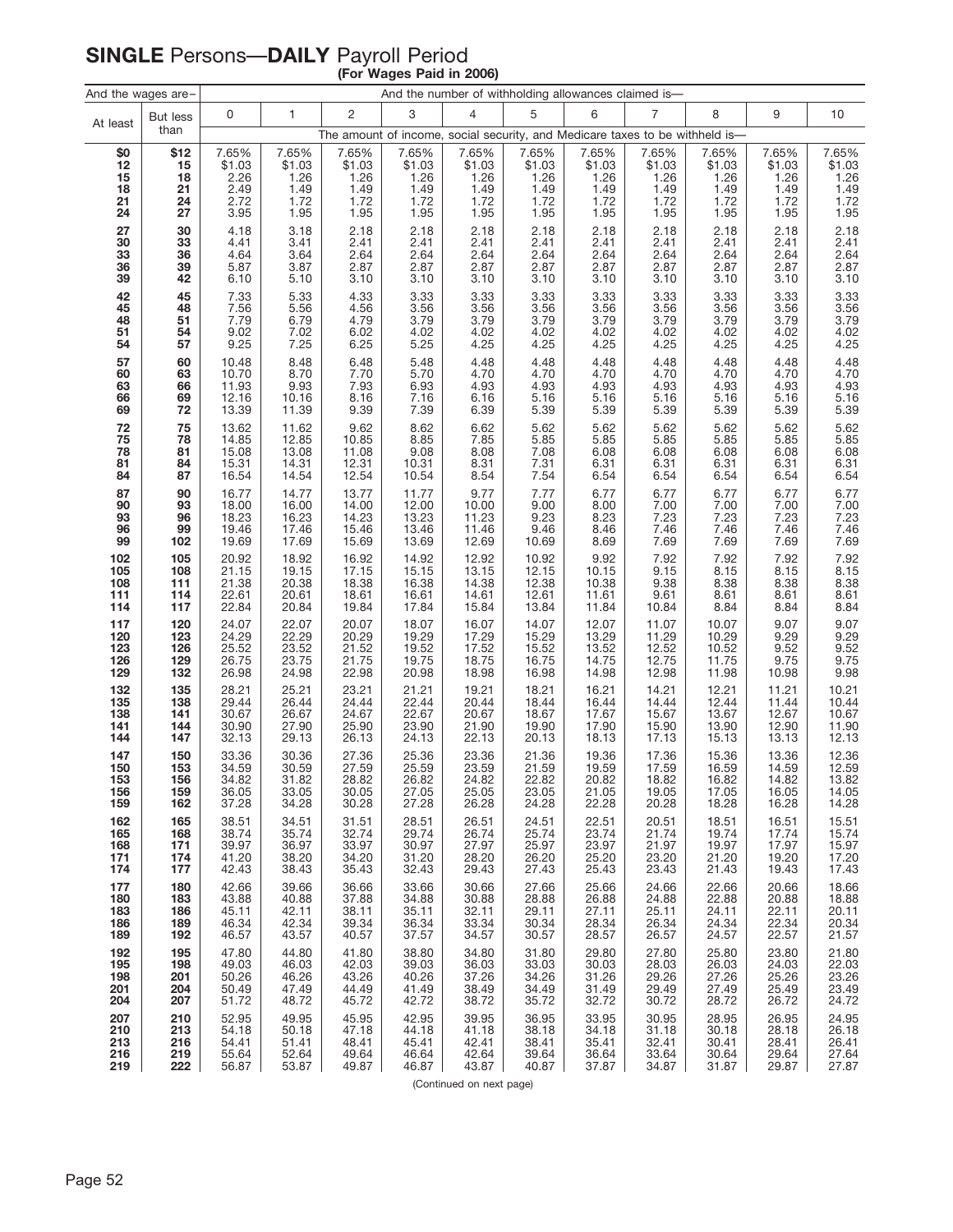## **SINGLE** Persons—**DAILY** Payroll Period

| And the wages are-                           |                                   |                                                |                                                | And the number of withholding allowances claimed is- |                                                                              |                                                  |                                               |                                               |                                             |                                                  |                                               |                                                 |  |  |  |  |
|----------------------------------------------|-----------------------------------|------------------------------------------------|------------------------------------------------|------------------------------------------------------|------------------------------------------------------------------------------|--------------------------------------------------|-----------------------------------------------|-----------------------------------------------|---------------------------------------------|--------------------------------------------------|-----------------------------------------------|-------------------------------------------------|--|--|--|--|
| At least                                     | <b>But less</b>                   | 0                                              | 1                                              | $\overline{c}$                                       | 3                                                                            | $\overline{4}$                                   | 5                                             | 6                                             | $\overline{7}$                              | 8                                                | 9                                             | 10                                              |  |  |  |  |
|                                              | than                              |                                                |                                                |                                                      | The amount of income, social security, and Medicare taxes to be withheld is- |                                                  |                                               |                                               |                                             |                                                  |                                               |                                                 |  |  |  |  |
| \$222<br>225<br>228<br>231<br>234            | \$225<br>228<br>231<br>234<br>237 | \$58.10<br>58.33<br>59.56<br>60.79<br>62.02    | \$54.10<br>55.33<br>56.56<br>57.79<br>58.02    | \$51.10<br>52.33<br>53.56<br>53.79<br>55.02          | \$48.10<br>49.33<br>50.56<br>50.79<br>52.02                                  | \$45.10<br>$46.33$<br>$46.56$<br>47.79<br>49.02  | \$42.10<br>42.33<br>43.56<br>44.79<br>46.02   | \$38.10<br>39.33<br>40.56<br>41.79<br>42.02   | \$35.10<br>36.33<br>37.56<br>38.79<br>39.02 | \$32.10<br>33.33<br>34.56<br>34.79<br>36.02      | \$30.10<br>31.33<br>31.56<br>32.79<br>33.02   | \$29.10<br>29.33<br>29.56<br>30.79<br>31.02     |  |  |  |  |
| 237<br>240<br>243<br>246<br>249              | 240<br>243<br>246<br>249<br>252   | 62.25<br>63.47<br>64.70<br>65.93<br>66.16      | 59.25<br>60.47<br>61.70<br>61.93<br>63.16      | 56.25<br>57.47<br>57.70<br>58.93<br>60.16            | 53.25<br>54.47<br>54.70<br>55.93<br>57.16                                    | 50.25<br>$\frac{50.47}{51.70}$<br>52.93<br>54.16 | 46.25<br>$47.47$<br>$48.70$<br>49.93<br>50.16 | 43.25<br>$44.47$<br>$45.70$<br>45.93<br>47.16 | 40.25<br>41.47<br>42.70<br>42.93<br>44.16   | 37.25<br>$\frac{38.47}{38.70}$<br>39.93<br>41.16 | 34.25<br>$34.47$<br>$35.70$<br>36.93<br>38.16 | 32.25<br>32.47<br>33.70<br>33.93<br>35.16       |  |  |  |  |
| 252<br>255<br>258<br>261<br>264              | 255<br>258<br>261<br>264<br>267   | 67.39<br>68.62<br>70.08<br>71.31               | 64.39<br>65.62<br>65.85<br>67.08<br>68.31      | 61.39<br>61.62<br>62.85<br>64.08<br>65.31            | 58.39<br>58.62<br>61.08<br>62.31                                             | 54.39<br>55.62<br>56.85<br>58.08<br>58.31        | 51.39<br>52.62<br>53.85<br>54.08<br>55.31     | 48.39<br>49.62<br>49.85<br>51.08<br>52.31     | 45.39<br>46.62<br>46.85<br>48.08<br>49.31   | 42.39<br>42.62<br>43.85<br>45.08<br>46.31        | 38.39<br>39.62<br>40.85<br>42.08<br>42.31     | 35.39<br>36.62<br>37.85<br>39.08<br>39.31       |  |  |  |  |
| 267<br>270<br>273<br>276<br>279              | 270<br>273<br>276<br>279<br>282   | 72.54<br>73.77<br>74.00<br>75.23<br>76.46      | 69.54<br>69.77<br>71.00<br>72.23<br>73.46      | 65.54<br>66.77<br>68.00<br>69.23<br>69.46            | 62.54<br>63.77<br>65.00<br>66.23<br>66.46                                    | 59.54<br>60.77<br>62.00<br>62.23<br>63.46        | 56.54<br>57.77<br>58.00<br>59.23<br>60.46     | 53.54<br>53.77<br>55.00<br>56.23<br>57.46     | 50.54<br>50.77<br>52.00<br>53.23<br>54.46   | 46.54<br>47.77<br>$49.00$<br>$50.23$<br>$50.46$  | 43.54<br>44.77<br>46.00<br>46.23<br>47.46     | 40.54<br>41.77<br>$43.00$<br>$43.23$<br>$44.46$ |  |  |  |  |
| 282<br>285<br>288<br>291<br>294              | 285<br>288<br>291<br>294<br>297   | 77.69<br>77.92<br>79.15<br>80.38<br>81.61      | 73.69<br>74.92<br>76.15<br>77.38<br>77.61      | 70.69<br>71.92<br>73.15<br>73.38<br>74.61            | 67.69<br>68.92<br>70.15<br>70.38<br>71.61                                    | 64.69<br>$65.92$<br>$66.15$<br>67.38<br>68.61    | 61.69<br>$61.92$<br>$63.15$<br>64.38          | 57.69<br>58.92<br>60.15<br>$61.38$<br>$61.61$ | 54.69<br>55.92<br>57.15<br>58.38<br>58.61   | 51.69<br>52.92<br>54.15<br>$54.38$<br>$55.61$    | 48.69<br>49.92<br>50.15<br>51.38<br>52.61     | 45.69<br>46.92<br>47.15<br>48.38<br>49.61       |  |  |  |  |
| 297<br>$\overline{300}$<br>303<br>306<br>309 | 300<br>303<br>306<br>309<br>312   | 82.84<br>84.06<br>84.29<br>85.52<br>86.75      | 78.84<br>80.06<br>81.29<br>82.52<br>83.75      | 75.84<br>77.06<br>77.29<br>78.52<br>79.75            | 72.84<br>74.06<br>74.29<br>75.52<br>76.75                                    | 69.84<br>70.06<br>$71.29$<br>$72.52$<br>73.75    | 65.84<br>67.06<br>68.29<br>69.52<br>69.75     | 62.84<br>64.06<br>$65.29$<br>$65.52$<br>66.75 | 59.84<br>61.06<br>62.29<br>62.52<br>63.75   | 56.84<br>58.06<br>58.29<br>59.52<br>60.75        | 53.84<br>54.06<br>55.29<br>57.75              | 50.84<br>51.06<br>52.29<br>53.52<br>54.75       |  |  |  |  |
| 312<br>$\frac{315}{318}$<br>321<br>324       | 315<br>318<br>321<br>324<br>327   | 87.98<br>89.21<br>90.44<br>91.67<br>91.90      | 83.98<br>85.21<br>86.44<br>87.67<br>88.90      | 80.98<br>82.21<br>83.44<br>83.67<br>84.90            | 77.98<br>78.21<br>79.44<br>80.67<br>81.90                                    | 73.98<br>75.21<br>76.44<br>77.67<br>77.90        | 70.98<br>72.21<br>73.44<br>73.67<br>74.90     | 67.98<br>69.21<br>69.44<br>70.67<br>71.90     | 64.98<br>66.21<br>66.44<br>67.67<br>68.90   | 61.98<br>62.21<br>63.44<br>64.67<br>65.90        | 57.98<br>59.21<br>60.44<br>61.67<br>61.90     | 54.98<br>56.21<br>57.44<br>58.67<br>58.90       |  |  |  |  |
| 327<br>330<br>333<br>336<br>336<br>339       | 330<br>333<br>336<br>339<br>341   | 93.13<br>94.36<br>95.59<br>96.82<br>97.01      | 90.13<br>90.36<br>91.59<br>92.82<br>94.01      | 86.13<br>87.36<br>88.59<br>89.82<br>90.01            | 83.13<br>83.36<br>84.59<br>85.82<br>87.01                                    | 79.13<br>80.36<br>81.59<br>81.82<br>83.01        | 76.13<br>77.36<br>77.59<br>78.82<br>80.01     | 73.13<br>73.36<br>74.59<br>75.82<br>77.01     | 70.13<br>70.36<br>71.59<br>72.82<br>73.01   | 66.13<br>67.36<br>68.59<br>69.82<br>70.01        | 63.13<br>64.36<br>65.82<br>67.01              | 60.13<br>61.36<br>62.59<br>62.82<br>64.01       |  |  |  |  |
| 341<br>343<br>345<br>347<br>349              | 343<br>345<br>347<br>349<br>351   | 98.16<br>99.32<br>99.47<br>100.62<br>100.78    | 94.16<br>95.32<br>96.47<br>96.62<br>97.78      | 91.16<br>91.32<br>92.47<br>93.62<br>93.78            | 87.16<br>88.32<br>88.47<br>89.62<br>90.78                                    | 84.16<br>84.32<br>85.47<br>85.62<br>86.78        | 80.16<br>81.32<br>81.47<br>82.62<br>82.78     | 77.16<br>78.32<br>78.47<br>79.62<br>79.78     | 74.16<br>74.32<br>75.47<br>75.62<br>76.78   | 71.16<br>71.32<br>72.47<br>72.62<br>73.78        | 68.16<br>68.32<br>69.47<br>69.62<br>70.78     | 64.16<br>65.32<br>65.47<br>66.62<br>66.78       |  |  |  |  |
| 351<br>353<br>355<br>357<br>359              | 353<br>355<br>357<br>359<br>361   | 101.93<br>102.08<br>103.23<br>103.39<br>104.54 | 97.93<br>99.08<br>99.23<br>100.39<br>100.54    | 94.93<br>95.08<br>96.23<br>96.39<br>97.54            | 90.93<br>92.08<br>92.23<br>93.39<br>93.54                                    | 87.93<br>88.08<br>89.23<br>89.39<br>90.54        | 83.93<br>85.08<br>85.23<br>86.39<br>86.54     | 80.93<br>81.08<br>82.23<br>82.39<br>83.54     | 76.93<br>78.08<br>78.23<br>79.39<br>79.54   | 73.93<br>75.08<br>75.23<br>76.39<br>76.54        | 70.93<br>72.08<br>72.23<br>73.39<br>73.54     | 67.93<br>68.08<br>69.23<br>69.39<br>70.54       |  |  |  |  |
| 361<br>363<br>365<br>367<br>369              | 363<br>365<br>367<br>369<br>371   | 105.69<br>105.85<br>107.00<br>107.15<br>108.31 | 101.69<br>102.85<br>103.00<br>104.15<br>104.31 | 97.69<br>98.85<br>100.00<br>100.15<br>101.31         | 94.69<br>94.85<br>96.00<br>97.15<br>97.31                                    | 90.69<br>91.85<br>92.00<br>93.15<br>94.31        | 87.69<br>87.85<br>89.00<br>89.15<br>90.31     | 83.69<br>84.85<br>85.00<br>86.15<br>86.31     | 80.69<br>80.85<br>82.00<br>82.15<br>83.31   | 77.69<br>77.85<br>79.00<br>79.15<br>80.31        | 74.69<br>74.85<br>76.00<br>76.15<br>77.31     | 70.69<br>71.85<br>72.00<br>73.15<br>73.31       |  |  |  |  |
| 371<br>373<br>375<br>377<br>379              | 373<br>375<br>377<br>379<br>381   | 108.46<br>109.61<br>109.76<br>110.92<br>112.07 | 105.46<br>105.61<br>106.76<br>106.92<br>108.07 | 101.46<br>102.61<br>102.76<br>103.92<br>104.07       | 98.46<br>98.61<br>99.76<br>99.92<br>101.07                                   | 94.46<br>95.61<br>95.76<br>96.92<br>97.07        | 91.46<br>91.61<br>92.76<br>92.92<br>94.07     | 87.46<br>88.61<br>88.76<br>89.92<br>90.07     | 83.46<br>84.61<br>85.76<br>85.92<br>87.07   | 80.46<br>81.61<br>81.76<br>82.92<br>83.07        | 77.46<br>78.61<br>78.76<br>79.92<br>80.07     | 74.46<br>74.61<br>75.76<br>75.92<br>77.07       |  |  |  |  |
| 381<br>383<br>385<br>387<br>389              | 383<br>385<br>387<br>389<br>391   | 112.22<br>113.38<br>113.53<br>114.68<br>114.84 | 109.22<br>109.38<br>110.53<br>110.68<br>111.84 | 105.22<br>106.38<br>106.53<br>107.68<br>107.84       | 102.22<br>102.38<br>103.53<br>103.68<br>104.84                               | 98.22<br>99.38<br>99.53<br>100.68<br>100.84      | 94.22<br>95.38<br>96.53<br>96.68<br>97.84     | 91.22<br>91.38<br>92.53<br>93.68<br>93.84     | 87.22<br>88.38<br>88.53<br>89.68<br>90.84   | 84.22<br>84.38<br>85.53<br>85.68<br>86.84        | 81.22<br>81.38<br>82.53<br>82.68<br>83.84     | 77.22<br>78.38<br>78.53<br>79.68<br>79.84       |  |  |  |  |

\$391 and over Do not use this table. See page 35 for instructions.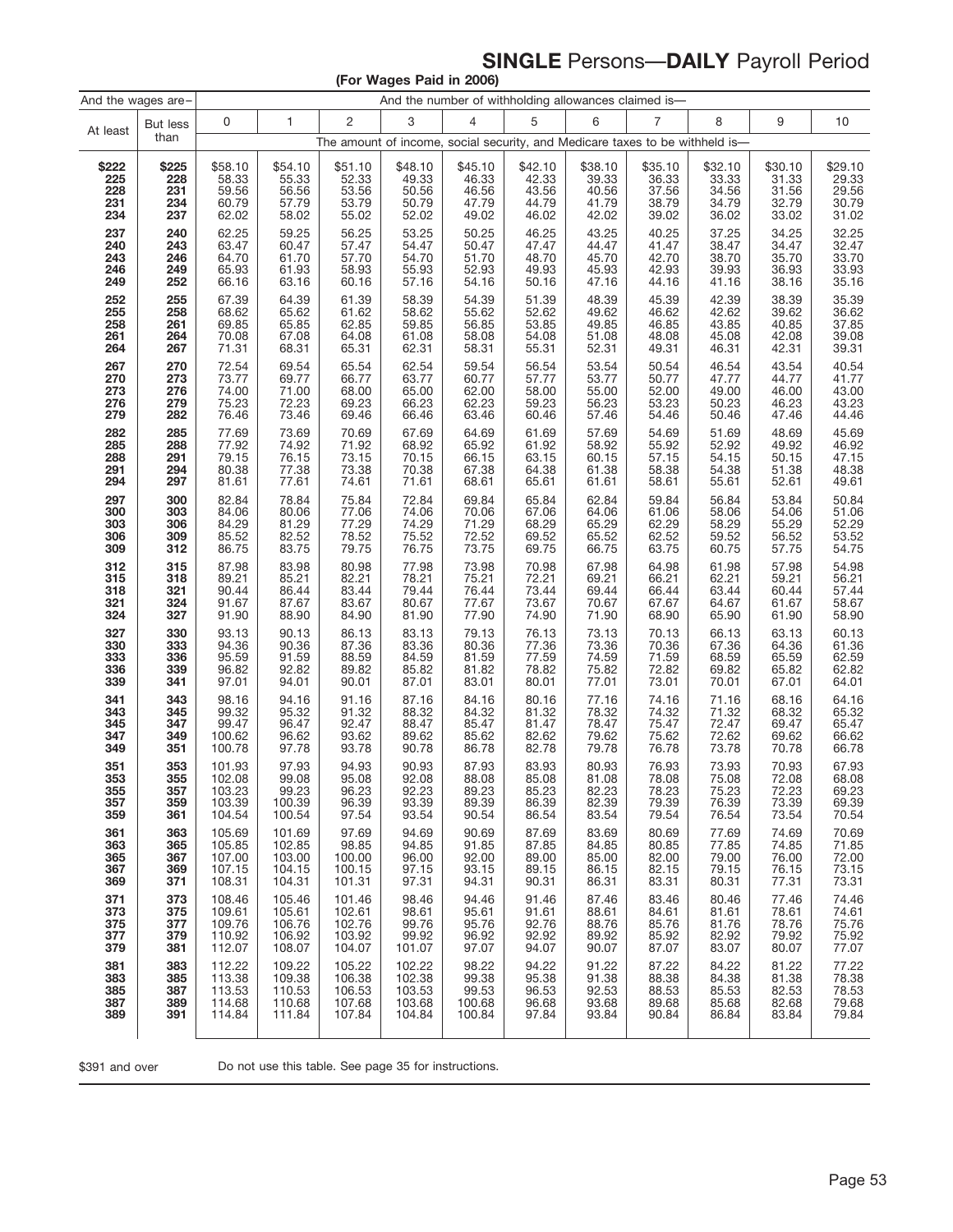## **MARRIED** Persons—**DAILY** Payroll Period **(For Wages Paid in 2006)**

| And the wages are-               |                                 |                                             |                                             |                                                                                   |                                           |                                               |                                                      | And the number of withholding allowances claimed is-                                                     |                                                 |                                              |                                              |                                                     |
|----------------------------------|---------------------------------|---------------------------------------------|---------------------------------------------|-----------------------------------------------------------------------------------|-------------------------------------------|-----------------------------------------------|------------------------------------------------------|----------------------------------------------------------------------------------------------------------|-------------------------------------------------|----------------------------------------------|----------------------------------------------|-----------------------------------------------------|
| At least                         | But less<br>than                | 0                                           | $\mathbf{1}$                                | 2                                                                                 | 3                                         | $\overline{4}$                                | 5                                                    | 6                                                                                                        | $\overline{7}$                                  | 8                                            | 9                                            | 10                                                  |
| \$0<br>27<br>30                  | \$27<br>$\frac{30}{33}$         | 7.65%<br>$$2.18$<br>$2.41$                  | 7.65%<br>\$2.18<br>2.41                     | 7.65%<br>$$2.18$<br>2.41                                                          | 7.65%<br>$$2.18$<br>2.41                  | 7.65%<br>\$2.18<br>2.41                       | $7.65\%$<br>$$2.18$<br>$2.41$                        | The amount of income, social security, and Medicare taxes to be withheld is-<br>7.65%<br>$$2.18$<br>2.41 | 7.65%<br>$$2.18$<br>2.41                        | 7.65%<br>$$2.18$<br>2.41                     | 7.65%<br>\$2.18<br>2.41                      | 7.65%<br>$$2.18$ $2.41$ $2.64$ $2.87$               |
| 33<br>36                         | 36<br>39                        | 2.64<br>3.87                                | 2.64<br>2.87                                | 2.64<br>2.87                                                                      | 2.64<br>2.87                              | 2.64<br>2.87                                  | $2.64$<br>2.87                                       | 2.64<br>2.87                                                                                             | $2.64$<br>2.87                                  | 2.64<br>2.87                                 | 2.64<br>2.87                                 |                                                     |
| 39<br>42<br>45<br>48<br>51       | 42<br>45<br>48<br>51<br>54      | 4.10<br>4.33<br>5.56<br>$5.79$<br>$6.02$    | 3.10<br>3.33<br>3.56<br>$4.79$<br>$5.02$    | 3.10<br>3.33<br>3.56<br>3.79<br>4.02                                              | 3.10<br>3.33<br>3.56<br>3.79<br>4.02      | 3.10<br>3.33<br>3.33<br>3.56<br>3.79<br>4.02  | 3.10<br>3.33<br>3.33<br>3.56<br>3.79<br>4.02         | 3.10<br>3.33<br>3.56<br>3.79<br>4.02                                                                     | 3.10<br>$3.33$<br>$3.56$<br>$3.79$<br>$4.02$    | 3.10<br>3.33<br>3.56<br>3.79<br>4.02         | 3.10<br>$3.33$<br>$3.56$<br>$3.79$<br>4.02   | 3.10<br>3.33<br>3.56<br>3.79<br>4.02                |
| 54<br>57<br>60<br>63<br>66       | 57<br>60<br>63<br>66<br>69      | 6.25<br>$7.48$<br>$7.70$<br>7.93<br>9.16    | 5.25<br>6.48<br>6.70<br>6.93<br>7.16        | 4.25<br>4.48<br>5.70<br>5.93<br>6.16                                              | 4.25<br>4.48<br>4.70<br>4.93<br>5.16      | 4.25<br>$4.48$<br>$4.70$<br>4.93<br>5.16      | 4.25<br>4.48<br>4.70<br>4.93<br>5.16                 | 4.25<br>$4.48$<br>$4.70$<br>4.93<br>5.16                                                                 | 4.25<br>$4.48$<br>$4.70$<br>4.93<br>5.16        | 4.25<br>4.48<br>4.70<br>4.93<br>5.16         | 4.25<br>$4.48$<br>$4.70$<br>4.93<br>5.16     | 4.25<br>4.48<br>4.70<br>4.93<br>5.16                |
| 69<br>72<br>75<br>78<br>81       | 72<br>75<br>78<br>81<br>84      | 9.39<br>9.62<br>10.85<br>11.08<br>11.31     | 8.39<br>8.62<br>8.85<br>10.08<br>10.31      | 6.39<br>7.62<br>7.85<br>8.08<br>9.31                                              | 5.39<br>$5.62$<br>$6.85$<br>7.08<br>7.31  | 5.39<br>5.62<br>5.85<br>6.08<br>6.31          | 5.39<br>5.62<br>5.85<br>6.08<br>6.31                 | 5.39<br>5.62<br>5.85<br>6.08<br>6.31                                                                     | 5.39<br>$\frac{5.62}{5.85}$<br>$6.08$<br>$6.31$ | 5.39<br>5.62<br>5.85<br>6.08<br>6.31         | 5.39<br>5.62<br>5.62<br>5.85<br>6.08<br>6.31 | 5.39<br>5.62<br>5.85<br>6.08<br>6.31                |
| 84<br>87<br>90<br>93<br>96       | 87<br>90<br>93<br>96<br>99      | 11.54<br>12.77<br>13.00<br>14.23<br>14.46   | 10.54<br>$11.77$<br>12.00<br>12.23<br>12.46 | 9.54<br>9.77<br>11.00<br>11.23<br>11.46                                           | 8.54<br>8.77<br>9.00<br>10.23<br>10.46    | 6.54<br>$7.77$<br>$8.00$<br>8.23<br>9.46      | 6.54<br>6.77<br>7.00<br>7.23<br>7.46                 | 6.54<br>$6.77$<br>$7.00$<br>7.23<br>7.46                                                                 | 6.54<br>$6.77$<br>$7.00$<br>7.23<br>7.46        | 6.54<br>$6.77$<br>$7.00$<br>$7.23$<br>$7.46$ | 6.54<br>$6.77$<br>$7.00$<br>7.23<br>7.46     | 6.54<br>6.77<br>7.00<br>7.23<br>7.46                |
| 99<br>$102$<br>105<br>108<br>111 | 102<br>105<br>108<br>111<br>114 | 15.69<br>$15.92$<br>16.15<br>17.38<br>17.61 | 13.69<br>13.92<br>15.15<br>15.38<br>15.61   | 11.69<br>$\begin{array}{c} 11.88 \\ 12.92 \\ 13.15 \\ 13.38 \end{array}$<br>14.61 | 10.69<br>10.92<br>12.15<br>12.38<br>12.61 | 9.69<br>$9.92$<br>10.15<br>11.38<br>11.61     | 8.69<br>8.92<br>9.15<br>10.38<br>10.61               | 7.69<br>7.92<br>8.15<br>8.38<br>9.61                                                                     | 7.69<br>$7.92$<br>8.15<br>$8.38$<br>$8.61$      | 7.69<br>$7.92$<br>8.15<br>$8.38$<br>$8.61$   | 7.69<br>$7.92$<br>8.15<br>$8.38$<br>$8.61$   | 7.69<br>7.92<br>8.15<br>8.38<br>8.61                |
| 114<br>117<br>120<br>123<br>126  | 117<br>120<br>123<br>126<br>129 | 18.84<br>19.07<br>20.29<br>$20.52$<br>21.75 | 16.84<br>18.29<br>18.52<br>19.75            | 14.84<br>$15.07$<br>16.29<br>16.52<br>17.75                                       | 13.84<br>14.07<br>14.29<br>15.52<br>15.75 | 11.84<br>13.07<br>13.29<br>13.52<br>14.75     | 10.84<br>$11.07$<br>$12.29$<br>$\frac{12.52}{12.75}$ | 9.84<br>$10.07$<br>10.29<br>11.52<br>11.75                                                               | 8.84<br>$9.07$<br>$9.29$<br>9.52<br>10.75       | 8.84<br>9.07<br>9.29<br>9.52<br>9.75         | 8.84<br>9.07<br>9.29<br>$9.52$<br>$9.75$     | 8.84<br>9.07<br>9.29<br>9.52<br>9.75                |
| 129<br>132<br>135<br>138<br>141  | 132<br>135<br>138<br>141<br>144 | 21.98<br>23.21<br>23.44<br>23.67<br>24.90   | 19.98<br>21.21<br>21.44<br>22.67<br>22.90   | 17.98<br>19.21<br>19.44<br>20.67<br>20.90                                         | 15.98<br>17.21<br>17.44<br>18.67<br>18.90 | 14.98<br>$15.21$<br>15.44<br>$16.67$<br>16.90 | 13.98<br>14.21<br>14.44<br>$15.67$<br>15.90          | 11.98<br>$13.21$<br>$13.44$<br>13.67<br>14.90                                                            | 10.98<br>$11.21$<br>$12.44$<br>12.67<br>12.90   | 9.98<br>$10.21$<br>$10.44$<br>11.67<br>11.90 | 9.98<br>10.21<br>10.44<br>10.67<br>10.90     | 9.98<br>$\frac{10.21}{10.44}$<br>$10.67$<br>$10.90$ |
| 144<br>147<br>150<br>153<br>156  | 147<br>150<br>153<br>156<br>159 | 25.13<br>26.36<br>26.59<br>27.82<br>28.05   | 23.13<br>24.36<br>24.59<br>25.82<br>26.05   | 22.13<br>22.36<br>22.59<br>23.82<br>24.05                                         | 20.13<br>20.36<br>21.59<br>21.82<br>22.05 | 18.13<br>18.36<br>19.59<br>19.82<br>21.05     | 16.13<br>16.36<br>17.59<br>17.82<br>19.05            | 15.13<br>15.36<br>15.59<br>16.82<br>17.05                                                                | 14.13<br>14.36<br>14.59<br>14.82<br>16.05       | 12.13<br>13.36<br>13.82<br>15.05             | 11.13<br>11.36<br>12.59<br>12.82<br>13.05    | 11.13<br>11.36<br>11.59<br>11.82<br>12.05           |
| 159<br>162<br>165<br>168<br>171  | 162<br>165<br>168<br>171<br>174 | 29.28<br>29.51<br>29.74<br>30.97<br>31.20   | 27.28<br>27.51<br>28.74<br>28.97<br>29.20   | 25.28<br>25.51<br>26.74<br>26.97<br>28.20                                         | 23.28<br>23.51<br>24.74<br>24.97<br>26.20 | 21.28<br>21.51<br>22.74<br>22.97<br>24.20     | 19.28<br>20.51<br>20.74<br>20.97<br>22.20            | 17.28<br>18.51<br>18.74<br>19.97<br>20.20                                                                | 16.28<br>16.51<br>17.74<br>17.97<br>18.20       | 15.28<br>15.51<br>15.74<br>16.97<br>17.20    | 14.28<br>14.51<br>14.74<br>14.97<br>16.20    | 12.28<br>13.51<br>13.74<br>13.97<br>14.20           |
| 174<br>177<br>180<br>183<br>186  | 177<br>180<br>183<br>186<br>189 | 32.43<br>32.66<br>33.88<br>34.11<br>35.34   | 30.43<br>30.66<br>31.88<br>32.11<br>33.34   | 28.43<br>28.66<br>29.88<br>30.11<br>31.34                                         | 26.43<br>27.66<br>27.88<br>28.11<br>29.34 | 24.43<br>25.66<br>25.88<br>27.11<br>27.34     | 22.43<br>23.66<br>23.88<br>25.11<br>25.34            | 20.43<br>21.66<br>21.88<br>23.11<br>23.34                                                                | 19.43<br>19.66<br>19.88<br>21.11<br>21.34       | 17.43<br>18.66<br>18.88<br>19.11<br>20.34    | 16.43<br>16.66<br>17.88<br>18.11<br>18.34    | 15.43<br>15.66<br>15.88<br>17.11<br>17.34           |
| 189<br>192<br>195<br>198<br>201  | 192<br>195<br>198<br>201<br>204 | 35.57<br>36.80<br>37.03<br>37.26<br>38.49   | 33.57<br>34.80<br>35.03<br>36.26<br>36.49   | 31.57<br>32.80<br>33.03<br>34.26<br>34.49                                         | 29.57<br>30.80<br>31.03<br>32.26<br>32.49 | 27.57<br>28.80<br>29.03<br>30.26<br>30.49     | 26.57<br>26.80<br>27.03<br>28.26<br>28.49            | 24.57<br>24.80<br>26.03<br>26.26<br>26.49                                                                | 22.57<br>22.80<br>24.03<br>24.26<br>25.49       | 20.57<br>20.80<br>22.03<br>22.26<br>23.49    | 19.57<br>19.80<br>20.03<br>20.26<br>21.49    | 17.57<br>18.80<br>19.03<br>19.26<br>19.49           |
| 204<br>207<br>210<br>213<br>216  | 207<br>210<br>213<br>216<br>219 | 38.72<br>39.95<br>40.18<br>41.41<br>41.64   | 36.72<br>37.95<br>38.18<br>39.41<br>39.64   | 35.72<br>35.95<br>36.18<br>37.41<br>37.64                                         | 33.72<br>33.95<br>35.18<br>35.41<br>35.64 | 31.72<br>31.95<br>33.18<br>33.41<br>34.64     | 29.72<br>29.95<br>31.18<br>31.41<br>32.64            | 27.72<br>27.95<br>29.18<br>29.41<br>30.64                                                                | 25.72<br>25.95<br>27.18<br>27.41<br>28.64       | 23.72<br>24.95<br>25.18<br>25.41<br>26.64    | 21.72<br>22.95<br>23.18<br>24.41<br>24.64    | 20.72<br>20.95<br>21.18<br>22.41<br>22.64           |
| 219<br>222<br>225<br>228<br>231  | 222<br>225<br>228<br>231<br>234 | 42.87<br>43.10<br>43.33<br>44.56<br>44.79   | 40.87<br>41.10<br>42.33<br>42.56<br>42.79   | 38.87<br>39.10<br>40.33<br>40.56<br>41.79                                         | 36.87<br>37.10<br>38.33<br>38.56<br>39.79 | 34.87<br>35.10<br>36.33<br>36.56<br>37.79     | 32.87<br>34.10<br>34.33<br>34.56<br>35.79            | 30.87<br>32.10<br>32.33<br>33.56<br>33.79                                                                | 28.87<br>30.10<br>30.33<br>31.56<br>31.79       | 26.87<br>28.10<br>28.33<br>29.56<br>29.79    | 24.87<br>26.10<br>26.33<br>27.56<br>27.79    | 23.87<br>24.10<br>24.33<br>25.56<br>25.79           |

(Continued on next page)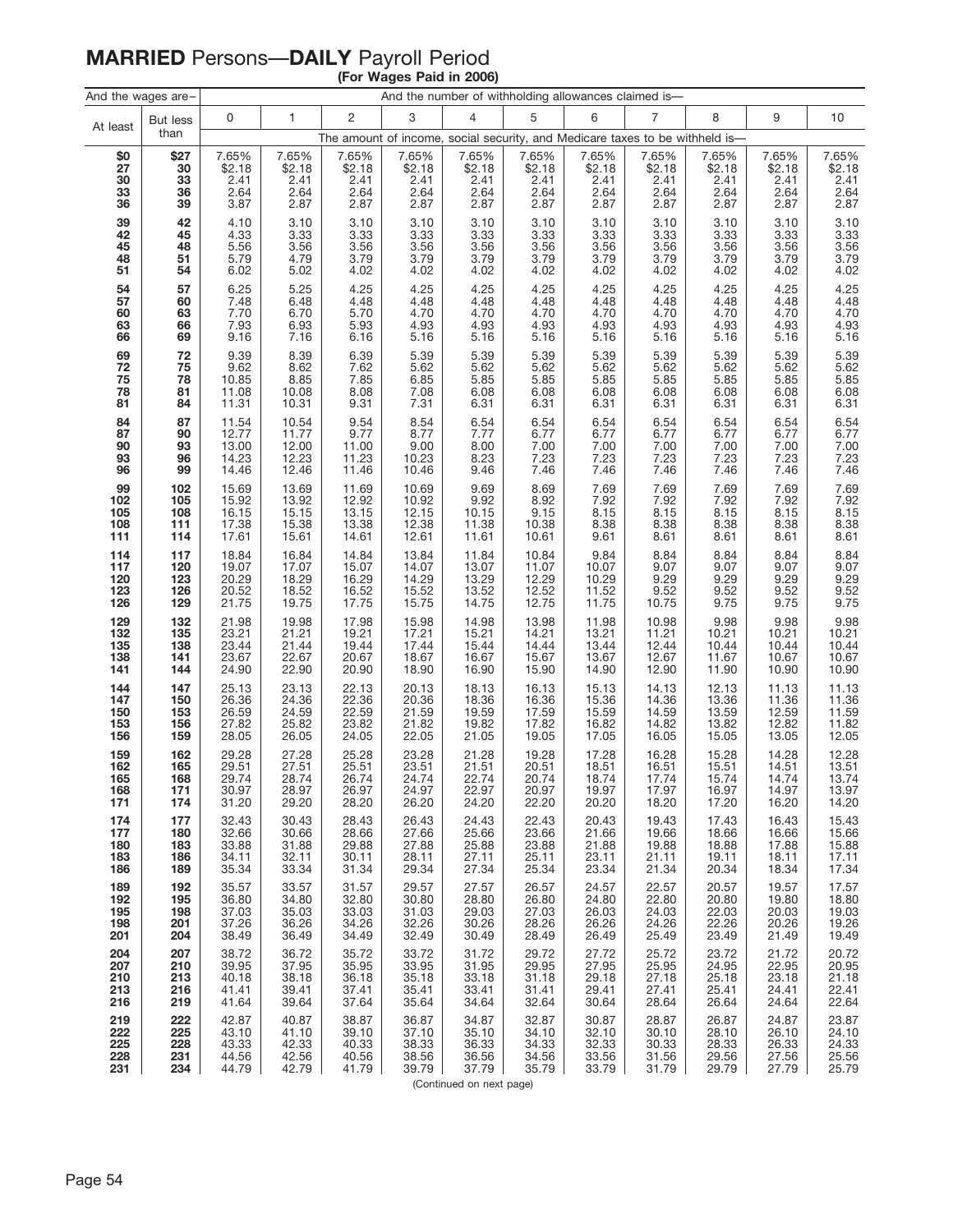## **MARRIED** Persons—**DAILY** Payroll Period

**(For Wages Paid in 2006)**

| And the wages are-                |                                   | And the number of withholding allowances claimed is- |                                             |                                             |                                                 |                                               |                                                    |                                                                              |                                                  |                                               |                                                  |                                               |  |
|-----------------------------------|-----------------------------------|------------------------------------------------------|---------------------------------------------|---------------------------------------------|-------------------------------------------------|-----------------------------------------------|----------------------------------------------------|------------------------------------------------------------------------------|--------------------------------------------------|-----------------------------------------------|--------------------------------------------------|-----------------------------------------------|--|
| At least                          | But less<br>than                  | 0                                                    | $\mathbf{1}$                                | $\overline{2}$                              | 3                                               | $\overline{4}$                                | 5                                                  | 6                                                                            | $\overline{7}$                                   | 8                                             | 9                                                | 10                                            |  |
|                                   |                                   |                                                      |                                             |                                             |                                                 |                                               |                                                    | The amount of income, social security, and Medicare taxes to be withheld is- |                                                  |                                               |                                                  |                                               |  |
| \$234<br>237<br>240<br>243<br>246 | \$237<br>240<br>243<br>246<br>249 | \$46.02<br>46.25<br>47.47<br>47.70<br>48.93          | \$44.02<br>44.25<br>45.47<br>45.70<br>46.93 | \$42.02<br>42.25<br>43.47<br>43.70<br>44.93 | \$40.02<br>41.25<br>41.47<br>41.70<br>42.93     | \$38.02<br>39.25<br>39.47<br>40.70<br>40.93   | \$36.02<br>37.25<br>$\frac{37.47}{38.70}$<br>38.93 | \$34.02<br>35.25<br>35.47<br>36.70<br>36.93                                  | \$33.02<br>33.25<br>33.47<br>34.70<br>34.93      | \$31.02<br>31.25<br>32.47<br>32.70<br>32.93   | \$29.02<br>29.25<br>30.47<br>30.70<br>31.93      | \$27.02<br>27.25<br>28.47<br>28.70<br>29.93   |  |
| 249<br>252<br>255<br>258<br>261   | 252<br>255<br>258<br>261<br>264   | 49.16<br>50.39<br>50.62<br>50.85<br>52.08            | 47.16<br>48.39<br>48.62<br>49.85<br>50.08   | 45.16<br>46.39<br>46.62<br>47.85<br>48.08   | 43.16<br>44.39<br>44.62<br>45.85<br>46.08       | 41.16<br>$42.39$<br>$42.62$<br>43.85<br>44.08 | 40.16<br>$40.39$<br>$40.62$<br>41.85<br>42.08      | 38.16<br>38.39<br>39.62<br>39.85<br>40.08                                    | 36.16<br>36.39<br>37.62<br>37.85<br>39.08        | 34.16<br>34.39<br>35.62<br>35.85<br>37.08     | 32.16<br>32.39<br>33.62<br>33.85<br>35.08        | 30.16<br>31.39<br>31.62<br>$31.85$<br>$33.08$ |  |
| 264<br>267<br>270<br>273<br>276   | 267<br>270<br>273<br>276<br>279   | 53.31<br>53.54<br>54.77<br>56.00<br>57.23            | 50.31<br>51.54<br>51.77<br>53.00<br>54.23   | 49.31<br>49.54<br>49.77<br>51.00<br>51.23   | 47.31<br>47.54<br>48.77<br>49.00<br>49.23       | 45.31<br>45.54<br>46.77<br>47.00<br>48.23     | 43.31<br>43.54<br>44.77<br>45.00<br>46.23          | 41.31<br>$41.54$<br>$42.77$<br>43.00<br>44.23                                | 39.31<br>39.54<br>40.77<br>41.00<br>42.23        | 37.31<br>38.54<br>38.77<br>39.00<br>40.23     | 35.31<br>36.54<br>36.77<br>38.00<br>38.23        | 33.31<br>34.54<br>34.77<br>36.00<br>36.23     |  |
| 279<br>282<br>285<br>288<br>291   | 282<br>285<br>288<br>291<br>294   | 57.46<br>58.69<br>59.92<br>61.15<br>61.38            | 54.46<br>55.69<br>56.92<br>58.15<br>58.38   | 52.46<br>52.69<br>53.92<br>54.15<br>55.38   | 50.46<br>$50.69$<br>$51.92$<br>$52.15$<br>53.38 | 48.46<br>48.69<br>49.92<br>50.15<br>51.38     | 46.46<br>47.69<br>$47.92$<br>$48.15$<br>49.38      | 44.46<br>45.69<br>45.92<br>47.15<br>47.38                                    | 42.46<br>$43.69$<br>$43.92$<br>45.15<br>45.38    | 40.46<br>41.69<br>$41.92$<br>$43.15$<br>43.38 | 38.46<br>39.69<br>39.92<br>41.15<br>41.38        | 37.46<br>37.69<br>37.92<br>39.15<br>39.38     |  |
| 294<br>297<br>300<br>303<br>306   | 297<br>300<br>303<br>306<br>309   | 62.61<br>63.84<br>65.06<br>65.29<br>66.52            | 59.61<br>60.84<br>62.06<br>62.29<br>63.52   | 56.61<br>57.84<br>58.06<br>59.29<br>60.52   | 53.61<br>54.84<br>55.06<br>56.29<br>57.52       | 51.61<br>52.84<br>53.06<br>54.29<br>54.52     | 49.61<br>50.84<br>51.06<br>$\frac{52.29}{52.52}$   | 47.61<br>48.84<br>49.06<br>50.29<br>50.52                                    | 46.61<br>46.84<br>47.06<br>48.29<br>48.52        | 44.61<br>44.84<br>46.06<br>46.29<br>46.52     | 42.61<br>42.84<br>44.06<br>44.29<br>45.52        | 40.61<br>40.84<br>42.06<br>42.29<br>43.52     |  |
| 309<br>312<br>315<br>318<br>321   | 312<br>315<br>318<br>321<br>324   | 67.75<br>68.98<br>69.21<br>70.44<br>71.67            | 64.75<br>65.98<br>66.21<br>67.44<br>68.67   | 61.75<br>61.98<br>63.21<br>64.44<br>65.67   | 57.75<br>58.98<br>60.21<br>61.44<br>61.67       | 54.75<br>55.98<br>57.21<br>58.44<br>58.67     | 53.75<br>53.98<br>54.21<br>55.44<br>55.67          | 51.75<br>51.98<br>53.21<br>53.44<br>53.67                                    | 49.75<br>49.98<br>$51.21$<br>$51.44$<br>52.67    | 47.75<br>47.98<br>49.21<br>49.44<br>50.67     | 45.75<br>45.98<br>47.21<br>47.44<br>48.67        | 43.75<br>44.98<br>45.21<br>45.44<br>46.67     |  |
| 324<br>327<br>330<br>333<br>336   | 327<br>330<br>333<br>336<br>339   | 72.90<br>73.13<br>74.36<br>75.59<br>76.82            | 69.90<br>70.13<br>71.36<br>72.59<br>73.82   | 65.90<br>67.13<br>68.36<br>69.59<br>69.82   | 62.90<br>64.13<br>65.36<br>65.59<br>66.82       | 59.90<br>$61.13$<br>$62.36$<br>62.59<br>63.82 | 56.90<br>58.13<br>58.36<br>59.59<br>60.82          | 54.90<br>$\frac{51.55}{56.36}$<br>56.59<br>57.82                             | 52.90<br>$\frac{53.13}{54.36}$<br>54.59<br>55.82 | 50.90<br>52.13<br>52.36<br>52.59<br>53.82     | 48.90<br>50.13<br>$\frac{50.36}{51.59}$<br>51.82 | 46.90<br>48.13<br>48.36<br>49.59<br>49.82     |  |
| 339<br>341<br>343<br>345<br>347   | 341<br>343<br>345<br>347<br>349   | 77.01<br>78.16<br>78.32<br>79.47<br>79.62            | 74.01<br>75.16<br>75.32<br>76.47<br>76.62   | 71.01<br>72.16<br>72.32<br>73.47<br>73.62   | 68.01<br>68.16<br>69.32<br>69.47<br>70.62       | 65.01<br>65.16<br>66.32<br>66.47<br>67.62     | 61.01<br>62.16<br>$62.32$<br>$63.47$<br>63.62      | 58.01<br>59.16<br>59.32<br>60.47<br>60.62                                    | 56.01<br>56.16<br>$\frac{57.32}{57.47}$<br>57.62 | 54.01<br>55.16<br>55.32<br>55.47<br>55.62     | 52.01<br>53.16<br>$\frac{53.32}{53.47}$<br>54.62 | 50.01<br>51.16<br>51.32<br>51.47<br>52.62     |  |
| 349<br>351<br>353<br>355<br>357   | 351<br>353<br>355<br>357<br>359   | 80.78<br>80.93<br>82.08<br>82.23<br>83.39            | 77.78<br>77.93<br>79.08<br>79.23<br>80.39   | 74.78<br>74.93<br>76.08<br>76.23<br>77.39   | 70.78<br>71.93<br>72.08<br>73.23<br>73.39       | 67.78<br>68.93<br>69.08<br>70.23<br>70.39     | 64.78<br>$64.93$<br>$66.08$<br>66.23<br>67.39      | 61.78<br>61.93<br>63.08<br>63.23<br>64.39                                    | 58.78<br>58.93<br>60.08<br>60.23<br>61.39        | 56.78<br>56.93<br>57.08<br>58.23<br>58.39     | 54.78<br>54.93<br>55.08<br>56.23<br>56.39        | 52.78<br>52.93<br>54.08<br>54.23<br>54.39     |  |
| 359<br>361<br>363<br>365<br>367   | 361<br>363<br>365<br>367<br>369   | 83.54<br>84.69<br>84.85<br>86.00<br>86.15            | 80.54<br>81.69<br>81.85<br>83.00<br>83.15   | 77.54<br>78.69<br>78.85<br>80.00<br>80.15   | 74.54<br>74.69<br>75.85<br>76.00<br>77.15       | 71.54<br>71.69<br>72.85<br>73.00<br>74.15     | 67.54<br>68.69<br>68.85<br>70.00<br>70.15          | 64.54<br>65.69<br>65.85<br>67.00<br>67.15                                    | 61.54<br>62.69<br>62.85<br>64.00<br>64.15        | 58.54<br>59.69<br>59.85<br>60.00<br>61.15     | 56.54<br>57.69<br>57.85<br>58.00<br>59.15        | 54.54<br>55.69<br>55.85<br>56.00<br>57.15     |  |
| 369<br>371<br>373<br>375<br>377   | 371<br>373<br>375<br>377<br>379   | 87.31<br>87.46<br>88.61<br>88.76<br>89.92            | 84.31<br>84.46<br>85.61<br>85.76<br>86.92   | 81.31<br>81.46<br>82.61<br>82.76<br>83.92   | 77.31<br>78.46<br>78.61<br>79.76<br>79.92       | 74.31<br>75.46<br>75.61<br>76.76<br>76.92     | 71.31<br>71.46<br>72.61<br>72.76<br>73.92          | 68.31<br>68.46<br>69.61<br>69.76<br>70.92                                    | 65.31<br>65.46<br>66.61<br>66.76<br>67.92        | 61.31<br>62.46<br>62.61<br>63.76<br>63.92     | 59.31<br>59.46<br>59.61<br>60.76<br>60.92        | 57.31<br>57.46<br>58.61<br>58.76<br>58.92     |  |
| 379<br>381<br>383<br>385<br>387   | 381<br>383<br>385<br>387<br>389   | 90.07<br>91.22<br>91.38<br>92.53<br>92.68            | 87.07<br>88.22<br>88.38<br>89.53<br>89.68   | 84.07<br>85.22<br>85.38<br>86.53<br>86.68   | 81.07<br>81.22<br>82.38<br>82.53<br>83.68       | 78.07<br>78.22<br>79.38<br>79.53<br>80.68     | 74.07<br>75.22<br>75.38<br>76.53<br>76.68          | 71.07<br>72.22<br>72.38<br>73.53<br>73.68                                    | 68.07<br>69.22<br>69.38<br>70.53<br>70.68        | 65.07<br>65.22<br>66.38<br>66.53<br>67.68     | 62.07<br>62.22<br>63.38<br>63.53<br>64.68        | 59.07<br>60.22<br>60.38<br>60.53<br>61.68     |  |
| 389<br>391<br>393<br>395<br>397   | 391<br>393<br>395<br>397<br>399   | 93.84<br>93.99<br>95.14<br>95.29<br>96.45            | 90.84<br>90.99<br>92.14<br>92.29<br>93.45   | 87.84<br>87.99<br>89.14<br>89.29<br>90.45   | 83.84<br>84.99<br>85.14<br>86.29<br>86.45       | 80.84<br>81.99<br>82.14<br>83.29<br>83.45     | 77.84<br>77.99<br>79.14<br>79.29<br>80.45          | 74.84<br>74.99<br>76.14<br>76.29<br>77.45                                    | 71.84<br>71.99<br>73.14<br>73.29<br>74.45        | 67.84<br>68.99<br>69.14<br>70.29<br>70.45     | 64.84<br>65.99<br>66.14<br>67.29<br>67.45        | 61.84<br>62.99<br>63.14<br>64.29<br>64.45     |  |

\$399 and over Do not use this table. See page 35 for instructions.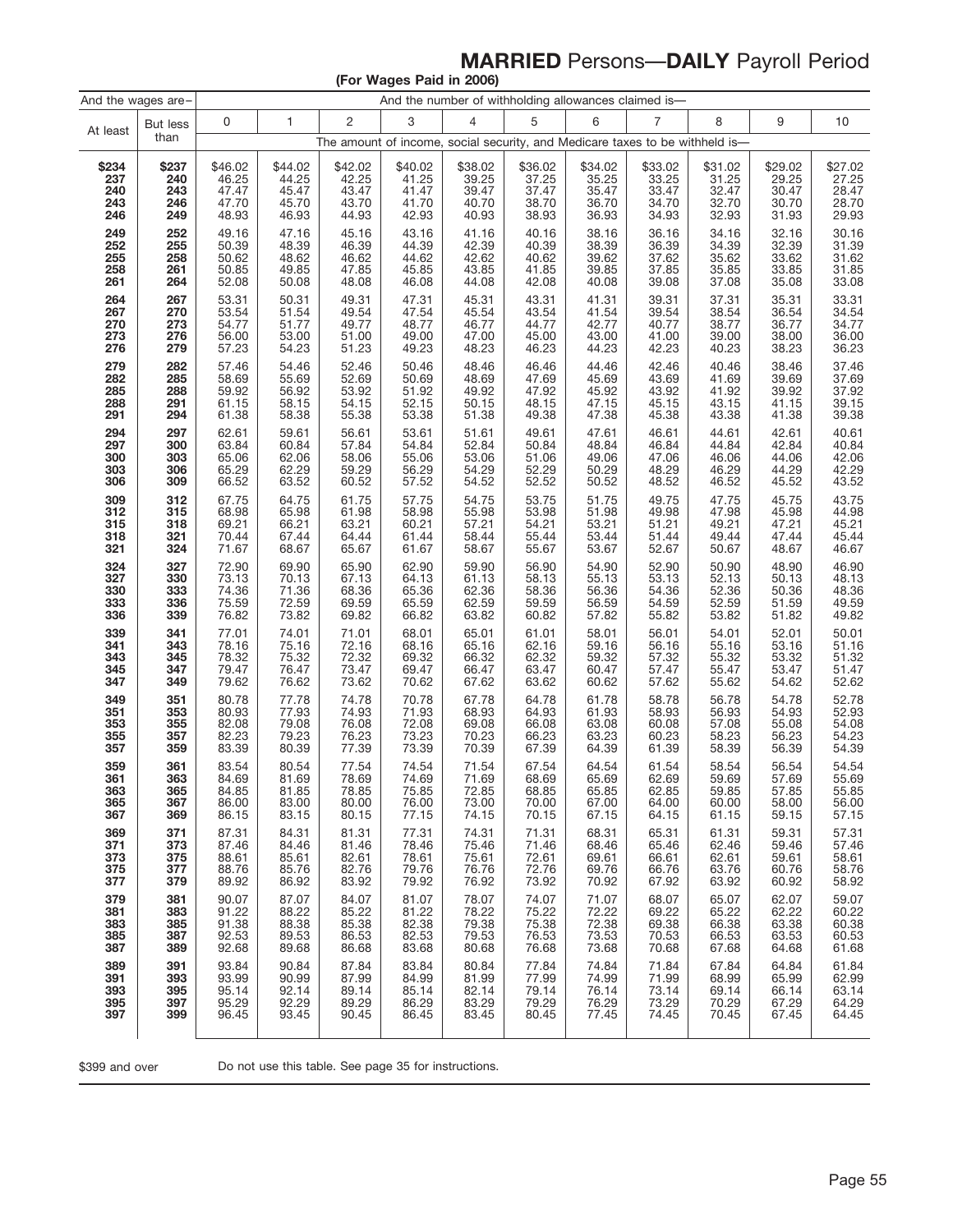# **Profits to Tribal Members** *Example.* A tribal member is paid monthly. The monthly

If you make certain payments to members of Indian tribes<br>from gaming profits, you must withhold federal income tax.<br>You must withhold if (a) the total payment to a member for<br>the year is over \$8,450 and (b) the payment is

not class I or class II. Class III includes horse racing, dog to the IRS on Form 1099-MISC, Miscellane racing, jai alai, casino gaming, and slot machines. (see the Instructions for Forms 1099-MISC).

## **Withholding Tables**

To figure the amount of tax to withhold each time you make a payment, use the table on page 57 for the period for

which you make payments. For example, if you make **10. Tables for Withholding on** payments weekly, use Table 1; if you make payments payments **Distributions of Indian Gaming** for the year are \$8,450 or less, no withholding is required.

-censed by the tribes.<br>- A class I gaming activity is not subject to this withholding ing (for example, backup withholding and withholding on<br>- A class I gaming activities are social games solely for gambling winnings). Ge requirement. Class I activities are social games solely for<br>prizes of minimal value or traditional forms of Indian gam-<br>ing engaged in as part of tribal ceremonies or celebrations.<br>**Class II**. Class II includes (a) bingo a

or that are not explicitly prohibited by the state and played<br>at a location within the state.<br>tion, see Form 945 and the Instructions for Form 945. Also, **Class III.** A class III gaming activity is any gaming that is report the payments and withholding to tribal members and to the IRS on Form 1099-MISC, Miscellaneous Income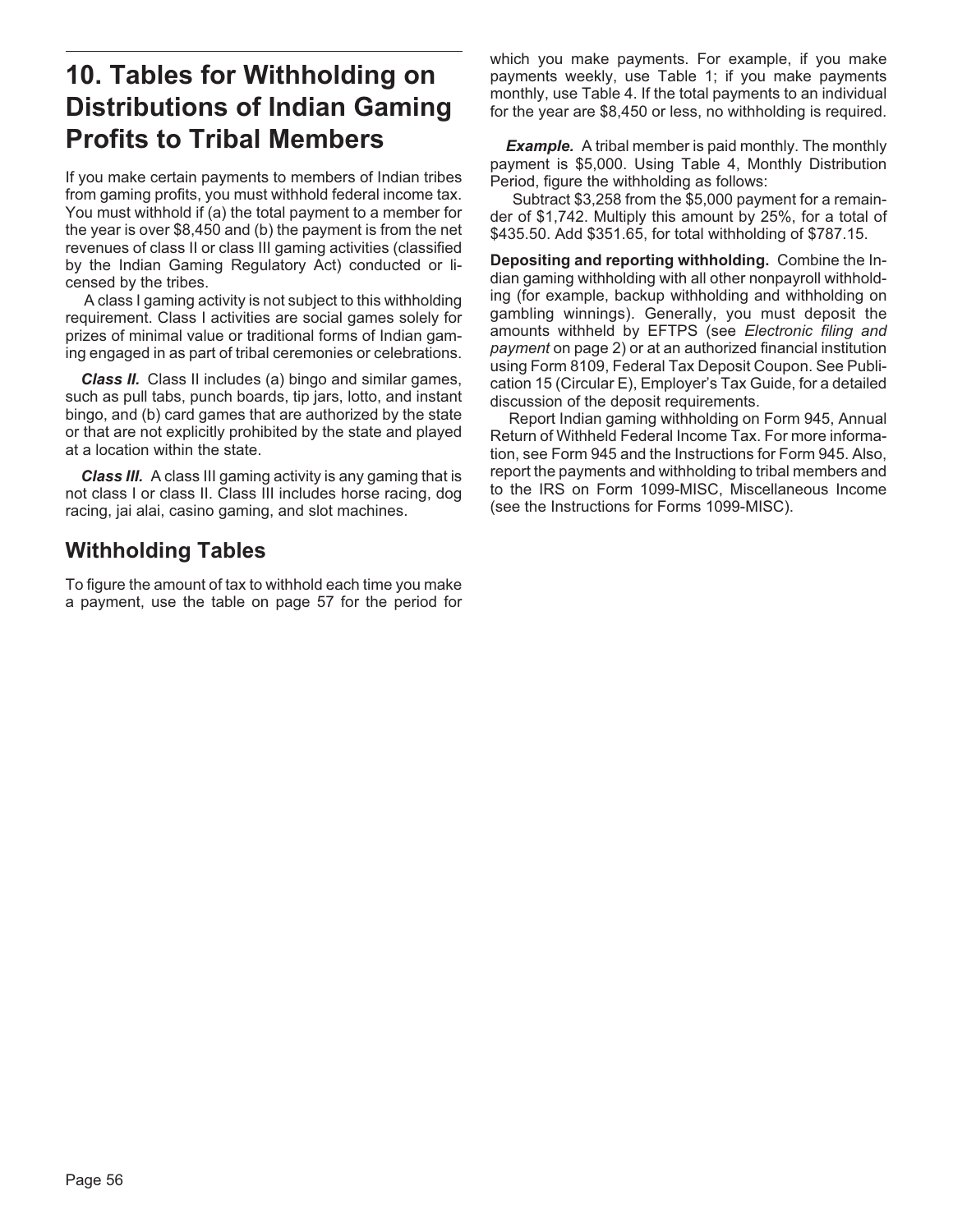## Tables for Withholding on Distributions of Indian Gaming Profits to Tribal Members

## Tables for All Individuals

**(For Payments Made in 2006)**

|                                                                                    |               | <b>Table 1-WEEKLY DISTRIBUTION PERIOD</b> |                      | Table 2-BIWEEKLY DISTRIBUTION PERIOD |                                                                                    |                 |          |               |                   |  |                          |  |                 |
|------------------------------------------------------------------------------------|---------------|-------------------------------------------|----------------------|--------------------------------------|------------------------------------------------------------------------------------|-----------------|----------|---------------|-------------------|--|--------------------------|--|-----------------|
| The amount of income tax<br>If the amount of the<br>to withhold is:<br>payment is: |               |                                           |                      |                                      | If the amount of the<br>The amount of income tax<br>to withhold is:<br>payment is: |                 |          |               |                   |  |                          |  |                 |
| Not over                                                                           | \$163         | \$0                                       |                      |                                      |                                                                                    |                 | Not over | \$325         | \$0               |  |                          |  |                 |
| $Over-$                                                                            | But not over- |                                           |                      |                                      |                                                                                    | of excess over- | $Over-$  | But not over- |                   |  |                          |  | of excess over- |
| \$163                                                                              | \$308         | 10%                                       |                      |                                      |                                                                                    | \$163           | \$325    | \$615         | 10%               |  |                          |  | \$325           |
| \$308                                                                              | \$752         | \$14.50 plus 15%                          |                      |                                      |                                                                                    | \$308           | \$615    | \$1,504       | \$29.00 plus 15%  |  | and a control            |  | \$615           |
| \$752                                                                              | \$1,589       | \$81.10 plus 25%                          | $\sim$ $\sim$ $\sim$ |                                      |                                                                                    | \$752           | \$1,504  | \$3,179       | \$162.35 plus 25% |  | <b>Contract Contract</b> |  | \$1,504         |
| \$1,589                                                                            |               | \$290.35 plus 28%                         |                      |                                      |                                                                                    | \$1,589         | \$3,179  |               | \$581.10 plus 28% |  |                          |  | \$3,179         |

## **Table 3—SEMIMONTHLY DISTRIBUTION PERIOD**

## **Table 4—MONTHLY DISTRIBUTION PERIOD**

| payment is: | The amount of income tax<br>If the amount of the<br>to withhold is: |                   |  | The amount of income tax<br>If the amount of the<br>to withhold is:<br>payment is: |                 |          |               |                     |  |                 |
|-------------|---------------------------------------------------------------------|-------------------|--|------------------------------------------------------------------------------------|-----------------|----------|---------------|---------------------|--|-----------------|
| Not over    | \$352                                                               | \$0               |  |                                                                                    |                 | Not over | \$704         | \$0                 |  |                 |
| Over—       | But not over-                                                       |                   |  |                                                                                    | of excess over- | $Over-$  | But not over- |                     |  | of excess over- |
| \$352       | \$667                                                               | 10%               |  |                                                                                    | \$352           | \$704    | \$1,333       | 10%                 |  | \$704           |
| \$667       | \$1,629                                                             | \$31.50 plus 15%  |  |                                                                                    | \$667           | \$1,333  | \$3,258       | \$62.90 plus 15%    |  | \$1,333         |
| \$1,629     | \$3.444                                                             | \$175,80 plus 25% |  |                                                                                    | \$1,629         | \$3,258  | \$6,888       | \$351.65 plus 25%   |  | \$3,258         |
| \$3,444     |                                                                     | \$629.55 plus 28% |  |                                                                                    | \$3,444         | \$6,888  |               | \$1,259.15 plus 28% |  | \$6,888         |

## **Table 5—QUARTERLY DISTRIBUTION PERIOD**

## **Table 6—SEMIANNUAL DISTRIBUTION PERIOD**

| payment is: | If the amount of the<br>The amount of income tax<br>to withhold is: |                     |  | If the amount of the<br>payment is: |                 | The amount of income tax<br>to withhold is: |               |                     |  |  |  |                 |
|-------------|---------------------------------------------------------------------|---------------------|--|-------------------------------------|-----------------|---------------------------------------------|---------------|---------------------|--|--|--|-----------------|
| Not over    | \$2.113                                                             | \$0                 |  |                                     |                 | Not over                                    | \$4.225       | \$0                 |  |  |  |                 |
| Over-       | But not over-                                                       |                     |  |                                     | of excess over- | Over- $-$                                   | But not over- |                     |  |  |  | of excess over- |
| \$2,113     | \$4,000                                                             | 10%                 |  |                                     | \$2,113         | \$4.225                                     | \$8,000       | 10%                 |  |  |  | \$4.225         |
| \$4,000     | \$9.775                                                             | \$188.70 plus 15%   |  |                                     | \$4,000         | \$8,000                                     | \$19,550      | \$377.50 plus 15%   |  |  |  | \$8,000         |
| \$9,775     | \$20,663                                                            | \$1,054.95 plus 25% |  |                                     | \$9,775         | \$19,550                                    | \$41.325      | \$2,110.00 plus 25% |  |  |  | \$19,550        |
| \$20,663    |                                                                     | \$3,776.95 plus 28% |  |                                     | \$20,663        | \$41,325                                    |               | \$7,553.75 plus 28% |  |  |  | \$41.325        |

## **Table 7—ANNUAL DISTRIBUTION PERIOD**

| Table 8-DAILY or MISCELLANEOUS DISTRIBUTION |
|---------------------------------------------|
| <b>PERIOD</b>                               |

|          | The amount of income tax<br>If the amount of the<br>to withhold is:<br>payment is: |                         |  | If the amount of the<br>payment is: |                 | The amount of income tax<br>to withhold is: |               |                      |  |  |  |                 |
|----------|------------------------------------------------------------------------------------|-------------------------|--|-------------------------------------|-----------------|---------------------------------------------|---------------|----------------------|--|--|--|-----------------|
| Not over | \$8.450                                                                            | \$0                     |  |                                     |                 | Not over                                    | \$32.50       | \$0                  |  |  |  |                 |
| Over-    | But not over-                                                                      |                         |  |                                     | of excess over- | $Over-$                                     | But not over- |                      |  |  |  | of excess over- |
| \$8,450  | \$16,000                                                                           | 10%                     |  |                                     | \$8.450         | \$32.50                                     | \$61.50       | 10%                  |  |  |  | \$32.50         |
| \$16,000 | \$39,100                                                                           | \$755.00 plus 15%       |  |                                     | \$16,000        | \$61.50                                     | \$150.40      | \$2.90 plus 15%      |  |  |  | \$61.50         |
| \$39,100 | \$82,650                                                                           | $$4,220.00$ plus $25\%$ |  |                                     | \$39,100        | \$150.40                                    | \$317.90      | $$16.24$ plus $25\%$ |  |  |  | \$150.40        |
| \$82,650 |                                                                                    | $$15,107.50$ plus 28%   |  |                                     | \$82,650        | \$317.90                                    |               | $$58.12$ plus $28\%$ |  |  |  | \$317.90        |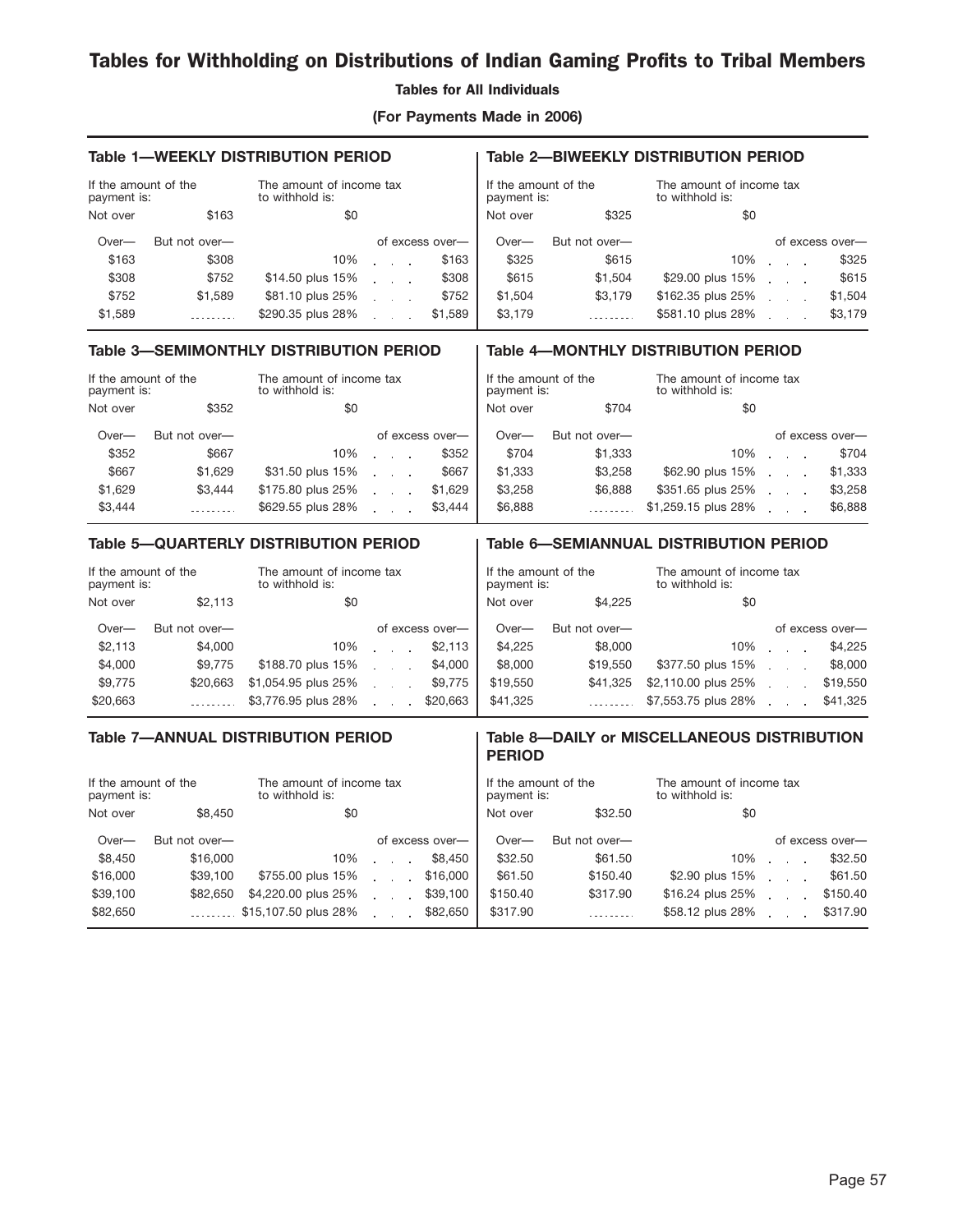To help us develop a more useful index, please let us know if you have ideas for index entries. Index **W** See "Comments and Suggestions" in the "Introduction" for the ways you can reach us.

| Agents, reporting  19<br>Alternative methods of |  |
|-------------------------------------------------|--|
|                                                 |  |
| Annuity payments  21                            |  |
| Awards, employee  10                            |  |

| D                                     |  |
|---------------------------------------|--|
| Back pay  11 Fellowship               |  |
| Below-market rate loans  12 Form W-2: |  |
|                                       |  |

| U                       |  |
|-------------------------|--|
| Common paymaster  19    |  |
| Common-law employees  4 |  |
| Common-law rules  6     |  |
| Corporate officers  4   |  |

| Deferred compensation plans, | Independent contractors  4 Statutory employees   |                 |
|------------------------------|--------------------------------------------------|-----------------|
|                              | Indian gaming profits  56 Statutory nonemployees |                 |
|                              |                                                  |                 |
| Director of corporation  4   | International social security                    | <b>benefits</b> |
| Disregarded entities  19     |                                                  |                 |
|                              |                                                  |                 |

|                                | Le |
|--------------------------------|----|
|                                | Lε |
| <b>Employee achievement</b>    | L٥ |
| awards  10                     |    |
| <b>Employee or contractor:</b> | ÷  |
| Attorney  8                    | Μ  |
| Automobile industry 8          | М  |
| Building industry  7           | М  |
| Computer industry  7           |    |
| Salesperson  8                 |    |
| Taxicab driver  8              | N  |
| Trucking industry  7           | N٥ |
| Employee's taxes paid by       | N٥ |
| employer  19                   |    |
| <b>Employees:</b>              |    |
| Common-law rules 6             | O  |
| Industry examples  7           | Di |

| A                                                                                                           | Employees defined  3                                                                                                                        | <b>Outplacement Services</b>                                                                                     |
|-------------------------------------------------------------------------------------------------------------|---------------------------------------------------------------------------------------------------------------------------------------------|------------------------------------------------------------------------------------------------------------------|
| <b>Agents, reporting</b> 19<br>Alternative methods of<br>withholding  22<br>Annuity payments  21            | Employees misclassification 5<br><b>Excessive termination</b><br>payments  12                                                               | P<br>Pension payments                                                                                            |
| Awards, employee  10                                                                                        | <b>Exempt organizations</b> 8                                                                                                               | R                                                                                                                |
| В<br>Below-market rate loans  12                                                                            | Fellowship payments  11<br>Form W-2:<br>Electronic filing  2                                                                                | Real estate agents<br><b>Religious exemptions</b> .<br>Reporting agents                                          |
| C<br>Common paymaster  19                                                                                   | Formula tables  23                                                                                                                          | S<br><b>Scholarship payments</b><br>Sick pay                                                                     |
| Common-law employees  4<br>Common-law rules  6<br>Corporate officers  4                                     | G<br>Golden parachutes  12                                                                                                                  | <b>SIMPLE retirement plan</b><br><b>Simplified employee</b><br>pension<br><b>Special rules for paying</b>        |
| D<br>Deferred compensation plans,<br>nonqualified  2, 12<br>Direct sellers  5<br>Director of corporation  4 | Independent contractors  4<br>Indian gaming profits 56<br>Interest-free loans  12<br><b>International social security</b><br>agreements  20 | taxes<br><b>Statutory employees</b><br><b>Statutory nonemployee:</b><br><b>Supplemental unemploy</b><br>benefits |
| Disregarded entities  19                                                                                    |                                                                                                                                             | Tax-exempt organizatio                                                                                           |
| Е<br>Electronic Form W-2 2<br><b>Employee achievement</b>                                                   | Leased employees 4<br>Leave sharing plans  12<br>Loans, interest-free or<br>below-market rate  12                                           | <b>Tax-sheltered annuities</b><br><b>Technical service speci</b><br>Third-party sick pay                         |
| <b>Employee or contractor:</b><br>Attorney  8<br>Automobile industry 8<br>Building industry  7              | М<br><b>Misclassification of</b><br>employees  5                                                                                            | W<br>Withholding:<br>Alternative methods<br>Idle time payments<br>Indian gaming profits.                         |

## Taxicab driver ................... 8 **N** Sick pay . . . . . . . . . . . . . . . . . . . . . . . . 16

**Employee's taxes paid by Nonprofit organizations** .......... 8 ■ **Nonqualified plans** ........... 2, 12

Officer of corporation ............. 4

| Α                                                                                                                                       | $\overline{4}$<br>Statutory                                                                                                                 | Outplacement services  11                                                                                                                  |
|-----------------------------------------------------------------------------------------------------------------------------------------|---------------------------------------------------------------------------------------------------------------------------------------------|--------------------------------------------------------------------------------------------------------------------------------------------|
| <b>Agents, reporting</b> 19<br>Alternative methods of<br>Annuity payments  21                                                           | Employees defined  3<br>Employees misclassification 5<br><b>Excessive termination</b><br>payments  12                                       | P<br>Pension payments  21                                                                                                                  |
| Awards, employee  10                                                                                                                    | Exempt organizations  8                                                                                                                     | $\mathsf{R}$                                                                                                                               |
| В<br>Back pay  11<br>Below-market rate loans  12                                                                                        | Fellowship payments  11<br>Form W-2:                                                                                                        | Religious exemptions  9<br>Reporting agents  19                                                                                            |
| С                                                                                                                                       | Formula tables  23                                                                                                                          | S<br>Scholarship payments  11                                                                                                              |
| Common paymaster  19<br>Common-law employees  4<br>Common-law rules  6<br>Corporate officers  4                                         | G<br>Golden parachutes  12                                                                                                                  | <b>SIMPLE retirement plans  13</b><br><b>Simplified employee</b>                                                                           |
| D<br>Deferred compensation plans,<br>nonqualified  2, 12<br>Direct sellers  5<br>Director of corporation  4<br>Disregarded entities  19 | Independent contractors  4<br>Indian gaming profits 56<br>Interest-free loans  12<br><b>International social security</b><br>agreements  20 | <b>Special rules for paying</b><br>Statutory employees  4<br>Statutory nonemployees  5<br><b>Supplemental unemployment</b><br>benefits  11 |
| Electronic Form W-2 2<br><b>Employee achievement</b>                                                                                    | Leased employees 4<br>Leave sharing plans  12<br>Loans, interest-free or<br>below-market rate  12                                           | Tax-exempt organizations 8<br>Tax-sheltered annuities  13<br>Technical service specialists  5<br>Third-party sick pay  13                  |
| <b>Employee or contractor:</b><br>Automobile industry 8<br>Salesperson  8                                                               | M<br><b>Misclassification of</b><br>employees  5                                                                                            | W<br>Withholding:<br>Alternative methods  22<br>Idle time payments  11<br>Indian gaming profits  56<br>Pensions and annuities  21          |